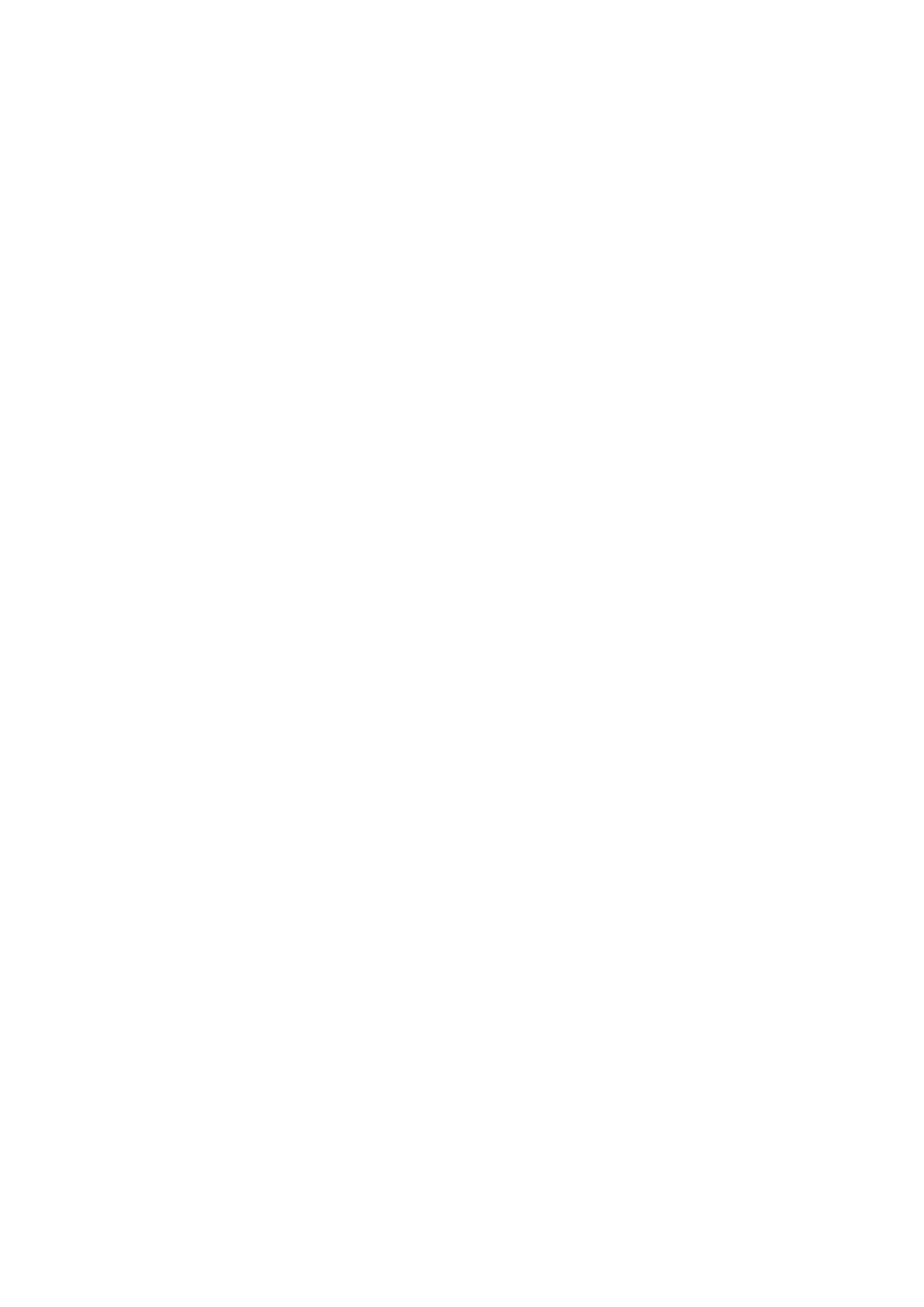# Alcohol education for Australian schools: What are the most effective programs?

Nicole Lee Jacqui Cameron Samantha Battams Ann Roche

June 2014

National Centre for Education and training on Addiction (NCETA) Flinders University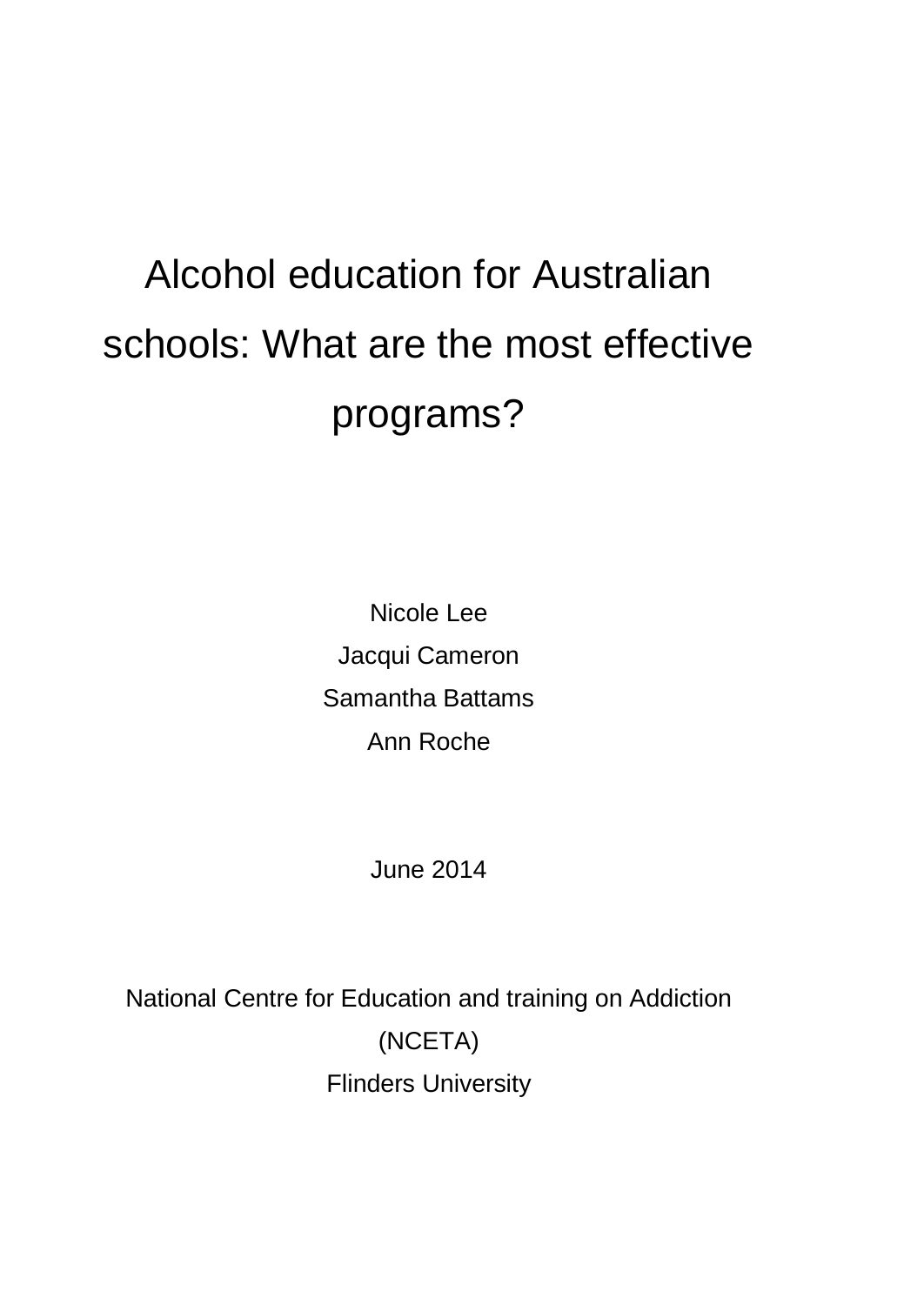# **Citation details**

Lee, N.K., Cameron, J., Battam, S., Roche, A. (2014) Alcohol education for Australian schools: A review of the evidence. Adelaide: National Centre for Education and Training on Addiction.

ISBN: 978-1-876897-59-8

This work is copyright. Apart from any use as permitted under the Copyright Act 1968, no part may be reproduced without prior written permission from the National Centre for Education and Training on Addiction, available from Level 3B Mark Oliphant Building, Science Park, Bedford Park, South Australia 5042, Australia.

Any enquiries about or comments on this publication should be directed to: Professor Ann Roche National Centre for Education and Training on Addiction (NCETA) Flinders University GPO Box 2100 Adelaide 5001 South Australia

Published by National Centre for Education and Training on Addiction www.nceta.flinders.edu.au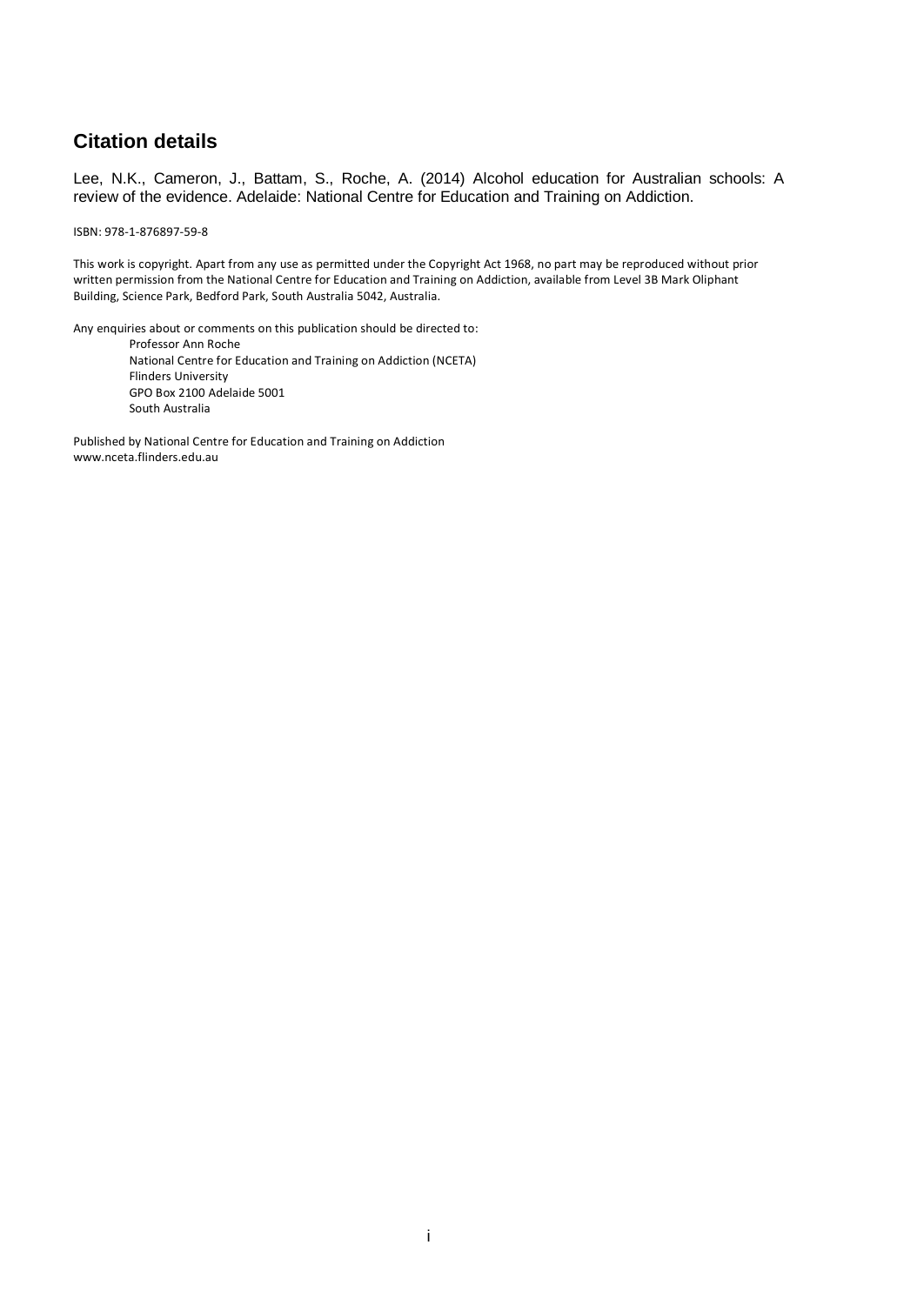# **Acknowledgements**

This work has developed from an original study commissioned and funded by the former Australian Government *Department of Education, Employment and Workplace Relations (DEEWR).* The authors would like to acknowledge the contribution of Victoria Kostadinov who provided support in developing the current report, and of Clarissa Hughes, Petra Bywood and Allan Trifonoff, Toby Freeman, Vinita Duraisingam, Amanda Tovell, Tania Steenson, Paula Wilson, Karen Brandon, Karen Herne, Jan Warren and Jan Burgess who contributed to various parts of the larger project on which this report is based.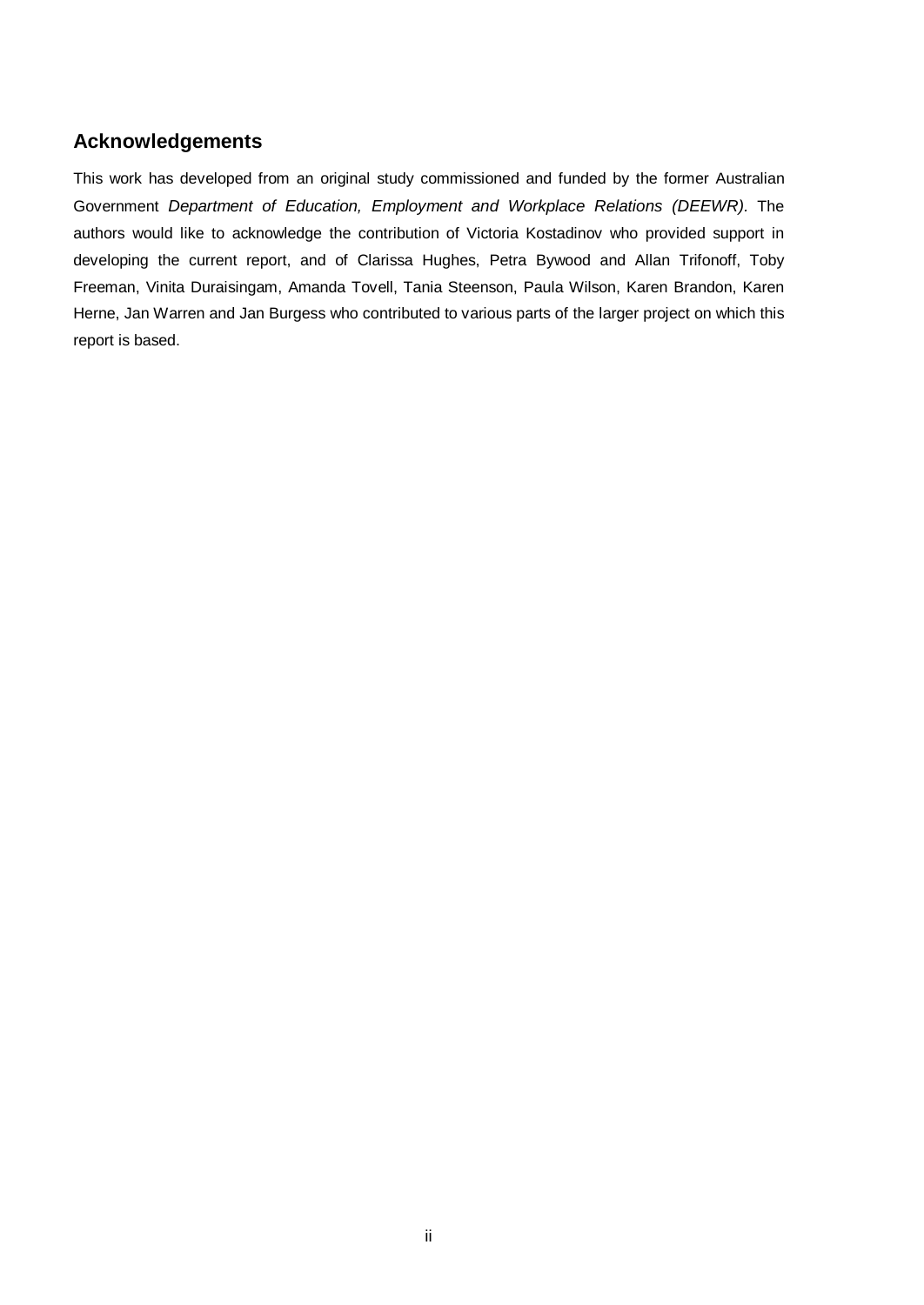# **Executive Summary**

A scientific approach to understanding what works and what does not, by using the best available evidence, can lead to policy and implementation decisions that are more effective in achieving desired outcomes.

A systematic review was undertaken to assist schools to effectively utilise the evidence in order to decide on appropriate school alcohol education programs. A systematic review is a method of assessing whether a program is effective or not by collating all the research on a specific question and looking at the whole body of evidence together.

Within each program type, the available studies were examined in detail by two researchers and assessed for both the quality of the research and the outcomes for students.

Three programs, CLIMATE Schools (Australia), Project ALERT (USA) and All Stars (USA) had enough evidence to support their general use in schools. Four programs showed some evidence of good outcomes and may be suitable for use by some schools where those outcomes are high priority (Life Skills Program, SHAHRP, Unplugged EU-DAP, and Life Skills Training) especially if outcomes are monitored within the school.

One program showed no evidence of positive effect (DARE) and two showed negative outcomes (such as increases in drinking) (Peer Acceleration Social Network (Project TND) and Take Charge of Your Life) and are not recommended for use in Australian schools.

The remaining 29 programs showed inconclusive results (i.e. those with poor quality research, inconsistent effects, or only one available study) and are also not recommended for schools until further research is conducted.

Common elements of effective programs included: accurate evidence based information about alcohol; a focus on social norms; an interactive presentation style; clear, achievable and measureable goals and objectives; teacher training and support; and a whole of school approach.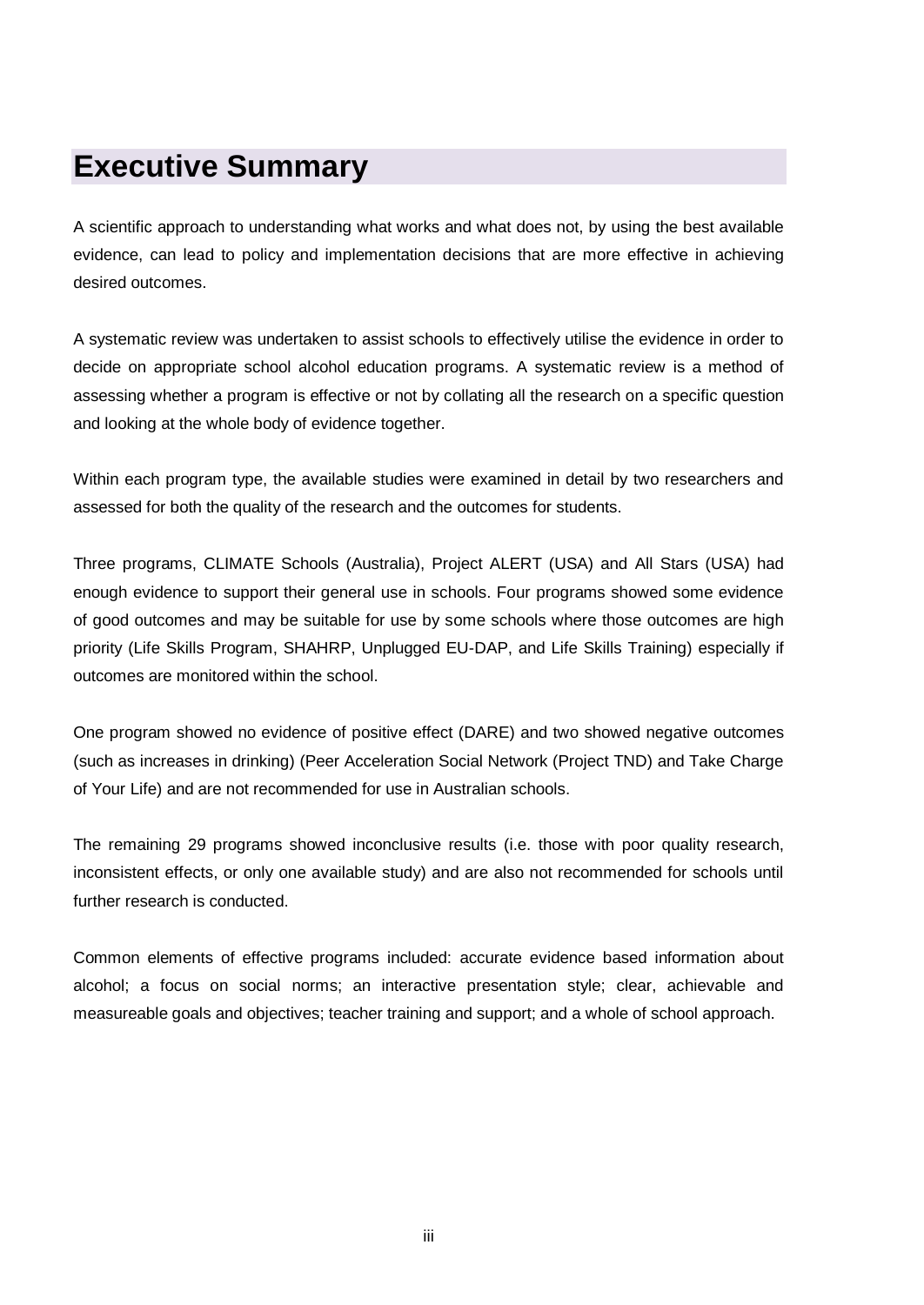**Evidence of effect of 39 alcohol education programs reviewed**

|   | <b>Effectiveness</b>                                                                                                                                                                          | <b>Alcohol Education Program</b>                                                                                                                                                                                                                                                                                                                                                                                                                                                                                                                                                                                                                                                                                                                                                                                                                                                                                                                                              |  |  |
|---|-----------------------------------------------------------------------------------------------------------------------------------------------------------------------------------------------|-------------------------------------------------------------------------------------------------------------------------------------------------------------------------------------------------------------------------------------------------------------------------------------------------------------------------------------------------------------------------------------------------------------------------------------------------------------------------------------------------------------------------------------------------------------------------------------------------------------------------------------------------------------------------------------------------------------------------------------------------------------------------------------------------------------------------------------------------------------------------------------------------------------------------------------------------------------------------------|--|--|
|   | These programs have<br>been shown to have a<br>positive effect in<br>studies that are well<br>conducted and can<br>be trusted to guide<br>practice.                                           | <b>Climate Schools</b><br>1.<br><b>Project ALERT</b><br>2.<br>3. All Stars                                                                                                                                                                                                                                                                                                                                                                                                                                                                                                                                                                                                                                                                                                                                                                                                                                                                                                    |  |  |
|   | These programs have<br>been shown to have<br>some positive effect<br>in studies that were<br>reasonably well<br>conducted.                                                                    | Life Skills Program (ISPY)<br>1.<br>2.<br>Life Skills Training (LST)<br>3.<br><b>SHAHRP</b><br>4. Unplugged EU-DAP                                                                                                                                                                                                                                                                                                                                                                                                                                                                                                                                                                                                                                                                                                                                                                                                                                                            |  |  |
|   | These programs have<br>little or no evidence<br>of positive effect on<br>alcohol reduction in<br>studies that were well<br>conducted.                                                         | Drug Abuse Resistance Education (DARE)<br>1.                                                                                                                                                                                                                                                                                                                                                                                                                                                                                                                                                                                                                                                                                                                                                                                                                                                                                                                                  |  |  |
| ? | These programs had<br>inconclusive<br>evidence because the<br>research was of poor<br>quality or there were<br>inconsistent effects<br>in multiple studies or<br>there was only one<br>study. | 1. Adolescent Alcohol Prevention Trial (AAPT)<br><b>Alcohol Misuse Prevention (AMPS)</b><br>2.<br>3.<br>Choice<br>Drugs At Work (DAW)<br>4.<br>5.<br>Gatehouse<br><b>Healthy Schools And Drugs</b><br>6.<br>7.<br>Keeping it REAL<br>Life Education Victoria (LEV)<br>8.<br><b>Olweus Prevention</b><br>9.<br>10. Peer Led FAS/FAE<br>11. Peer Support<br>12. Personality Risk Factors<br>13. Positive Adolescent Life Skills<br>14. Positive Youth Development<br>15. Prime For Life<br>16. Project PRIDE<br>17. Protecting You Protecting Me (PY/PM)<br>18. Reduce Risk Increase Student Knowledge (RRISK)<br>19. Reinforcing Alcohol Prevention (RAP)<br>20. Say Yes First<br>21. School Based Education<br>22. School Based Resilience Intervention<br>23. Skills For Adolescence<br>24. Social And Emotional Learning (SEL)<br>25. Social Norms Analysis Project (SNAP)<br>26. Step II<br>27. Towards No Drug Abuse (TND)<br>28. Transtheoretical Model<br>29. Wise Mind |  |  |
|   | These programs have<br>been shown to have<br>a negative effect.                                                                                                                               | 1. Peer Acceleration Social Network (Project TND)<br>Take Charge Of Your Life (TCYL)<br>2.                                                                                                                                                                                                                                                                                                                                                                                                                                                                                                                                                                                                                                                                                                                                                                                                                                                                                    |  |  |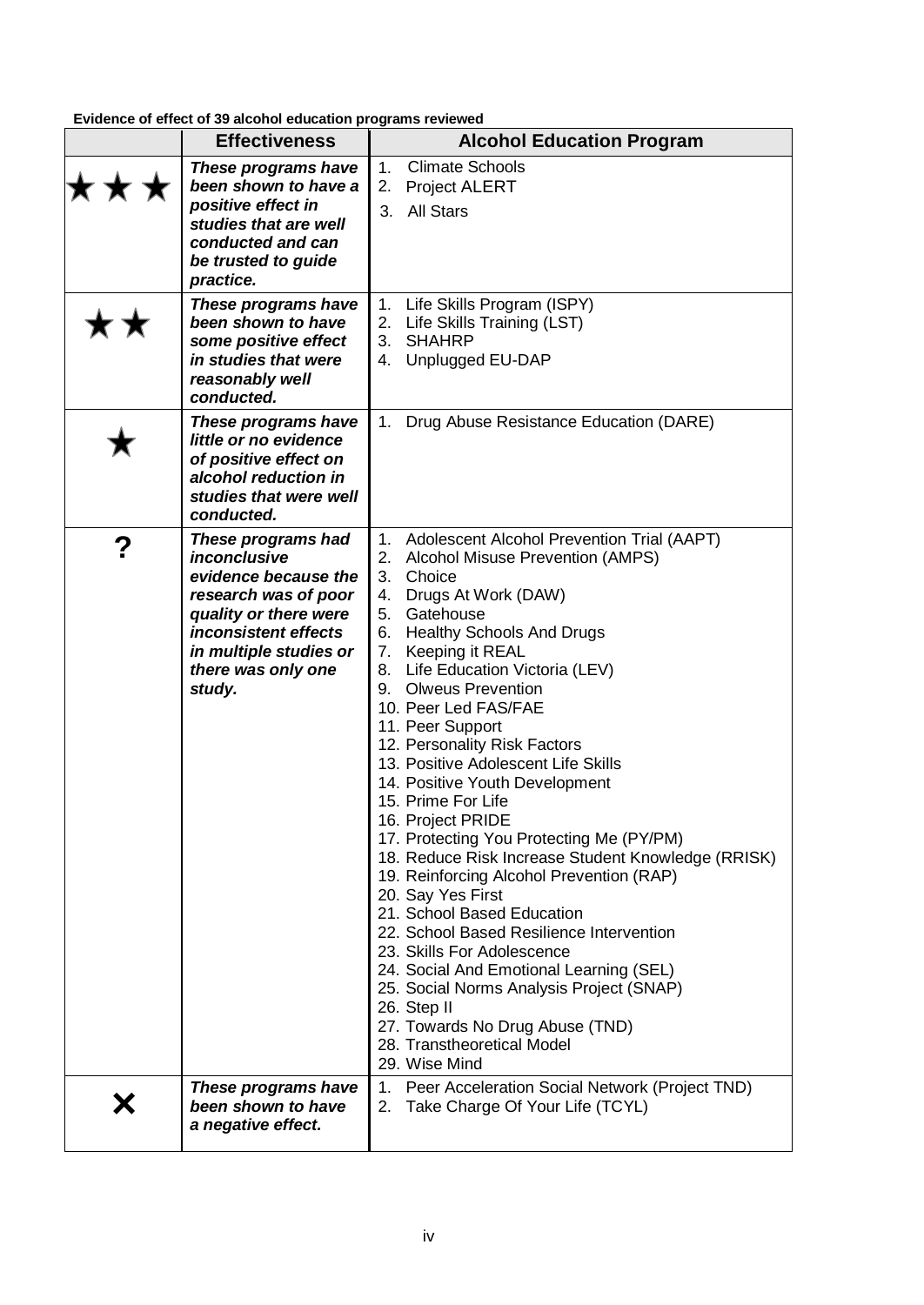# **Contents**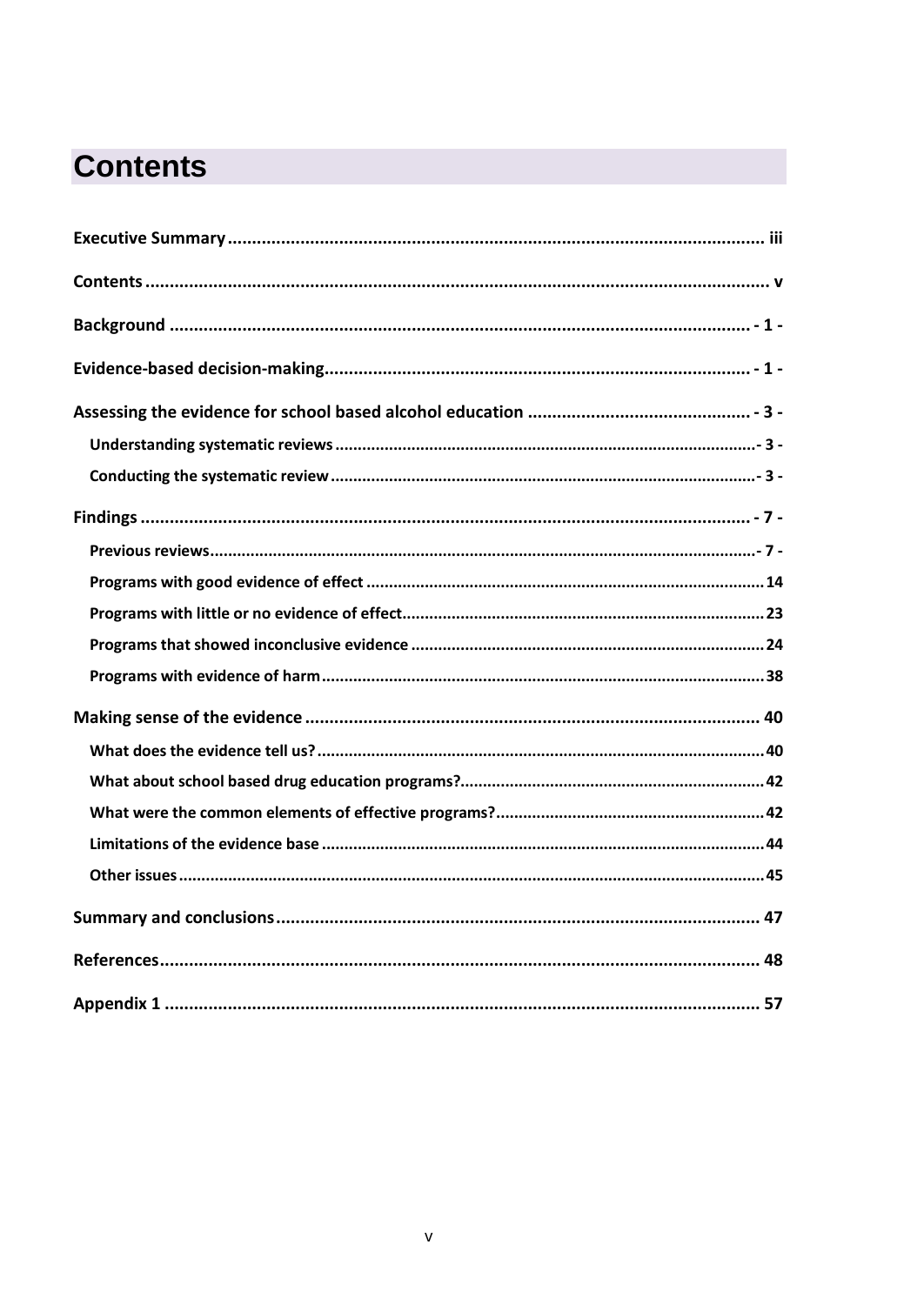# **Background**

In recent years, the issue of youth alcohol consumption has received considerable attention, in part driven by the documented harms associated with young peoples' drinking levels and patterns [\(Livingston 2008,](#page-58-0) [Livingston, Laslett et al. 2008,](#page-58-1) [Roche 2008\)](#page-60-0).

One approach to circumventing excessive alcohol consumption by young people has been to take a primary prevention approach at school. Numerous school based prevention programs and resources have been developed that aim to deter use, delay initial use, or reduce harms associated with alcohol and other drug (AOD) use in young people. However, the wide array of available programs makes it challenging for schools to determine which programs are optimal for their student population.

As part of the Australian Government's National 'Binge Drinking Strategy', the National Centre for Education and Training on Addiction (NCETA) was commissioned by the former Australian Government Department of Education, Employment and Workplace Relations (DEEWR) to undertake a review of school alcohol interventions.

# **Evidence-based decision-making**

A scientific approach to understanding what works and what does not, by using the best available evidence, can lead to policy decisions that are more effective in achieving desired outcomes [\(Australian Bureau of Statistics 2010\)](#page-55-0).

A systematic and rational approach to researching and analysing available evidence to inform the policy making process is required to help decision-makers make well informed choices about policies, programs and projects [\(Australian Bureau of Statistics 2010\)](#page-55-0).

When evidence is not used as a basis for decision making, or inaccurate or selective evidence is used, outcomes are likely to be ineffective [\(Dunworth, Hannaway et al. 2008\)](#page-56-0).

An evidence-based approach to policy making can provide the following advantages [\(Australian](#page-55-0)  [Bureau of Statistics 2010\)](#page-55-0):

• Helps ensure that policies are responding to the real needs of the community they are targeted towards and improve outcomes in the long term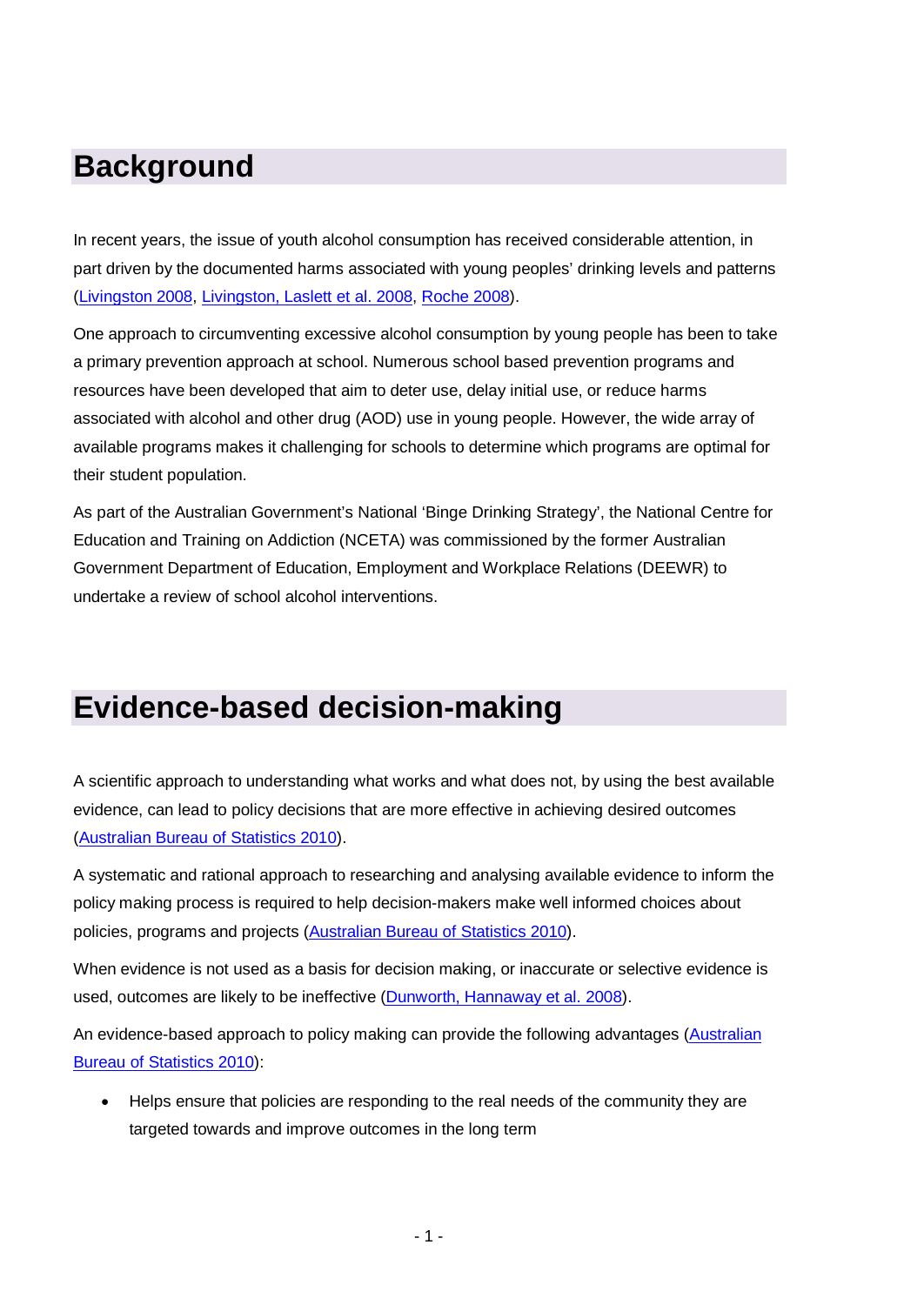- Can assist in securing funding and resources for the policy to be developed, implemented and maintained
- Can result in more efficient spending by governments because resources are less likely to be directed to ineffective policies or programs which could be costly and time consuming
- Can produce a better return on investment for public programs by improving service delivery and outcomes
- Ensures that decisions are made in a way that is consistent with democratic processes, which emphasise transparency and accountability.

A key policy challenge facing schools is deciding which, if any, alcohol education programs or approaches to adopt. Financial resources and staff time are often in short supply. Evidence that relates to the effectiveness of different programs can be difficult to locate and understand.

The key aim of this report is to provide schools with a clear, up-to-date and accessible summary of the international and national evidence relating to a range of approaches that have been implemented within and beyond the school to improve evidence-based decision making in relation to alcohol education in schools.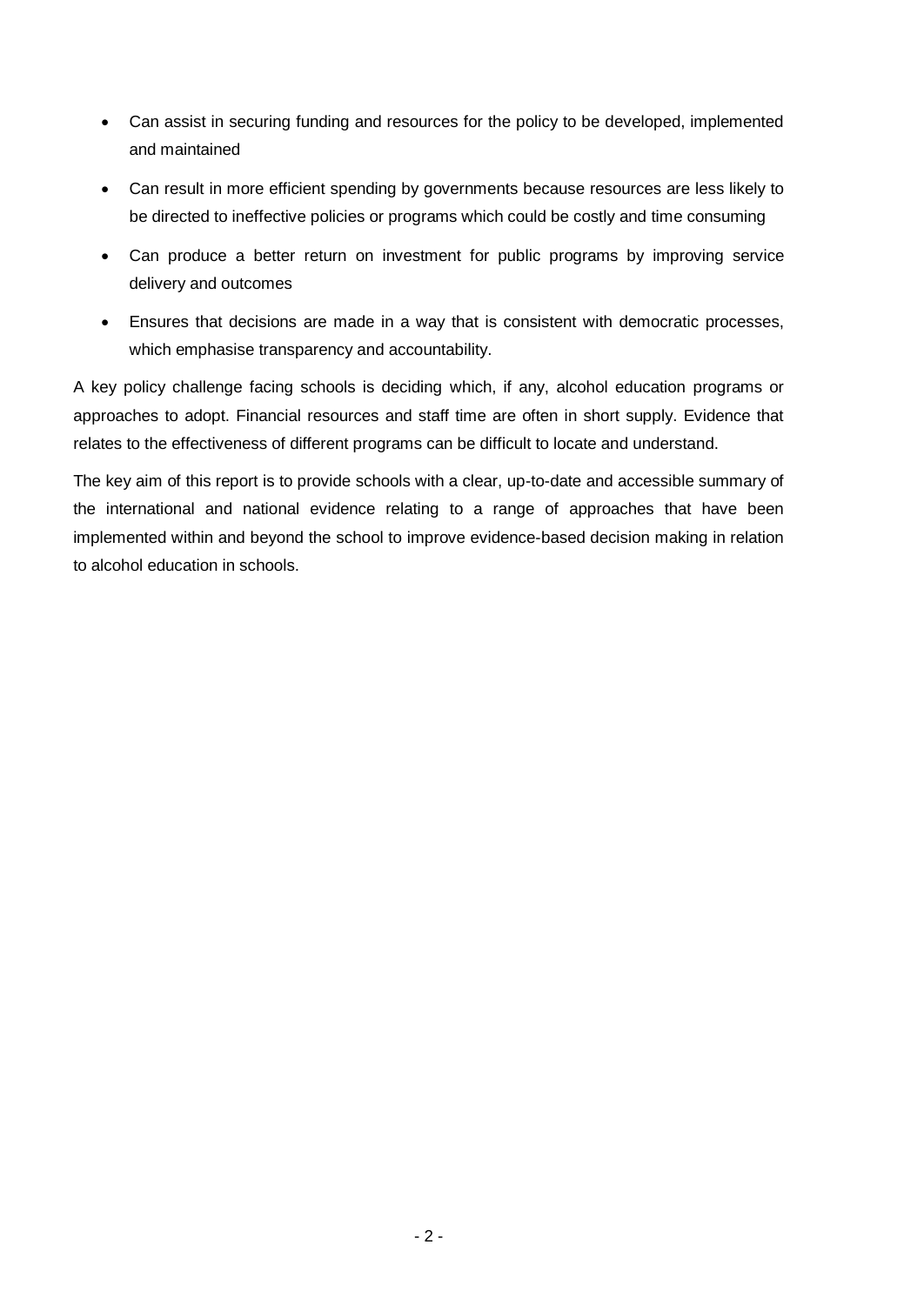# **Assessing the evidence for school based alcohol education**

# *Understanding systematic reviews*

To assess the evidence for school-based alcohol education, a systematic review was undertaken. A systematic review is a method of assessing whether a program is effective or not by collating all the research on a specific question and looking at the whole body of evidence.

A systematic review is different to a general review because of the processes and methods involved, which are systematically carried out and documented, and can be replicated. A systematic review minimises bias, providing more reliable evidence for conclusions to be made.

The key characteristics of systematic reviews are that they contain clear objectives, with predefined criteria, a clear methodology, a thorough search that attempts to identify all possible studies, a detailed assessment of the studies and a presentation or synthesis of results [\(Higgins](#page-58-2)  [and Green 2008\)](#page-58-2).

# *Conducting the systematic review*

### **How the search was undertaken**

A systematic and detailed search of the published literature was undertaken. Databases of journal articles as well as the reference lists of key articles were searched to obtain the included studies.

Only studies that measured outcomes of programs were included. Studies that *only* reported satisfaction about the program or other process measures were not included. Articles were selected for review on the basis of:

- *Type of intervention or resource*: education or prevention programs or materials that addressed alcohol use and alcohol-related issues
- *Target population*: secondary school students. Programs that specifically targeted primary school, university (college) students or the general public were excluded
- *Outcomes of interest*: alcohol consumption (e.g., initiation of drinking, quantity and frequency of drinking), alcohol-related behaviours, and other indirect measures associated with alcohol use (e.g., truancy, fighting, aggression and reduced academic performance). Programs that included *only* measures of tobacco use, illicit drug use, or other risky behaviours (e.g., sexual activity) were excluded.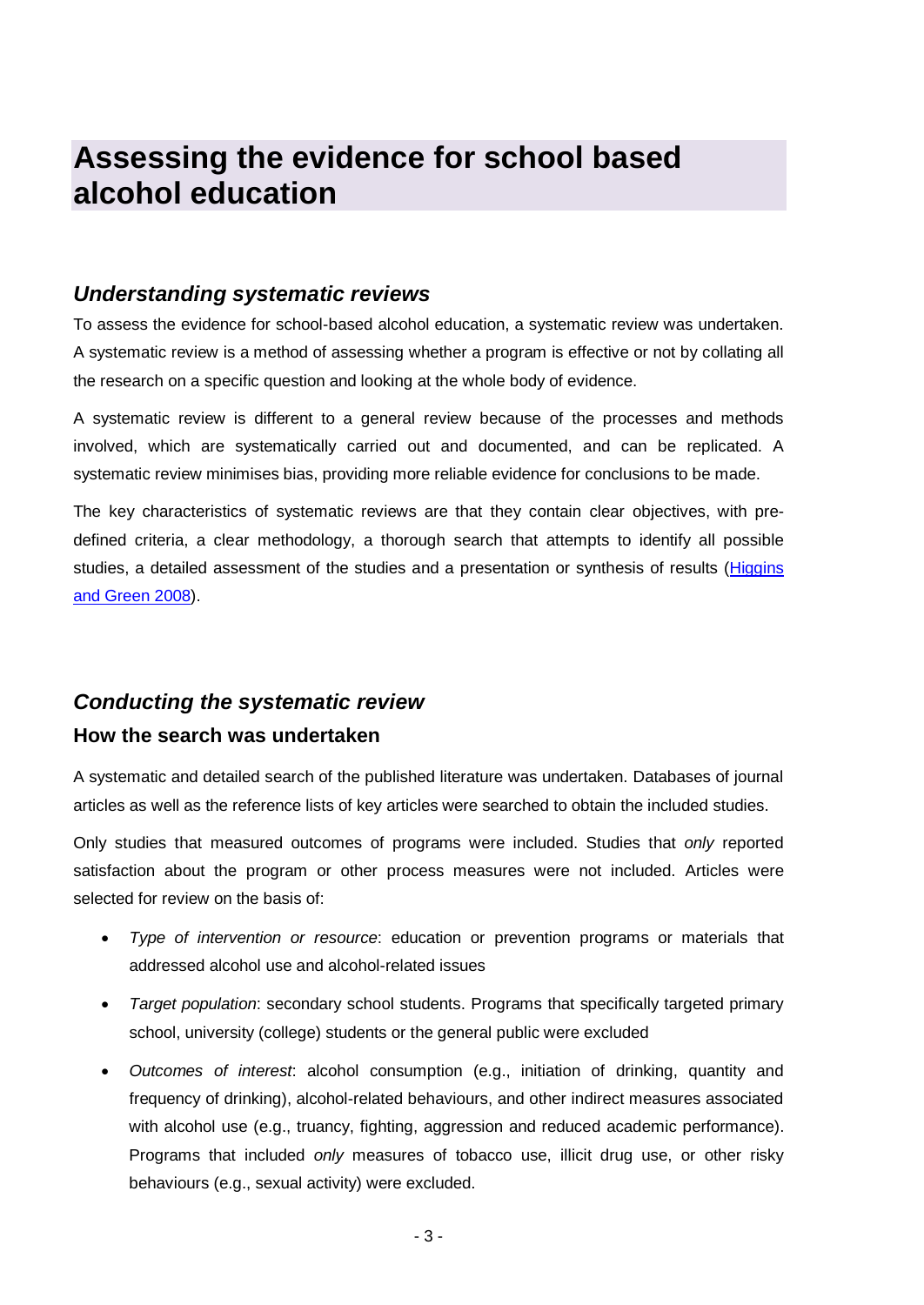# **Which studies were included for assesment**

Studies were included in the review if they met the following criteria:

- Met the NHMRC criteria for level of evidence I (systematic reviews) to IV (case series or pre-post designs) (see Table 1). No qualitative studies or single case studies were included.
- Published between January 1998 and December 2013
- Evaluated an intervention that was a school-based program that specifically targeted alcohol within a school setting
- Included either validated or self-reported outcome measures with at least one alcohol behaviour change outcome (e.g. changes in drinking frequency, binge drinking, days of alcohol consumed, amount of alcohol consumed and abstinence) and/or alcohol knowledge outcome (such as changes in attitude or knowledge in relation to alcohol)
- Published in English

#### **Table 1: NHMRC Levels of evidence**

#### **NHMRC Levels of evidence**

Level I - A systematic review of Level II studies.

Level II - A randomised controlled trial.

Level III-1 - A pseudorandomised controlled trial.

Level III-2 - A comparative study with concurrent controls (non-randomised experimental trial, cohort study, case control study, interrupted time series with a control group).

Level III-3 - A comparative study without concurrent controls (historical control study, two or more single arm studies, interrupted time series without a parallel control group).

Level IV - Case series with either post-test or pre-test / post-test outcomes.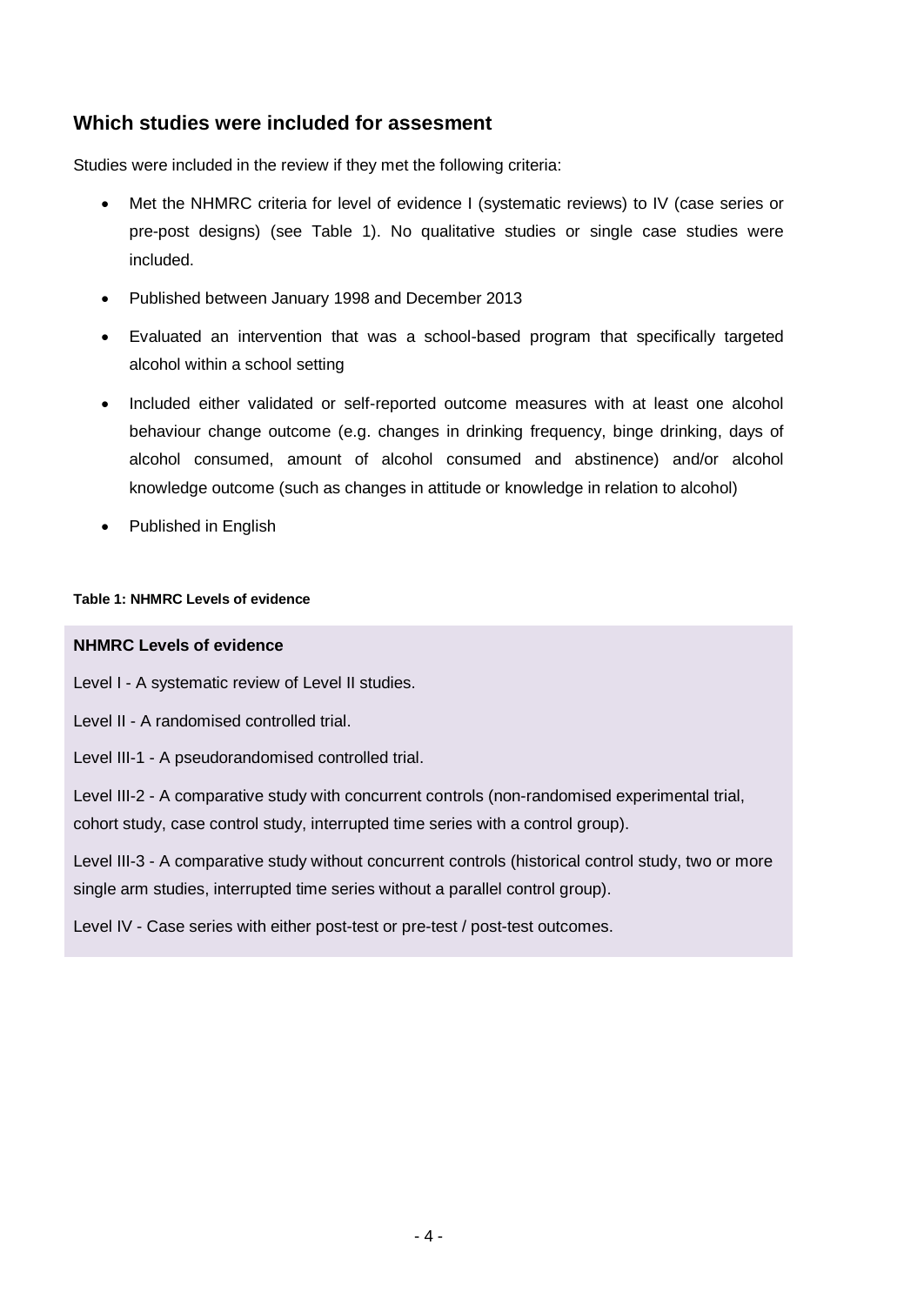# **How the papers were assessed for quality**

First, each *study* was examined to assess its quality. Studies of higher quality can be relied upon and weighted more heavily than studies of poorer quality or those that were not well conducted. The National Health and Medical Research Council [\(NHMRC 2000\)](#page-60-1) has established guidelines for assessing quality of research studies. Each study was assessed against the NHMRC level of evidence (see Table 1) and given a quality rating. A number of variables can affect the quality of research, including the number of studies and type of design (level of evidence), how scientifically the studies were conducted in order to reduce bias, indicators such as how participants were selected, allocated and followed up, and how many outcomes were measured.

Second, each *program* was examined for overall outcomes:

- 1) Level of evidence Programs with a greater number of higher level studies were given more weight
- 2) Consistency of findings across studies Programs with more consistent results across studies were given more weight
- 3) Impact of the findings Including balance of risks and benefits, ease of implementation
- 4) Generalisability of the findings How similar the research participants and settings were to the population in question
- 5) Applicability of the findings Whether the findings could be reasonably applied in an Australian schools setting.

Using this assessment of overall program outcomes, the combined body of evidence was then given one of four grades, based on the five criteria [\(NHMRC 2009\)](#page-60-2):

**Grade A**: Body of evidence can be trusted to guide practice

**Grade B**: Body of evidence can be trusted to guide practice in most situations

**Grade C**: Body of evidence provides some support but care should be taken in its application

**Grade D**: Body of evidence is weak and should be applied with caution.

Third, to simplify presentation and facilitate translation to practice, a symbol-based rating system was used to indicate overall effect, considering both the grade of evidence and the outcomes.

Three-star programs ('good evidence of positive effect'), were well conducted, received a Grade A, B or C rating, and showed consistently positive outcomes.

Two-star programs ('some evidence of positive effect') were well conducted or reasonably well conducted, received a Grade A, B or C rating and showed some positive outcomes across most studies.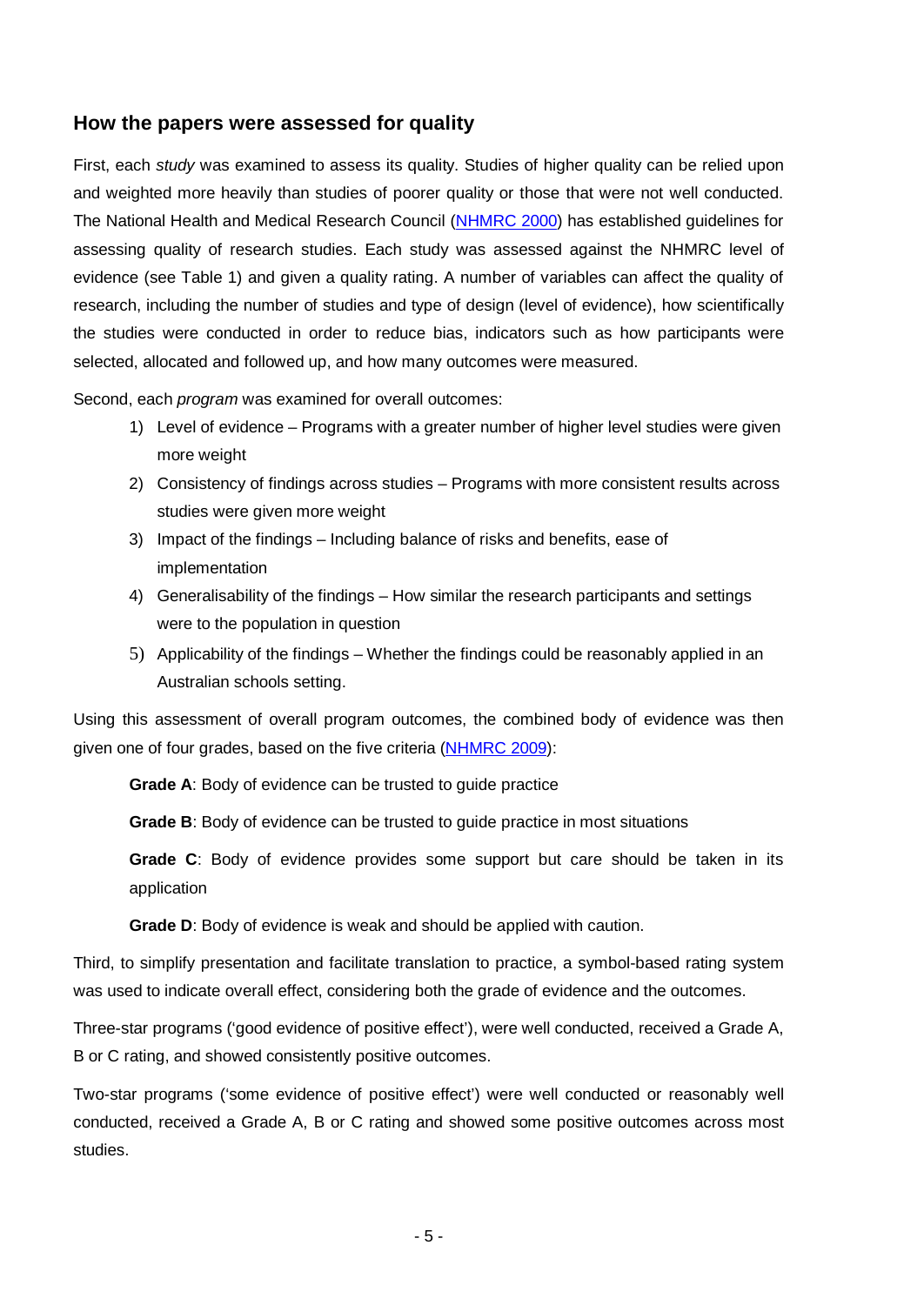One-star programs ('little or no evidence of positive outcomes') were well-conducted studies, received a Grade A, B or C rating, but showed few or no positive outcomes (e.g., no difference between intervention and control groups).

Question-marked programs ('inconclusive') received a Grade B**,** C or D rating and were inconclusive because either:

- I. The research for that program overall was poorly conducted;
- II. Outcomes were inconsistent across studies; or
- III. Only one study of the program was available.

X-marked programs ('evidence of harm') were well conducted but showed some negative outcomes (i.e. harms), such as increases in risky drinking behaviours following intervention.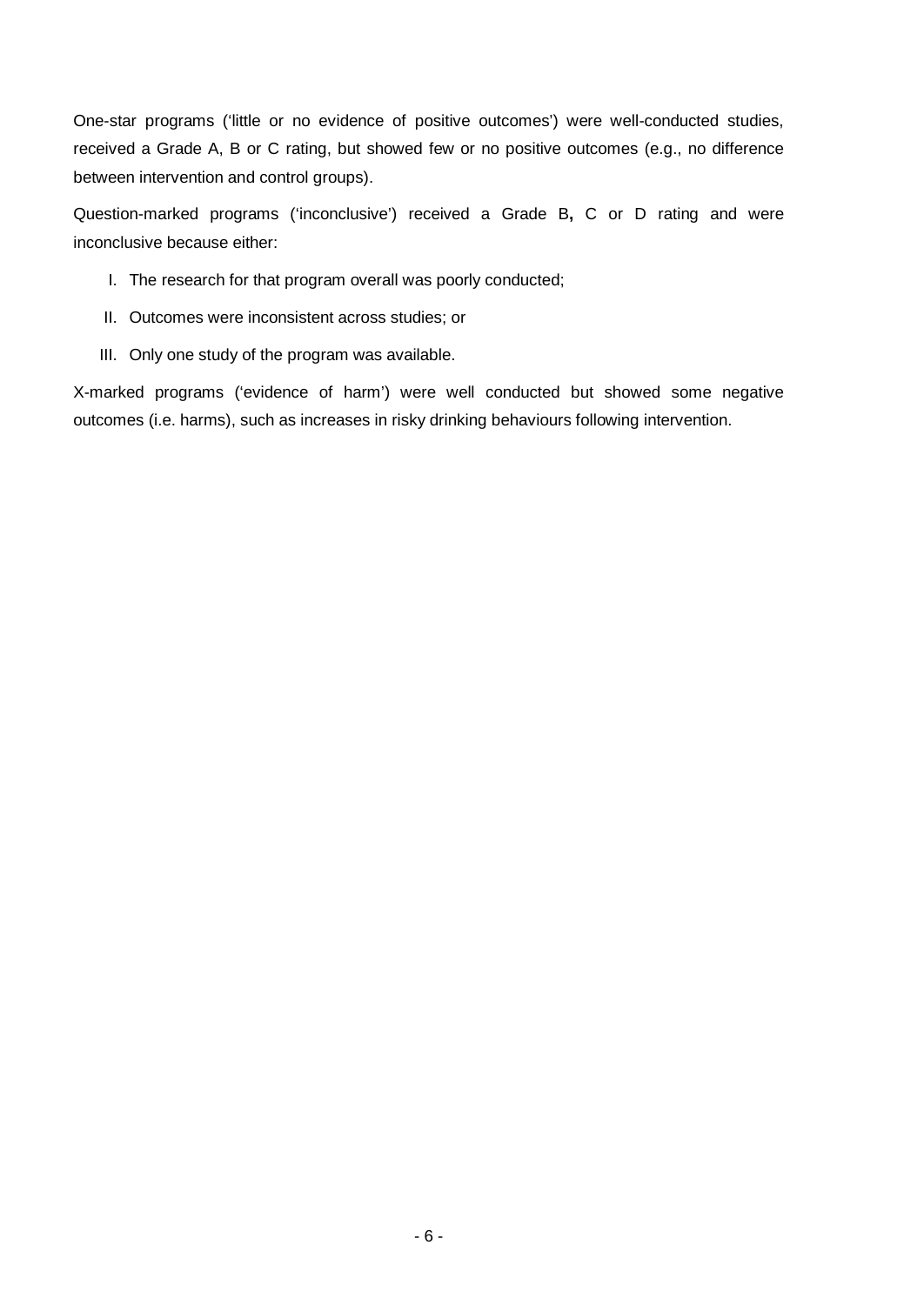# **Findings**

Sixty-eight papers and reports of studies that met the inclusion criteria were reviewed. They examined 39 different school-based alcohol programs. Some of these programs examined other drug use (such as illicit drugs and tobacco) as well as alcohol.

Of the 39 different school based alcohol programs, three had good evidence of a positive effect, four showed some evidence of positive effect, one had little or no evidence of effect, twenty-nine showed inconclusive results and two showed negative outcomes (harms), such as increases in alcohol use. Table 2 below summarises the outcomes of the review. Appendix 1 contains details of each of the reviewed studies in evidence tables.

# *Previous reviews*

There have been 17 previous reviews of school-based alcohol programs, using different inclusion criteria, since 2000. Three recent reviews found generally poor quality studies with small effect sizes.

Foxcroft et al [\(2012\)](#page-57-0), in a broad based study, reviewed 85 studies of 20 programs, including school-based alcohol and other drug programs  $(n=53)$ , family based programs  $(n=12)$  and multicomponent programs (n=20). They reported that overall the study quality was weak, but that family based programs more often had statistically significant results.

Teesson et al. [\(2012\)](#page-61-0) reviewed Australian school based alcohol and other drug programs, the majority of which were harm reduction focused, consistent with Australia's national policy on alcohol and other drugs. They reviewed 8 studies that looked at alcohol, cannabis and tobacco, primarily targeted at 13-14 year olds. CLIMATE Schools and Gatehouse were among the best evaluated and received the highest rating from these authors.

Champion et al. [\(2013\)](#page-56-1) reviewed only online, Internet and CD-ROM delivered programs for schools. They reviewed 12 trials of 10 programs. They found that effect sizes were small and study quality weak. Only one alcohol program (CLIMATE Schools) and one tobacco only program (Consider This) had more than one study.

The current review examined international programs focused on, or including, alcohol education in schools. Alcohol is the most commonly used drug in the community and by young people, with 70% of young people aged 12-15 years and 89% of young people aged 16-17 years having tried alcohol, and 11% and 31% respectively reporting current drinking [\(Bariola and White 2013\)](#page-55-1). This is compared to the next most commonly tried drugs, tobacco (4% of 12-15 year olds and 14% of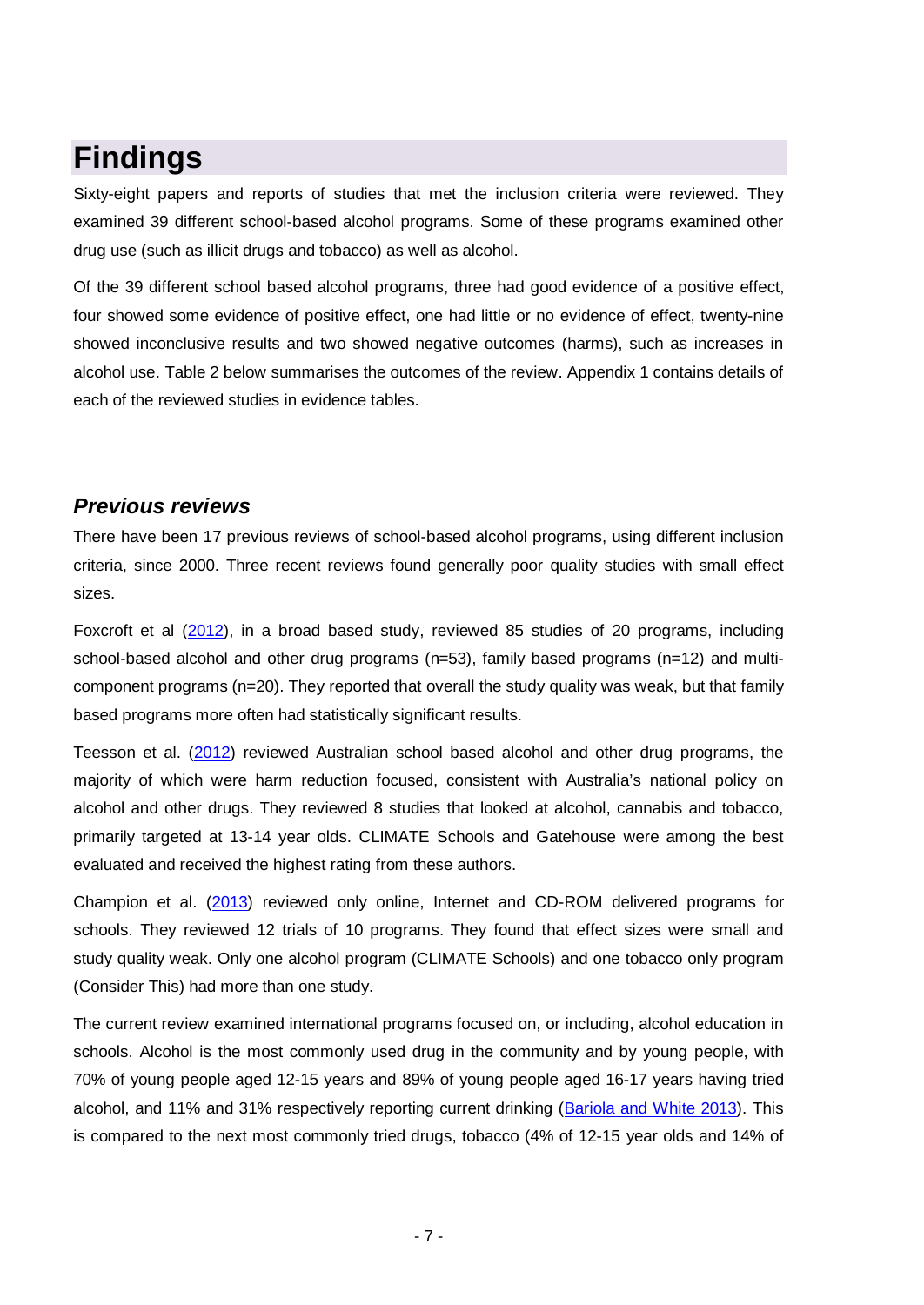16-17 year olds are current smokers) and cannabis (1.5% of 12-15 year olds and 7% of 16-17 year olds are 'regular' users<sup>[1](#page-15-0)</sup> of cannabis) [\(Bariola and White 2013\)](#page-55-1).

The current review was significantly broader than the Teesson et al. [\(2012\)](#page-61-0) and Champion et al. (2013) reviews. Unlike Foxcroft et al. [\(2012\)](#page-57-0), which looked at school based, family based and multi-component programs, this review focused only on school based programs because these are most likely to be implemented by schools. Among school based programs, this review had a broader inclusion criteria than Foxcroft et al. [\(2012\)](#page-57-0), which was restricted to randomised controlled trials. As a result, an additional 15 studies were included in the review, compared to the Foxcroft et al [\(2012\)](#page-57-0) review.

<span id="page-15-0"></span> $\ddot{ }$ 

 $1$  Students were considered regular users if they had used 10 or more times in the past year.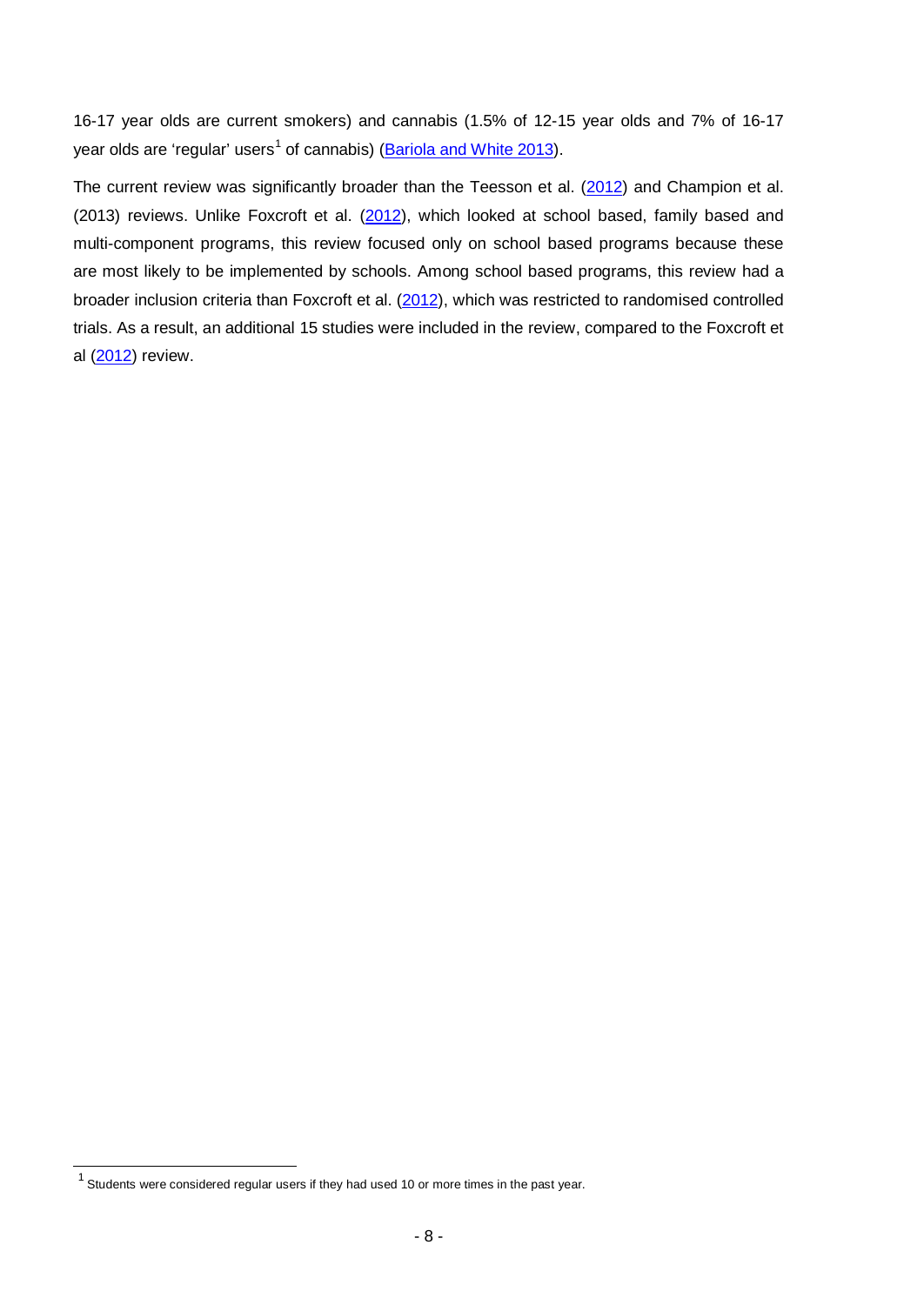#### **Table 2: Rating of overall effect of school-based programs**

| Program<br>(Origin)                                                | <b>Brief program description</b>                                                                                                                                                                                                                                                                          | <b>Overall effect rating</b> | <b>Evidence grading</b> | <b>Number of papers</b> |
|--------------------------------------------------------------------|-----------------------------------------------------------------------------------------------------------------------------------------------------------------------------------------------------------------------------------------------------------------------------------------------------------|------------------------------|-------------------------|-------------------------|
| Programs with good evidence of effect on alcohol outcomes          |                                                                                                                                                                                                                                                                                                           |                              |                         |                         |
| <b>CLIMATE Schools</b><br>(Australia)                              | A computer-focused alcohol prevention program based<br>on a harm minimisation approach.                                                                                                                                                                                                                   | $***$                        | A                       | 4                       |
| Project ALERT<br>(USA)                                             | Project Alert aims to motivate students against using drug<br>and give them skills to develop effective resistance<br>behaviours.                                                                                                                                                                         | $***$                        | B                       | 5                       |
| All Stars<br>(USA)                                                 | The primary focus of All Stars is on reducing adolescent<br>risk behaviour, particularly tobacco, alcohol, marijuana<br>and inhalant use, and sexual activity.                                                                                                                                            | ***                          | B                       | $\overline{2}$          |
| Programs with some evidence of positive effect on alcohol outcomes |                                                                                                                                                                                                                                                                                                           |                              |                         |                         |
| Life Skills Program (ISPY)<br>(Germany)                            | ISPY is a comprehensive program for the prevention of<br>adolescent misuse of legal substances like alcohol and<br>tobacco.                                                                                                                                                                               | $***$                        | B                       | $\overline{2}$          |
| <b>SHAHRP</b><br>(Australia)                                       | A classroom-based program with the aim of reducing<br>alcohol related harm.                                                                                                                                                                                                                               | $***$                        | B                       | 3                       |
| Unplugged EU-DAP<br>(Europe)                                       | This program targeted students aged 12-14 years and<br>was designed to tackle both experimental and regular use<br>of alcohol, tobacco and illicit drugs.                                                                                                                                                 | $***$                        | B                       | $\overline{2}$          |
| Life Skills Training (LST)<br>(USA)                                | This program has a focus on teaching information and<br>skills for resisting social influences to use drugs and<br>generic personal and social skills for increasing overall<br>competence, as well as promoting the development of<br>characteristics associated with decreased risk for using<br>drugs. | $***$                        | $\mathsf{C}$            | 3                       |
|                                                                    | Programs with little or no evidence of effect on alcohol outcomes                                                                                                                                                                                                                                         |                              |                         |                         |
| Drug Abuse Resistance Education (DARE)<br>(USA)                    | Focuses on social pressure to use drugs as well as<br>information on drugs, decision-making, self-esteem and<br>healthy alternatives to drug use.                                                                                                                                                         | $\ast$                       | Α                       | 3                       |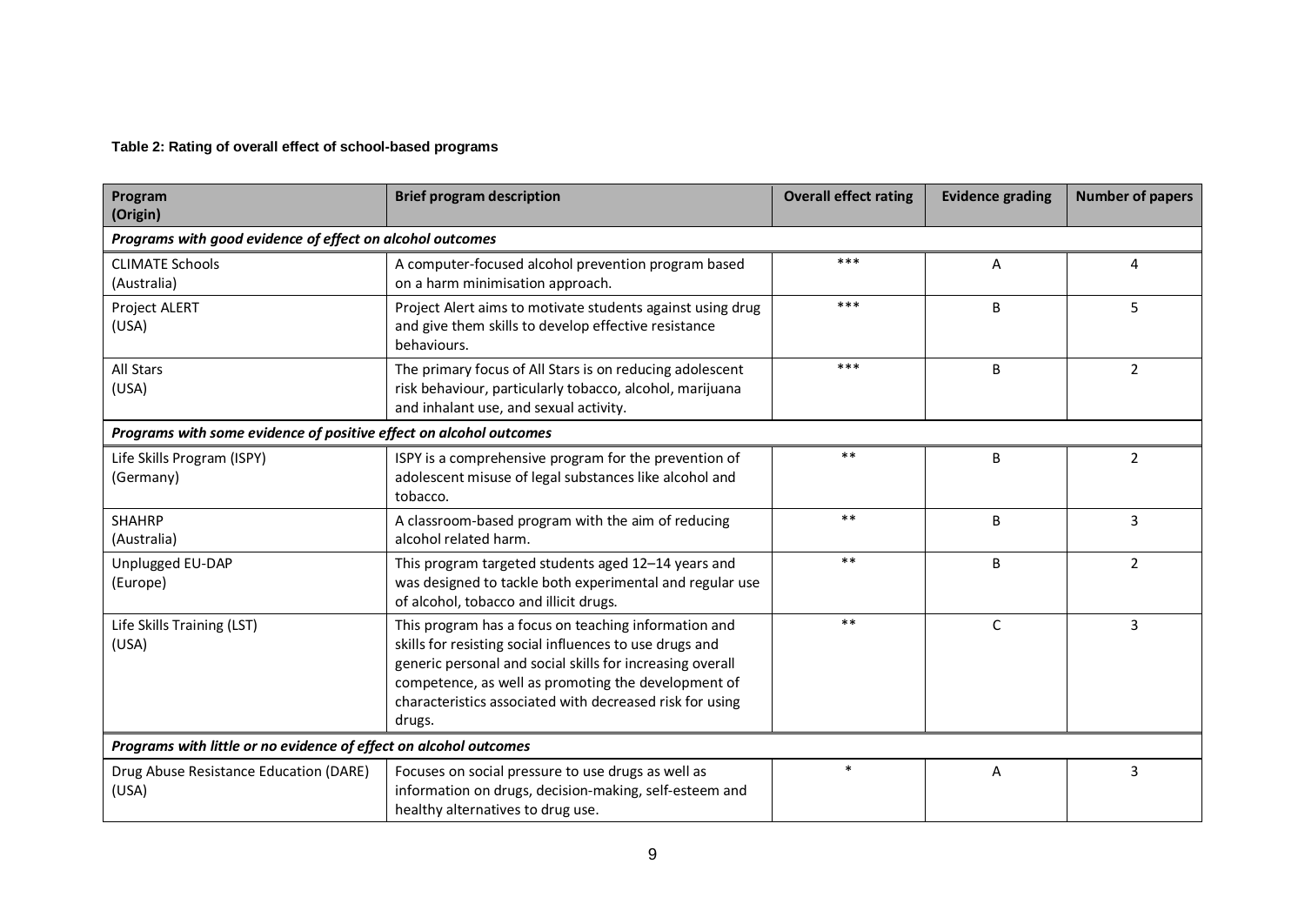<span id="page-17-0"></span>

| Programs with inconclusive evidence on alcohol outcomes $^2$  |                                                                                                                                                                                                                                                                   |                |              |                |
|---------------------------------------------------------------|-------------------------------------------------------------------------------------------------------------------------------------------------------------------------------------------------------------------------------------------------------------------|----------------|--------------|----------------|
| Keeping it REAL<br>(USA)                                      | The intervention promotes the knowledge, motivation,<br>and skills needed to resist drug offers.                                                                                                                                                                  | $\frac{1}{2}$  | C            | 4              |
| Towards No Drug Abuse (TND)<br>(USA)                          | This program comprises two theory-based thematic<br>content components: cognitive misperception correction<br>and behavioural skills instruction. Cognitive perception<br>information is used to change youths' attitudes or beliefs<br>regarding their drug use. | $\frac{1}{2}$  | $\mathsf{C}$ | 3              |
| <b>Skills for Adolescence</b><br>(USA)                        | A comprehensive array of strategies to teach social<br>competency and refusal skills.                                                                                                                                                                             | $\overline{?}$ | $\mathsf{C}$ | 2              |
| Social and Emotional Learning (SEL)<br>(USA)                  | The intervention includes classroom instruction and<br>management and child skill development and parent<br>workshops.                                                                                                                                            | $\frac{1}{2}$  | D            | $\overline{2}$ |
| Positive Adolescent Life Skills (PALS)<br>(USA)               | A cognitive behavioural, skill-building intervention that<br>aims to improve social skills in a general population rural<br>environment.                                                                                                                          | ?              | D            | $\overline{2}$ |
| Alcohol Misuse Prevention (AMPS)<br>(USA)                     | This program focused on the immediate effects of alcohol,<br>risks of alcohol misuse, and social pressures to misuse<br>alcohol.                                                                                                                                  | $?$ $  $       | B            | 4              |
| Gatehouse<br>(Australia)                                      | A primary prevention program, which includes both<br>institutional and individual focused components to<br>promote the emotional and behavioural wellbeing of<br>young people in secondary schools.                                                               | $?$ $  $       | B            | $\overline{2}$ |
| <b>Personality Risk Factors</b><br>(Canada)                   | A manualised intervention designed to intervene at the<br>level of personality risk and associated maladaptive<br>coping strategies, including alcohol misuse.                                                                                                    | $?$ III        | B            | 1              |
| <b>Adolescent Alcohol Prevention Trial</b><br>(AAPT)<br>(USA) | Students received either educational information only;<br>education plus resistance training; education plus<br>normative information; or a combination of all three<br>components.                                                                               | $?$ III        | $\mathsf{C}$ | $\mathbf{1}$   |

 $2$  ?  $\perp$  The research for that program overall was poorly conducted; ?  $\perp$ II Outcomes were inconsistent across studies; ?  $\perp$ III Only one study of the program was available.

 $\ddot{ }$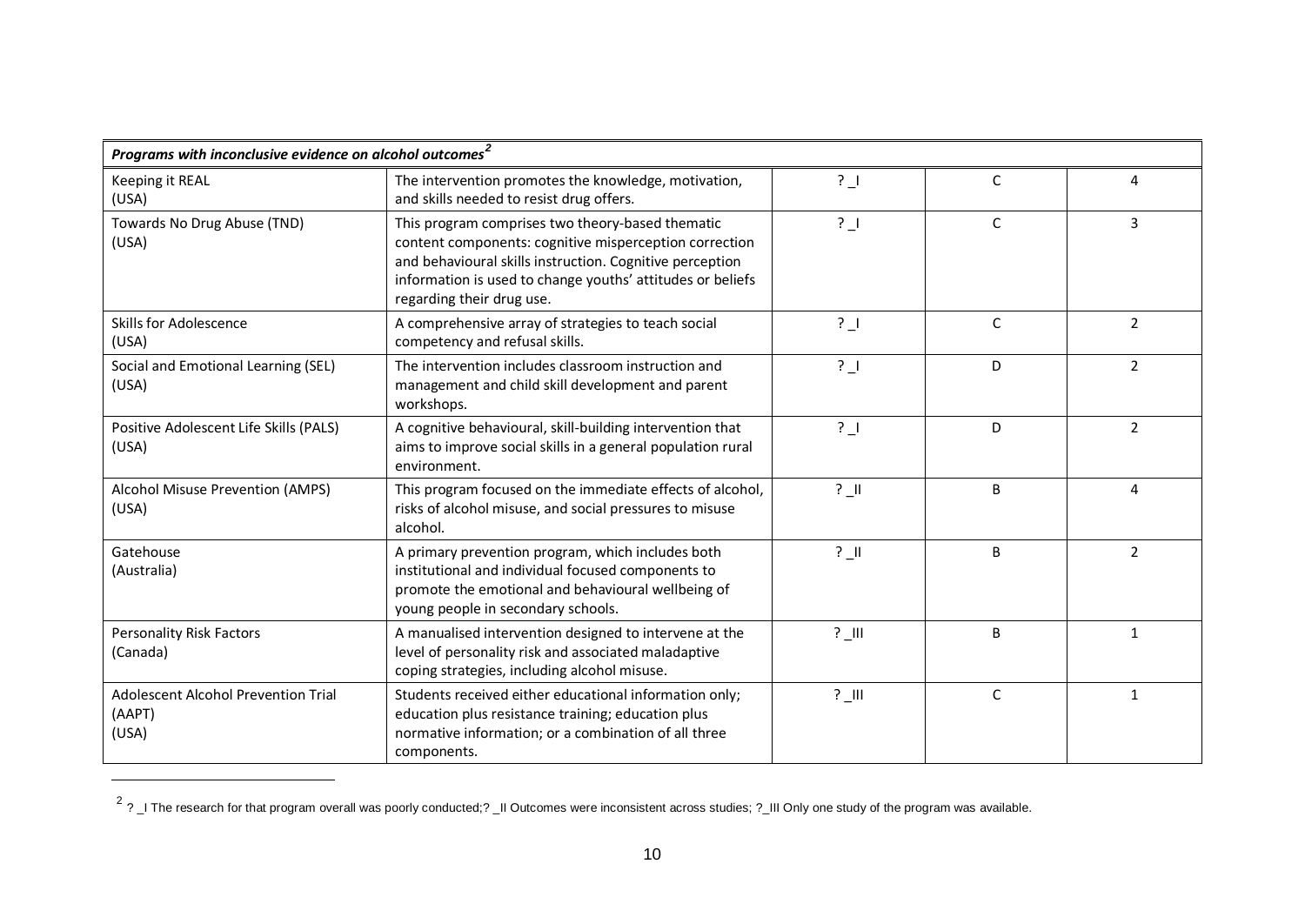| <b>CHOICE</b><br>(USA)                                           | A voluntary after school program for adolescents to<br>prevent AOD use.                                                                                                                                                                                                                                    | $?$ $\Box$ | $\mathsf C$  | $\mathbf{1}$   |
|------------------------------------------------------------------|------------------------------------------------------------------------------------------------------------------------------------------------------------------------------------------------------------------------------------------------------------------------------------------------------------|------------|--------------|----------------|
| <b>Healthy Schools and Drugs</b><br>(Netherlands)                | This program includes a range of intervention<br>components including: a coordinating committee, a<br>classroom based intervention, school regulations on drug<br>use, a system of early detection of students with drug<br>problems and involvement of parents in drug abuse<br>prevention at the school. | $?$ $\Box$ | $\mathsf C$  | $\mathbf{1}$   |
| Life Education Victoria (LEV)<br>(Australia)                     | This program aims to delay student experimentation with<br>or initiation into smoking, discourages underage drinking,<br>encourages students to avoid drinking and advocates that<br>students avoid analgesics unless for legitimate health<br>reasons.                                                    | $?$ $\Box$ | C            | 1              |
| Positive Youth Development (PYD)<br>(USA)                        | PYD is a comprehensive program to promote well-being<br>and prevent substance use among adolescents. It<br>emphasises a strengths-based approach to the promotion<br>of positive outcomes for adolescents.                                                                                                 | $?$ $   $  | $\mathsf C$  | $\overline{2}$ |
| <b>Olweus Prevention</b><br>(Norway)                             | The Olweus prevention program aims to create a school<br>and home environment characterised by positive interest<br>and engagement on the part of adults and firm<br>boundaries between acceptable and unacceptable<br>behaviour.                                                                          | $?$ $\Box$ | $\mathsf{C}$ | $\mathbf{1}$   |
| Protecting You Protecting Me (PY/PM)<br>(USA)                    | An alcohol prevention and vehicle safety program<br>targeting children in school, beginning in first grade.                                                                                                                                                                                                | $?$ $\Box$ | $\mathsf{C}$ | 1              |
| Reduce Risk Increase Student Knowledge<br>(RRISK)<br>(Australia) | RRISK aims to give students skills to make informed<br>decisions about risk taking associated with drug and<br>alcohol use, driving and celebrating.                                                                                                                                                       | $?$ _III   | $\mathsf C$  | 1              |
| <b>School Based Education</b><br>(Germany)                       | The focus of this program was working on beliefs about<br>consequences of alcohol use, media/advertising literacy,<br>resistance skills and alcohol-related normative beliefs.                                                                                                                             | $?$ $\Box$ | $\mathsf{C}$ | $\mathbf{1}$   |
| School Based Resilience Intervention<br>(Australia)              | This is a resilience theory based school intervention that is<br>curriculum based, and includes modification of policies<br>and programs, and partnerships with local services.                                                                                                                            | $?$ $\Box$ | $\mathsf C$  | $\mathbf{1}$   |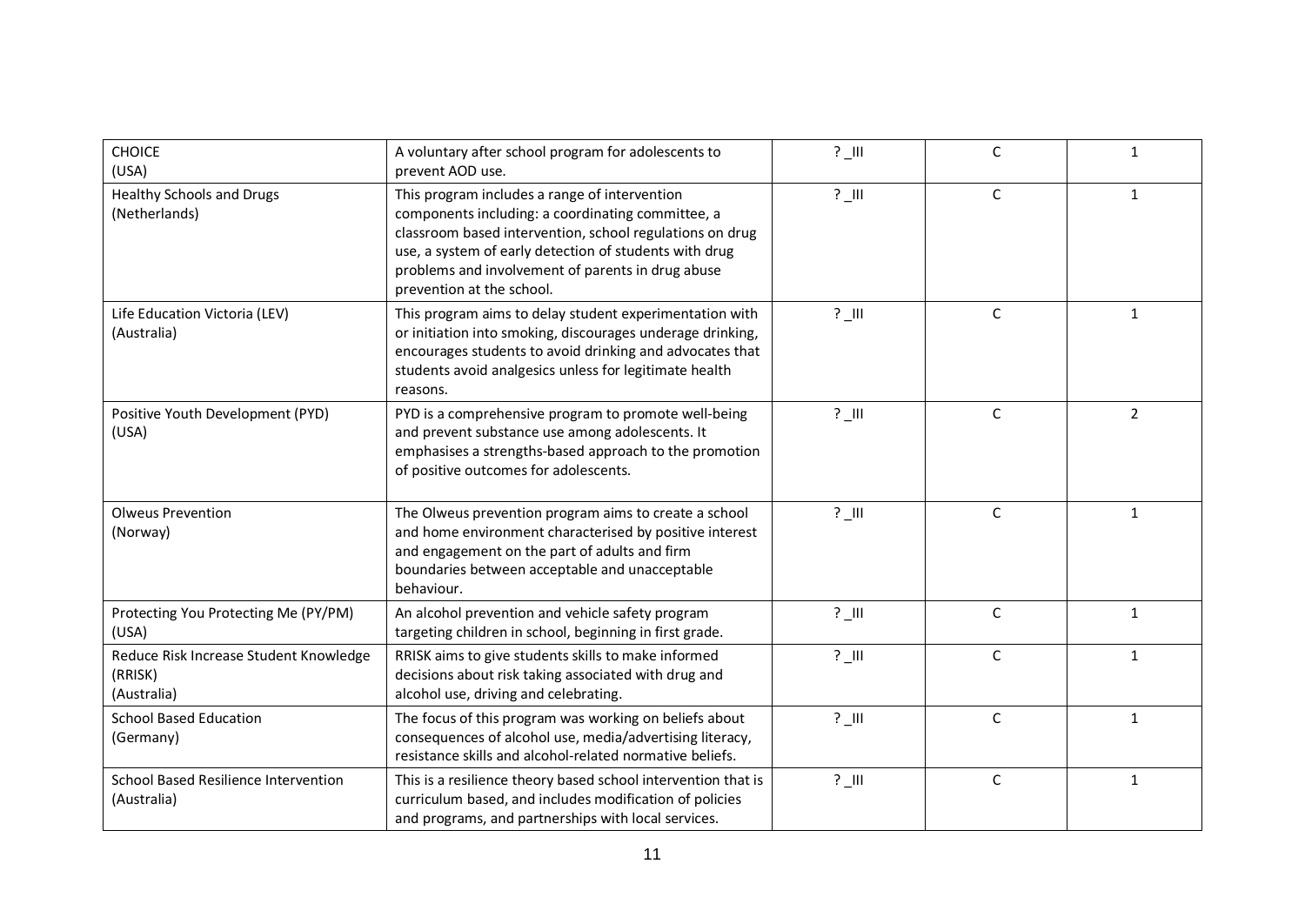| Social Norms Analysis Project (SNAP)<br>(Australia) | Using social norms theory the focus of the intervention is<br>on the extent to which young peoples' perceptions of<br>their peers' behaviour and attitudes influences their own<br>drinking behaviours.                  | $?$ $\Box$ | $\mathsf C$ | $\mathbf{1}$ |
|-----------------------------------------------------|--------------------------------------------------------------------------------------------------------------------------------------------------------------------------------------------------------------------------|------------|-------------|--------------|
| Drugs At Work (DAW)<br>(USA)                        | The program aims to reduce alcohol, tobacco, inhalants,<br>marijuana, and other drugs use. It uses a class-based<br>simulation exercise.                                                                                 | $?$ $\Box$ | D           | $\mathbf{1}$ |
| Peer Led FAS/FAE<br>(USA)                           | Multimedia presentation by peers and college students<br>about Fetal Alcohol Syndrome and other drug effects on<br>the child during pregnancy.                                                                           | $?$ $\Box$ | D           | 1            |
| Peer Support<br>(Australia)                         | The Peer Support program aims to positively influence<br>students' knowledge, attitudes and use of drugs.                                                                                                                | $?$ $\Box$ | D           | $\mathbf{1}$ |
| Prime for Life<br>(Sweden)                          | An alcohol risk reduction program that has been used and<br>refined in the USA for over 20 years.                                                                                                                        | $?$ $\Box$ | D           | $\mathbf{1}$ |
| Project PRIDE<br>(USA)                              | A primary prevention program intended to intervene at or<br>before the early stages of drug and alcohol abuse.                                                                                                           | $?$ $\Box$ | D           | $\mathbf{1}$ |
| Reinforcing Alcohol Prevention (RAP)<br>(USA)       | Based on evidence-based guidelines for effective school<br>based programming, as well as on the needs and desires<br>of the local school system to maximise impact in schools.                                           | $?$ $\Box$ | D           | $\mathbf{1}$ |
| Say Yes First<br>(USA)                              | This is a comprehensive, multicomponent approach for<br>the prevention of alcohol and drug use in high-risk youth<br>in rural areas. Includes prevention, parents' education,<br>case management and family involvement. | $?$ $\Box$ | D           | $\mathbf{1}$ |
| <b>Transtheoretical Model</b><br>(USA)              | An internet-based intervention based on the<br>Transtheoretical Model of Behaviour Change delivered to<br>middle school students to reduce alcohol, tobacco, and<br>other drug use.                                      | $?$ $\Box$ | D           | $\mathbf{1}$ |
| Wise Mind<br>(USA)                                  | An alcohol, tobacco and other drug prevention program<br>with healthy eating and exercise obesity prevention<br>program.                                                                                                 | $?$ $\Box$ | D           | $\mathbf{1}$ |
| <b>STEP II</b><br>(India)                           | A pilot initiative in 25 schools in Mumbai was further<br>expanded by adding an alcohol abuse education<br>component and denoted as STEP II.                                                                             | $?$ $\Box$ | D           | $\mathbf{1}$ |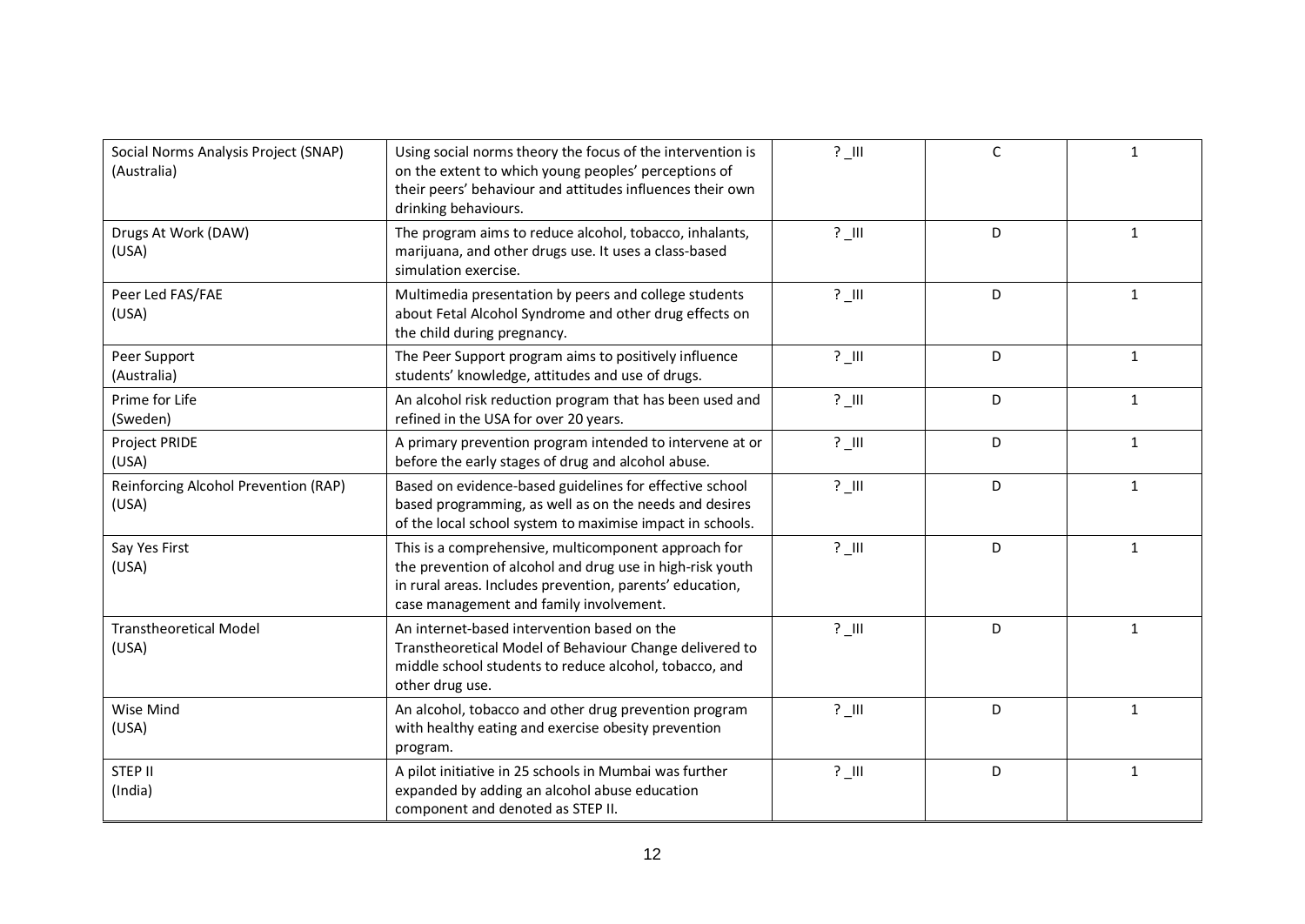| Programs with evidence of negative effect on alcohol outcomes |                                                                                                                                                                                            |  |  |  |
|---------------------------------------------------------------|--------------------------------------------------------------------------------------------------------------------------------------------------------------------------------------------|--|--|--|
| Peer Acceleration Social Network (Project<br>TND)<br>(USA)    | This is a modified version of Towards No Drug Abuse with<br>increased group activities and peer leaders.                                                                                   |  |  |  |
| Take Charge Of Your Life (TCYL)<br>(USA)                      | Focuses on demonstrating to students that there are<br>personal, social, and legal risks and consequences<br>involved in the use of substances including tobacco,<br>alcohol, and illicit. |  |  |  |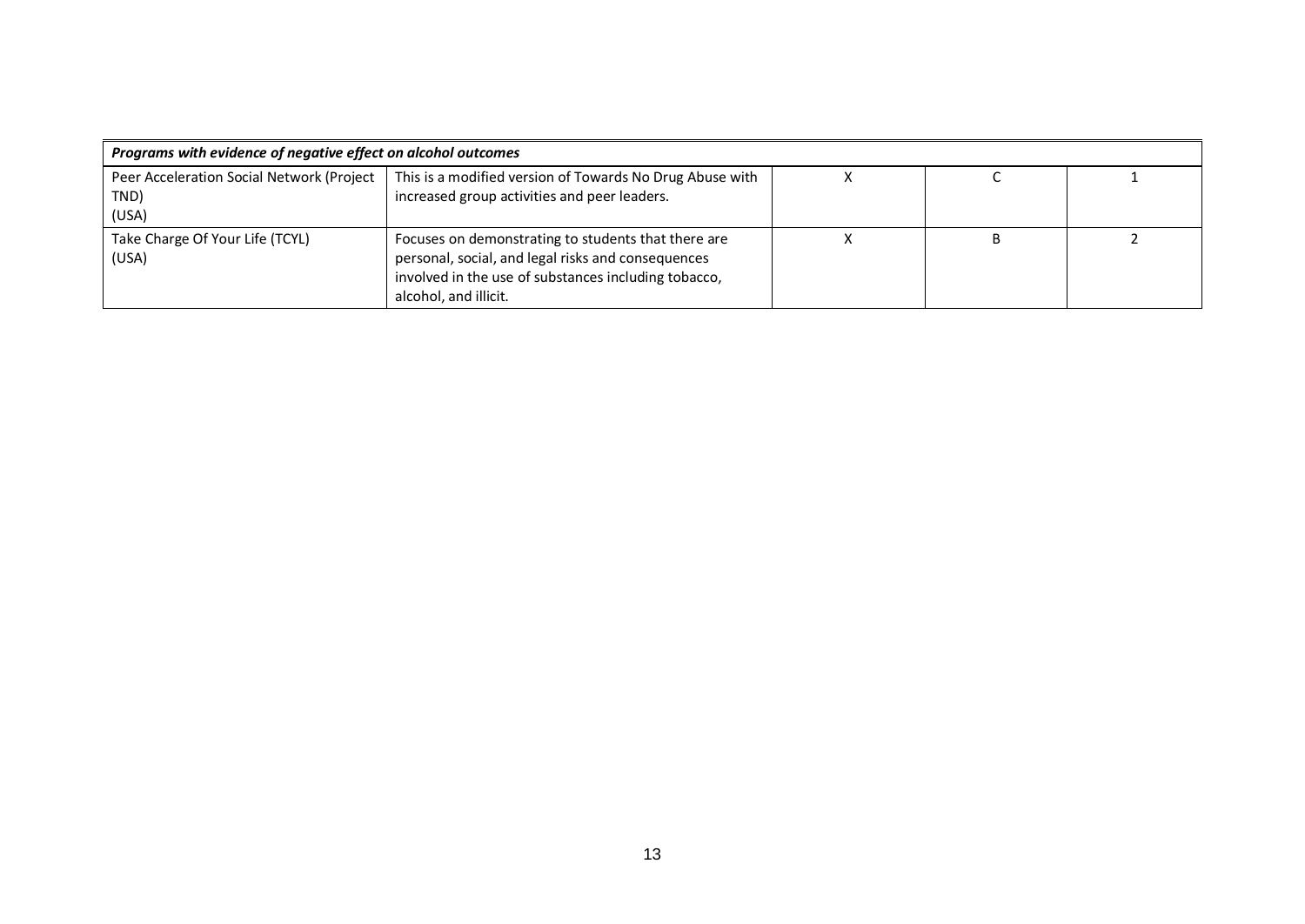# *Programs with good evidence of effect*

There were three programs with evidence of good effect. Each of these programs had multiple peer-reviewed publications and showed consistently good outcomes across the studies. These programs have enough evidence to suggest their use within schools would show good outcomes and are good candidates for further research. Of note for Australian schools is that CLIMATE Schools, an Australian designed program, received the highest grading.

#### **Climate Schools** (4 published studies, grade A)

Climate Schools was developed in Australia and is a computer-driven alcohol prevention program that includes two sets of six 40-minute lessons. Each 15-20 minute Internetbased lesson is completed individually. Students follow a cartoon storyline of teenagers experiencing real-life situations and problems with alcohol and cannabis. The second part of each lesson is a predetermined activity delivered by the teacher to reinforce the information taught in the cartoons. Four papers examined the CLIMATE Schools program; three were from the same large-scale study.

In the first paper [\(Newton, Andrews et al. 2009\)](#page-60-3), a cluster randomised controlled trial was conducted with 764 13-year olds from ten Australian secondary schools. Half the schools were randomly allocated to the computerised prevention program ( $n = 397$ ), and half to their usual health classes ( $n = 367$ ). Participants were assessed at baseline, immediately post intervention and at six months following the intervention. Compared to the control group, students in the intervention group showed significant improvements in alcohol and cannabis knowledge at the end of the course and the six-month follow-up, as well as a reduction in average weekly alcohol consumption and frequency of cannabis use at the six-month follow-up. No differences between groups were found on alcohol expectancies, cannabis attitudes, or alcohol and cannabis related harms.

The second analysis of the same study was a cross validation study of the alcohol module only and found similar results. There were significant improvements in knowledge regarding alcohol use at immediate and 6 month follow up, average weekly alcohol consumption was reduced immediately after the intervention and there were no differences in alcohol expectancies, frequency of drinking to excess and harms related to alcohol use over time [\(Newton, Vogl et al. 2009\)](#page-60-4).

In a report of the final results of the same intervention trial 12 months following the completion of the program, students in the intervention group still showed significant improvements in alcohol and cannabis knowledge, a reduction in average weekly alcohol consumption and a reduction in frequency of drinking to excess. There continued to be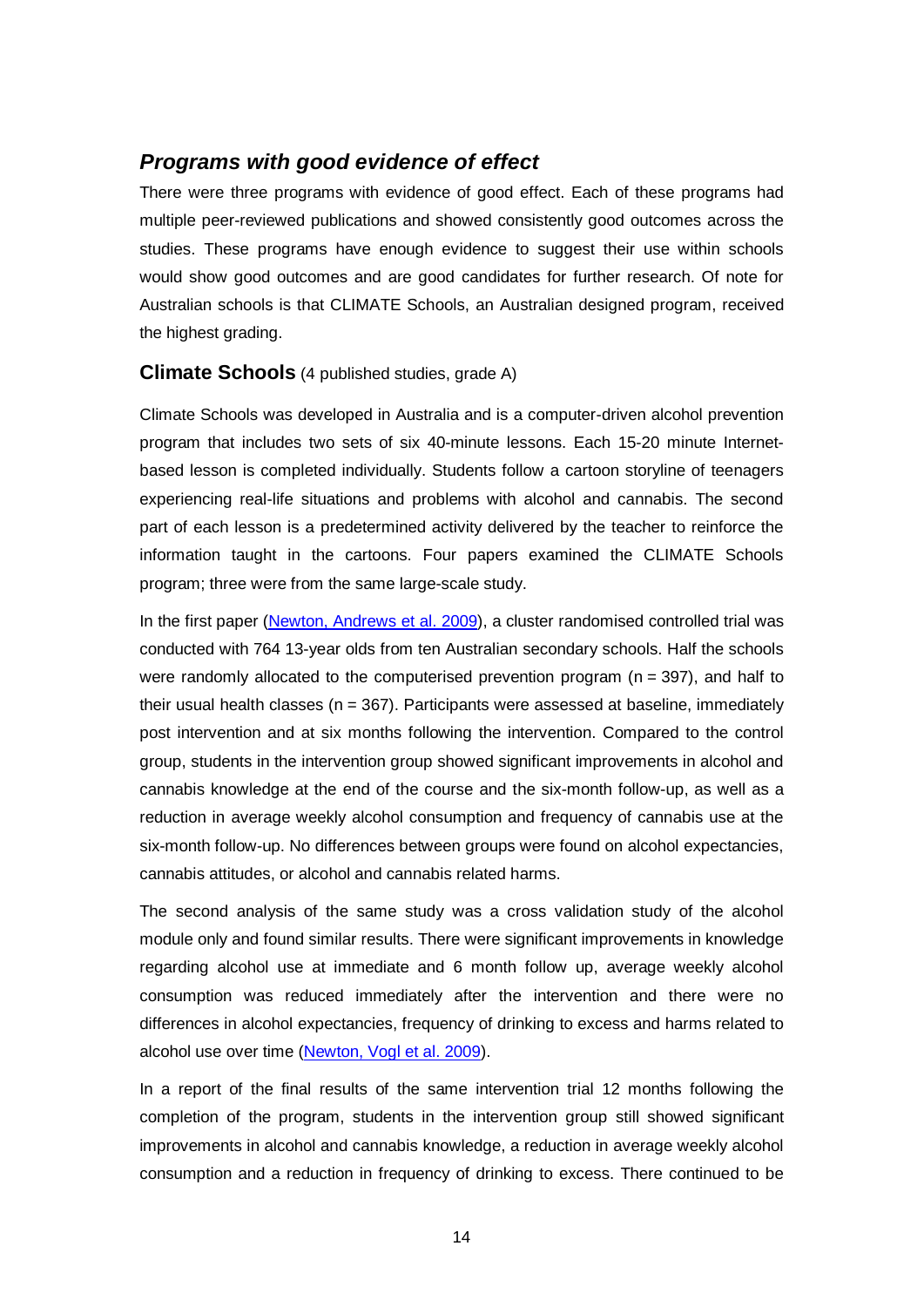no differences between groups on alcohol expectancies, cannabis attitudes or alcoholand cannabis-related harms. The course was acceptable to teachers and students [\(Newton, Teesson et al. 2010\)](#page-60-5).

In a larger study of 1466 year 8 students from 16 high schools in Australia randomly allocated to a computerised prevention program  $(n = 611,$  eight schools) or usual classes  $(n = 855,$  eight schools), Vogl et al.  $(2009)$  found the computerised prevention program was more effective than usual classes in increasing alcohol-related knowledge of safer drinking choices and decreasing the positive social expectations about alcohol. For girls it was effective in decreasing average alcohol consumption, alcohol-related harms and the frequency of drinking to excess (more than four standard drinks). For boys the behavioural effects were not significant.

#### **Project ALERT** (5 published studies, Grade B)

Project ALERT aims to motivate students using a social influence model of prevention, and provide them with skills to develop effective resistance behaviours. The original program was based on three theories of behaviour change, including cognitive factors that motivate health behaviour, social learning and self-efficacy. Project ALERT uses interactive teaching methods, such as question and answer techniques and small group activities. The revised program has eleven lessons in the seventh grade and three lessons in the eighth grade. The revised program also focused on smoking cessation and alcohol use as well as involving parents in the program. Parental activities included adolescent interviews with parents about their experiences with and response to peer pressure, knowledge tests and oral reports about drug use consequences.

Project ALERT was examined in five studies [\(Ellickson, McCaffrey et al. 2003,](#page-56-2) [Ghosh-](#page-57-1)[Dastidar, Longshore et al. 2004,](#page-57-1) [Orlando, Ellickson et al. 2005,](#page-60-6) [Longshore, Ellickson et](#page-58-3)  [al. 2007,](#page-58-3) [St Pierre, Osgood et al. 2007\)](#page-61-1).

Ellickson et al [\(2003\)](#page-56-2) found that intervention schools had significantly lower overall alcohol use scores than the control schools, were significantly less likely to engage in drinking that resulted in negative consequences and (not significantly) less likely to engage in multiple forms of high-risk drinking. There was no impact on alcohol initiation.

Ghosh-Dastidar et al. [\(2004\)](#page-57-1) evaluated a revised Project ALERT program, which showed significant effects on risk factors for cigarette and marijuana use in adolescents, but had a more modest impact on factors affecting alcohol use. The effects on the alcoholspecific risk factors were more variable than the smoking and cannabis factors.

Orlando et al. [\(2005\)](#page-60-6) used mediation analyses to examine the mechanisms that effect past month cigarette use and alcohol misuse. Results for alcohol suggest positive beliefs about the consequences of drinking are an important mediator of alcohol misuse*.*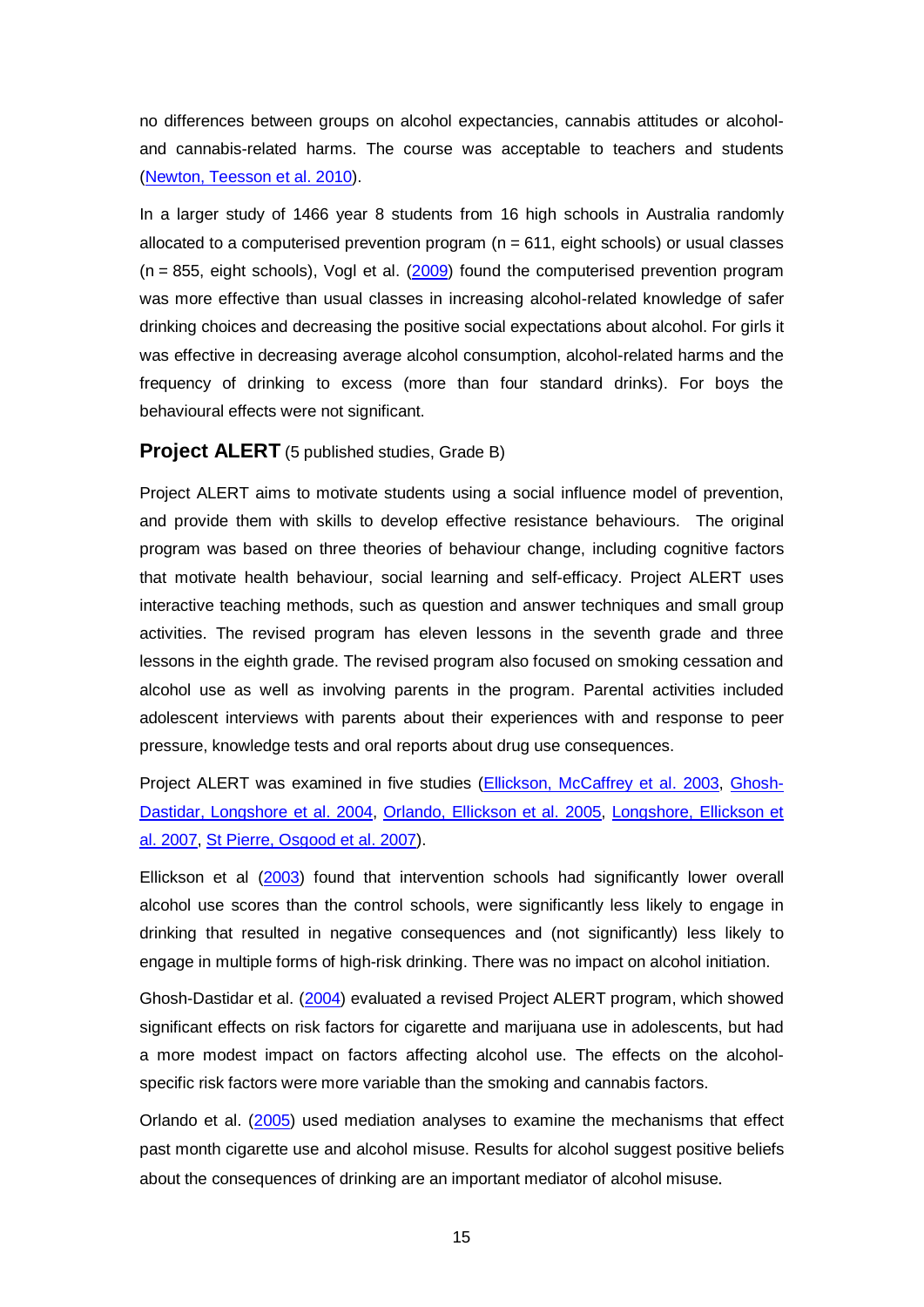St Pierre et al. [\(2007\)](#page-61-1) undertook an implementation study designed to gain a better understanding of the personal characteristics of the adult and teen leaders in Project ALERT that might have influenced program effects. The aim of this study was to explore if specific qualities of the program leaders (adults and teens) impacted on the outcomes. The results indicated that adult leaders who were more conscientious, sociable or individuated were more likely to engender positive effects. The authors suggested that a combination of adult and teen leaders would be a worthwhile investment to increase the likelihood of success.

Longshore et al. [\(2007\)](#page-58-3) evaluated a modified version of the program, called ALERT Plus, against the original Project ALERT and a control group. The ALERT Plus program included an extension to the following grade and booster sessions to take into account the developmental changes of students. The control groups received any program already in place at their schools with no additional exposure to any ALERT program. Significantly lower rates for ALERT Plus on weekly alcohol use were found for girls only (32% reduction compared to control). Significantly lower scores on alcohol consequences and high-risk alcohol use were found together with significant reductions in positive beliefs about alcohol compared to the control group. There was no impact of ALERT Plus on at-risk boys.

#### **All Stars** (2 published studies, Grade B)

The All Stars program is delivered either by program specialists or regular classroom teachers. The curriculum consists of 24 sessions, of which 14 are required and are administered to the entire class during classroom time. The remaining sessions are optional and include additional class lessons, small group meetings with peers, and oneon-one meetings between the All Stars facilitators and students. The program includes interactive and cooperative learning activities such as debates, games, and general discussion. Homework is assigned to increase interaction between students and parents and to allow parents to play an active role in the program. Each session is designed to affect at least one of the programs' mediating variables. These include normative beliefs, lifestyle incongruence, commitment not to use drugs and bonding to school.

Two cluster randomised control studies examined All Stars [\(McNeal, Hansen et al. 2004,](#page-59-0) [Ringwalt, Pankratz et al. 2007\)](#page-60-7). McNeal and colleagues [\(2004\)](#page-59-0) examined the program's effects across 14 schools (N=1822 students). All Stars achieved reductions in substance use when the teachers were involved in the delivery of the program and were able to successfully address the identified mediators of substance use including normative beliefs, lifestyle incongruence, and manifest commitment to not use drugs. The program was not as successful when not delivered by teachers.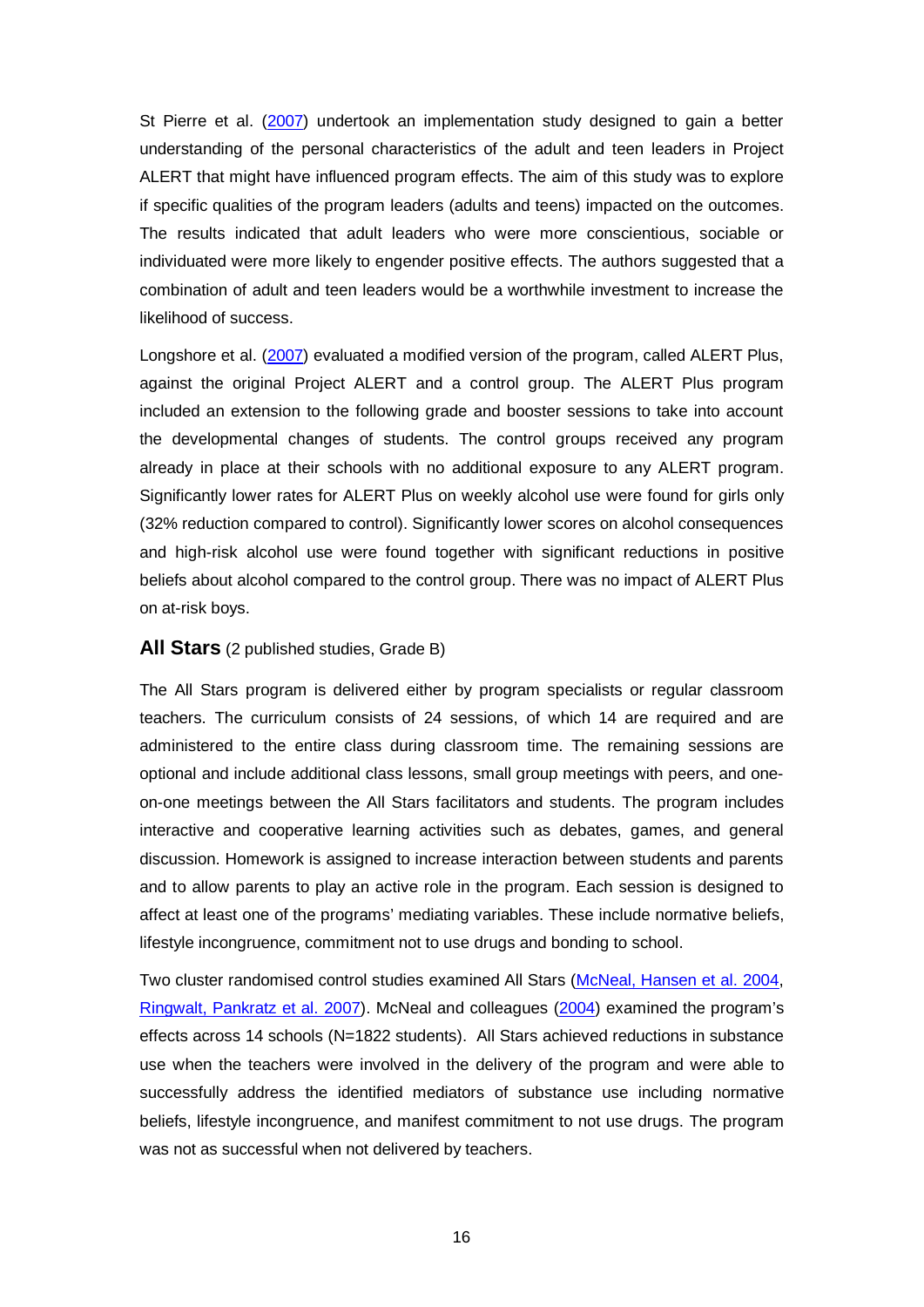The Ringwalt et al [\(2007\)](#page-60-7) study evaluated the additional component of coaching teachers with the usual All Stars program but found no additional positive effect.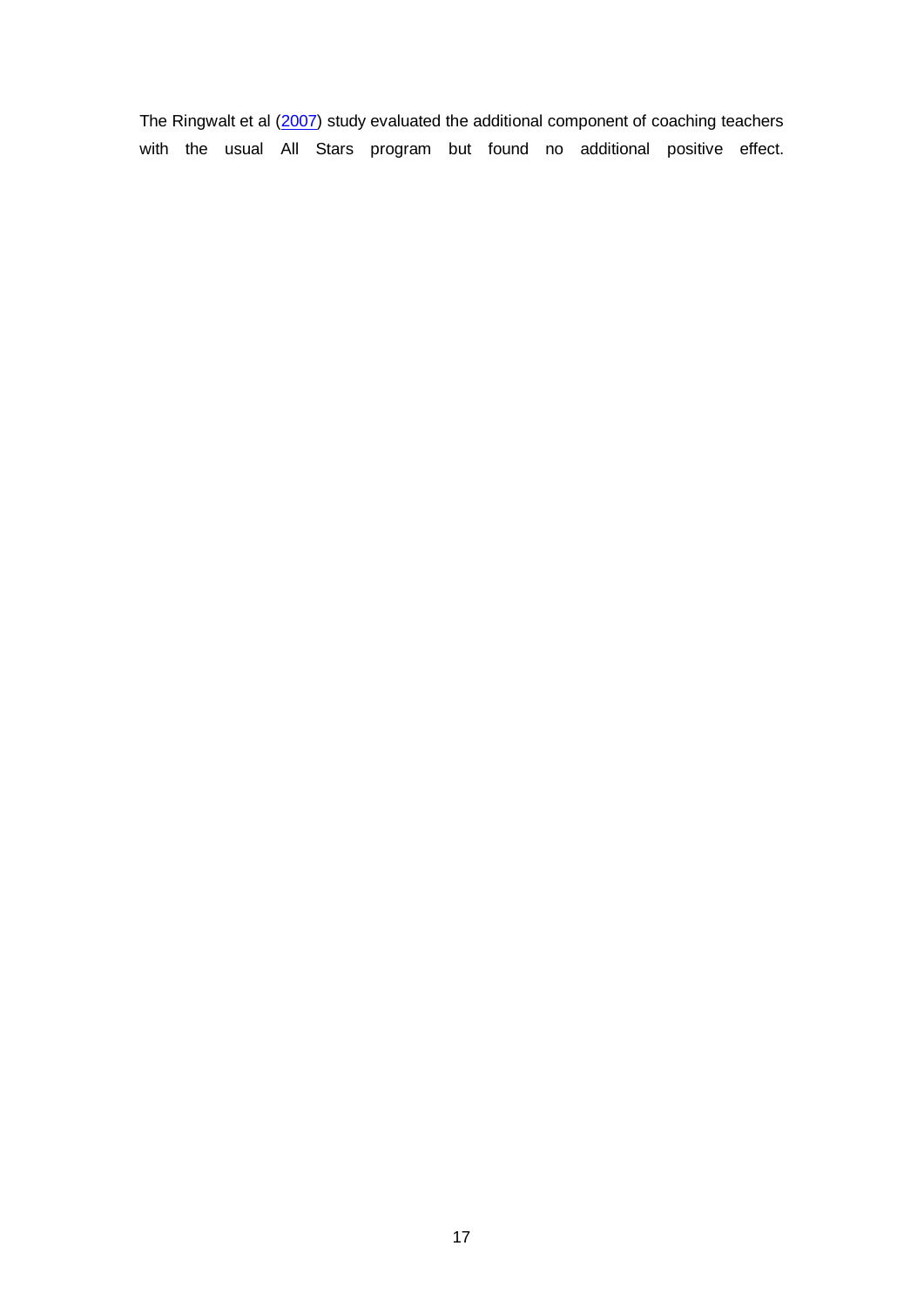# *Programs with some evidence of effect*

There were four programs with evidence of some effect. Each of these programs had more than one peer reviewed publication and showed consistently good outcomes for some (but not all) measured outcomes across the studies. These programs have enough evidence to suggest their use within schools would show good outcomes for specific variables and are good candidates for further research.

#### **Life Skills Program (ISPY):** (2 published studies, grade B)

The life skills program known as IPSY is a comprehensive program for the prevention of adolescent misuse of legal substances like alcohol and tobacco. ISPY combines interpersonal life skills (e.g., communication skills, problem solving, coping with anxiety and stress, assertiveness etc.) with training in skills related to substance use (e.g., refusal skills). It has a knowledge component that includes alcohol and tobacco use (e.g., the short-term consequences of substance use or actual prevalence rates), and also includes a focus on students' experiences within, and their attitudes towards, school, positive and negative aspects of school and learning, as well as learning methods and balancing school and leisure. The basic manual was designed for students in grade 5 and consists of 15 lessons of either 90 or 45 minute duration with two booster sessions, each of seven lessons, for grades 6 and 7. The program was implemented by teachers who had participated in a training day prior to implementation of the program. The program uses interactive teaching methods (e.g., role-plays, group discussions) that enable teachers and students to get to know each other and to establish relationships.

There were two studies [\(Wenzel, Weichold et al. 2009,](#page-62-1) [Spaeth, Weichold et al. 2010\)](#page-61-2) that reported on the ISPY program. Wenzel et al [\(2009\)](#page-62-1) completed multivariate analysis for the alcohol related variables (n=747) which revealed a significant multivariate main effect of time,  $F(10,731)=16.6$ ,  $p < 0.001$ , a significant main effect of group,  $F(5736)=3.69$ ;  $p <$ 0.01, and a significant interaction effect between time and group,  $F(10,731)=3.05$ , p < 0.01), thereby indicating differences in means and in change over time between the intervention and control groups. Univariate tests for each dependent variable showed significant main effects of group for 30-day-frequencies of beer-,  $F(1740)=12.14$ , p < 0.01, wine-, F(1740)=14.56, p < 0.001, mixed drinks-, F(1740)=12.83, p < 0.001, and spirits-consumption F(1740)=4 7.6,  $p < 0.01$ , as well as for expectations about future regular alcohol use,  $F(1740)=11.86$ ,  $p < 0.01$ . Significant time-by-group interactions were found for 30-day-frequencies of beer,  $F(2,1480)=13.86$ ,  $p < 0.001$ , wine, F(2,1480)=10.19, p < 0.001, and mixed drinks-consumption, F(2,1480)=10.17; p < 0.001. Alcohol related variables had increased in 30-day-frequencies.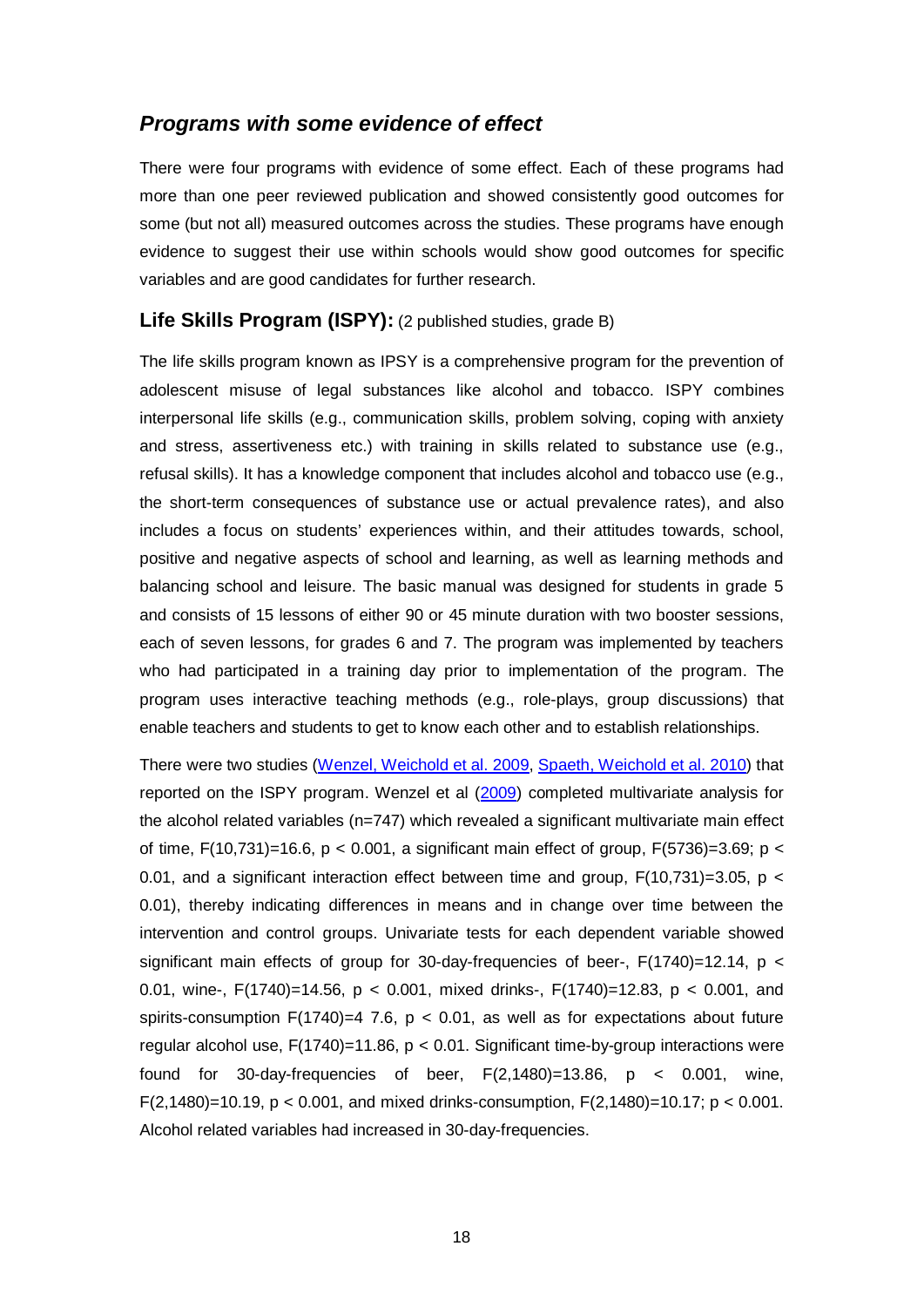In another study, Spaeth et al [\(2010\)](#page-61-2) found that the program decreased prevalence and reduced the quantity of drinking per occasion during early adolescence. Concerning quantity of alcohol use, the effect size in terms of a difference in estimated means between intervention and control group at the last measurement point in the normative group was d=0.33 (95% CI [0.21, 0.44]).

#### **SHAHRP:** (3 published studies, Grade B)

The School Health and Alcohol Harm Reduction Project (SHAHRP) is a classroom-based program with the aim of reducing alcohol related harm. SHAHRP was the subject of two trials in which randomly selected and allocated intervention and comparison groups were assessed at eight, 20 and 32 months after baseline. The program aims to reduce alcohol related harm by enhancing students' abilities to identify and deal with high-risk drinking situations and issues. The first phase of the SHAHRP program was delivered when the students were 12 to 13 years old and consisted of 17 skill-based activities conducted over eight to ten lessons (depending on lesson length of either 60 or 40 minutes, respectively). The second phase occurred in the following year, when the students were 14 years old and consisted of 12 activities delivered over 5-7 weeks. The activities incorporated various strategies for interactive dissemination including delivery skill rehearsal; individual and small group decision making; and discussions based on scenarios suggested by students, with an emphasis on identifying alcohol-related harm and strategies to reduce harm. Teacher training was included prior to each phase.

The comparison school participated in alcohol education in the later stage of the study [\(McBride, Farringdon et al. 2003\)](#page-59-1). At baseline n=1111 (intervention) and n=1232 (control) students were recruited with a 75.9% retention rate for both phases of the study [\(McBride, Farringdon et al. 2003,](#page-59-1) [McBride, Farringdon et al. 2004\)](#page-59-2). The outcome measures included knowledge about alcohol, attitudes towards alcohol, alcohol consumption, partners of alcohol use, context of alcohol use, harm and risk of own and other use. The context of use was based on six items and identified three groups that were compared between the intervention and the control. These included a) nondrinkers, b) supervised drinkers (with adult or parent) and c) unsupervised drinkers (with peers or alone). Overall, there was little behavioural change in intervention group B; however, baseline groups A and B were less likely to consume alcohol in a risky manner than the control group. Group C from the intervention group was also significantly less likely to experience harm associated with their own use of alcohol compared to the group C control group. Group C experienced 18.4% less alcohol-related harm after participating in the program and this difference was maintained (19.4% difference) 17 months after program completion. Group A from the intervention group was significantly less likely to consume alcohol in a risky manner at 8-month after the first phase of the intervention, at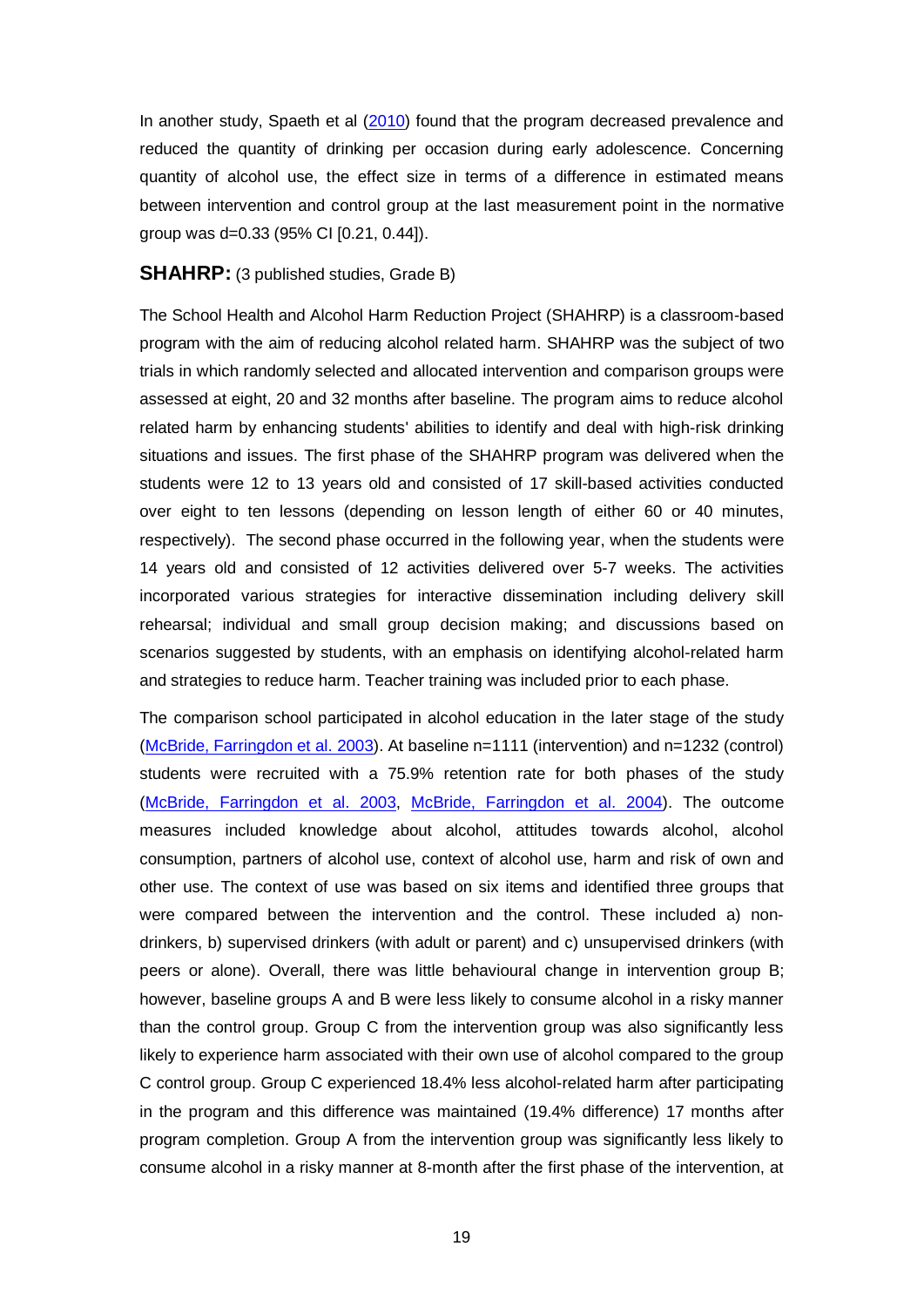20-month after the second phase of the intervention, and at 32-months. There was no significant difference in any of the behavioural measures between group B students from the intervention or control group. There was no significant difference in the group C total alcohol consumption between intervention and control groups [\(McBride, Farringdon et al.](#page-59-1)  [2003\)](#page-59-1).

McBride et al. [\(2004\)](#page-59-2) reported on the final study results. There were some significant knowledge, attitude and behavioural effects early on in the study, of which only some were maintained for the duration of the study and varied over the three time points. The intervention group had converging scores on alcohol related attitudes and knowledge at final follow-up. The intervention group were significantly more likely to be non-drinkers or supervised drinkers than were the comparison group. The intervention group consumed less alcohol (phase one 31.4% and phase two 31.7% but this was converging). Intervention students were less likely to drink to risky levels but this percentage reduced over time. The study reduced the harm associated with students' own use of alcohol for the intervention group but this varied over the three time points (32,7%, 16.7% and 22.9%). There was no impact on the harm that any students reported from other people's use of alcohol.

Another evaluation combined SHARHP and GetWise (Working on Illicits in School Education), the latter of which is a classroom based drug education program, derived from evidence of effective practice and designed to reduce alcohol and other drug harm. As alcohol is the drug that causes the greatest harm to young people in Australia, it received the greatest coverage, followed by tobacco and cannabis. The combined program includes student material, teacher material and teacher training [\(Midford, Cahill](#page-59-3)  [et al. 2012\)](#page-59-3). The program included 12 lesson plans for year eights (13/14 year olds) and ten lesson plans for year nines (14/15 year olds), and addressed issues around the use of alcohol, tobacco, cannabis and other illicit drugs.

There was no significant difference in the increase of risky drinkers (chi squared  $= 0.939$ ,  $df = 2$ ,  $p = 0.625$ ) or in alcohol consumption (chi square = 1.704, df=2,  $p = 0.426$ ). Drinking to get drunk increased by 133% in the intervention group and 1025% in the control group. The frequency of drinking to get drunk between groups was significant (z =-2.261, p=0.024). The harms experienced by the control group increased by 438% from (mean =  $0.96$ ) to (mean =  $5.17$ ). The change between them was significant ( $z=-2.728$ , p  $=0.006$ ).

#### **Unplugged-EU:** (2 published studies, Grade B)

The Unplugged Program targets students 12-14 years old and is designed to address both experimental and regular use of alcohol, tobacco and illicit drugs. This revised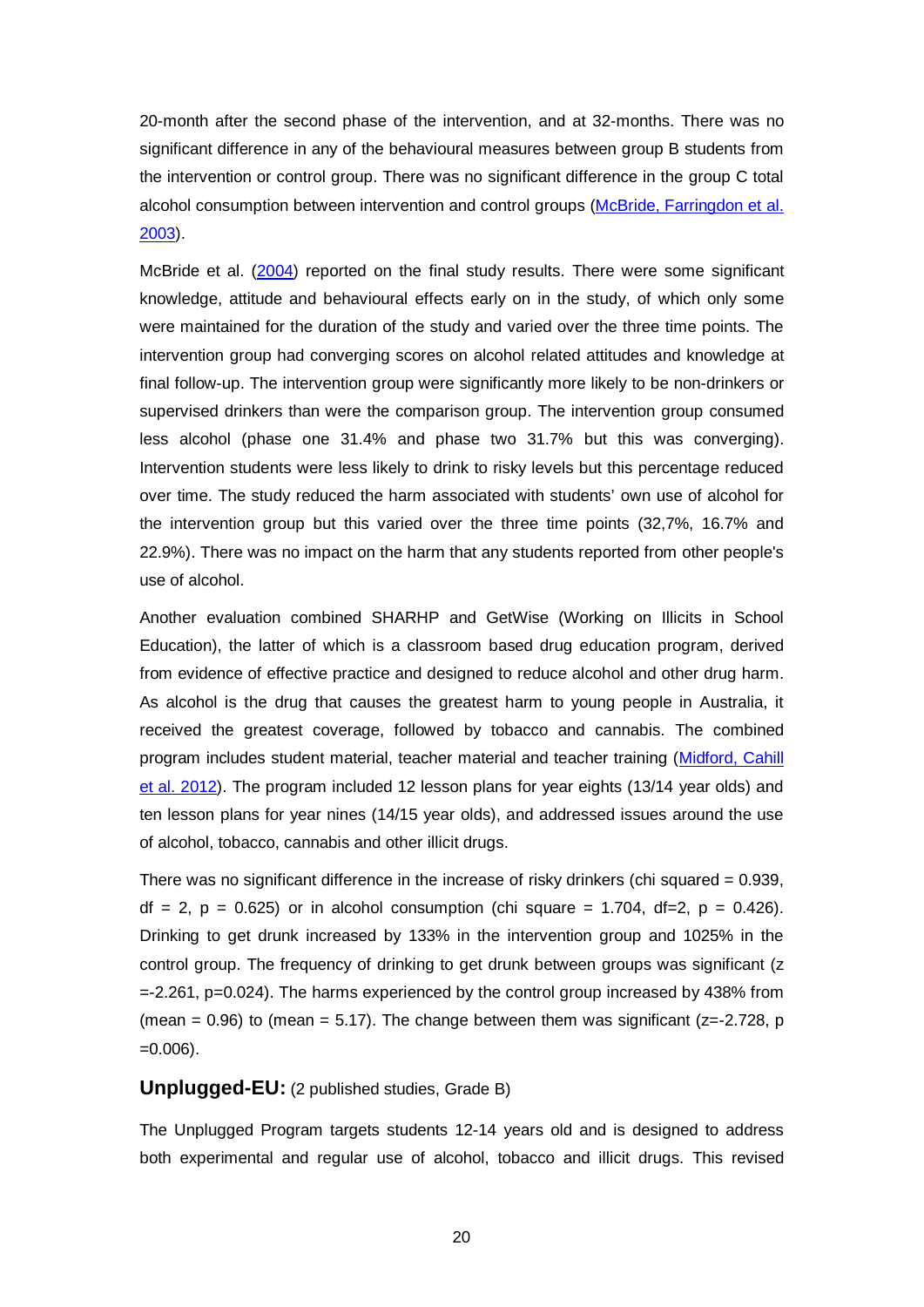curriculum is based on a social-influence approach, incorporating components of critical thinking, decision making, problem solving, creative thinking, effective communication, interpersonal relationship skills, self awareness, empathy, coping with emotions and stress, normative beliefs, and knowledge about the harmful health effects of drugs. The curriculum consists of 12 one-hour units taught once a week by class teachers who previously attended a 2.5-day training course. The program is delivered in three formats: basic (alone) or with the addition of peers (peer arm) or with parent activities (parent arm). In the peer arm, two elected student representatives conduct short meetings with their classmates in order to monitor experiences related to the program. Participants in the parent arm participate in three interactive workshops of two to three hours each.

There have been two cluster randomised control studies reporting results from a large scale intervention across seven European countries including Austria, Belgium, Germany, Greece, Italy, Spain and Sweden [\(Faggiano, Galanti et al. 2008,](#page-57-2) [Caria,](#page-55-2)  [Valente et al. 2011\)](#page-55-2). Faggiano et al. [\(2008\)](#page-57-2) found the program reduced episodes of drunkenness in the past 30 days (OR=0.72; 0.58-0.90 for at least one episode, OR=0.69; 0.48-0.99 for three or more episodes). Unplugged-EU had a beneficial effect on alcohol, tobacco and cannabis use. Caria et al. [\(2011\)](#page-55-2) found participation in the program did not modify the overall risk of being a current drinker or a frequent current drinker. Program participation was associated with lower prevalence of alcohol-related behavioural problems at follow-up. However, this was significant only among non-drinkers at baseline and students who perceived parents' tolerance concerning alcohol consumption. Among non-drinkers at baseline, intervention students were more likely to remain non-drinkers and less likely to progress toward frequent drinking compared to controls. Among occasional drinkers at baseline, intervention students showed a lower progression toward frequent drinking compared to controls. Among those who did not report alcohol-related problems at baseline, a higher proportion of intervention students remained at the same stage, and a lower proportion reported frequent alcohol-related behavioural problems at follow-up, compared to controls.

#### **Life Skills Training (LST):** (3 published studies, Grade C)

The Life Skills Training Program has a focus on teaching information and skills for resisting social influences to use drugs, and generic personal and social skills for increasing overall competence and promoting the development of characteristics associated with decreased risk for using drugs. The program increases knowledge about substance use, correcting cognitive misperceptions that contribute to substance use, and providing coping skills to reduce the likelihood of using drugs to manage stress or anxiety. The program uses a range of techniques including group discussion, demonstration, modelling, behavioural rehearsal, feedback and reinforcement, and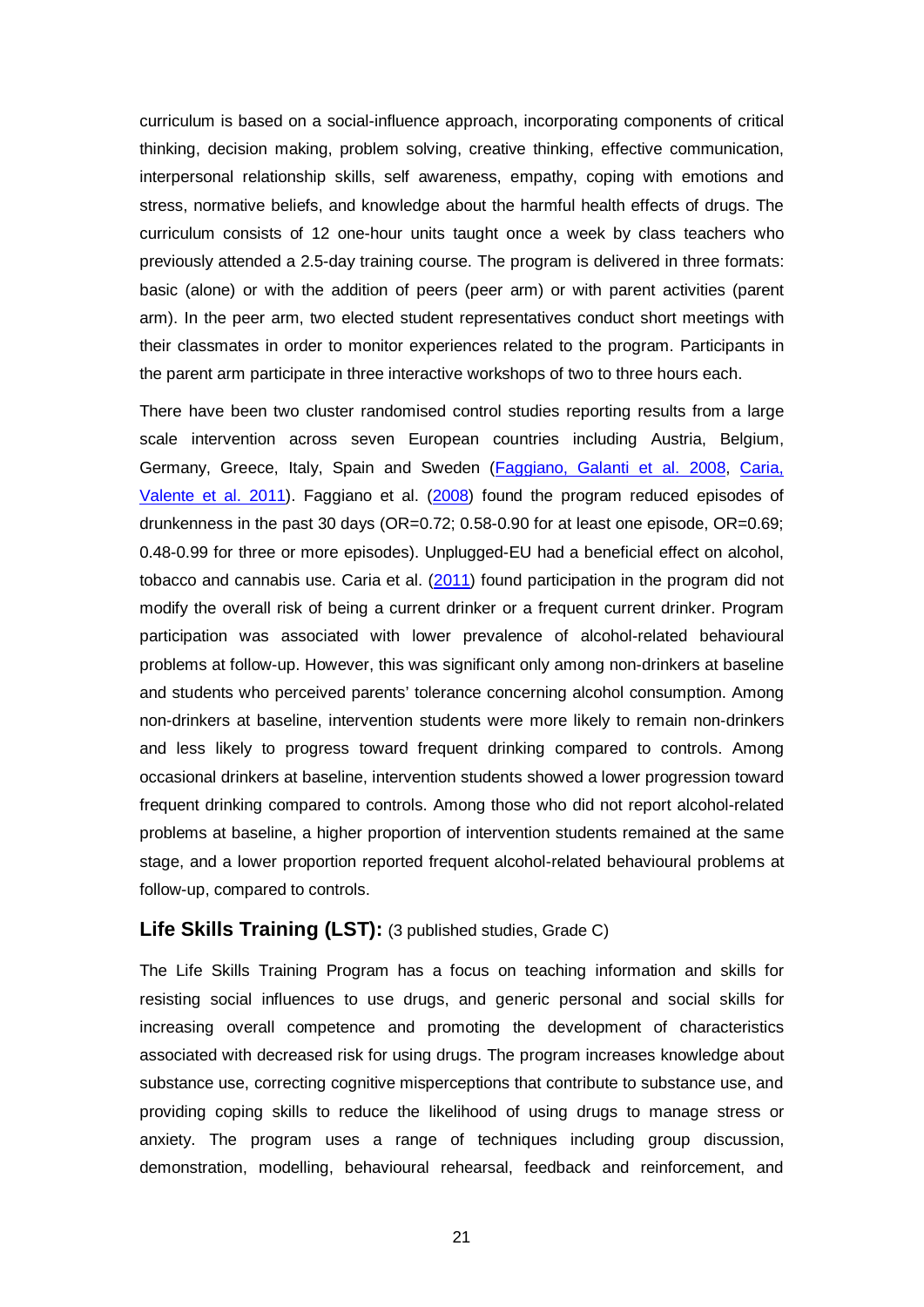behavioural "homework" assignments for out-of-class practice. Intervention materials including a manual and a pre training day are provided to the teachers.

Botvin et al. [\(1995\)](#page-55-3) found that that both treatment groups in a three-armed trial had significantly lower prevalence rates for weekly drinking, heavy drinking, and problem drinking. The prevalence of problem drinking was significantly lower for the adolescents in both treatment groups. The second treatment group also had significantly lower monthly drinking rate.

In a follow up study with a block randomisation design, Botvin et al. [\(2001\)](#page-55-4) found that the intervention had a significant effect on binge drinking at the one year follow up, with an odds ratio of 0.41 and 95% CI of 0.18-0.93. The covariate-adjusted proportions of binge drinkers at the one-year follow up were 4.3% control and 1.8% intervention. The program produced a 57% reduction in binge drinking at the 1-year and at two years, the OR for reduction in binge drinking was 0.40 with a 95% CI of 0.22-0.74. The covariate-adjusted proportion of binge drinkers at the 2-year follow up was 5.2% control and 2.2% intervention. The program maintained a 57% reduction in binge drinking at the two-year follow up.

In 2006, MacKillop et al [\(2006\)](#page-59-4) compared two modes of delivery. In the first mode the program was administered in class once per week for 15 weeks (spaced administration), while in the second mode the program was administered each day in 15 consecutive class periods (massed administration). Teachers were trained in delivery and checklists provided after each session to ensure fidelity.

The results found in the first mode were statistically significant on the overall knowledge, life skills knowledge, drug knowledge, perceived adult substance use, pro-smoking attitudes, pro-drinking attitudes, assertiveness skills, and anxiety reduction skills subscales. However, McNemar tests revealed no changes in use or intention to use from pretest to posttest for either specific substances ( $p > .50$ ) or aggregate estimates ( $p >$ .30). In the second mode, statistically significant changes were found on overall knowledge, life skills knowledge, drug knowledge, assertiveness skills, self-control skills, perceived adult substance use, and perceived peer substance use sub–scales. However, McNemar tests detected no changes from pretest to posttest on substance use or intention to use for either specific substances ( $p > .30$ ) or aggregate estimates ( $p > .30$ ). Generally, females showed greater improvement than males.

22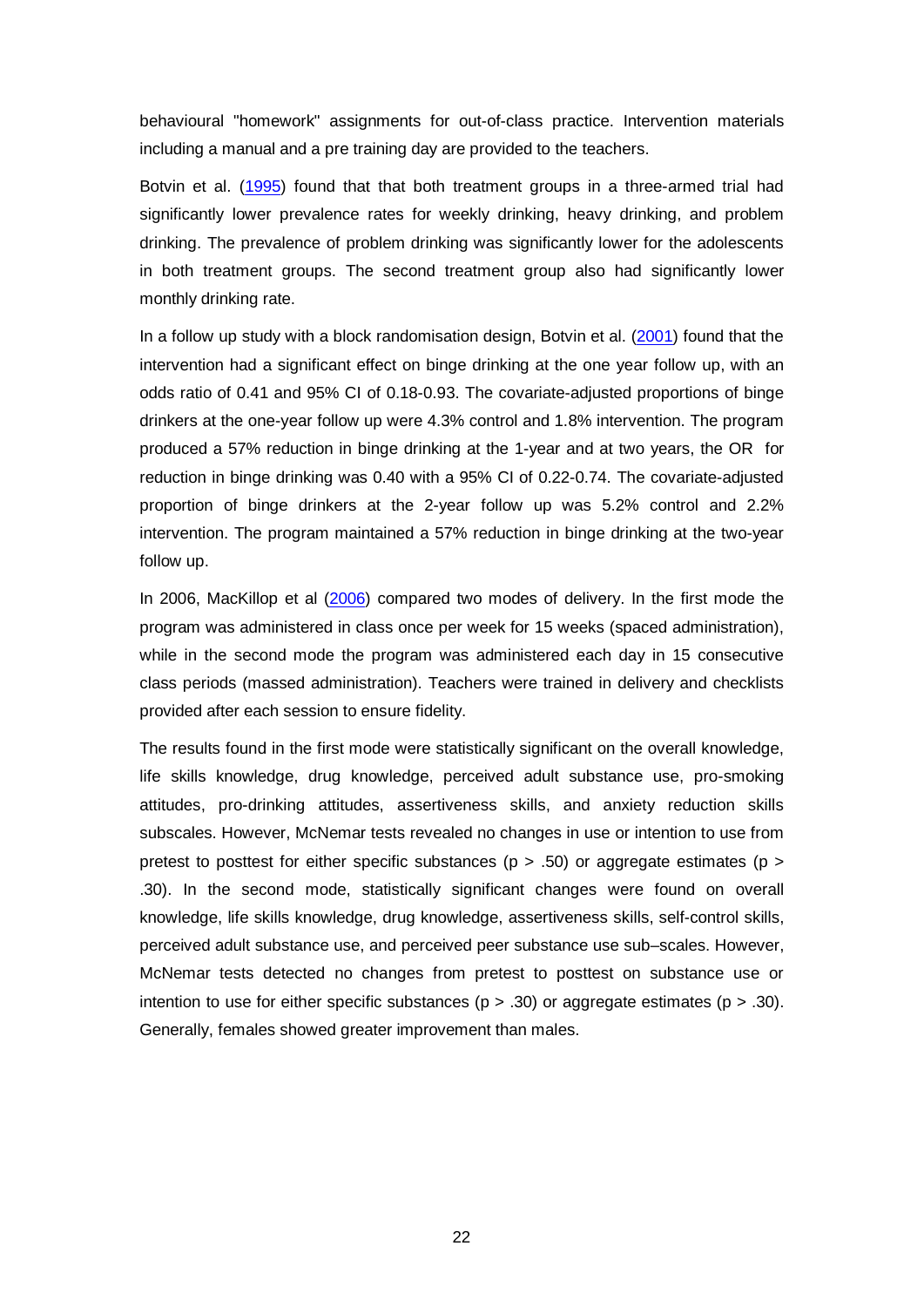# *Programs with little or no evidence of effect*

There was one program with little or no evidence of effect. This program had more than one reasonably high quality peer reviewed publication. However, it consistently showed few or no positive effects across the studies. The research into this program was of sufficient quality to suggest that it is unlikely to result in positive outcomes if implemented.

# **Drug Abuse Resistance Education (DARE):** (3 published studies, Grade A)

Project DARE (Drug Abuse Resistance Education) is the most widely used school-based drug use prevention program in the United States. The program includes 17 class based lessons, usually conducted once per week for up to 60 minutes. The focus is on teaching students the skills to recognise and resist social pressure to use drugs, in addition to education, decision making, building esteem and making healthy choices. DARE uses an array of teaching techniques including lectures, discussion, question and answer sessions, audio-visual aids, workbooks and role plays.

In the first study, Ennett used meta-analysis to review the results of eight different DARE evaluations [\(Ennett, Tobler et al. 1994\)](#page-57-3). The DARE effect size for drug use behaviour ranged from .00 to .11 across the eight studies; the weighted mean for drug use across studies was .06. Lynam and colleagues [\(1999\)](#page-59-5) also found that DARE's short-term effectiveness for reducing or preventing drug use behaviour was small, and lower than other prevention programs. Similar results were found at the ten year follow up [\(Lynam,](#page-59-5)  [Milich et al. 1999\)](#page-59-5), and few differences were found between groups on any drug use, attitude or other outcome. In the final study [\(West and O'Neal 2004\)](#page-62-2), a meta-analysis was completed on the DARE studies and again a very small and non-significant overall weighted effect size was found (correlation coefficient =  $0.011$ ; Cohen d =  $0.023$ ; 95% confidence interval  $= -0.04$ , 0.08,  $z = 0.73$ , NS). The authors concluded that DARE was ineffective.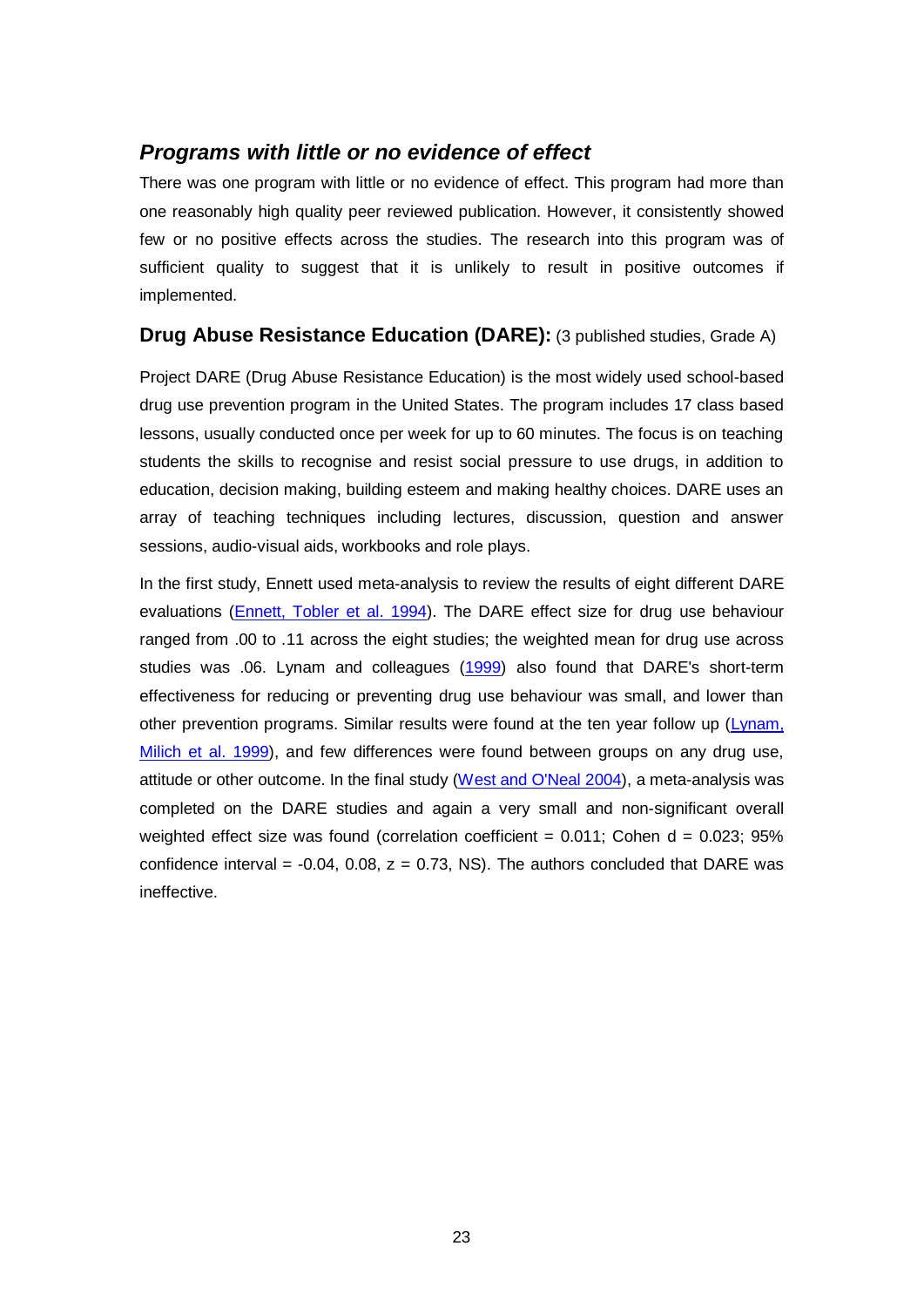# *Programs that showed inconclusive evidence*

There were 29 programs with studies showing inconclusive results. The evidence is unclear on whether these programs are effective or not, due to:

- I. Poorly conducted research for that program;
- II. Inconsistent outcomes across studies; or
- III. Only one evaluation of the program being available.

# *I. Programs with poorly conducted research*

#### **Keeping It Real:** (4 published studies, Grade C)

The Keepin' it REAL program utilises drug refusal skills (Refuse, Explain, Avoid, Leave), and was developed by youth for youth, using an action research method to ensure community empowerment. It is a culturally appropriate intervention incorporating traditional ethnic values and practices that promote protection against drug use. The intervention consisted of 10 lessons taught by the classroom teacher that imparted the knowledge, motivation, and skills needed to resist drug offers.

Four studies [\(Hecht, Graham et al. 2006,](#page-58-4) [Kulis, Nieri et al. 2007,](#page-58-5) [Yabiku, Kulis et al.](#page-63-0)  [2007,](#page-63-0) [Hopson and Holleran Steiker 2010\)](#page-58-6) found non significant results for the White and African American versions of the program when compared with the Mexican version of the program.

#### **Towards No Drug Abuse (TND):** (3 published studies, grade C)

Project TND (Towards No Drug Abuse) [\(Sussman, Sun et al. 2003,](#page-61-3) [Sun, Skara et al.](#page-61-4)  [2006,](#page-61-4) [Sun, Sussman et al. 2008\)](#page-61-5) is a fixed 12-session classroom program specifically targeting the use of cigarettes, alcohol, marijuana, and 'hard drugs' to provide a preventive intervention on drug use among high school youth. The primary outcome measure was substance use in the past 30 days. There were three studies assessing TND, none of which had any effect on alcohol [\(Sun, Sussman et al. 2008\)](#page-61-5).

In the 2003 study [\(Sussman, Sun et al. 2003\)](#page-61-3), the difference between self-instruction vs. educator led delivery of the program was explored at follow-up. The effect on alcohol use was in the direction favouring a positive program effect (odds ratio of 0.87), but was not statistically significant ( $p = 0.241$ , one-tailed). The 2-year follow-up results suggested some program effects on cigarette smoking and drug use in the health educator-led version. However, the authors concluded that more work was needed to learn how to maintain effects across substances.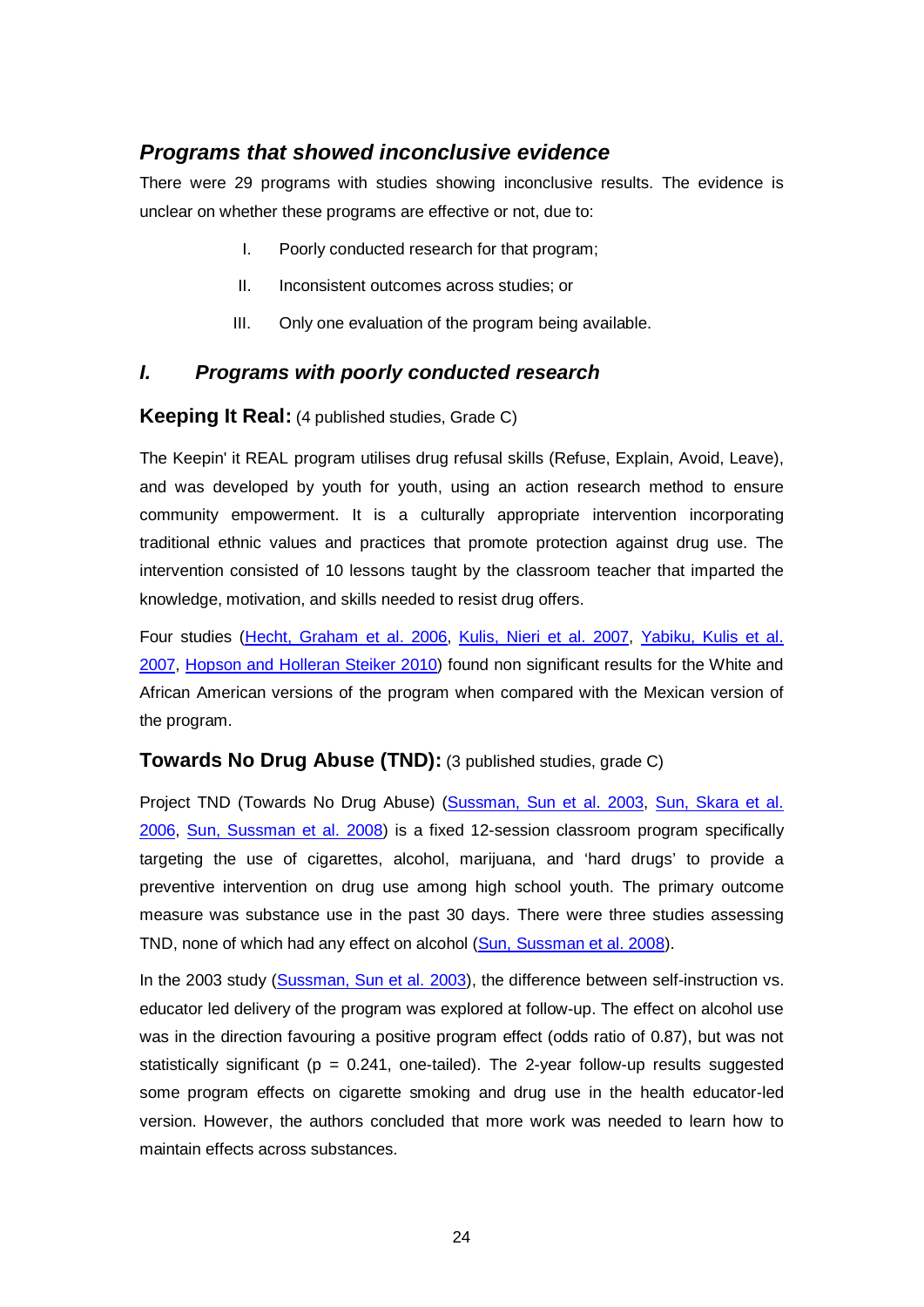In the second study, Sun et al (2006) compared three groups of 1) Towards No Drug Abuse, 2) Towards No Drug Abuse plus school involvement (this was a community program component in which students participated in activities sponsored by the school but outside the classroom) and 3) standard care. The primary outcome measure was last 30 days substance use. Of 1578 baseline students, follow-up data were available for 68% (year 1), 66% (years 2 or 3), and 46% (years 4 or 5) of subjects. Results revealed significant positive long-term program effects for hard drug use at years 4 or 5. However, significant reductions were not found for 30-day use of cigarettes, alcohol or cannabis. The hard drug use effect was not found for years 2 and 3, but was found for years 4 and 5 in the intervention groups ( $p = 0.02$ ).

In the final study (Sun, Sussman et al. 2008), 18 schools were allocated to one of three conditions using a variation of TND. Group 1 received TND, Group 2 received TND plus behavioural skills and Group 3 received usual or standard care. The two intervention groups failed to significantly reduce dichotomous measures of substance use (cigarette, alcohol, marijuana, and hard drugs) at one-year follow-up. Both groups has an effect only on the continuous measure of hard drug use, indicating a  $42\%$  (p=0.02) reduction in the number of times hard drugs were used in the last 30 days in the intervention groups relative to the control.

#### **Skills for Adolescence (SFA):** (2 published studies, Grade C)

SFA uses social influence and social cognitive approaches to teach cognitive behavioural skills. A two-stage cluster sampling plan allocated schools to the intervention or control conditions. Before allocation schools had to agree to randomisation as well as delivery of a 40 session program if selected into the intervention group. The 40 sessions were 35 – 40 minutes each and included topics such as self-confidence, communication, managing emotion, peer relationships and living health and drug free. The teacher delivering SFA also attended a workshop.

In the first study there were no intervention effects for any of the alcohol use indicators; nor were there significant differences on either lifetime or recent use of other illicit substances [\(Eisen, Zellman et al. 2002\)](#page-56-3). In a second study [\(Eisen, Zellman et al. 2003\)](#page-56-4), there were statistically significant increases in recent frequency of use for alcohol and binge drinking for both intervention and control groups. Baseline binge drinkers in the intervention group were less likely to report recent binge drinking at follow up (27% vs. (37%, p<. 01).

### **Social and Emotional Learning (SEL):** (2 published studies, Grade D)

Social and Emotional Learning includes classroom instruction and management, child skill development and parent workshops. The program is delivered during grades  $1 - 6$ ,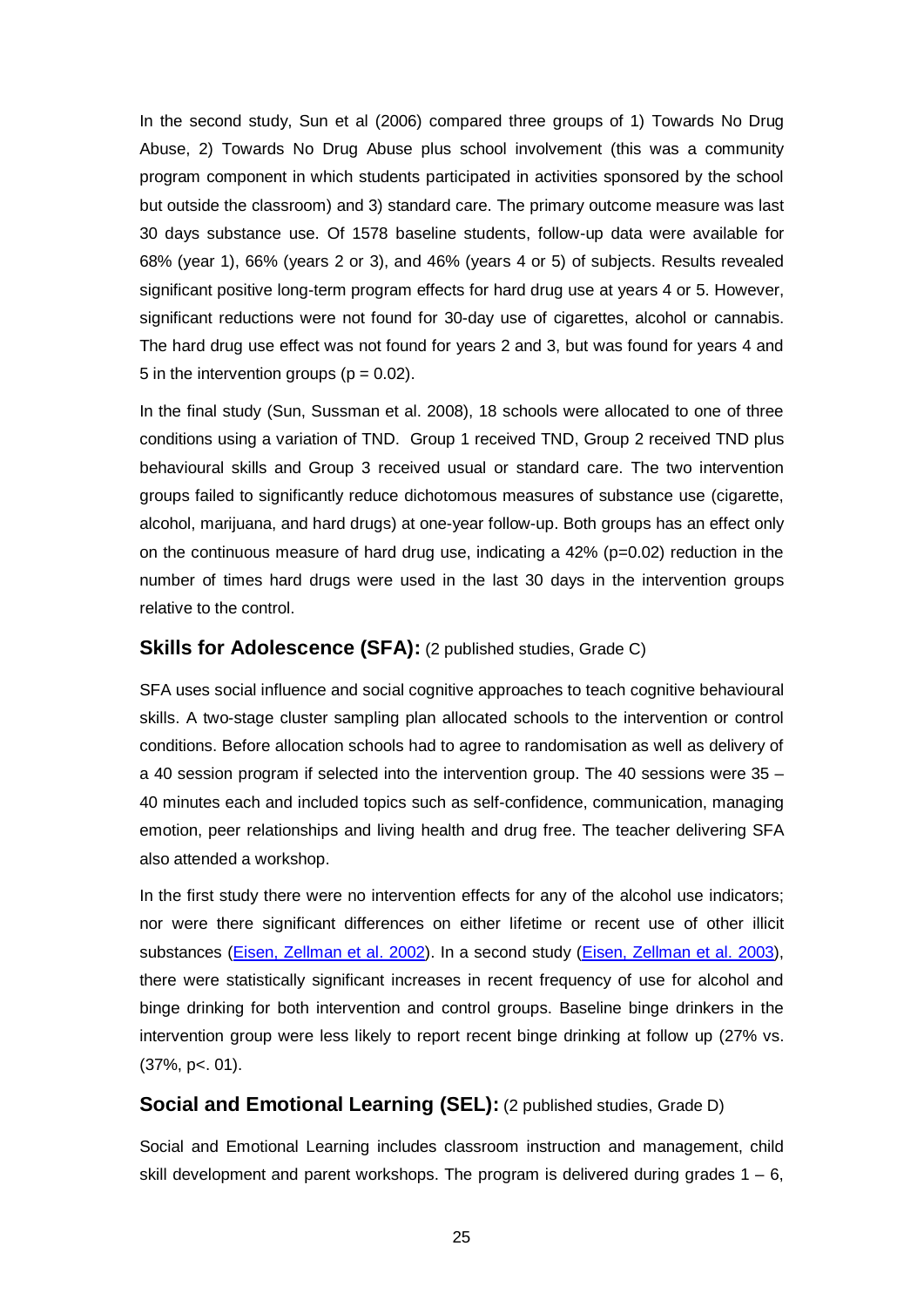and offers 5 days of in-service training for teachers, developmentally appropriate parenting classes for parents in grades 1, 3, 5 and 6, as well as social competence training for children in grades 1 and 6. There were three conditions: a full intervention group, a later intervention group and a control that received no special intervention.

Hawkins et al. [\(1999,](#page-57-4) [2008\)](#page-57-5) found that the early intervention group reported less heavy drinking than the control group, but the focus of the outcomes was on delinquent behaviours. In the second study, there were no significant effects on substance use.

# **Positive Adolescent Life Skills (PALS):** (2 published studies, Grade D)

Positive Adolescent Life Skills is a cognitive behavioural, skill-building intervention that has shown promise in improving social skills in a general population rural environment. It contains 25 cognitive behavioural skill-building sessions that are divided into five modules. Whilst the program is run in schools it is run out of school hours. It was compared to the after school teen club.

Two studies [\(Tuttle, Campbell-Heider et al. 2006,](#page-62-3) [Campbell-Heider, Tuttle et al. 2009\)](#page-55-5) randomly allocated students by gender. Retrospective analyses reviewed the outcome measures that included a global measure known as the Problem Orientated Screening Instrument for Teenagers (POSIT). There were no significant differences on the POSIT.

# *II. Programs with inconsistent outcomes*

### **Alcohol Misuse Prevention (AMPS):** (4 published studies, Grade B)

The AMPS program consisted of four sessions, which focused on the immediate effects of alcohol, risks of alcohol misuse, and social pressures to misuse alcohol. The AMPS program is based on the social influences approach with an emphasis on teaching social skills to resist peer pressure to use or misuse alcohol. The focus was on driving behaviours, alcohol related offences and crashes. The project was designed to a) evaluate the short and long terms effects of a prevention program in schools, and b) examine the aetiology of alcohol misuse from early adolescence into young adulthood in the control group. Students in the intervention groups received AMPS in five sessions; the 45 min sessions were delivered on consecutive days. Audio-visual materials, student activity sheets, and handouts were used to maintain student interest. To ensure program fidelity teachers were hired and trained, and their teaching was monitored. Four AMPS studies were reviewed [\(Dielman, Shope et al. 1986,](#page-56-5) [Shope, Copeland et al. 1993,](#page-60-8) [Maggs](#page-59-6)  [and Schulenberg 1998,](#page-59-6) [Shope, Elliott et al. 2001\)](#page-61-6). Alcohol use and misuse were not significantly different between treatment and control groups. Long terms effects were variable.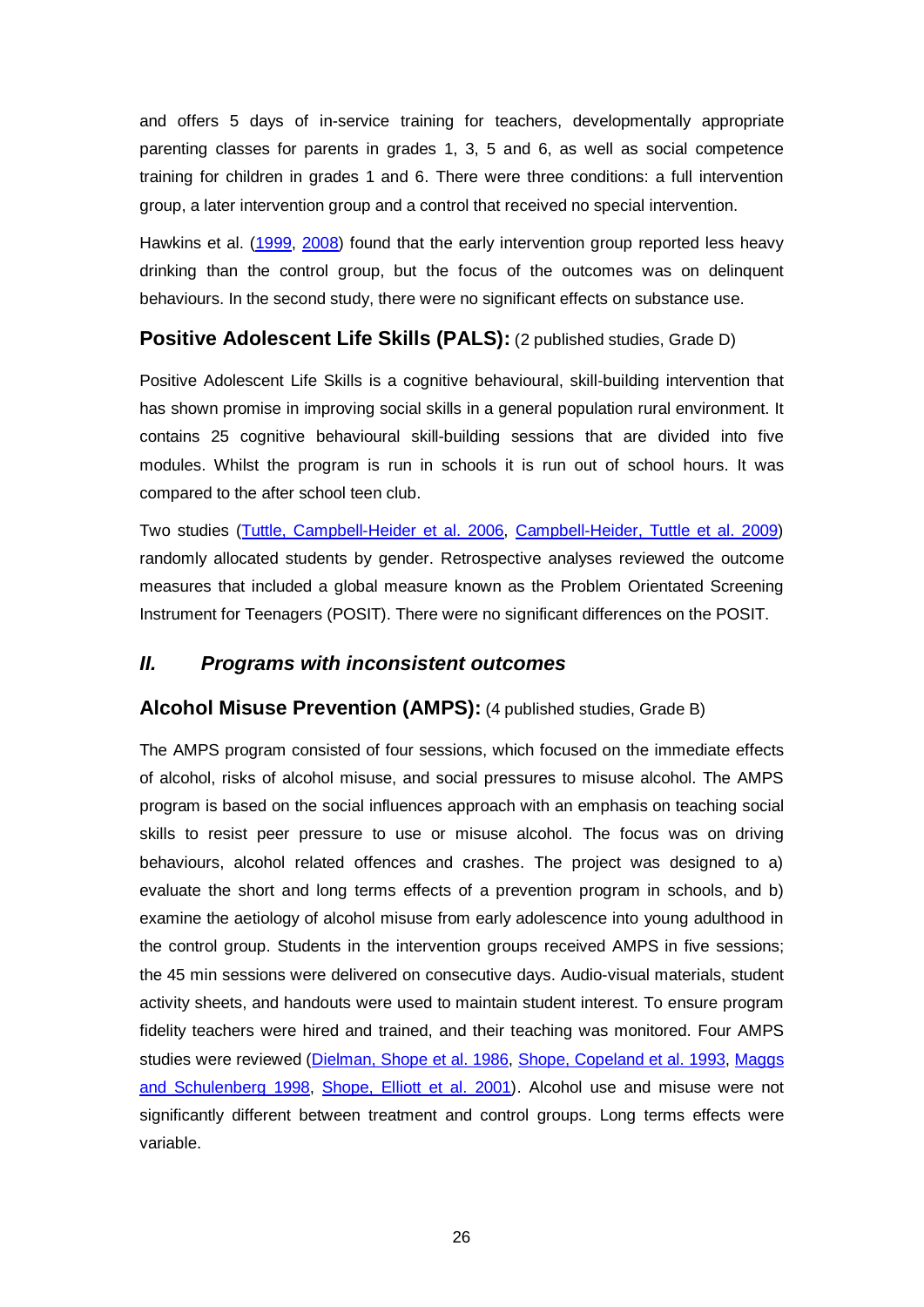#### **Gatehouse:** (2 published studies, Grade B)

The Gatehouse Project is a primary prevention program, which included both institutional and individual focused components to promote the emotional and behavioural wellbeing of young people in secondary schools. The program assesses the social climate profile of the participating school and then targets the school with a range of group work, class discussion and other teaching strategies. It uses a whole of school approach and has been reported in the following two evaluation studies [\(Bond, Patton et al. 2004,](#page-55-6) [Patton,](#page-60-9)  [Bond et al. 2006\)](#page-60-9). The individual components of the intervention focus on cognitive and interpersonal skills underlying emotional well-being relevant to the normal developmental experiences of teenagers [\(Bond, Patton et al. 2004\)](#page-55-6). The classroom and whole school components sought to make changes to the schools' environment to enhance security and trust, communication and social connectedness, and positive regard through valued participation [\(Bond, Patton et al. 2004\)](#page-55-6).

In the first study, Bond et al  $(2004)$  reported on the effect of the Gatehouse Project on mental health and risk behaviours, including substance use. A small 3% to 5% risk reduction was found between intervention and control students for any drinking, any and regular smoking, and friends' alcohol and tobacco use across the three waves of follow up. The largest effect size was in relation to smoking.

In the second study, Patton et al [\(2006\)](#page-60-9) reported on the school level effects of the intervention on health and behavior measures (including substance use). There was little difference at baseline on key outcome measures between schools in the intervention group and those in the control group. At time 1, non-significant trends were apparent for lower rates of substance use among the intervention group. The estimated difference in the prevalence of any health risk behaviour was 2.8% (95% CI= -4.6, 10) and for marked health risk behaviour 4.3%, (CI=-3.7, 12.2). At Time 2, prevalence estimates were again generally lower for the intervention group. The absolute difference in prevalence of any risky behaviour among the intervention group compared with the control group was 4.9% (CI= -3.1,12.9). The between-group difference for marked risky behaviours was also 4.9% (CI=-0.5, 10.4), which represents a reduction of 25% in schools in the intervention group compared with the control group. Time 1, point estimates of risk for substance use appeared lower in the intervention group, but 95% confidence intervals for odds ratios did not exclude 1.0 in both unadjusted and adjusted models. At time 2, a more consistent pattern of lower risk across all outcomes was found in the intervention group.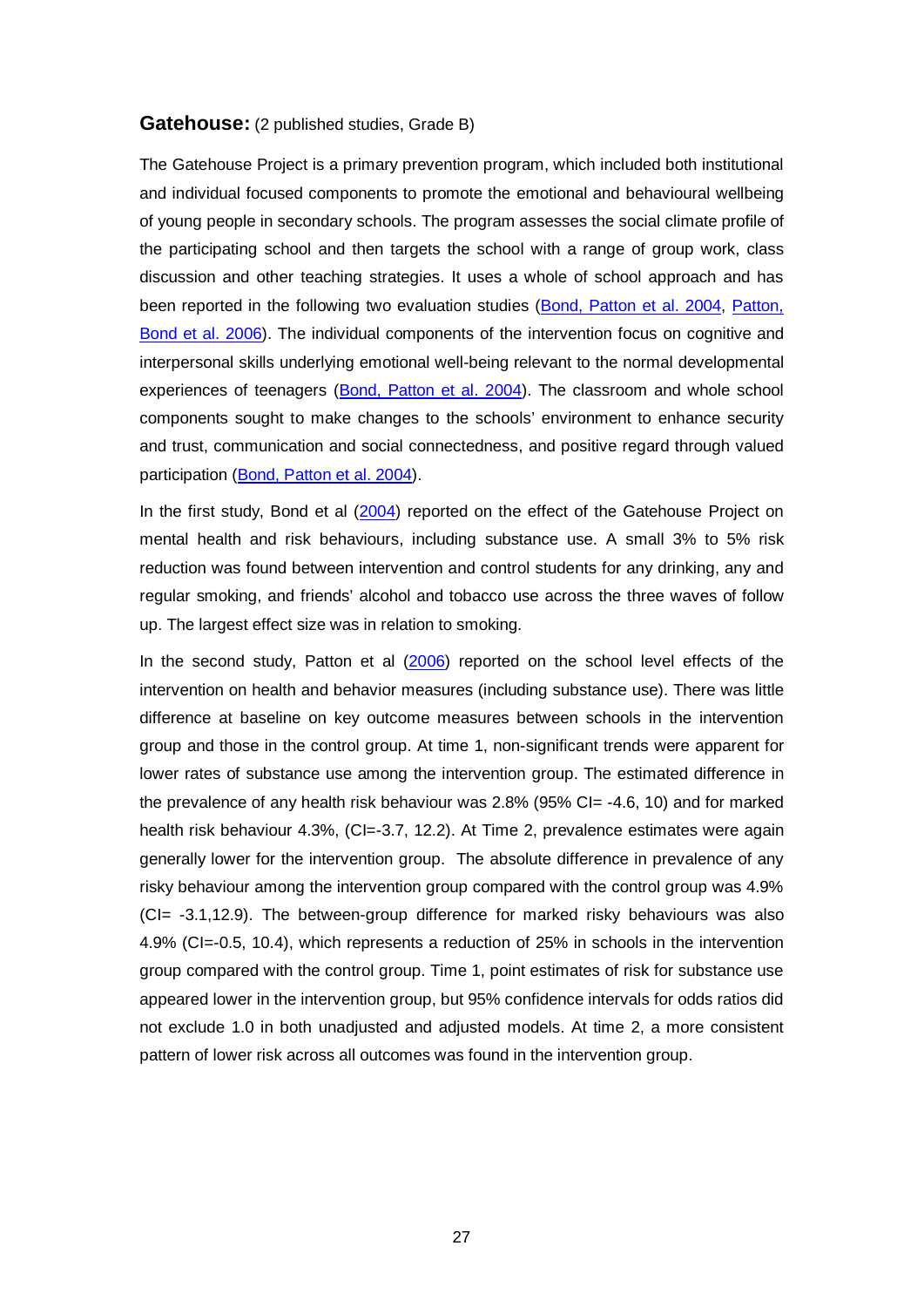### *III. Programs with only one evaluation*

#### **Personality Risk Factors:** (1 published study, grade B)

Personality Risk Factors is a manualised intervention delivered by trained therapists, designed to intervene at the level of personality risk and associated maladaptive coping strategies, including alcohol misuse. The three main components of the intervention were (a) psychoeducation, (b) behavioural coping skills training, and (c) cognitive coping skills training. Students were encouraged to discuss the short-term reinforcing properties of a variety of problematic coping strategies (including alcohol use), as an attempt to help them understand their specific motivations for engaging in problematic and risky behaviours. The program included training for the intervention therapists to ensure the manual and exercises were completed consistently. The interventions were administered in a group format over two sessions, with a between-session homework exercise. The control group received no intervention.

Conrod et al [\(2006\)](#page-56-6) found that the intervention group demonstrated lower levels of alcohol consumption at follow-up relative to the control. The intervention score of 2.0 (unadjusted mean) on the alcohol consumption scale  $(SD = 1.7)$ , indicated an average of 3 to 4 drinks per drinking occasion, whereas the control scored an average of 2.6 on the drinking quantity measure (SD = 1.7), indicating an average of 5- 6 drinks per drinking occasion. In addition, 37% of the intervention and 22% of the control groups reported an absence of problem drinking symptoms at follow up.

### **Adolescent Alcohol Prevention Trial:** (1 published study, grade C)

Four groups were included in the evaluation of the Adolescent Alcohol Prevention Trial. Students received either educational information only (control); education plus resistance training (RT); education plus normative information (norm); or a combination of all three components (COMB).

Taylor et al. [\(2000\)](#page-61-7) found that compared to the control group, the norm intervention had a beneficial effect on lifetime alcohol use, recent alcohol use and lifetime drunkenness. The norm intervention also had a beneficial effect on the rate of growth of substance use over the follow-up period, and maintained a lower, more stable rate of change in alcohol use (compared to a rate of change which was initially high and decelerated over time in the control group). Compared to the control group, the norm intervention additionally had a beneficial effect on lifetime smoking and recent smoking.

#### **CHOICE:** (1 published study, Grade C)

CHOICE consists of five distinct 30-minute sessions that rotate throughout the school year. The program is based on social learning theory, decision-making theory, and self-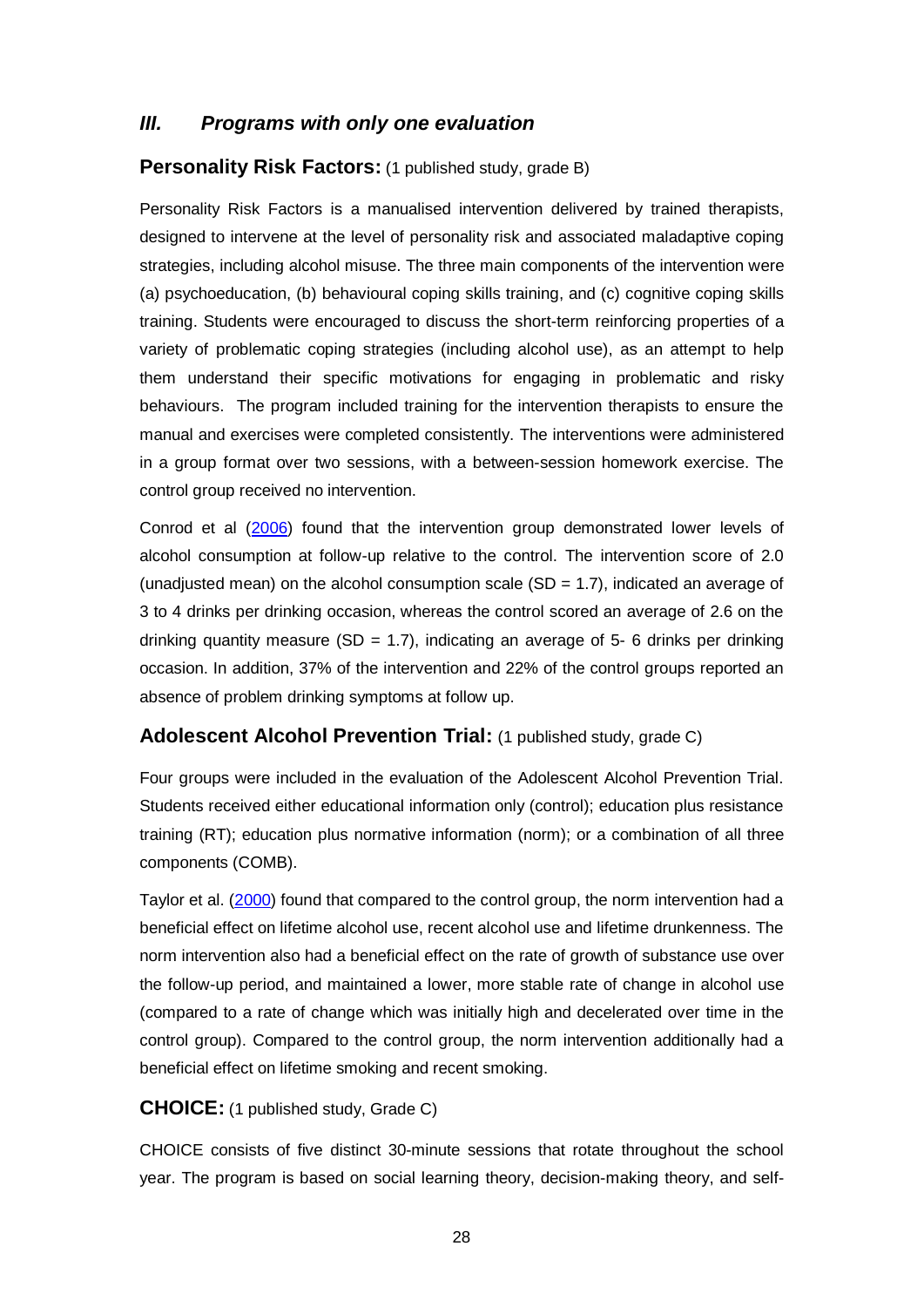efficacy theory. CHOICE provides normative information and also uses a motivational interviewing approach to present the program curriculum. The program was pilot tested with approximately 500 students to obtain feedback on the style and content to ensure it was developmentally relevant for this age group. Briefly, the CHOICE sessions focus on providing normative feedback on alcohol and marijuana use among middle-school aged youth, challenging unrealistic beliefs about substances, resisting pressure to use substances through the use of role play, discussing potential benefits of both cutting down and stopping use, and discussing risky situations and coping strategies.

In a cluster randomised control trial, D'Amico et al [\(2012\)](#page-56-0) examined CHOICE in 16 schools that were matched and randomly assigned to the CHOICE program or the control group. This study was based on a smaller previous pilot study. The primary measures were alcohol use, beliefs about alcohol, fidelity and acceptability measures. The follow up was 6 months and results suggested although not statistically significant ( $p=$ , 20), past month alcohol use was lower in the intervention schools ( $OR = 0.81$ ; NNT = 45). There were no individual or school level changes in resistance self-efficacy, perceived prevalence of drinking, or intentions to drink.

#### **Healthy Schools and Drugs:** (1 published study, grade C)

This multi component study combined a range of interventions including: a coordinating committee, a classroom based intervention, school regulations on drug use, a system of early detection of students with drug problems; and involvement of parents in drug abuse prevention at the school. The classroom intervention consisted of three lessons about tobacco in the first year, three lessons about alcohol in the first or second year and another three lessons in the second or third year about marijuana, ecstasy and gambling. Nine experiential and three control schools were compared over three years. The control schools had to agree not to conduct the program during the three years.

Significant effects were found for the frequency of alcohol use at year 3 ( $p < 0.01$ ), the number of alcoholic drinks per week at year 3 ( $p < 0.01$ ), and the number of alcoholic drinks per instance at year 1 and year 3 (p < 0.001). Results for attitude towards alcohol use were mixed. A significant effect of the intervention on attitude towards alcohol use was found at year 2, but not at years 1 and 3. A significant effect on self-efficacy towards alcohol was found at year 1, but not at years 2 and 3 [\(Cuijpers, Jonkers et al. 2002\)](#page-56-1).

#### **Life Education Victoria (LEV):** (1 non-peer reviewed report, Grade D)

LEV provides a drug education program to primary school children. Educators, operating from mobile units, visit schools and deliver high quality audio-visual/discussion presentations to students. LEV aims to delay student experimentation with or initiation into smoking, discourages underage drinking, encourages students to avoid drinking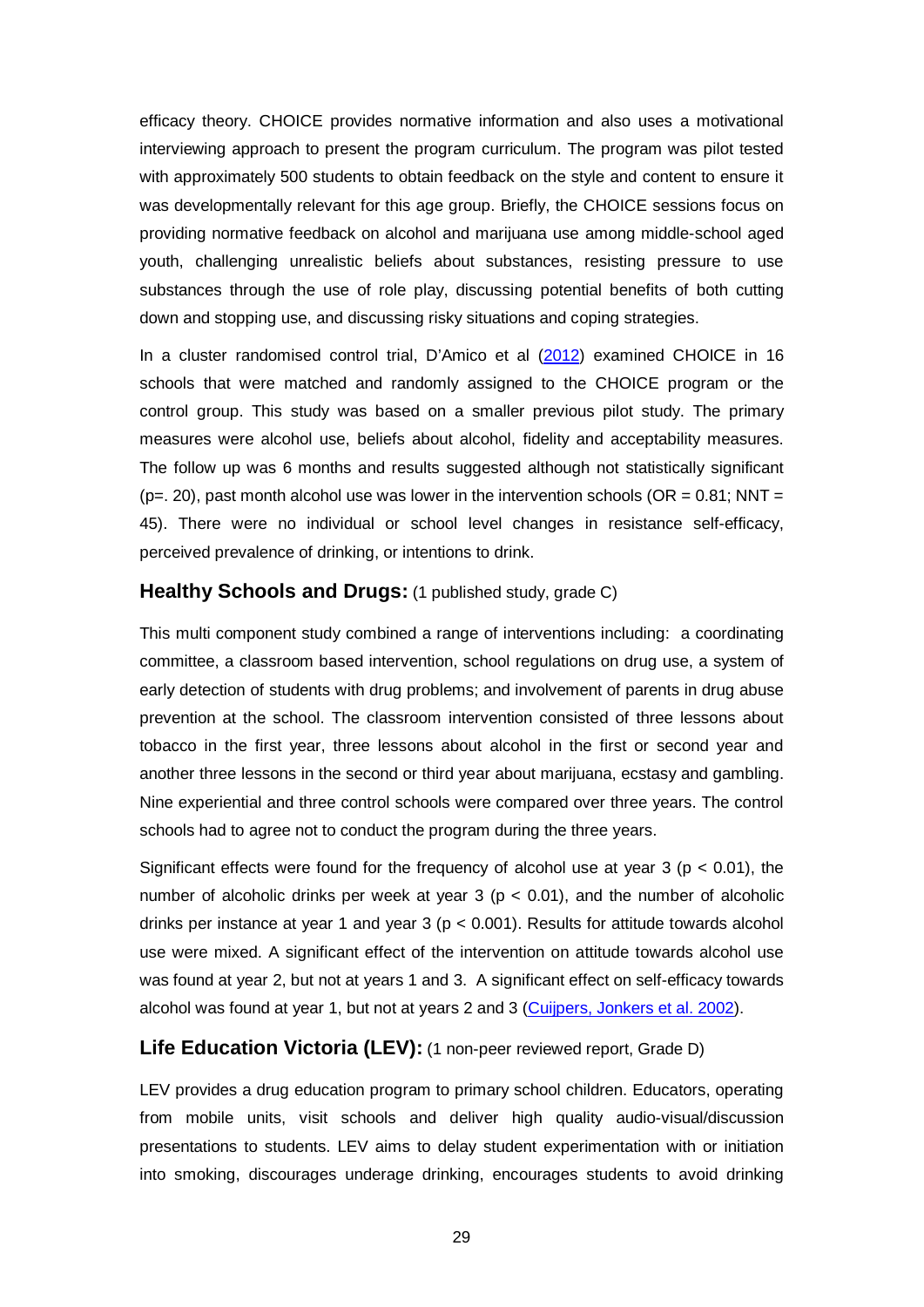during the adolescent years, and advocates that students avoid analgesics unless for legitimate health reasons. The program is structured around individualism and administered across the primary school years in seven modules, each module targeting a different topic concerning body functions, effects of drugs on the body, and managing student pressures. The delivery of the program is fixed and lacks flexibility, thus schools must accept the whole program as it delivered.

In an evaluation of the LEV program, published in a non-peer reviewed report only, Hawthorn et al [\(1992\)](#page-57-0) found small effects in both student and school level analysis for some, but not all, measures. Indeed, there was some evidence that compared with non-LEV, LEV-students' drug use and misuse were marginally higher.

#### **Positive Youth Development (PYD):** (1 published study, Grade C)

Positive Youth Development (PYD) is a comprehensive program to promote well-being and prevent substance use among adolescents. It emphasises a strengths-based approach to the promotion of positive outcomes for adolescents. The program includes 18 sessions and focuses on effective decision making to avoid drug use along with participation in health education and cultural heritage activities. The 18 sessions covered the following topics: (1) program introduction and overview; (2) understanding and coping with stress, and stress-reduction strategies; (3) effective decision-making, (4) information about tobacco, alcohol, and other drug use; (5) applying the decision making process to life through identifying positive personal attributes, dealing with job and school stressors, setting positive goals for healthy living, and enhancing social networks and resources; and (6) program close and review.

There was no significant difference in use at baseline to exit between groups (β11= 0.16, t  $(704) = 0.36$ ,  $p = 0.72$ . However, at follow up, the change in alcohol use from baseline significantly differed between groups ( $\beta$ 21 =-1.01, t (704) =-2.19, p = 0.029). The odds of using alcohol at follow up was  $0.365$  (95% CI =  $0.15-0.90$ ) for the intervention vs. control group; that is, the odds of using alcohol was 63% (1 - .365) less for the intervention group [\(Tebes, Feinn et al. 2007\)](#page-61-0).

#### **Olweus Prevention:** (1 published study, grade C)

Olweus combines the settings of school and home, and seeks to create a school and home environment characterised by positive interest and engagement on the part of adults and firm boundaries between acceptable and unacceptable behaviour. The aim of the program is to reduce bullying and as a consequence to have an effect on substance use. There were four schools that implemented the program and two control schools. All schools had previously conducted some form of substance program. The program required an ongoing commitment for two school years and the teachers were provided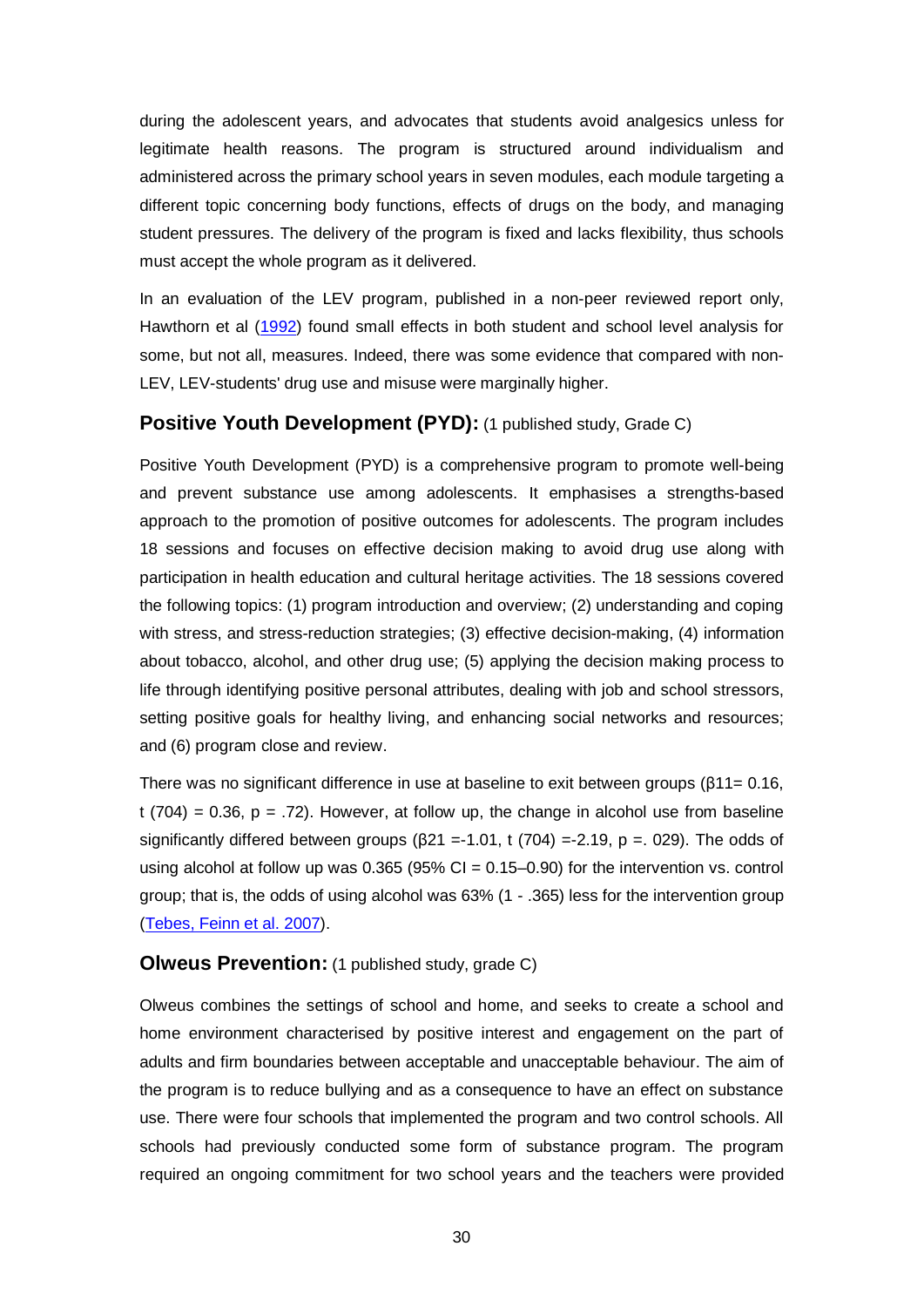with information about reducing bullying and worked in groups to implement plans in their own schools.

Amundsen & Ravndal [\(2008\)](#page-55-0) found no significance difference in frequency of alcohol use between the intervention and control schools. Significant differences were found at the 5% level for 'have been intoxicated six times or more' (OR 1.503 for fixed and 1.530 for random effects) and 'have been intoxicated 11 times or more' (OR 1.708 for fixed and 1.769 for random). The control schools had higher drunkenness than the intervention schools.

## **Protecting You/Protecting Me (PY/PM):** (1 published study, Grade C)

PY/PM was developed by Mothers Against Drunk Driving. It was one of the first alcohol prevention and vehicle safety programs to target children in school, beginning in first grade. The program consists of 40 lessons (delivered once a week for 8 weeks over 4 years) and covers topics designed to prevent the injury and death of young people from underage alcohol use and driving with impaired drivers. Topics include brain development, vehicle safety and life skills.

The evaluation [\(Bell, Kelley-Baker et al. 2005\)](#page-55-1) outcome measures include the attitude and behaviour of young people. Regression coefficients testing the intervention at posttest ranged from .10 (decision making skills) to .45 (vehicle safety skills and development) and also include perceived harm of alcohol (.06), drinking and safety intentions (.04), and underage drinking attitudes (.04). Relative to comparison students and schools, the program students increased their knowledge of alcohol's effect on development; gained decision-making, stress-management, and vehicle safety skills; and demonstrated changes in attitudes toward underage alcohol use and its harm [\(Bell,](#page-55-1)  [Kelley-Baker et al. 2005\)](#page-55-1).

## **Reduce Risk Increase Student Knowledge (RRISK):** (1 published study, Grade C)

RRISK aims to give students the skills to make informed decisions about risk-taking associated with drug and alcohol use, driving and celebrating. The RRISK program [\(Zask, van Beurden et al. 2006\)](#page-63-0) is a combination of activities including a seminar day, preceded and followed by complementary in-school activities. The seminar is standardised across schools, but the in-school activity is up to each school to implement and can include guest speakers, peer education, projects targeting risk taking etc.

The focus of the evaluation measured statements such as "I always check the driver isn't drunk before I get in the car." The intervention group reported significant improvements in behaviour when compared with the comparison group. The older intervention group reported a significant improvement regarding planning a safe return from parties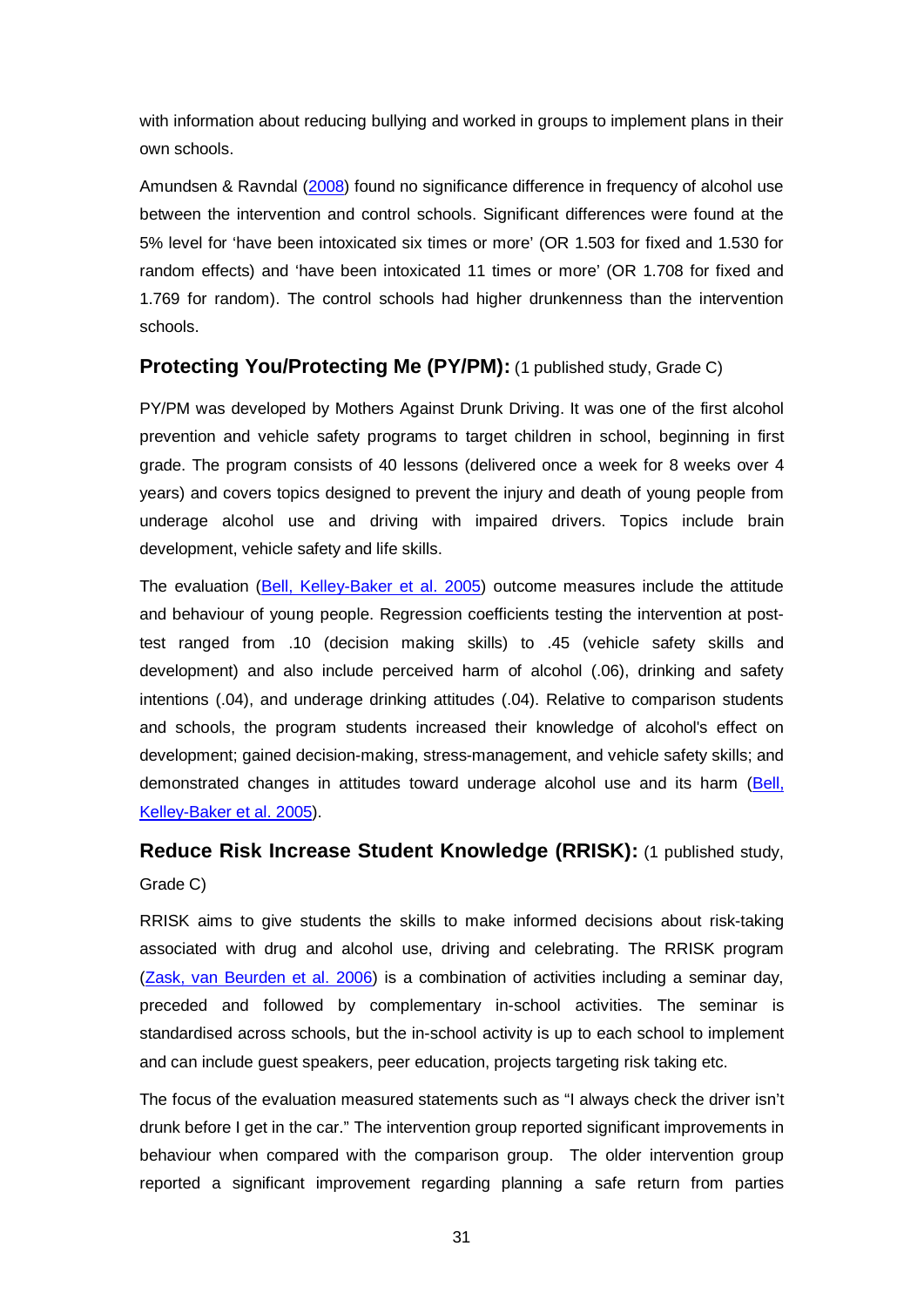compared with the comparison group. Adolescents in the intervention demonstrated significant improvements in knowledge, attitudes and behaviour compared with the comparison group.

#### **School Based Education:** (1 published study, Grade C)

The focus of this program was beliefs about consequences of alcohol use, media/advertising literacy, resistance skills and alcohol related normative beliefs. The program consisted of four specified class units, a booklet for students and a parent booklet. Each unit had a standard structure that included a schedule, an overarching theme, the main objectives and a list of 'hands-on' materials. Instructions for working interactively were described for each teaching unit. The information targeted students under the age of 16 years. The main message of the materials was 'no alcohol for minors'. The schools were assigned randomly to the experimental (intervention) or the control arm with stratification for type of school. The intervention classes received the intervention and the control classes received 'usual curriculum', which consisted of normal school lessons without any other education on alcohol.

Morgenstern et al [\(2009\)](#page-59-0) found no statistically significant intervention effect for any of the alcohol use outcomes except for lifetime binge drinking. Intervention students were significantly less likely to report lifetime binge drinking at post-test [adjusted odds ratio (OR) 0.56; 95% confidence interval (CI): 0.41, 0.77] as well as the 12-month follow-up (0.74; 0.57, 0.97). There were no effects found in regard to students' self-reported attitudes, intentions to drink, lifetime alcohol use and past-month alcohol use.

## **Schools Based Resilience Intervention:** (1 published study, Grade D)

This is a resilience theory based program that includes modification of policies and programs to reduce bullying as well as development of partnerships with local services to encourage after school activities. The program uses teaching materials to enhance student communication, connectedness, empathy and self-awareness as well as resilience and protective factors.

At 12 month follow up, the proportion of students that reported substance use for each of the 6 outcome measures was significantly lower than that at baseline. The proportion of those who reported consumption of one or more alcoholic drinks in the last 3 months was lower and consumption of five or more drinks on one or more occasion was 16.4% less (p<0.01) [\(Hodder, Daly et al. 2011\)](#page-58-0).

**Social Norms Analysis Project (SNAP):** (1 non-peer reviewed report, grade C)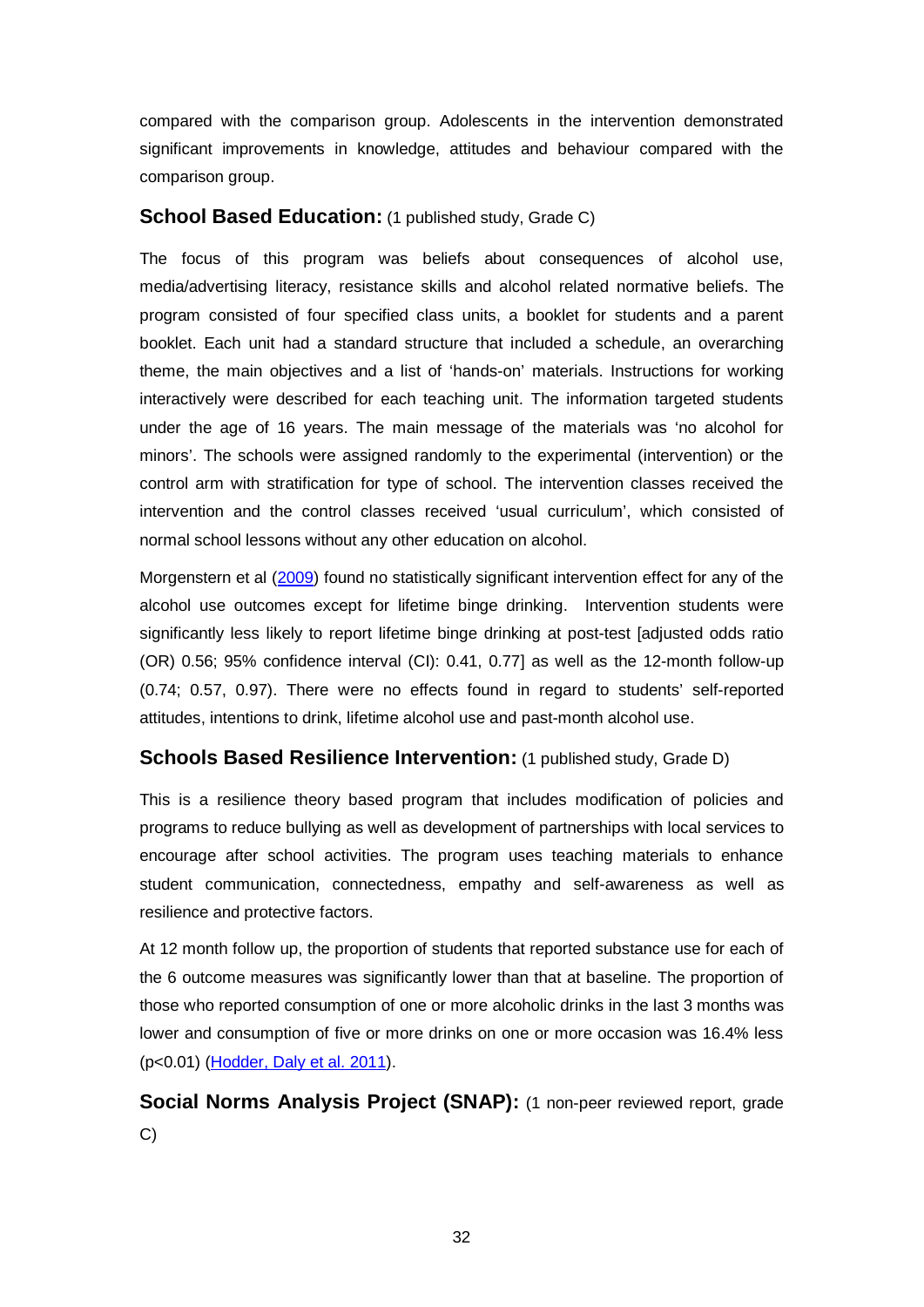The focus of SNAP is on young peoples' perceptions of their peers' behaviour and attitudes, and how this influences their own drinking behaviour. This evaluation, published in a non-peer reviewed report by Hughes et al [\(2008\)](#page-58-1) reports on pre-and posttesting results, with the same survey instrument being administered to students at three time points – once prior to the intervention (T1), once during the intervention (T2), and finally, at the end of the project (T3). The research design was quasi-experimental, and involved trial groups (which were involved in the data collection and received the intervention) and a control group (which was involved in the data collection but did not receive the intervention). The evaluation questions were framed around the following: frequency and/or intensity of others' drinking, perceptions of the frequency of others' drinking, perceptions of the frequency of others' drunkenness, self-reported frequency of drinking and drunkenness and use of harm-minimisation strategies.

Comparisons were made between the control and trial schools (n=4). The trial schools exhibited significant decreases in perceived peer drinking rates at T2. However this was followed by an increase at T3. The trial schools exhibited significant decreases in perceived peer drunkenness rates at T2. There was a significant decline in self-reported drunkenness between T1 and T2 in the trial schools. The effect was short-lived, and T3 rates were similar to baseline.

The proportion of students who did not get drunk on their last drinking occasion remained stable over time. Significant results (p=0.057) were found for aggression risk factors including frequency of drunkenness, number of people present, frequency of drinking, not setting limits on the amount of alcohol consumed and drinking duration. There was no significant change regarding the use of the three key harm minimisation strategies.

No behavioural differences (e.g. harm minimisation strategies, alcohol use) were found between groups. In both groups reported rates of alcohol consumption were closer to friends' perceived rates than either same-grade or same- school peers. As is the case for perceptions of drinking, friends appeared to be more potent influences on students than either same-grade or same-school peers with respect to perceptions of frequency of drunkenness. The evaluation concluded that the social norms approach is a theoretically informed and effective model for alcohol health promotion.

#### **Drugs at Work (DAW):** (1 published study, grade D)

DAW aimed to reduce the number of students, especially Mexican-Americans, who use alcohol, tobacco, inhalants, marijuana, and other drugs. This revised version of DAW used a class-based simulation exercise, and comprised seven fifth-grade sessions and one sixth-grade, follow-up session. Most of the fifth- grade sessions were designed to be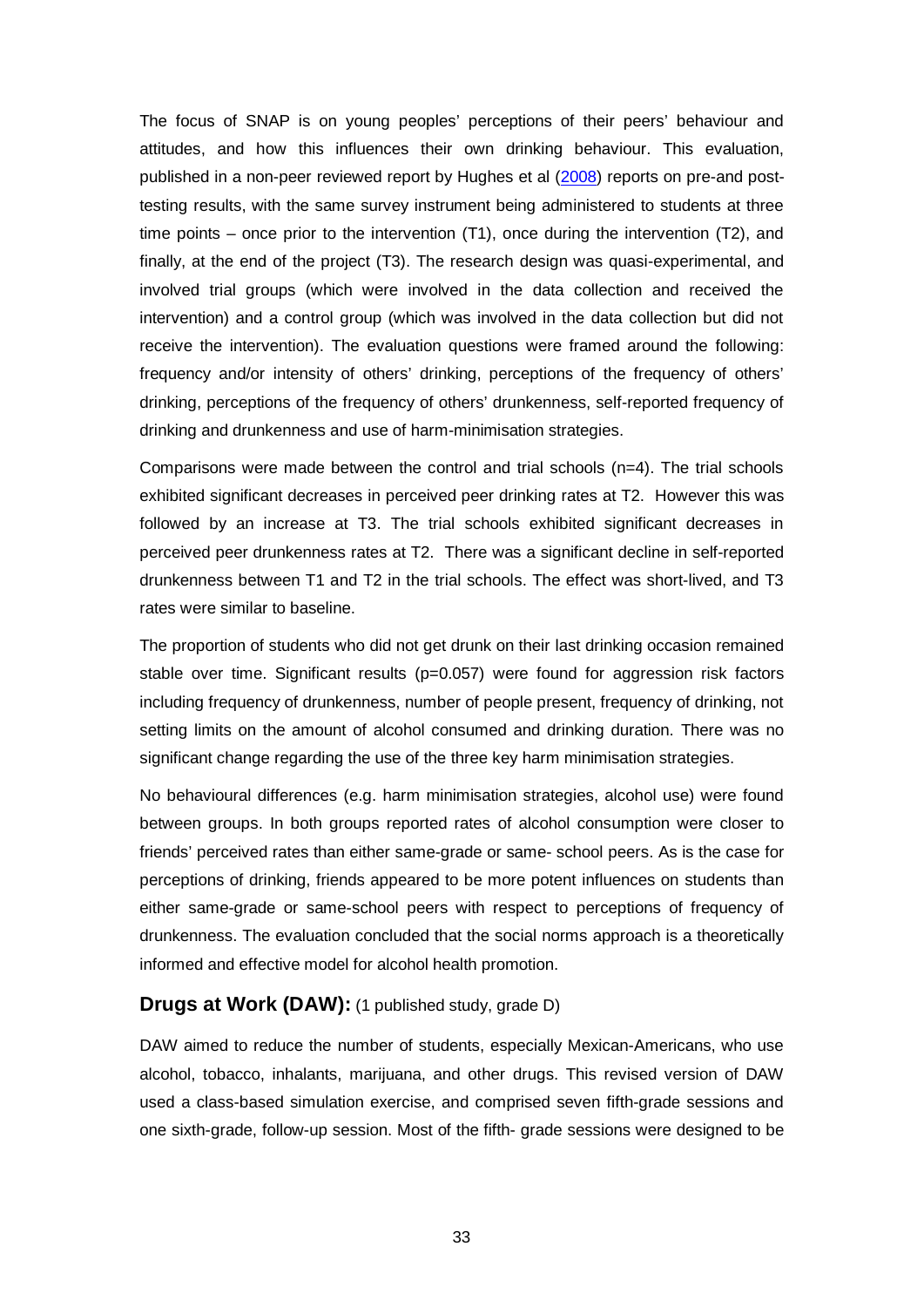delivered in a high-energy, multi-media format, supplemented with interactive, hands-on activities.

Wright [\(2007\)](#page-62-0) measured outcomes using an A-B-A design on a year by year basis with statements such as "I have consumed enough beer or wine to feel drunk" or "Alcohol is very bad for people my age". The impact of the program was less consistent for alcohol than for cigarettes and cannabis.

#### **Peer Led FAS/FAE:** (1 published study, grade D)

Peer Led FAS/FAE prevention emphasises the role of peers in teaching and role modelling. Multimedia presentations by peers and college students were used to increase awareness about Fetal Alcohol Syndrome and other drug effects on the child during pregnancy. Boulter [\(2007\)](#page-55-2) reported on a peer led intervention study that included 6 weekly, 40 minute sessions. The results were based on ten multiple-choice questions. In general, students' overall knowledge of presentation content increased from pre-test to post-test and from post-test to follow up. Female students scored significantly higher than male students (p<0.01).

#### **Peer Support:** (1 published study, grade D)

The Peer Support program aims to positively influence students' knowledge, attitudes and use of drugs. The program included 10 to 16 sessions, mostly on personal skills training, with two sessions on alcohol and tobacco use. Webster et al [\(2002\)](#page-62-1) found no significant effects of the program on participants' knowledge, attitudes and use of alcohol and tobacco.

## **Prime for Life:** (1 published study, grade C)

PRIME for Life is an alcohol risk reduction program that has been used and refined in the USA for over 20 years. A Swedish version of the program has recently been adapted for use among Swedish high-school students (age 18-19). The high-school version used in this study emerged as a translation and cultural adaptation of the US "PRIME for Life under 21" version. This program version targets youth at-risk and/or subjects charged with alcohol and/or drug violations. The most notable differences from the adult version are a smaller exercise book and more emphasis on youth-related issues [\(Hallgren,](#page-57-1)  [Sjolund et al. 2011\)](#page-57-1). The RCT involved 23 schools with n=926 students. The primary outcome measure was on drinking behaviour. Participants were followed up at 5 and 20 months to assess changes in drinking behaviour, knowledge and attitudes towards alcohol.

Mean knowledge scores increased significantly from baseline to follow up with an effect size of 0.81. The perception of risk for developing alcohol problems increased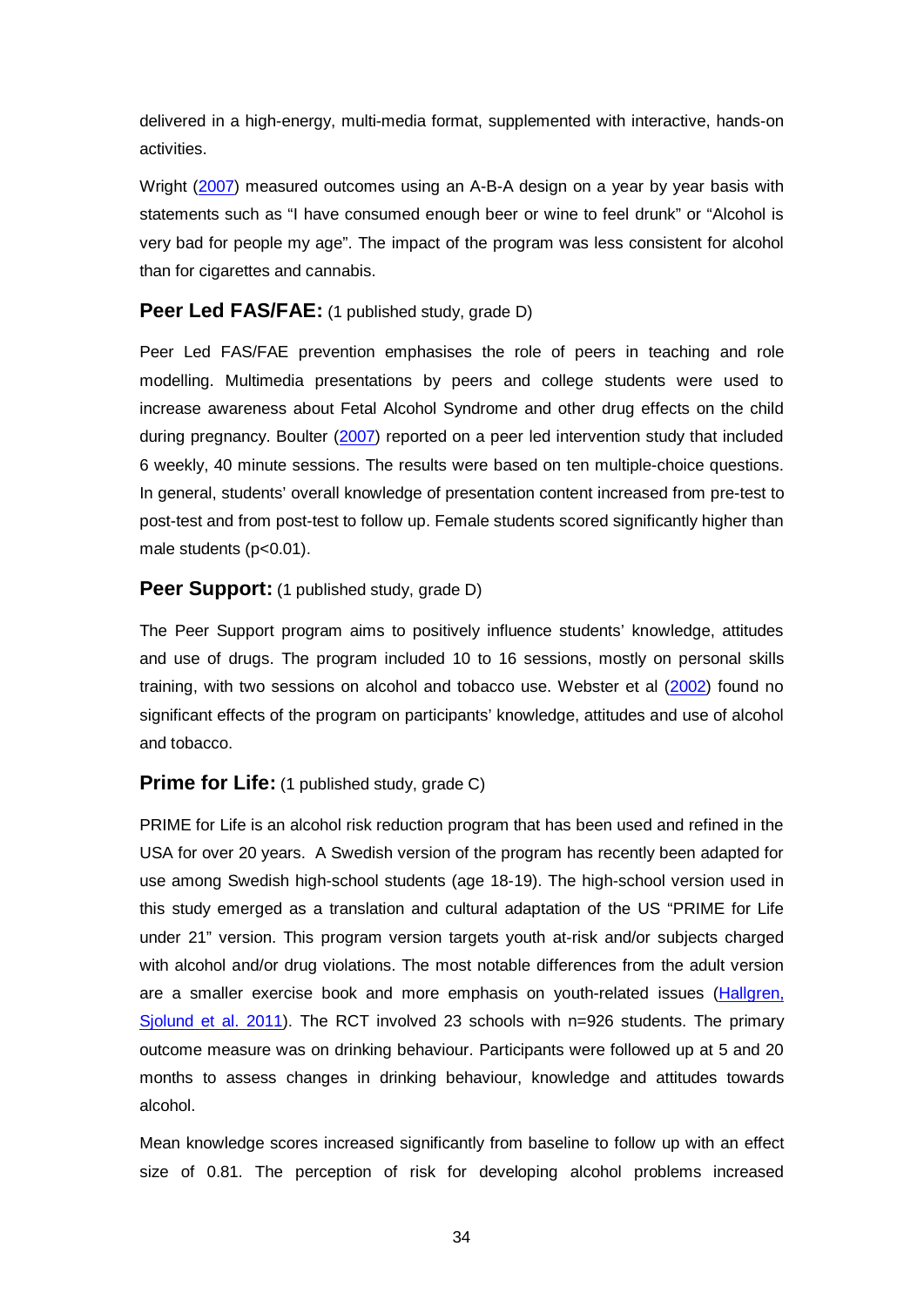significantly in the intervention group (0.31). No significant effects on drinking behaviour were found. Knowledge about the effects of alcohol consumption on health increased, as did negative attitudes towards alcohol, but these effects diminished over time. The findings do not support the efficacy of PRIME for life as a risk reduction or behaviour change tool for schools.

#### **Project Pride:** (1 published study, Grade D)

Project Pride is a primary prevention program intended to intervene at or before the early stages of drug and alcohol abuse. Project Pride consists of 12 modules, to be administered during one class period per week over a 12-week period. Modules cover different areas such as positive communication, self-control and resistance, drug education, normative education, and stress management.

The evaluation did not measure alcohol behaviour but did measure some alcohol knowledge based on advertising influence and found small to moderate effects on 'drug fact' knowledge [\(LoSciuto and Steinman 2004\)](#page-58-2).

## **Reinforcing Alcohol Prevention (RAP):** (1 published study, grade C)

The Reinforcing Alcohol Prevention (RAP) program aims to increase the impact of schools to address underage drinking and impaired driving. Social cognitive therapy provided the theory and constructs that shaped the intervention. RAP uses a range of interactive learning, threat-appeal tactics (e.g. photos of crashes) and personal experience to produce a brief program for schools. Specifically, it includes an educational lesson, video, and interactive activities during a 90-minute period.

Will and Sabo [\(2010\)](#page-62-2) reported on this pilot (no control) study, and found that the program demonstrated significant improvements in students' knowledge and awareness of harm from alcohol. Students' knowledge and awareness of alcohol related risk and consequences increased significantly from pre-test (M=84.96, SD=8.87) to posttest (M=97.25, SD=12.39). There was also an increase in knowledge and awareness of the harmful effects of alcohol in immediate post-test phase.

## **Say Yes First:** (1 published study, Grade D)

This program uses a comprehensive, multicomponent approach for the prevention of ATOD use in high-risk youth in rural areas. It includes a combination of program components including school training, prevention (growing health and teenage health, academic help, sport programs), parental education, case management and family involvement.

A longitudinal study [\(Zavela, Battistich et al. 1997\)](#page-63-1) found a higher proportion of control than intervention students had ever used alcohol. Participation in the program was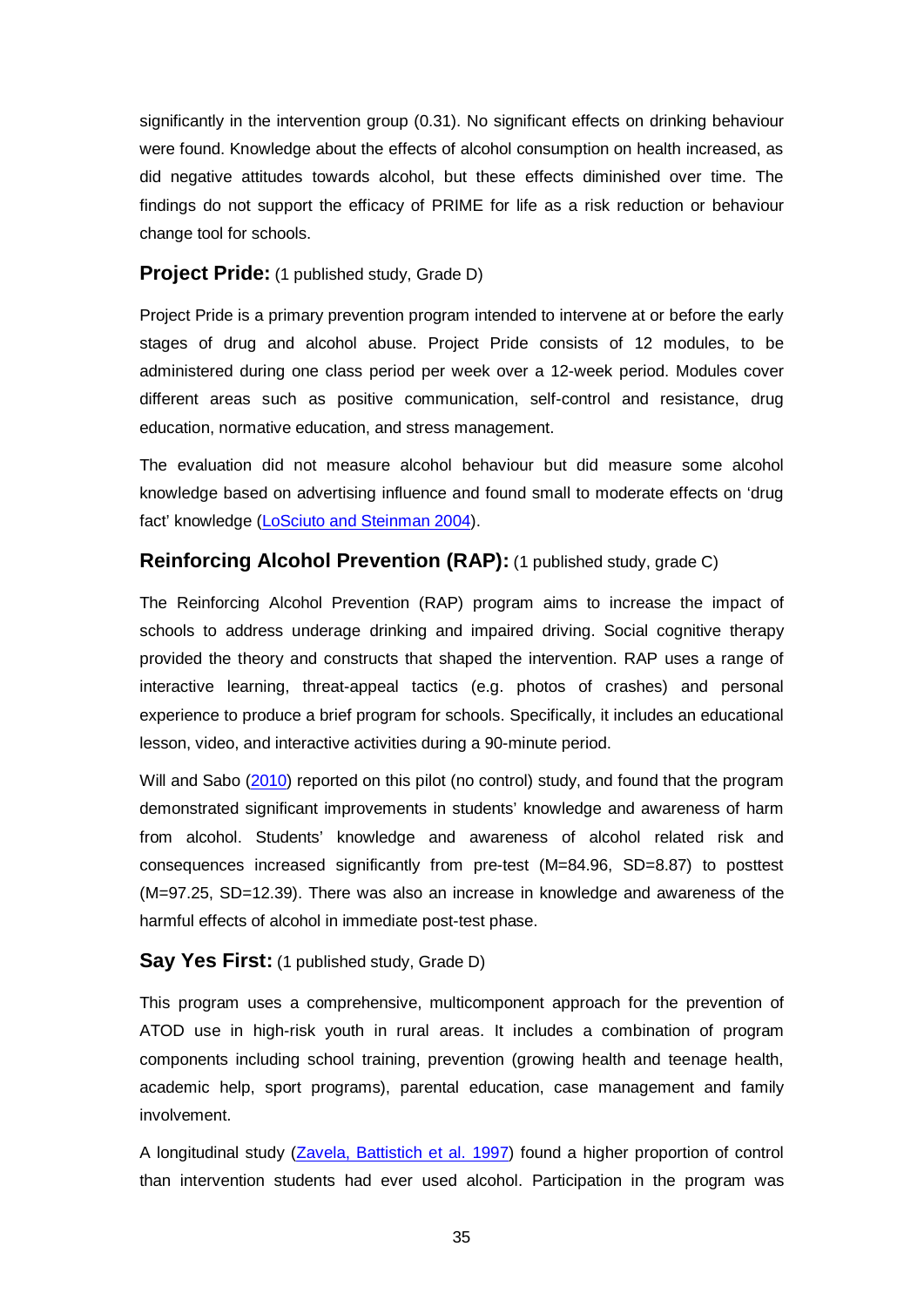negatively associated with frequency of drug use in the last 30 days among high-risk students. Higher levels of participation in the program were associated with better outcomes for high-risk students.

#### **Transtheoretical Model:** (1 published study, Grade D)

This is an Internet-based tailored program based on the Transtheoretical Model of Behaviour Change, which requires very little teacher time. Twenty-two schools were matched on key variables and then randomly allocated to the one of two treatment or control groups. The control received one pre-test assessment and two post-test assessments (3 and 14 months after pre-test, respectively). The treatment groups received 30-minute, internet-based, individualised, interactive intervention sessions, staff and administrator guides, and a parent guide. The first post-test was completed following the final intervention session (3 months after pre-test) and the final post-test was completed approximately one year (14 months) later. The role of the teacher was to allow time for students to complete the online program.

The treatment groups showed a 39.6% and 36.9% cessation rate at two time points. Among those in 'pre action' stages (users), 24.6% of the control had stopped using substances at follow up time 1 and 32.1% had stopped using substances follow up time 2 (compared with 39.6% and 36.9% of the treatment group). The random effects model shows that significantly more students stopped using drugs (i.e. moved into action or maintenance stage) in the intervention group compared to the control group at post-test 1, t  $(18) = 3.01$ , p <.001, OR = 2.2. At follow up time 2, there was a significant interaction, t (36) =  $-$  2.24, p <.05, OR = 2.0 showing that the treatment group and the control group converged somewhat and the two groups were not significantly different from one another [\(Evers, Paiva et al. 2012\)](#page-57-2).

#### **Wise Mind:** (1 published study, grade D)

Wise Mind is a school-based alcohol, tobacco, and drug prevention program for children [\(Copeland, Williamson et al. 2010\)](#page-56-2). The program was a combined Alcohol/Tobacco/Drug (ATD) prevention program with a Healthy Eating and Exercise (HEE) obesity prevention program. Four Catholic schools ( $N = 670$  students) were randomly assigned to the treatment conditions (2 schools in each condition). Participants were followed over two years.

At an 18-month assessment, the ATD program resulted in healthier alcohol and tobacco expectancies as compared to the HEE program. The program outcomes focused on smoking and alcohol. Significant effects for smoking were associated with treatment conditions for all three subscales of the Smoking Consequences Questionnaire: (1) Positive Consequences of smoking ( $p < .03$ ); (2) Negative Consequences of smoking ( $p$ )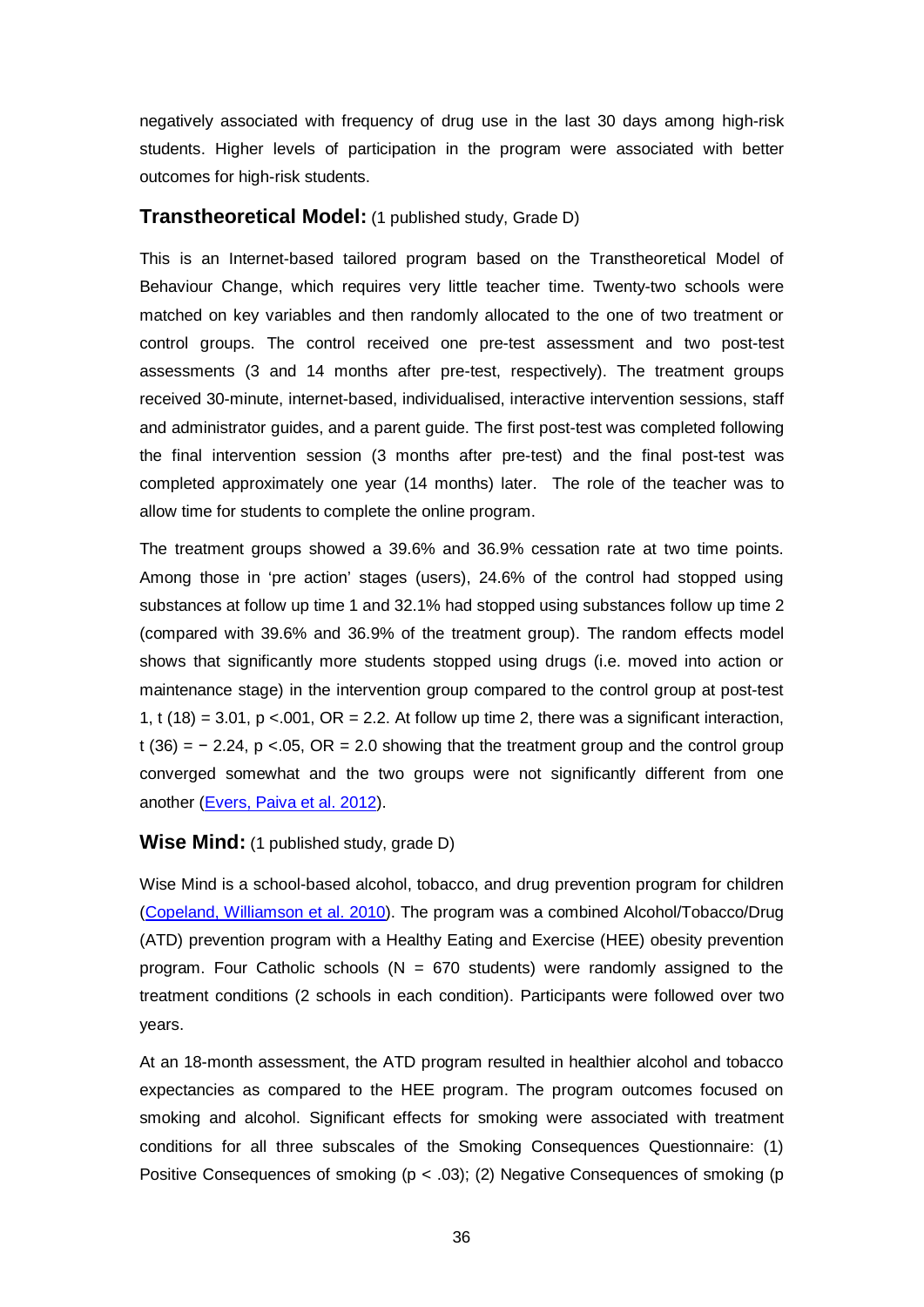$<$  0.01); and (3) Appetite/ Weight Control of smoking (p  $<$  0.05). Students in the HEE condition reported increased expectancies that alcohol reduces tension  $[m = 0.26 \cdot (.06)]$ . whereas students in the ATD condition reported a non-significant increase in this belief [m = 0.06 (.05)]. No detectable differences were found between the two interventions in terms of prevalence rates for tobacco, alcohol or illicit drug use at 18 months. At an 18 month assessment, the ATD program resulted in healthier alcohol and tobacco expectancies as compared to the HEE program. Children in the ATD program did not differ from those in the HEE program in alcohol, tobacco, or drug use.

#### **STEP II:** (1 published study, grade C)

School-based Teenage Education Program (STEP) was an HIV/AIDS and alcohol abuse educational program built with specific cultural, linguistic, and community-specific characteristics. STEP was initially designed and implemented as a pilot initiative for use in 25 schools in Mumbai and was further expanded by adding an alcohol abuse education component and denoted as STEP II. Based on social learning theory, STEP II intended to provide culturally and developmentally appropriate information about alcohol use/abuse and HIV/AIDS in multiple sessions.

In this study, Chhabra et al [\(2010\)](#page-56-3) report on a pilot 12 session program with three month follow up that recruited 23 schools and n=1421 students. Using a Train-the-Trainer model, instructors (17-21 years) were trained to present the 10 session manualised program to youth aged 13-16 years. Two classes in each school participated, and the school administrator randomly assigned the classes, one to the intervention and the other to the comparison condition. Group allocation was made by toss of coin. Students in the intervention group were exposed to the STEP II, and those in the comparison group were given another health education program focusing on cardiovascular health. Overall the intervention group showed greater mean changes in efficacy, communication skills and reported decreased risk taking behaviour. However, the comparison group evidenced greater mean change in knowledge and confidence. The whole group demonstrated increase in knowledge over time, self-efficacy, increased confidence, better communication skills and decreased risk taking self-reported behaviour style. STEP II had a significant impact on girls, with improved communication skills and improvements in self-efficacy and decreased risk taking behaviour. There were some positive outcomes on alcohol, use, drug use, and cigarette use post the program.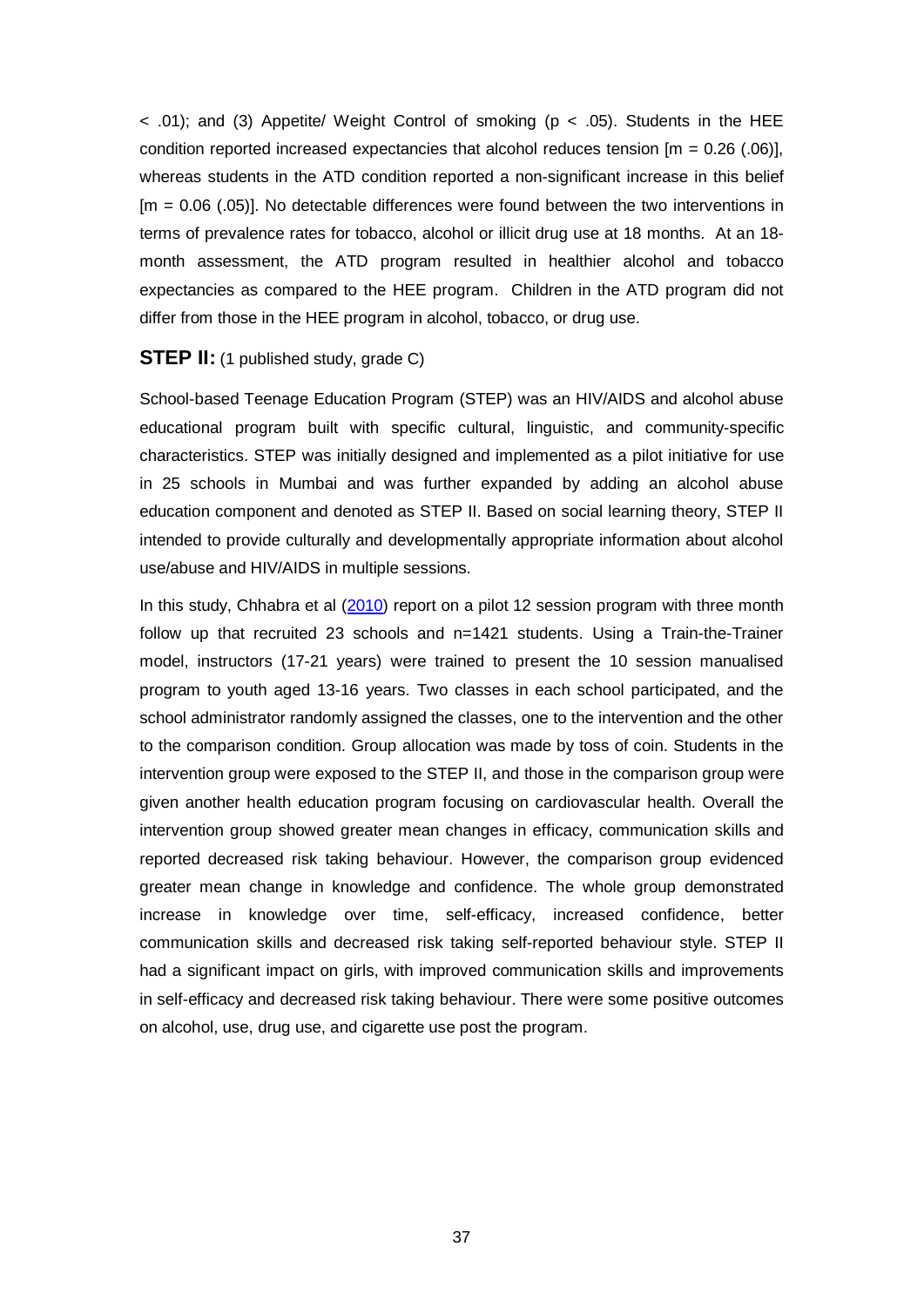## *Programs with evidence of harm*

There were two programs with some evidence of harm. Both programs were well or reasonably well conducted. However, the results consistently showed a worsening of measures in those that were given the intervention compared to a control group. The results suggest that these programs may increase harms and should be avoided.

## **Peer Acceleration Social Network (Project TND):** (1 published study, grade C)

The Peer Acceleration Social Network involved a classroom RCT examining the adaptation of Project TND. There were eight school districts in the study, one was the pilot and the remaining seven were assigned to three conditions, control (prevention as usual), TND alone and the enhanced TND with the social network (Valente, Ritt-Olson et [al. 2007\)](#page-62-3).

Receiving TND (alone) was not associated with changes in any substance use relative to control. Receiving enhanced TND social network was associated with decreased marijuana (b = -0.64; 95% Cl, -1.09, -0.19; P < 0.05) and cocaine use (b = -0.37, 95% Cl; -0.63, -0.10; P < 0.05) compared to the control and was also associated with decreased composite use relative to the control ( $b = -0.37$ ; 95% CI:  $-0.54$ ,  $-0.20$ ; P < 0.01). However, the interaction of peer use and the enhanced TND social network was also associated with increases in marijuana (b =  $0.34$ ;  $95\%$  CI,  $0.10$ ,  $0.58$ ; P <  $0.05$ ), cocaine (b =  $0.28$ , 95% CI: 0.05, 0.51; P < 0.05) and composite substance use (b = 0.19; 95% CI, 0.10, 0.28;  $P < 0.01$ ).

Overall, TND Network was effective in reducing substance use. However, the program effect interacted with peer influence and was only effective for students who had peer networks that did not use substances, whereas those with friends who did use substances were more likely to increase their use.

#### **Take Charge of Your Life (TCYL):** (2 published studies, grade B)

Take Charge of Your Life (TCYL) focuses students on the personal, social, and legal risks and consequences involved in the use of substances including tobacco, alcohol, and illicit drugs. In addition, the program provides students with life skills such as communication, decision-making, assertiveness and refusal skills - skills students need in order to act on their desire not to use substances. Two papers (Sloboda, Stephens et al. [2009,](#page-61-1) [Teasdale, Stephens et](#page-61-2) al. 2009) reporting on the same study presented different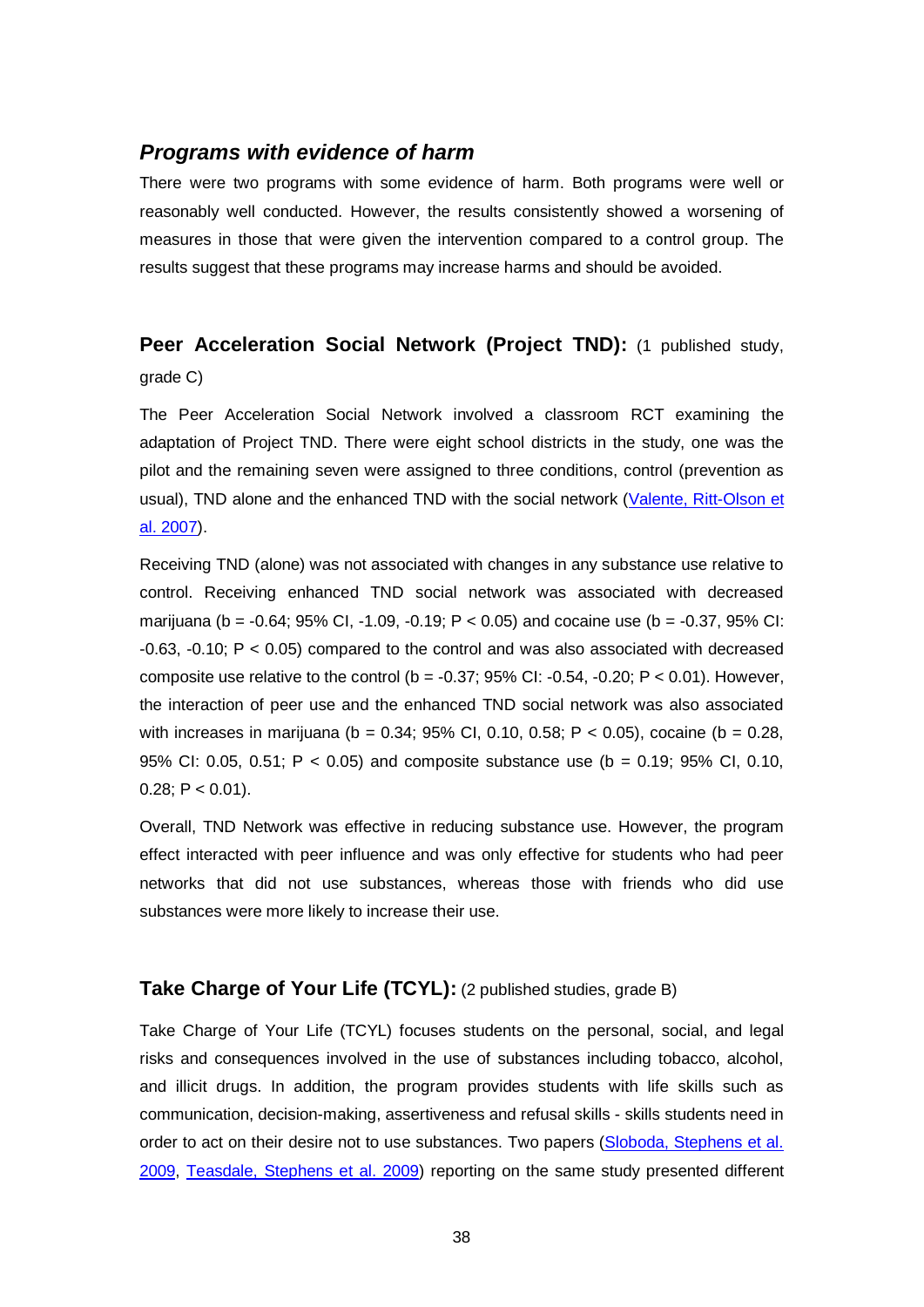analyses. There were 83 schools involved in the study and outcome measures included substance use, alcohol use, cannabis and cigarette use. DARE trained police officers were used for this program.

Sloboda [\(2009\)](#page-61-1) found students in the treatment group had significantly higher 30-day alcohol and cigarette use compared to the control group (95% CI for risk ratio [RR] 1.01– 1.18 and 95% CI for RR 1.05–1.37, respectively). For the alcohol use measures in the past 30 days, the risk difference was 6.5% for alcohol use, 5.9% for getting drunk, and 6.5% for binging. However, binge drinking (having five or more drinks in a row) in the previous 14 days was different for treatment vs. control (28.1% and 24.7% respectively, 95% CI for RR 1.01–1.27). A higher number of students from treatment vs. control who did not use alcohol at baseline were drunk in the past 30 days or binged in the preceding 14 days at the final follow up (95% CI for RR 1.01–1.27; 95% CI for RR 1.05–1.35, respectively). The authors found that TCYL had an iatrogenic impact on treatment students' use of alcohol and tobacco.

In the second analysis presented by Teasdale [\(2009\)](#page-61-2), alcohol users in the treatment group were significantly higher than baseline users in the control group on normative beliefs about alcohol use (ES = .226;  $p = .000$ ) and the perceptions of harm for using alcohol (ES = .140;  $p = .016$ ).

The negative impact of the program on baseline nonusers for alcohol and tobacco indicates that TCYL should not be delivered as a universal prevention intervention. Specifically, the negative effects of the program on baseline nonusers need to be addressed. The authors concluded that TCYL needed significant revision before being delivered as universal substance program.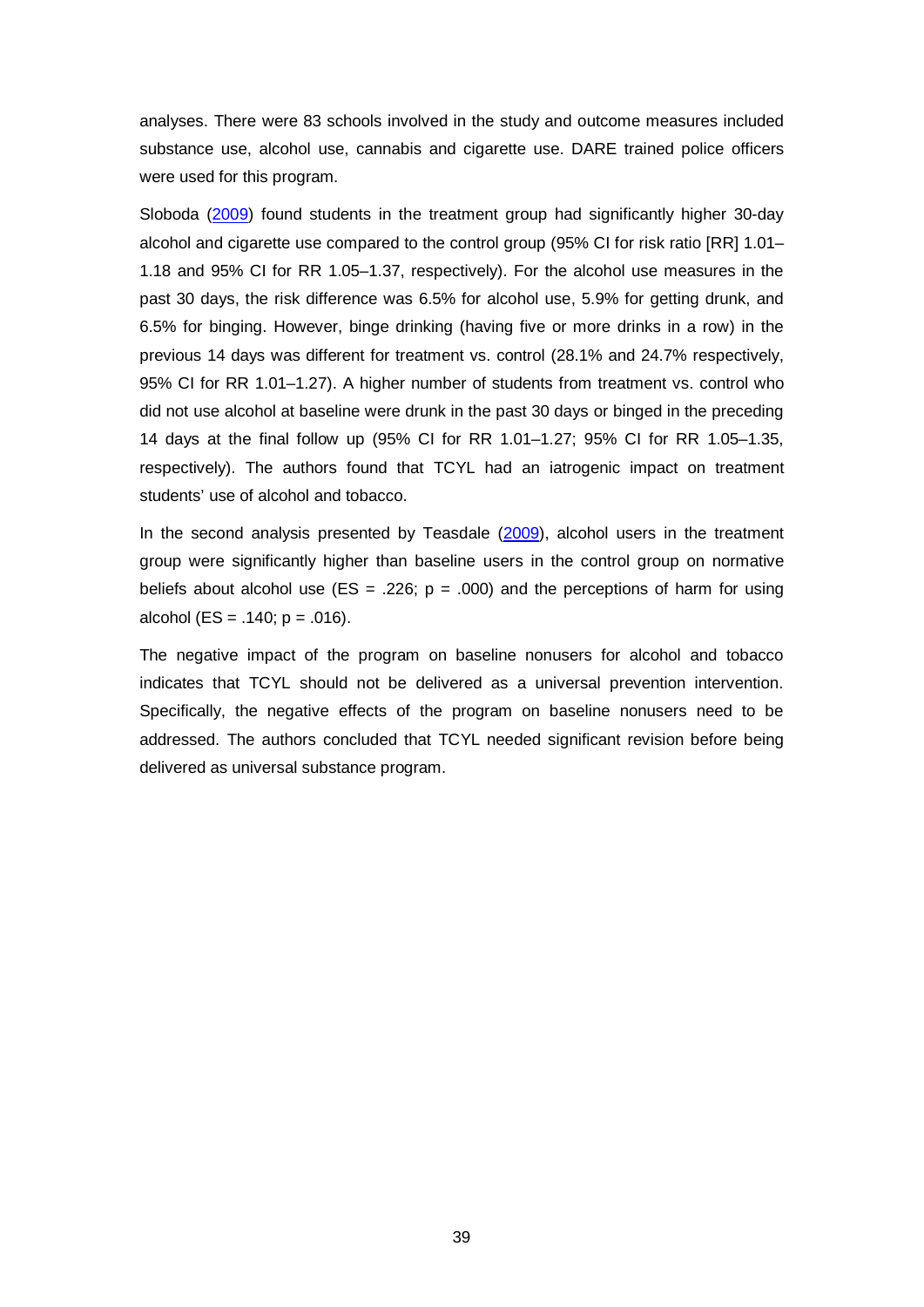## **Making sense of the evidence**

## *What does the evidence tell us?*

The number of school based alcohol education programs available creates a challenge for schools to identify appropriate evidence based programs. Although many programs have been developed and evaluated, very few have sufficient evidence to endorse their implementation.

Sixty-eight studies of 39 different school based programs were reviewed. Only three of the thirty-eight programs included in the review had well-conducted research to support their implementation and had sufficient positive outcomes to be widely used by schools. A number of other programs showed some good outcomes but were either the subject of less stringent research methodologies or more variable outcomes.

## **Programs with good evidence of effect**

The three programs that showed good evidence of effect have been the subject of multiple well-conducted studies that replicated similar positive effects. They included CLIMATE Schools [\(Newton, Andrews et al. 2009,](#page-59-1) [Newton, Vogl et al. 2009,](#page-60-0) [Vogl,](#page-62-4)  [Teesson et al. 2009,](#page-62-4) [Newton, Teesson et al. 2010\)](#page-60-1), Project Alert [\(Ellickson, McCaffrey et](#page-56-4)  [al. 2003,](#page-56-4) [Ghosh-Dastidar, Longshore et al. 2004,](#page-57-3) [Orlando, Ellickson et al. 2005,](#page-60-2) [Longshore, Ellickson et al. 2007,](#page-58-3) [St Pierre, Osgood et al. 2007\)](#page-61-3) and All Stars [\(McNeal,](#page-59-2)  [Hansen et al. 2004,](#page-59-2) [Ringwalt, Pankratz et al. 2007\)](#page-60-3).

These three programs have in common a component of education that is embedded in real life social situations, a social interactive component and some out of classroom tasks. All three are based on social learning principles.

Although they showed consistent evidence of effect from more than one well-conducted study, the number of published research papers was still limited. However, the reasonably robust results from the limited evidence suggests that these programs are most likely to be effective out of the large range of possible programs available, and they are also appropriate targets for further research.

Schools looking for evidence based alcohol interventions could consider these as potential candidates.

## **Programs with some evidence of effect**

Four programs showed some evidence of effect, including Life Skills Program IPSY [\(Wenzel, Weichold et al. 2009\)](#page-62-5), SHAHRP [\(McBride, Farringdon et al. 2003,](#page-59-3) [McBride,](#page-59-4)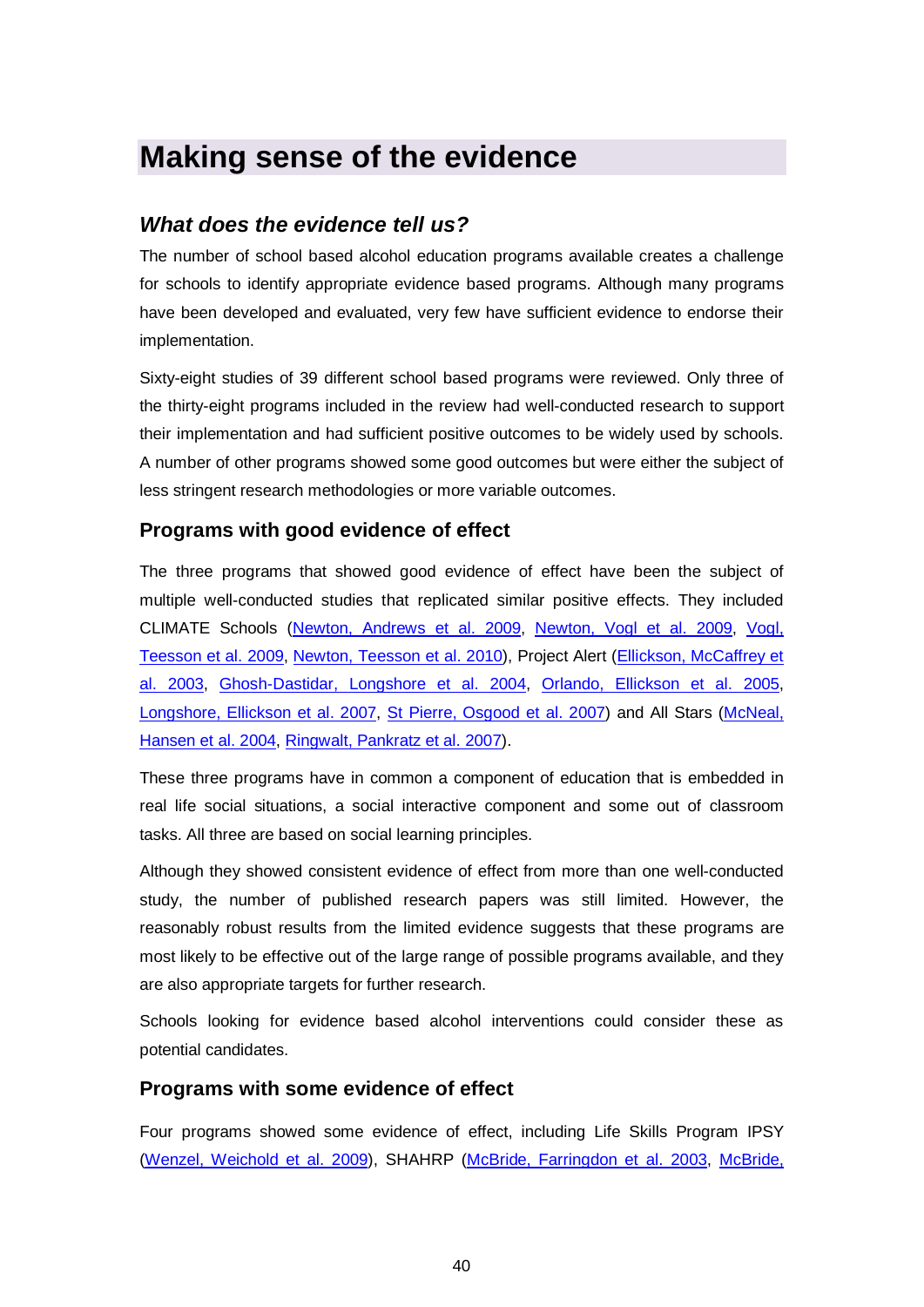[Farringdon et al. 2004,](#page-59-4) [Midford, Cahill et al. 2012\)](#page-59-5), Unplugged-EU [\(Faggiano, Galanti et](#page-57-4)  [al. 2008,](#page-57-4) [Caria, Valente et al.](#page-55-3) 2011), and Life Skills Training [\(Botvin, Baker et al. 1995,](#page-55-4) [Botvin, Griffin et al. 2001,](#page-55-5) [MacKillop, Ryabchenko et al. 2006\)](#page-59-6).

These programs had more than one well-conducted study that showed variable outcomes. The current weight of evidence for these programs was not sufficient to recommend their widespread or routine implementation but further controlled studies into these programs would help to clarify their potential effectiveness. These studies showed some positive outcomes, which may be useful to some schools.

Schools looking at these programs as potential candidates are advised to examine the positive program outcomes to ensure that they are consistent with the schools' goals, and to monitor outcomes within their school to ensure good effect in specific settings, as the outcomes reported were more variable than for three star programs.

## **Programs with no evidence of effect**

One program showed no evidence of effect: DARE [\(Ennett, Tobler et al. 1994,](#page-57-5) Lynam, [Milich et al. 1999,](#page-59-7) [West and O'Neal 2004\)](#page-62-6). Results came from several high and moderately high quality studies but showed few or no positive outcomes.

Schools looking for evidence-based alcohol interventions should avoid this program until further program advances are evaluated, as it is unlikely to be effective.

## **Programs with inconclusive evidence**

Research into twenty-nine of the programs was inconclusive. Results were either based on poor quality research; inconsistent across studies; or based on a single evaluation. Schools looking for evidence based alcohol interventions should avoid these programs until further evidence of their effectiveness is produced through high quality, wellcontrolled research.

## **Programs with evidence of harm**

Two programs showed some evidence of harm: Peer Acceleration Social Network (Project TND) [\(Valente, Ritt-Olson et al. 2007\)](#page-62-3), and TCYL [\(Sloboda, Stephens et al.](#page-61-1)  [2009,](#page-61-1) [Teasdale, Stephens et al. 2009\)](#page-61-2) The evaluation studies of these programs were well conducted but demonstrated negative outcomes, such as increases in risky drinking behaviours.

Schools looking for evidence based alcohol interventions should avoid these programs, as they may have the opposite effect to that intended.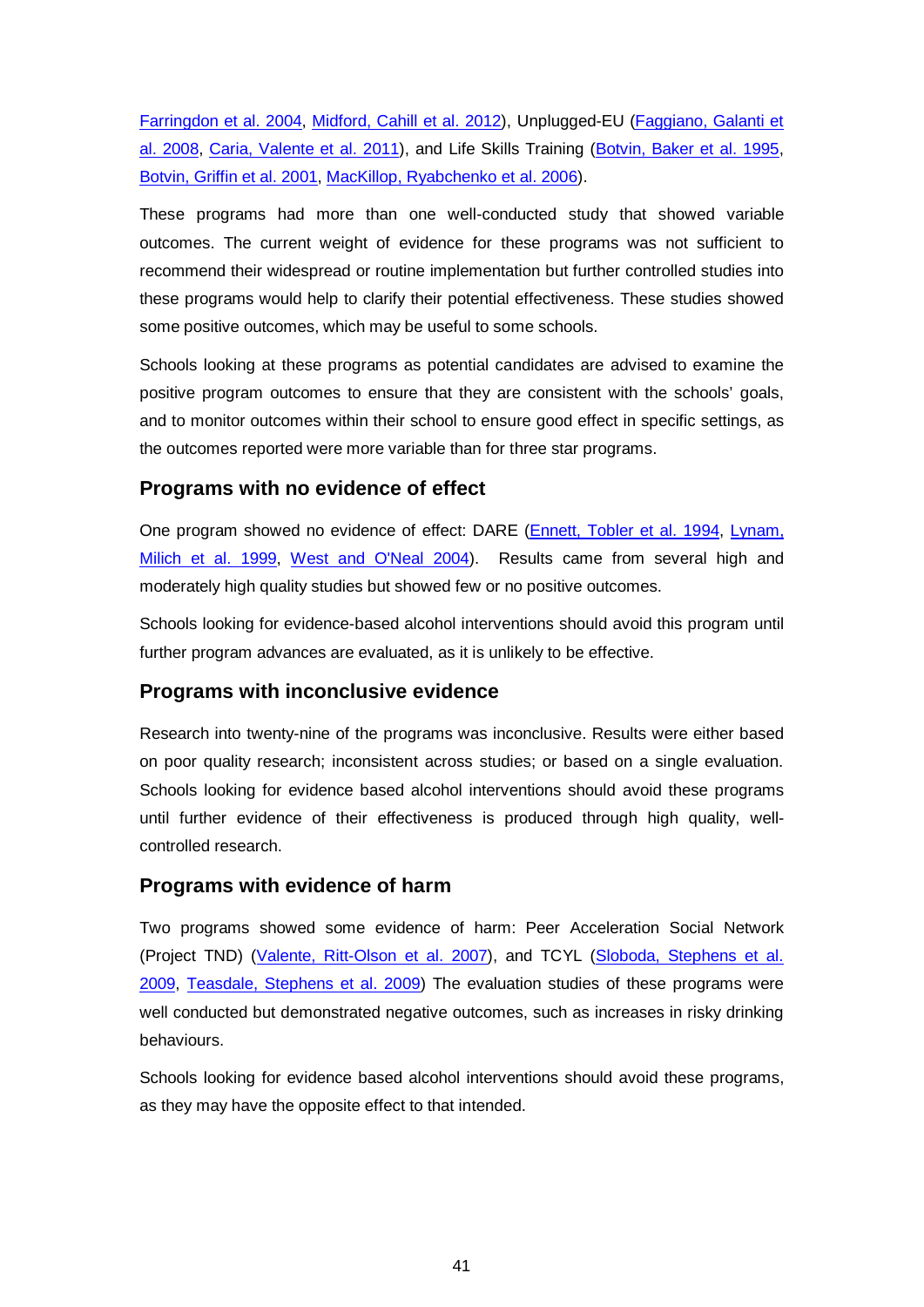## *What about school based drug education programs?*

Many of the programs reviewed included drug education alongside alcohol education and measured drug use outcomes, including the three programs that showed good evidence of effect. These programs concentrated on drugs such as tobacco, cannabis, inhalants and pharmaceutical medicines.

Research into school children's alcohol and drug use shows that the vast majority of school aged children have little or no experience with alcohol, tobacco or other drugs. Alcohol was the most commonly used drug with half having tried alcohol within the last 12 months and 17% having had an alcoholic drink within the preceding 7 days, although more recent research suggests that there is a downward trend in drinking prevalence among teenagers, with a growing number of teens reporting that they do not drink at all [\(Livingston 2014\)](#page-58-4).

## *What were the common elements of effective programs?*

Based on this review and recommendations in the broader literature, some common elements that can assist schools and researchers to select alcohol education programs for development, research and implementation have been identified.

#### **Accurate evidence based information**

Programs should be based on accurate information and supported by empirical research [\(Nation, Crusto et al. 2003,](#page-59-8) [Wagner, Tubman et al. 2004\)](#page-62-7). In particular, programs should be based on theoretical understandings of adolescent behaviour development and how developmental pathways can be influenced [\(Wagner, Tubman et al. 2004\)](#page-62-7).

Caution should also be exercised when considering alcohol programs/resources that are based largely on 'factual' aspects of alcohol (such as physical effects), particularly if these are delivered in a didactic manner. They should go beyond providing 'factual' information about alcohol to assist young people to question their assumptions, and develop more sophisticated understandings of the social context of alcohol use.

## **A focus on social norms**

Programs should provide feedback on social acceptability and normative expectations, and demonstrate that alcohol and drug use is not as widespread as young people might think [\(Cuijpers 2002\)](#page-56-5). The focus should be on skills training related to harm minimisation, rather than on resisting social/peer pressure [\(Cuijpers 2002,](#page-56-5) [McBride,](#page-59-4)  [Farringdon et al. 2004\)](#page-59-4).

Programs that seek primarily to enhance self-esteem, psychological wellbeing and/or social competence [\(Tobler 1997,](#page-62-8) [Ashton 1999,](#page-55-6) [Scheier, Botvin et al. 1999,](#page-60-4) [Cuijpers](#page-56-5)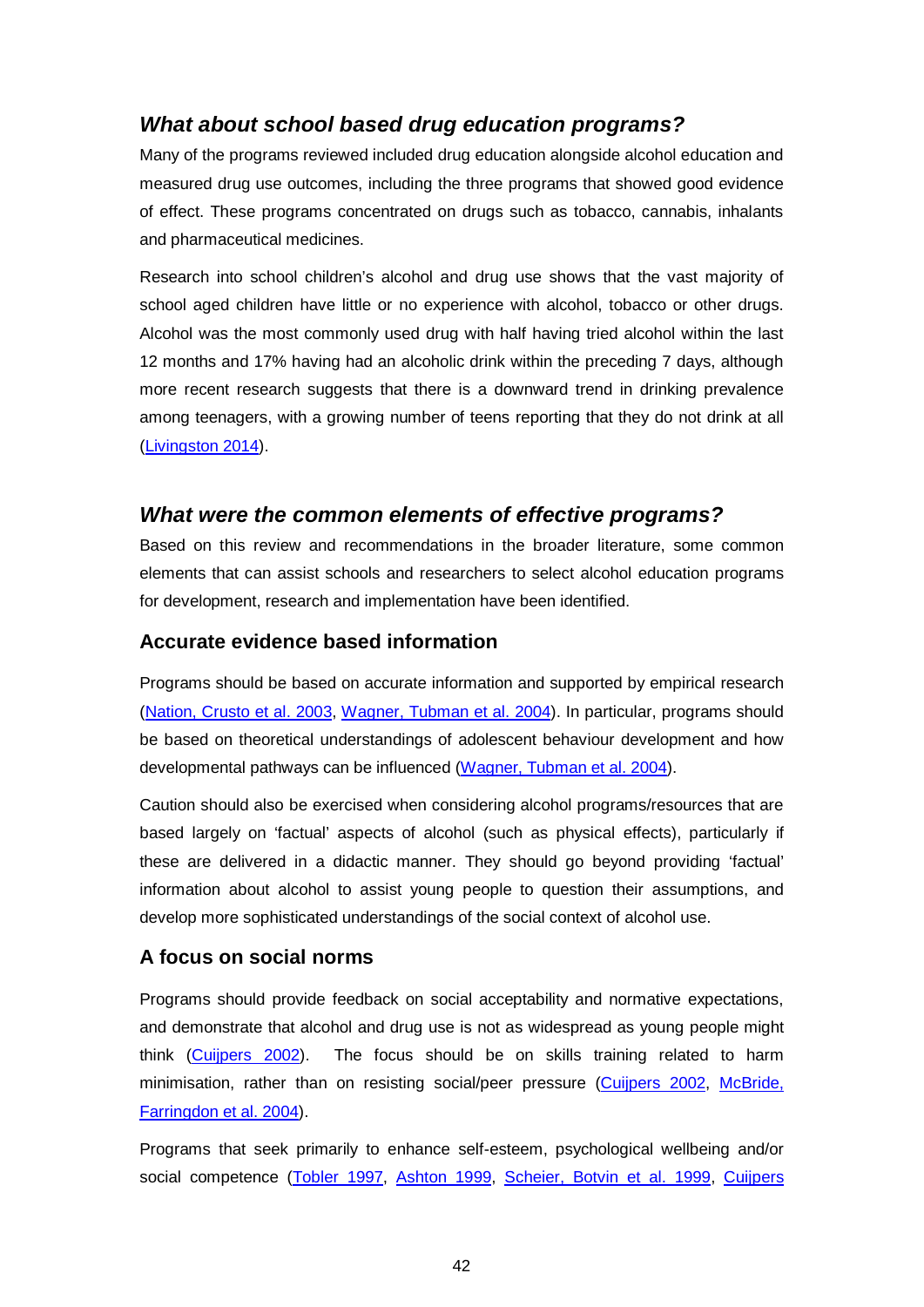[2002\)](#page-56-5), sports participation, or resistance skills without providing normative education do not appear to be as effective and should be avoided.

In addition, programs that rely on the use of 'scare tactics' do not seem to be effective. The evidence about the effectiveness of negative, risk-focused messages is mixed. Images and messages which are too graphic and disturbing can be readily blocked out by target audiences, and those which are at odds with students' own lived experiences can be rejected as unrealistic. Showing students scenarios or the serious harms that may occur from risky use of alcohol does not appear to deter them or result in decreased use [\(Tobler 1997,](#page-62-8) [Midford 2000\)](#page-59-9).

## **Interactive presentation style**

Programs should use interactive teaching and learning styles and use diverse teaching methods that focus on increasing awareness and understanding of the issues relating to alcohol consumption [\(Nation, Crusto et al. 2003\)](#page-59-8). It is well established that students will be more receptive to approaches which are active and interactive than those which involve didactic style teaching or learning of facts [\(White and Pitts 1998,](#page-62-9) Tobler, Roona et [al. 2000,](#page-62-10) [Foxcroft, Ireland et al. 2003\)](#page-57-6).

Students' interest and enthusiasm should be engaged using developmentally appropriate, up-to-date materials based on the experiences, skills, knowledge and cultural norms of the target group [\(Nation, Crusto et al. 2003,](#page-59-8) [McBride, Farringdon et al.](#page-59-4)  [2004,](#page-59-4) [Wagner, Tubman et al. 2004\)](#page-62-7). They should provide opportunities for students to interact with their peers, and practice new skills.

## **Clear, achievable and measurable goals and objectives**

Programs should have clear, appropriate, achievable goals and objectives so that schools are able to conduct in-school assessments and systematically document their results relative to the stated goals [\(Nation, Crusto et al. 2003\)](#page-59-8). Wherever possible, schools should endeavour to formally evaluate their alcohol education programs, be involved in large-scale evaluations (such as RCTs) and add to the evidence base by sharing and disseminating their results [\(Wagner, Tubman et al. 2004\)](#page-62-7).

## **Teacher training**

Programs should be supported by adequate teacher training and support (including relief cover to enable teachers to undertake offsite training), with a focus on ensuring that staff members who implement the program are confident and enthusiastic about their role [\(McBride 2003,](#page-59-10) [Nation, Crusto et al. 2003\)](#page-59-8). Training should cover not only program content but also delivery/pedagogy (such as peer education and facilitation).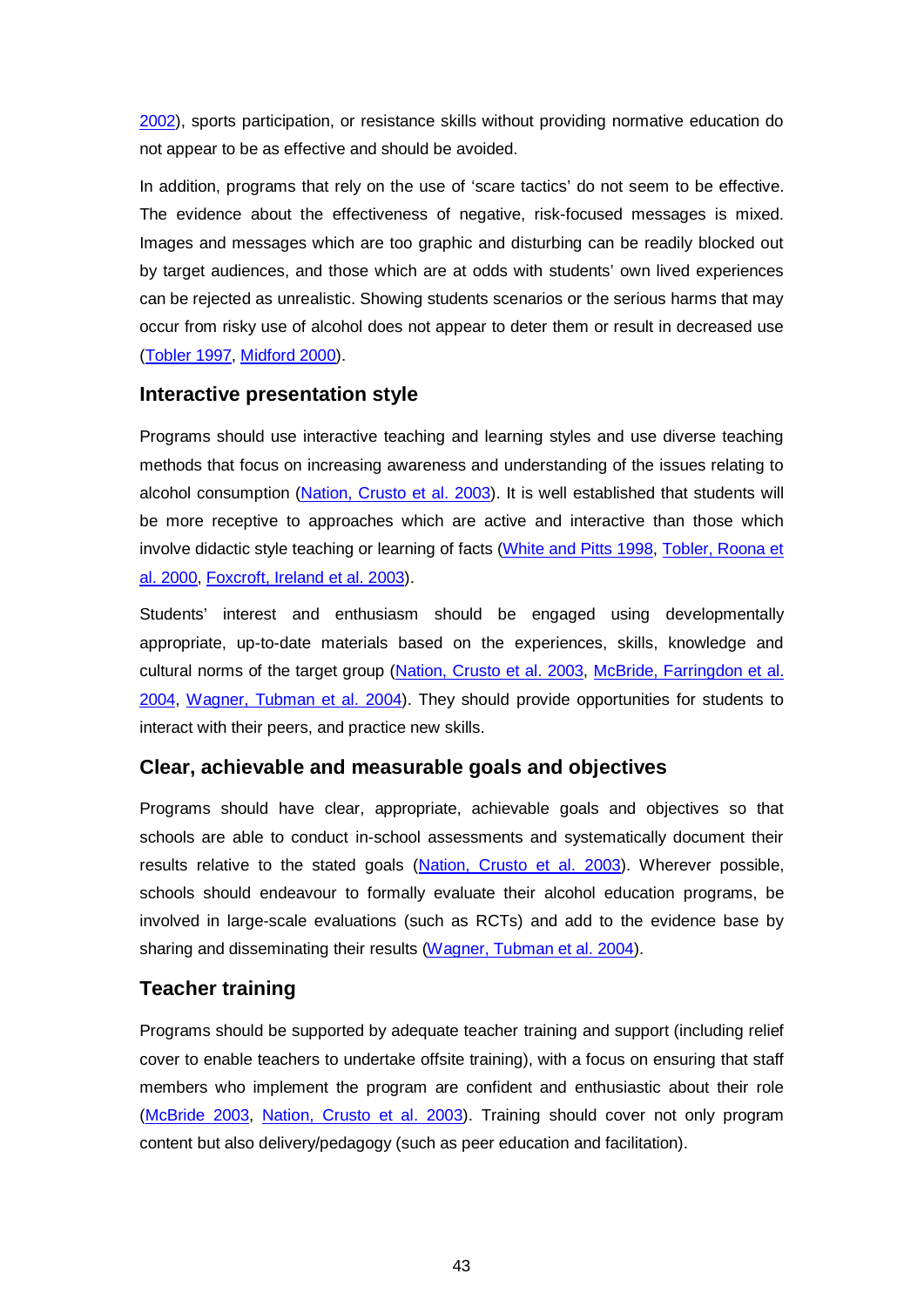## **Whole of school approach**

Programs should be consistent with a whole-of-school approach that enhances student resilience and social connectedness and promotes strong relationships and effective communication between students, parents and staff [\(Resnick, Bearman et al. 1997,](#page-60-5) [Flay](#page-57-7)  [2000,](#page-57-7) [Cuijpers 2002,](#page-56-5) [McBride 2003,](#page-59-10) [Nation, Crusto et al. 2003,](#page-59-8) [Ostaszewski and](#page-60-6)  [Zimmerman 2006\)](#page-60-6). One-off presentations delivered by experts, media personalities or individuals personally affected by alcohol do not appear to be effective. Despite an inherent appeal in having guest speakers/presenters, there is no evidence to suggest that they influence young people's alcohol-related behaviour.

## *Limitations of the evidence base*

Although there are numerous programs included in this review (N=39), each program has been the subject of relatively little research. The majority of the programs had only one evaluation study, often not conducted using what are considered to be highly scientific methods. This is partly because this type of research is difficult to conduct. This means that it is difficult to draw firm conclusions.

In addition, studies did not conduct economic analyses (which are important in an environment where resources are very limited); school resources and teacher experience and training were usually not clearly defined; and process outcomes (such as the fidelity of program implementation and acceptability of the program to teachers and students) were rarely assessed. Changes in many of the relevant outcomes may also not become apparent for some time after the implementation of a program, yet few studies assessed longer-term outcomes.

Studies used a large range of measures of alcohol-related outcomes that varied widely between studies, presumably depending upon the interest and choice of the researcher. The measures were typically self report and included various forms of consumption (frequency, quantity, pattern of drinking), intentions to drink, attitudes towards drinking, beliefs about negative consequences, normative beliefs about peers' drinking and a range of other behaviours related to alcohol use (such as violence, unprotected sex, aggression, bullying and other socially unacceptable behaviours). Some measures are more sensitive to change and more appropriate for young people than others. For example, most research in this area has been conducted in the USA, where the focus is on abstinence. Other measures of success, such as reduction in harm may not have been measured or reported.

Overall, the establishment of an agreed set of appropriate outcome measures that predict risky alcohol use and alcohol related harms, improved reporting of study methods and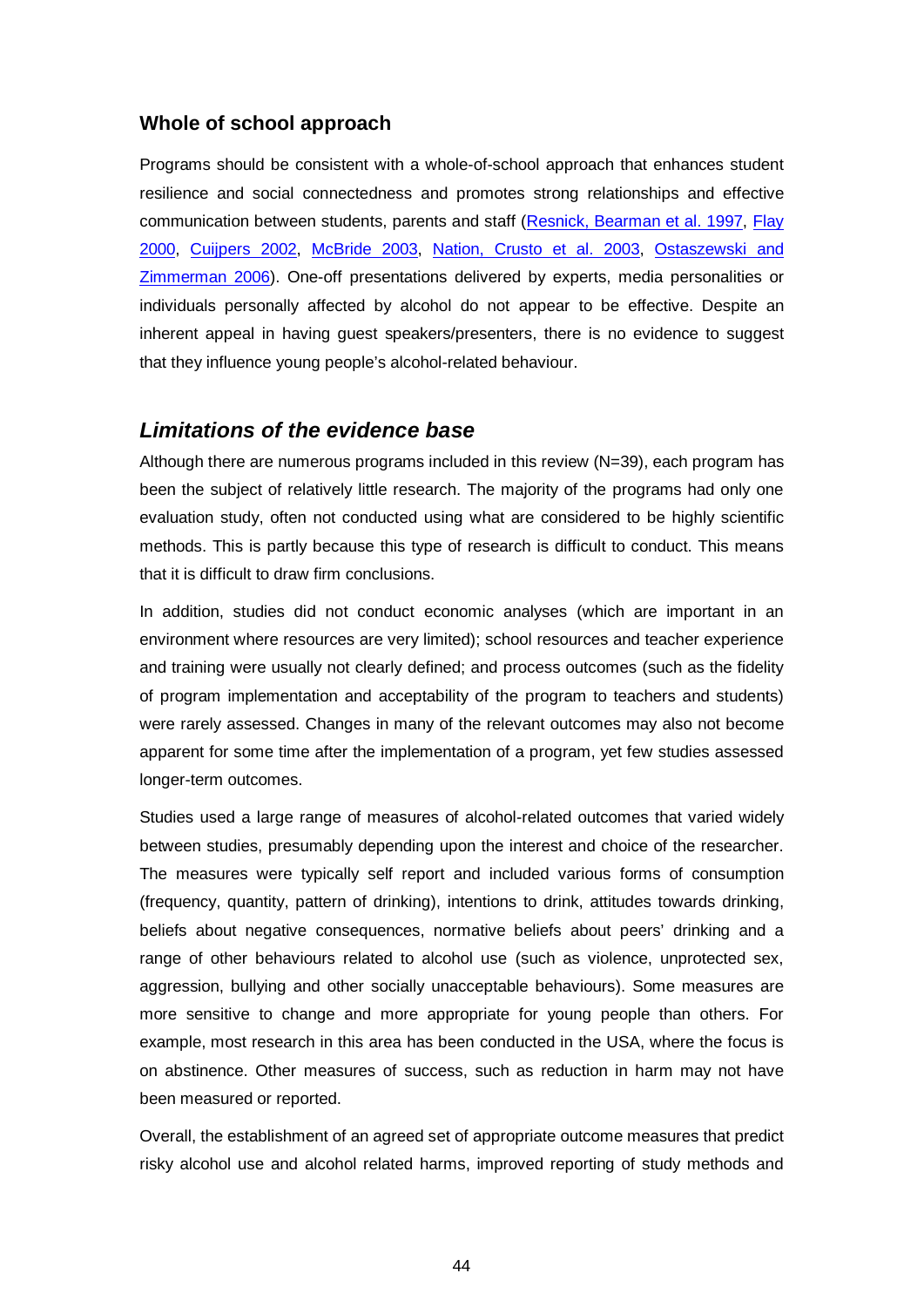analyses (e.g., attrition rates, intention-to-treat analyses) and the use of well-designed economic analyses of those programs that show evidence of positive effects would be beneficial for evidence-based decision-making [\(Foxcroft, Ireland et al. 2003\)](#page-57-6).

Given the paucity of good quality evaluation research in this area, an appropriate research framework for evaluating AOD education programs is needed. Such a framework could incorporate different levels of implementation and evaluation that would take into consideration a range of factors, including the existing body of research (to avoid duplicating research on programs that have been established as effective/not effective in other settings), the relevance of a program to the target population (e.g., abstinence vs harm minimisation approach) and the appropriateness of measurable outcomes.

## *Other issues*

There are a number of other issues which schools should keep in mind when implementing school based alcohol education programs.

## **Unintended consequences**

Young people see 'risk' differently to older people. It is implied in much alcohol education that risk is something negative and to be avoided. However, for some students at least, risk is something to be sought out and embraced. In other words, there may be unintended consequences of placing too much emphasis on the 'danger' and 'risk' associated with certain behaviours. An example is the way in which standard drinks labelling can be used by some young people to determine the most 'efficient' beverages to achieve intoxication in the shortest time and/or for the lowest price.

## **Differential 'reception'**

Information will be received differently depending on past experiences and students' observations of their friends, peers, and siblings. It will also be influenced by wider familial, media and community contexts. Additionally, students are sensitive to any perceived hypocrisy on the part of teachers, particularly if the 'dangers of alcohol' aspect is over-emphasised. This may be of particular concern in small rural/regional communities where teachers' private lives may be 'less private' than is the case in larger communities.

## **Perpetuation of stereotypes**

Educators, teachers and others should be mindful of the language they use when speaking about alcohol consumption. For instance, 'alcohol abuse' should not be used synonymously with 'alcohol consumption', and it should not be implied that people who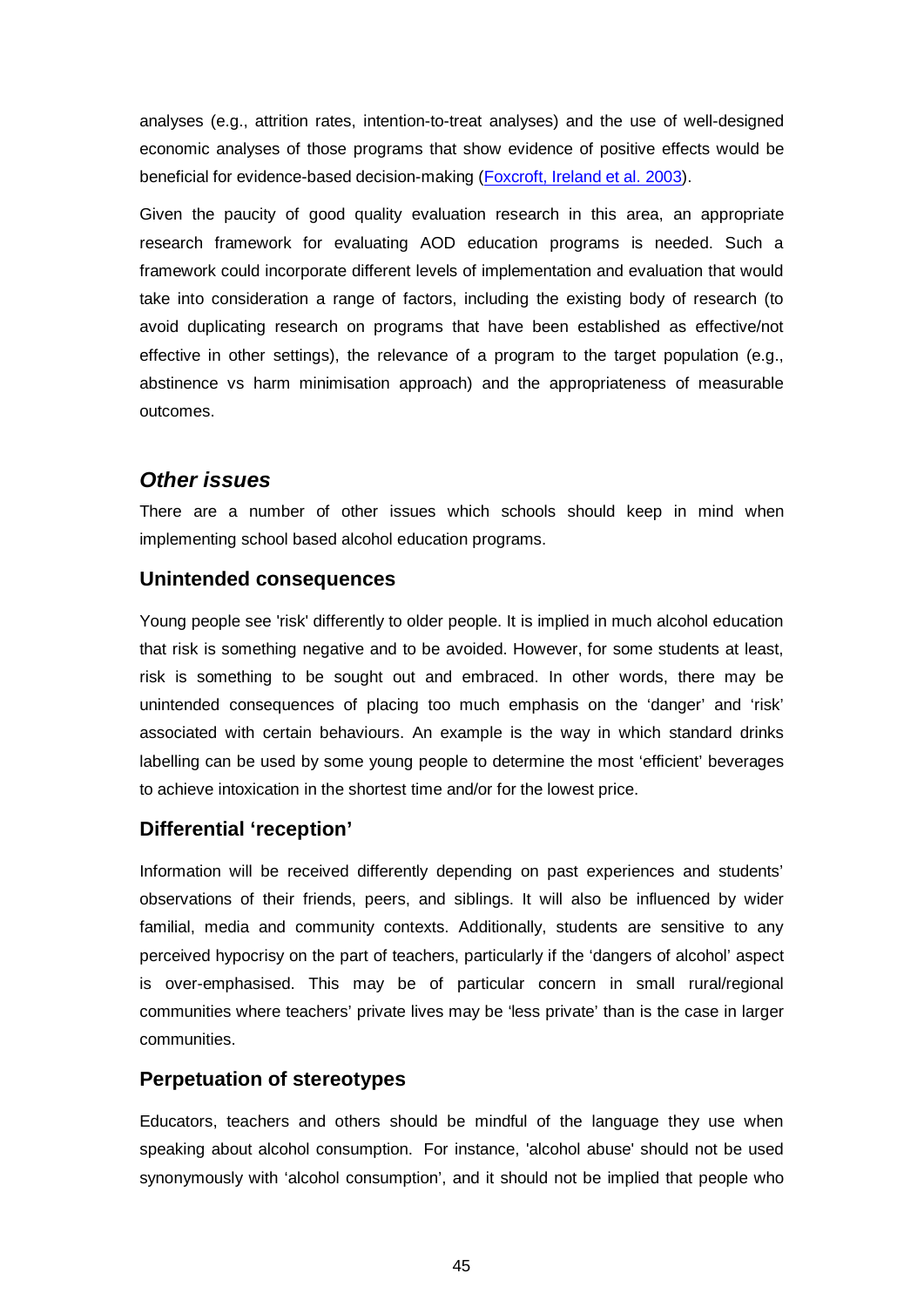occasionally consume to excess are 'alcoholics'. It is also important for adults to avoid covertly or overtly stating that 'all teenagers binge drink'. This can have important implications for the normative climate of the school, and have the unintended consequence of reinforcing inaccurate stereotypes of young people.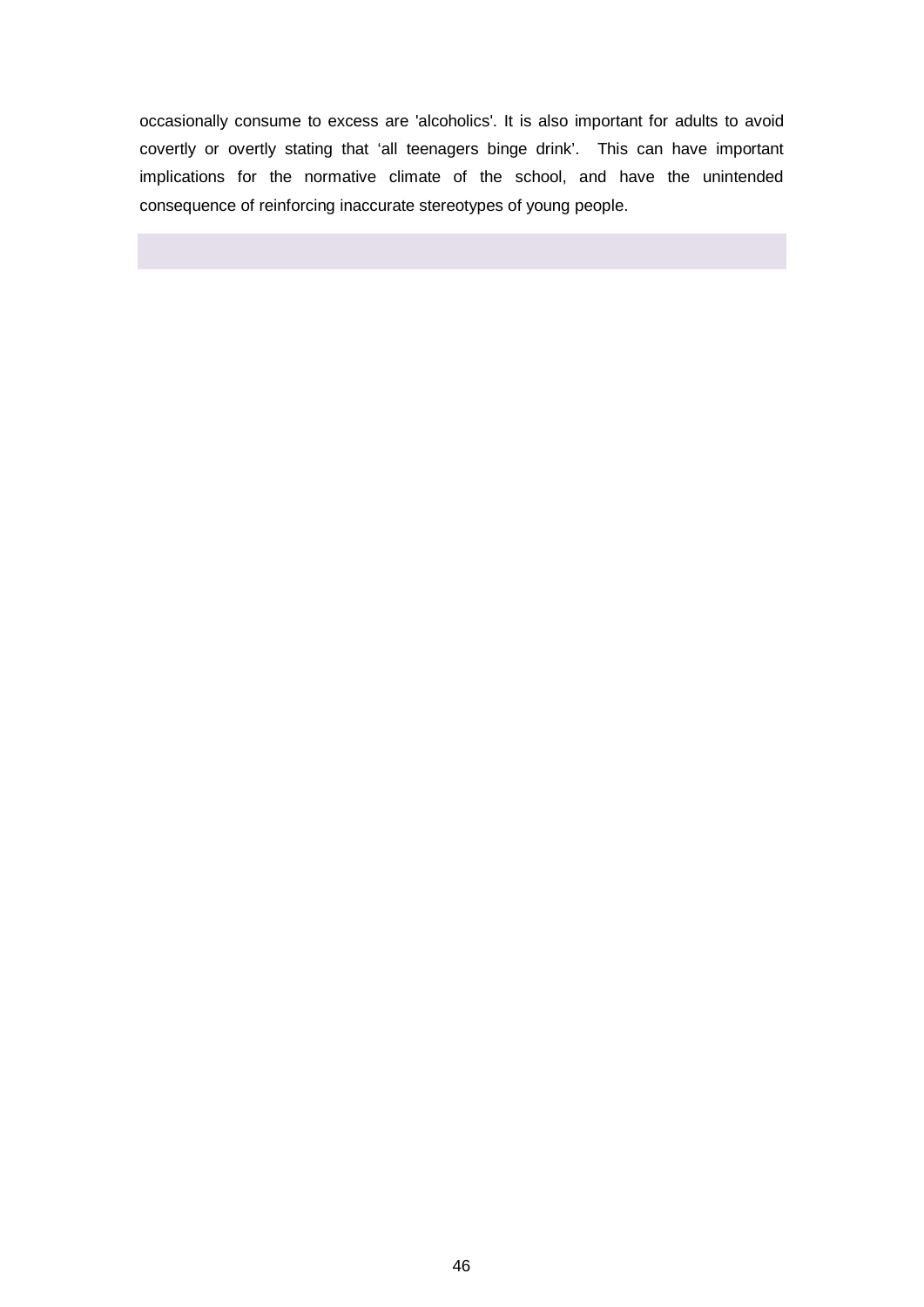## **Summary and conclusions**

This was an extensive review of the literature that showed only three of 39 programs had enough evidence of good outcomes to be widely recommended for general use. These were CLIMATE Schools [\(Newton, Andrews et al. 2009,](#page-59-1) [Newton, Vogl et al. 2009,](#page-60-0) [Vogl,](#page-62-4)  [Teesson et al. 2009,](#page-62-4) [Newton, Teesson et al. 2010\)](#page-60-1), Project ALERT [\(Ellickson, McCaffrey](#page-56-4)  [et al. 2003,](#page-56-4) [Ghosh-Dastidar, Longshore et al. 2004,](#page-57-3) [Orlando, Ellickson et al. 2005,](#page-60-2) [Longshore, Ellickson et al. 2007,](#page-58-3) [St Pierre, Osgood et al. 2007\)](#page-61-3) and All Stars [\(McNeal,](#page-59-2)  [Hansen et al. 2004,](#page-59-2) [Ringwalt, Pankratz et al. 2007\)](#page-60-3). Schools looking for evidence based alcohol interventions could consider these as potential candidates.

In addition, four programs showed some evidence of positive outcomes, including Life Skills Program IPSY [\(Wenzel, Weichold et al. 2009\)](#page-62-5), SHAHRP [\(McBride, Farringdon et](#page-59-3)  [al. 2003,](#page-59-3) [McBride, Farringdon et al. 2004,](#page-59-4) [Midford, Cahill et al. 2012\)](#page-59-5), Unplugged-EU [\(Faggiano, Galanti et al. 2008,](#page-57-4) [Caria, Valente et al. 2011\)](#page-55-3), and Life Skills Training (LST) [\(Botvin, Baker et al. 1995,](#page-55-4) [Botvin, Griffin et al. 2001,](#page-55-5) [MacKillop, Ryabchenko et al. 2006\)](#page-59-6). Schools looking at these programs as potential candidates are advised to review the study outcomes to ensure that the positive effects that can be achieved from these programs are consistent with the goals of the school for alcohol education, and to monitor outcomes during implementation within their school to ensure good effect in specific settings. Other programs should be used with caution.

Even the most effective alcohol education program is only going to be as good as the available resources and support allow, such as ongoing training for staff and accessibility of updates for resources. Economic analyses of effective programs may assist schools in determining the most efficient use of their limited financial resources. Extending supportive networks to include collaboration with families and the local community may help not only to reinforce preventive messages, but also to redistribute responsibility for addressing adolescent alcohol use and support cultural change in drinking more broadly.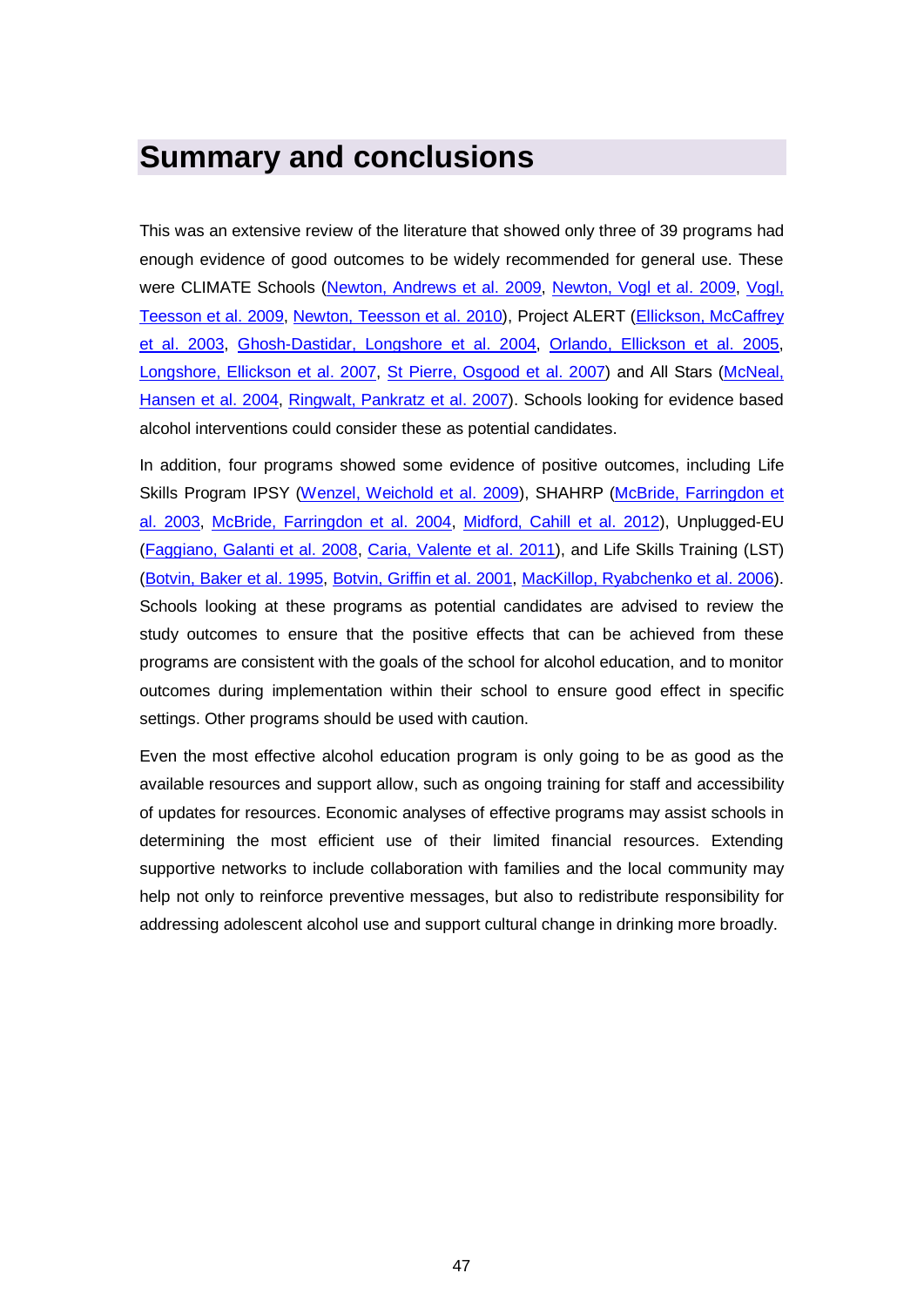## **References**

<span id="page-55-0"></span>Amundsen, E. J. and E. Ravndal (2008). "Does successful school-based prevention of bullying influence substance use among 13- to 16-year-olds?" Drugs: Education, Prevention & Policy(1): 1 - 13.

<span id="page-55-6"></span>Ashton, M. (1999). Confident kids ... like to party. Drug and Alcohol Findings**:** 22-23.

Australian Bureau of Statistics. (2010). "What is evidence based decision making?" 1500.0 - A guide for using statistics for evidence based policy, 2010 Retrieved 30th April, 2014, from [http://www.abs.gov.au/ausstats/abs@.nsf/lookup/1500.0chapter32010.](http://www.abs.gov.au/ausstats/abs@.nsf/lookup/1500.0chapter32010)

Bariola, E. and V. White (2013). Key results of the Victorian secondary school students' use of licit and illicit substances in 2011 - Results from the 2011 Australian Secondary Students' Alcohol and Drug Survey. Melbourne, Victorian Department of Health.

<span id="page-55-1"></span>Bell, M. L., T. Kelley-Baker, R. Rider and C. Ringwalt (2005). "Protecting you/protecting me: effects of an alcohol prevention and vehicle safety program on elementary students." J Sch Health **75**(5): 171-177.

Bond, L., G. Patton, S. Glover, J. B. Carlin, H. Butler, L. Thomas and G. Bowes (2004). "The Gatehouse Project: can a multilevel school intervention affect emotional wellbeing and health risk behaviours?" J Epidemiol Community Health **58**(12): 997-1003.

<span id="page-55-4"></span>Botvin, G. J., E. Baker, L. Dusenbury, E. M. Botvin and T. Diaz (1995). "Long-term follow-up results of a randomized drug abuse prevention trial in a white middle-class population." JAMA **273**(14): 1106-1112.

<span id="page-55-5"></span>Botvin, G. J., K. W. Griffin, T. Diaz and M. Ifill-Williams (2001). "Preventing binge drinking during early adolescence: one- and two-year follow-up of a school-based preventive intervention." Psychol Addict Behav **15**(4): 360-365.

<span id="page-55-2"></span>Boulter, L. (2007). "The Effectiveness of Peer-Led FAS/FAE Prevention Presentations in Middle and High Schools." Journal of Alcohol and Drug Education **51**(3): 7-26.

Campbell-Heider, N., J. Tuttle and T. R. Knapp (2009). "The Effect of Positive Adolescent Life Skills Training on Long Term Outcomes for High-Risk Teens." J Addict Nurs **20**(1): 6-15.

<span id="page-55-3"></span>Caria, M. P., T. W. Valente, F. Faggiano, R. Bellocco and M. R. Galanti (2011). "Effects of a school-based prevention program on European adolescents' patterns of alcohol use." Journal of Adolescent Health **48**(2): 182-188.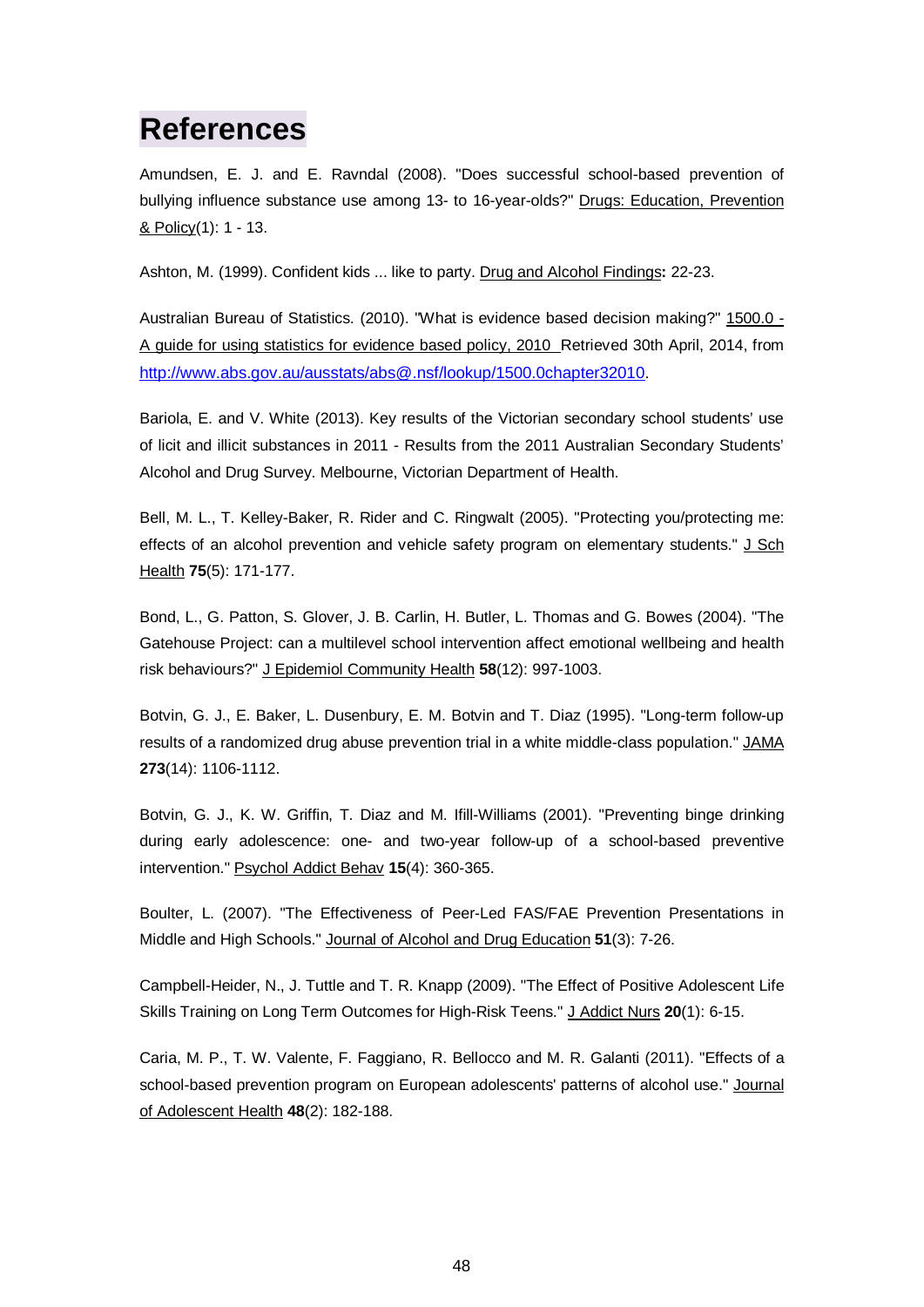Champion, K. E., N. Newton, E. L. Barrett and M. Teesson (2013). "A systematic review of school-based alcohol and other drug prevention programs facilitated by computers or the Internet." Drug Alcohol Rev **32**(2): 115-123.

<span id="page-56-3"></span>Chhabra, R., C. Springer, C. S. Leu, S. Ghosh, S. K. Sharma and B. Rapkin (2010). "Adaptation of an alcohol and HIV school-based prevention program for teens." AIDS Behav **14 Suppl 1**: S177-184.

Conrod, P. J., S. H. Stewart, N. Comeau and A. M. Maclean (2006). "Efficacy of cognitivebehavioral interventions targeting personality risk factors for youth alcohol misuse." J Clin Child Adolesc Psychol **35**(4): 550-563.

<span id="page-56-2"></span>Copeland, A. L., D. A. Williamson, D. E. Kendzor, M. S. Businelle, C. J. Rash, M. Kulesza and S. M. Patterson (2010). "A school-based alcohol, tobacco, and drug prevention program for children: The Wise Mind study." Cognitive Therapy and Research **34**(6): 522-532.

<span id="page-56-5"></span>Cuijpers, P. (2002). "Effective ingredients of school-based drug prevention programs. A systematic review." Addict Behav **27**(6): 1009-1023.

<span id="page-56-1"></span>Cuijpers, P., R. Jonkers, W. I. De and J. A. De (2002). "The effects of drug abuse prevention at school: the 'Healthy School and Drugs' project." Addiction **97**(1): 67-73.

<span id="page-56-0"></span>D'Amico, E. J., J. S. Tucker, J. N. V. Miles, A. J. Zhou, R. A. Shih and H. D. Green (2012). "Preventing alcohol use with a voluntary after-school program for middle school students: Results from a cluster randomized controlled trial of CHOICE." Prev Sci **13**(4): 415-425.

Dielman, T. E., J. T. Shope, A. T. Butchart and P. C. Campanelli (1986). "Prevention of adolescent alcohol misuse: an elementary school program." J Pediatr Psychol 11(2): 259-282.

Dunworth, T., J. Hannaway, J. Holahan and M. A. Turner (2008). The Case for Evidence-Based Policy: Beyond Ideology, Politics & Guesswork. Washington, Urban Institute

Eisen, M., G. L. Zellman, H. A. Massett and D. M. Murray (2002). "Evaluating the Lions-Quest "Skills for Adolescence" drug education program: first-year behavior outcomes." Addict Behav **27**(4): 619-632.

Eisen, M., G. L. Zellman and D. M. Murray (2003). "Evaluating the Lions-Quest "Skills for Adolescence" drug education program. Second-year behavior outcomes." Addict Behav **28**(5): 883-897.

<span id="page-56-4"></span>Ellickson, P. L., D. F. McCaffrey, B. Ghosh-Dastidar and D. L. Longshore (2003). "New inroads in preventing adolescent drug use: results from a large-scale trial of project ALERT in middle schools." Am J Public Health **93**(11): 1830-1836.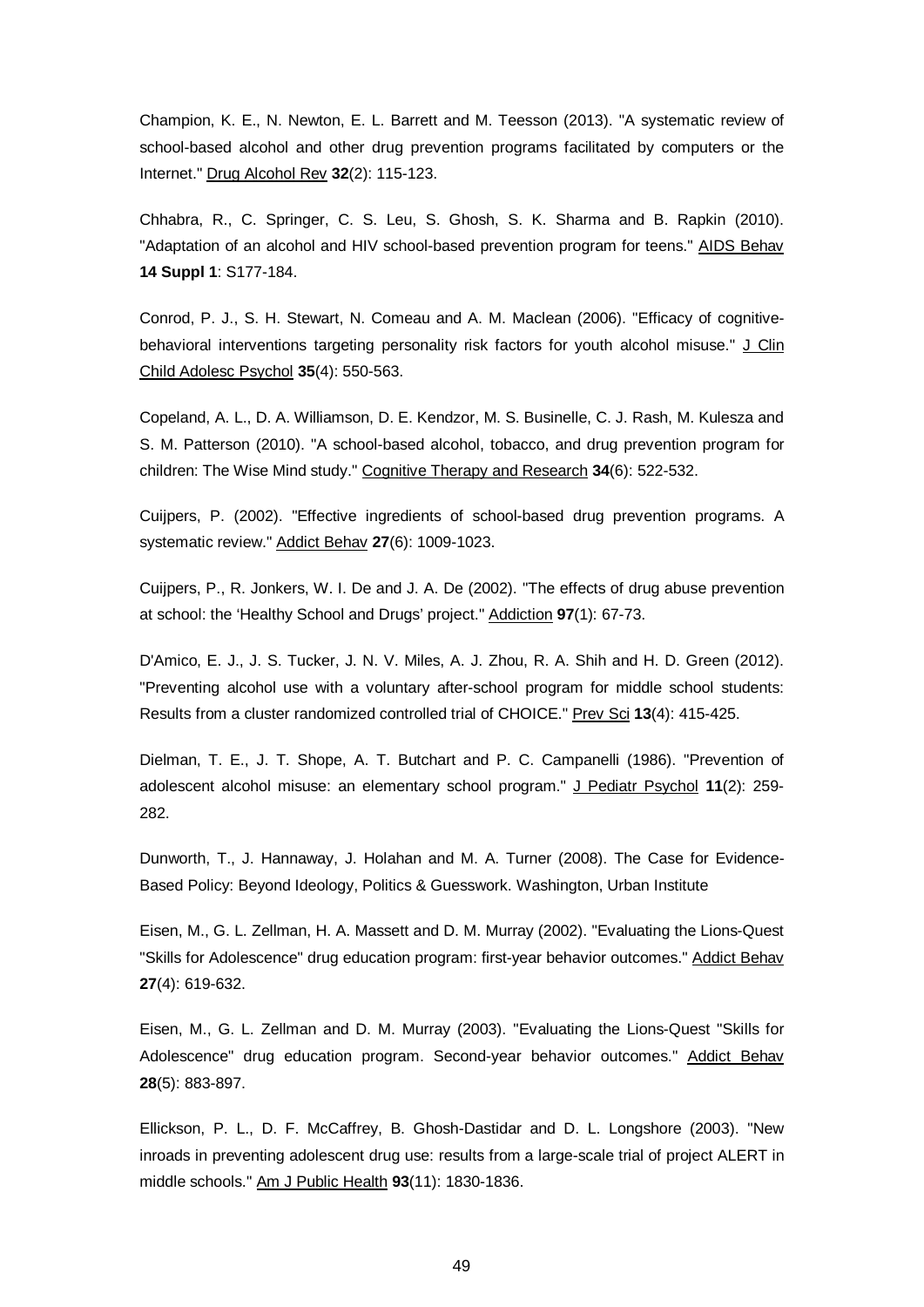<span id="page-57-5"></span>Ennett, S. T., N. S. Tobler, C. L. Ringwalt and R. L. Flewelling (1994). "How effective is Drug Abuse Resistance Education? A meta-analysis of Project DARE outcome evaluations." Am J Public Health **84**(9): 1394-1401.

<span id="page-57-2"></span>Evers, K. E., A. L. Paiva, J. L. Johnson, C. O. Cummins, J. O. Prochaska, J. M. Prochaska, J. Padula and N. S. Gokbayrak (2012). "Results of a transtheoretical model-based alcohol, tobacco and other drug intervention in middle schools." Addict Behav **37**(9): 1009-1018.

<span id="page-57-4"></span>Faggiano, F., M. R. Galanti, K. Bohrn, G. Burkhart, F. Vigna-Taglianti, L. Cuomo, L. Fabiani, M. Panella, T. Perez, R. Siliquini, P. van der Kreeft, M. Vassara and G. Wiborg (2008). "The effectiveness of a school-based substance abuse prevention program: EU-Dap cluster randomised controlled trial." Prev Med **47**(5): 537-543.

<span id="page-57-7"></span>Flay, B. R. (2000). "Approaches to substance use prevention utilizing school curriculum plus social environment change." Addictive Behaviors **25**(6): 861-885.

<span id="page-57-6"></span>Foxcroft, D. R., D. Ireland, D. J. Lister-Sharp, G. Lowe and R. Breen (2003). "Longer-term primary prevention for alcohol misuse in young people: a systematic review." Addiction **98**(4): 397-411.

Foxcroft, D. R. and A. Tsertsvadze (2012). "Universal alcohol misuse prevention programmes for children and adolescents: Cochrane systematic reviews." Perspect Public Health **132**(3): 128-134.

<span id="page-57-3"></span>Ghosh-Dastidar, B., D. L. Longshore, P. L. Ellickson and D. F. McCaffrey (2004). "Modifying pro-drug risk factors in adolescents: results from project ALERT." Health Educ Behav **31**(3): 318-334.

<span id="page-57-1"></span>Hallgren, M. A., T. Sjolund, H. Kallmen and S. Andreasson (2011). "Modifying alcohol consumption among high school students: An efficacy trial of an alcohol risk reduction program (PRIME for Life)." Health Education **111**(3): 216-229.

Hawkins, J. D., R. F. Catalano, R. Kosterman, R. Abbott and K. G. Hill (1999). "Preventing adolescent health-risk behaviors by strengthening protection during childhood." Arch Pediatr Adolesc Med **153**(3): 226-234.

Hawkins, J. D., R. Kosterman, R. F. Catalano, K. G. Hill and R. D. Abbott (2008). "Effects of social development intervention in childhood 15 years later." Arch Pediatr Adolesc Med **162**(12): 1133-1141.

<span id="page-57-0"></span>Hawthorne, G., J. Garrard and D. Dunt (1992). Primary school drug education: An evaluation of Life Education Victoria. Melbourne, Monash University, Centre for Health Program Evaluation**:** 270.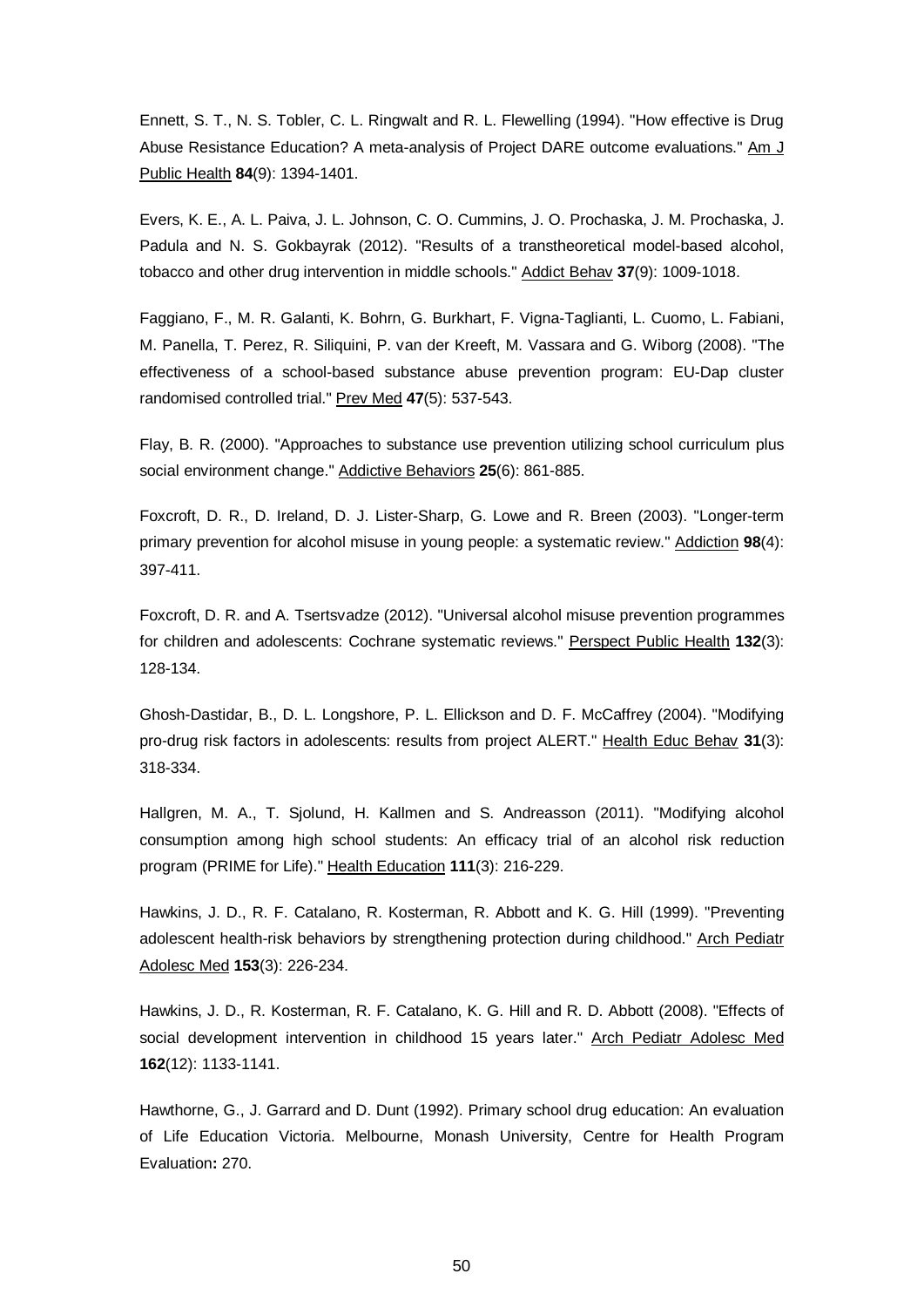Hecht, M. L., J. W. Graham and E. Elek (2006). "The drug resistance strategies intervention: program effects on substance use." Health Commun **20**(3): 267-276.

Higgins, J. P. T. and S. Green (2008). Cochrane Handbook for Systematic Reviews of Interventions. England, John Wiley & Sons.

<span id="page-58-0"></span>Hodder, R., J. Daly, M. Freund, J. Bowman, T. Hazell and J. Wiggers (2011). "A school-based resilience intervention to decrease tobacco, alcohol and marijuana use in high school students." BMC Public Health **11**(1): 722.

Hopson, L. M. and L. K. Holleran Steiker (2010). "The effectiveness of adapted versions of an evidence-based prevention program in reducing alcohol use among alternative school students." Child Sch **32**(2): 81-92.

<span id="page-58-1"></span>Hughes, C., R. Julian, M. Richman, R. Mason and G. Long (2008). 'Trialling 'Social Norms' Strategies for Minimising Alcohol-Related Harm Among Rural Youth' (Social Norms Analysis Project) Final Report to the Alcohol Education and Rehabilitation Foundation. Hobart, Tasmanian Institute of Law Enforcement and the University Department of Rural Health, University of Tasmania.

Kulis, S., T. Nieri, S. Yabiku, L. K. Stromwall and F. F. Marsiglia (2007). "Promoting reduced and discontinued substance use among adolescent substance users: effectiveness of a universal prevention program." Prev Sci **8**(1): 35-49.

Livingston, M. (2008). "Recent trends in risky alcohol consumption and related harm among young people in Victoria, Australia." Australian and New Zealand journal of Public Health **32**(3): 266-271.

<span id="page-58-4"></span>Livingston, M. (2014). "Trends in non‐drinking among Australian adolescents." Addiction.

Livingston, M., A. M. Laslett and P. Dietze (2008). "Individual and community correlates of young people's high-risk drinking in Victoria, Australia." Drug and Alcohol Dependence **98**(3): 241-248.

<span id="page-58-3"></span>Longshore, D., P. L. Ellickson, D. F. McCaffrey and P. A. St Clair (2007). "School-based drug prevention among at-risk adolescents: effects of ALERT plus." Health Educ Behav **34**(4): 651- 668.

<span id="page-58-2"></span>LoSciuto, L. and R. B. Steinman (2004). "A re-evaluation of project pride, a redesigned school-based drug abuse prevention program." J Drug Educ **34**(2): 155-166.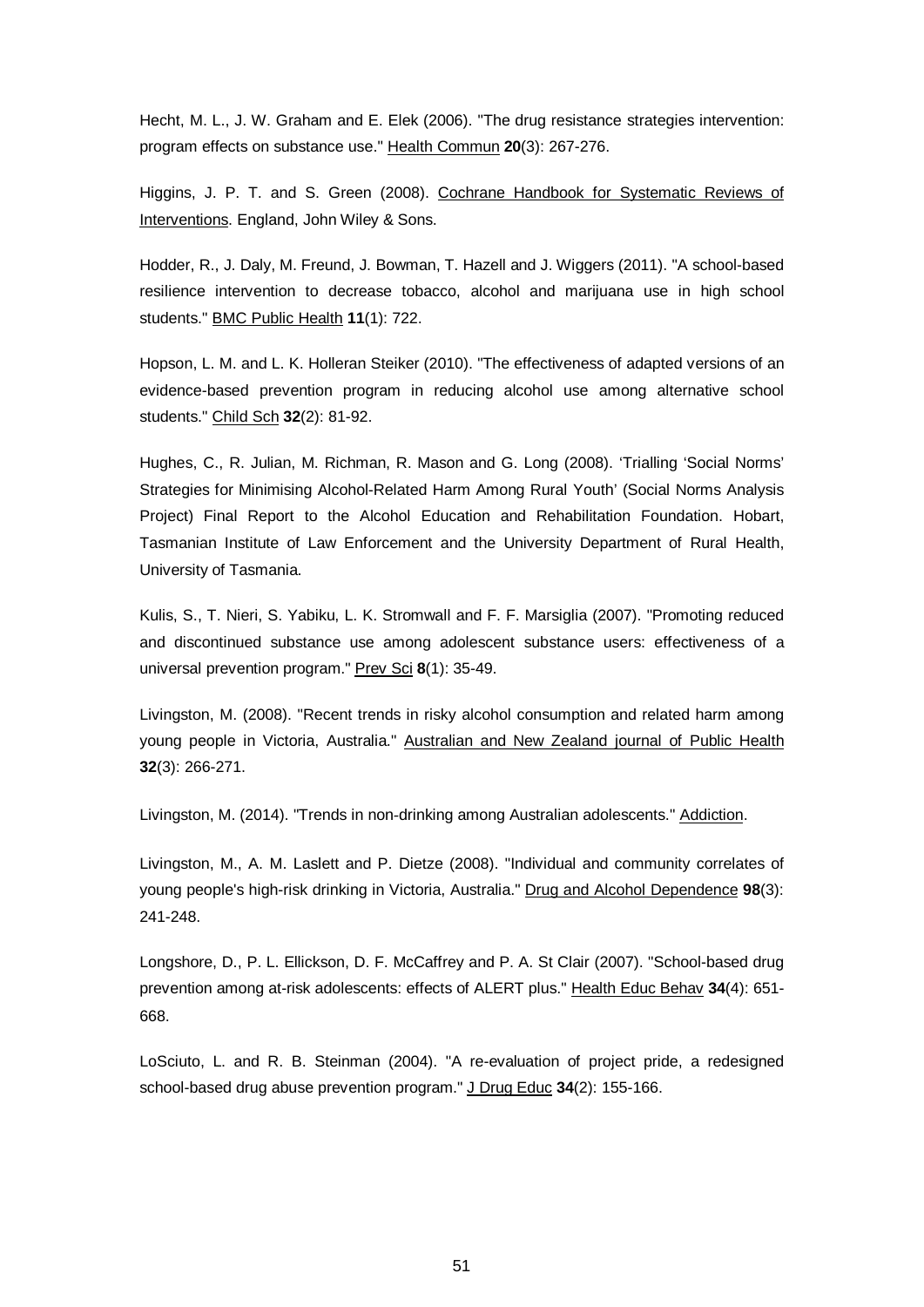<span id="page-59-7"></span>Lynam, D. R., R. Milich, R. Zimmerman, S. P. Novak, T. K. Logan, C. Martin, C. Leukefeld and R. Clayton (1999). "Project DARE: No effects at 10-year follow-up." Journal of Consulting & Clinical Psychology **67**(4): 590-593.

<span id="page-59-6"></span>MacKillop, J., K. A. Ryabchenko and S. A. Lisman (2006). "Life skills training outcomes and potential mechanisms in a community implementation: a preliminary investigation." Subst Use Misuse **41**(14): 1921-1935.

Maggs, J. L. and J. Schulenberg (1998). "Reasons to drink and not to drink: Altering trajectories of drinking through an alcohol misuse prevention program." Applied Developmental Science **2**(1): 48-60.

<span id="page-59-10"></span>McBride, N. (2003). "A systematic review of school drug education." Health Educ Res **18**(6): 729-742.

<span id="page-59-3"></span>McBride, N., F. Farringdon, R. Midford, L. Meuleners and M. Phillips (2003). "Early unsupervised drinking--reducing the risks. The School Health and Alcohol Harm Reduction Project." Drug Alcohol Rev **22**(3): 263-276.

<span id="page-59-4"></span>McBride, N., F. Farringdon, R. Midford, L. Meuleners and M. Phillips (2004). "Harm minimization in school drug education: final results of the School Health and Alcohol Harm Reduction Project (SHAHRP)." Addiction **99**(3): 278-291.

<span id="page-59-2"></span>McNeal, R. B., W. B. Hansen, N. G. Harrington and S. M. Giles (2004). "How all stars works: an examination of program effects on mediating variables." Health Educ Behav **31**(2): 165- 178.

<span id="page-59-9"></span>Midford, R. (2000). "Does drug education work?" Drug Alcohol Rev **19**(4): 441-446.

<span id="page-59-5"></span>Midford, R., H. Cahill, R. Ramsden, G. Davenport, L. Venning, L. Lester, B. Murphy and M. Pose (2012). "Alcohol prevention: What can be expected of a harm reduction focused school drug education programme?" Drugs: Education, Prevention & Policy **19**(2): 102-110.

<span id="page-59-0"></span>Morgenstern, M., G. Wiborg, B. Isensee and R. Hanewinkel (2009). "School-based alcohol education: results of a cluster-randomized controlled trial." Addiction **104**(3): 402-412.

<span id="page-59-8"></span>Nation, M., C. Crusto, A. Wandersman, K. L. Kumpfer, D. Seybolt, E. Morrissey-Kane and K. Davino (2003). "What works in prevention. Principles of effective prevention programs." Am Psychol **58**(6-7): 449-456.

<span id="page-59-1"></span>Newton, N., G. Andrews, M. Teesson and L. E. Vogl (2009). "Delivering prevention for alcohol and cannabis using the internet: A cluster randomised controlled trial." Preventive Medicine **48**(6): 579-584.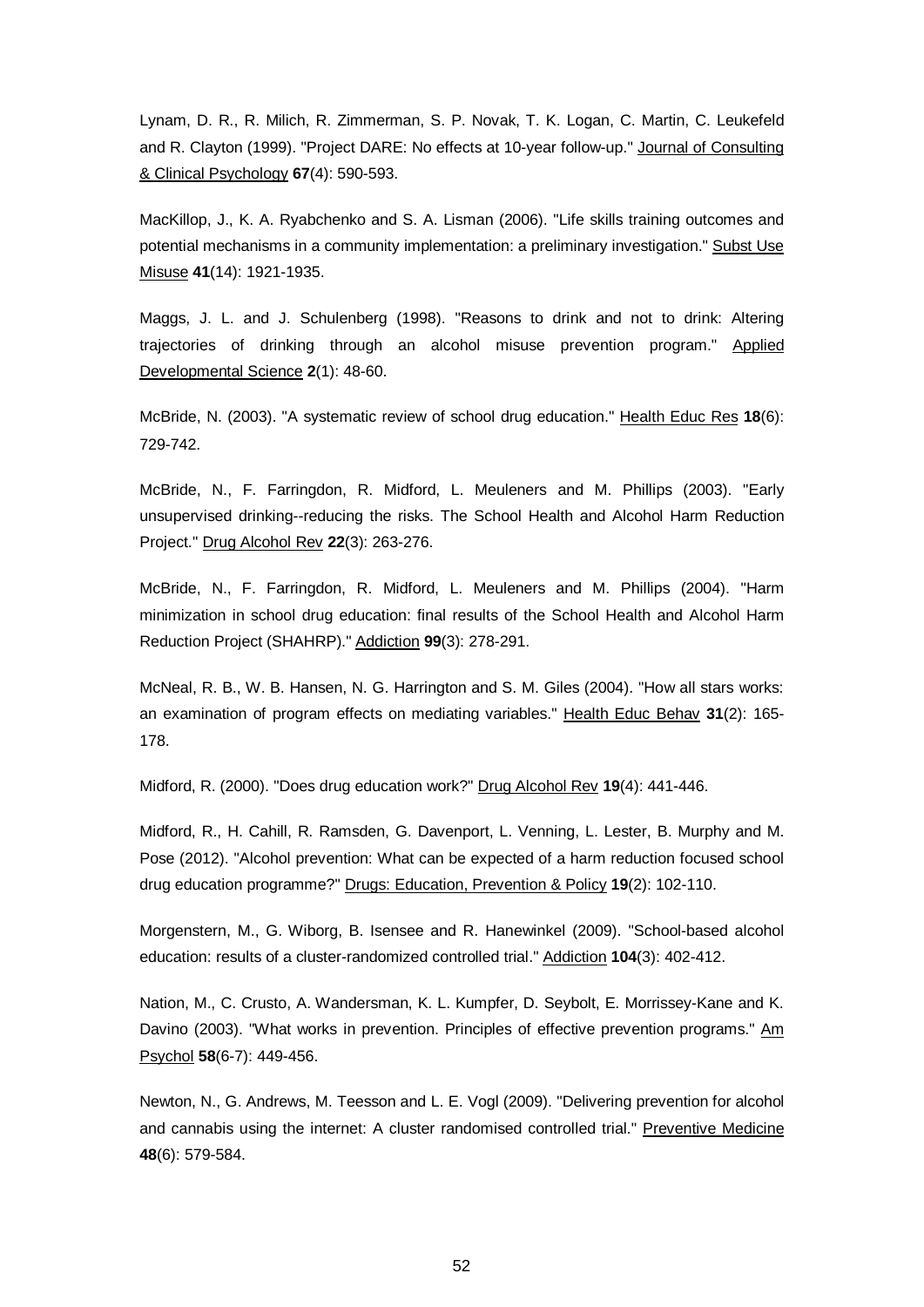<span id="page-60-1"></span>Newton, N., T. Teesson, L. E. Vogl and A. Andrews (2010). "Internet-based prevention for alcohol and cannabis use: final results of the Climate Schools course." Addiction **105**(4): 749- 759.

<span id="page-60-0"></span>Newton, N., L. E. Vogl, M. Teesson and G. Andrews (2009). "CLIMATE Schools: alcohol module: cross-validation of a school-based prevention programme for alcohol misuse." Aust N Z J Psychiatry **43**(3): 201-207.

NHMRC (2000). How to review the evidence: systematic identification and review of the scientific literature. Canberra, National Health and Medical Research Council.

NHMRC (2009). NHMRC additional levels of evidence and grades for recommendations for developers of guidelines. Canberra, National Health and Medical Research Council.

<span id="page-60-2"></span>Orlando, M., P. L. Ellickson, D. F. McCaffrey and D. L. Longshore (2005). "Mediation analysis of a school-based drug prevention program: effects of Project ALERT." Prev Sci **6**(1): 35-46.

<span id="page-60-6"></span>Ostaszewski, K. and M. Zimmerman (2006). "The effects of cumulative risks and promotive factors on urban adolescent alcohol and other drug use: A longitudinal study of resiliency." American Journal of Community Psychology **38**(3): 237-249.

Patton, G. C., L. Bond, J. B. Carlin, L. Thomas, H. Butler, S. Glover, R. Catalano and G. Bowes (2006). "Promoting social inclusion in schools: a group-randomized trial of effects on student health risk behavior and well-being." Am J Public Health **96**(9): 1582-1587.

<span id="page-60-5"></span>Resnick, M. D., P. S. Bearman, R. W. Blum, K. E. Bauman, K. M. Harris, J. Jones, J. Tabor, T. Beuhring, R. E. Sieving, M. Shew, M. Ireland, L. H. Bearinger and J. R. Udry (1997). "Protecting adolescents from harm. Findings from the National Longitudinal Study on Adolescent Health." JAMA **278**(10): 823-832.

<span id="page-60-3"></span>Ringwalt, C. L., M. M. Pankratz, W. B. Hansen, L. Dusenbury, J. Jackson-Newsom, S. M. Giles and P. Brodish (2007). "The potential of coaching as a strategy to improve the effectiveness of school-based substance use prevention curricula." Health Educ Behav **36**(4): 696-710.

Roche, A. M. (2008). "Young people and alcohol: A cultural shift? ." Of Subtance **6**(2): 14-15.

<span id="page-60-4"></span>Scheier, L. M., G. J. Botvin, K. W. Griffin and T. Diaz (1999). "Latent growth models of drug refusal skills and adolescent alcohol use." Journal of Alcohol and Drug Education **44**(3): 21- 48.

Shope, J. T., L. A. Copeland, R. Maharg, T. E. Dielman and A. T. Butchart (1993). "Assessment of adolescent refusal skills in an alcohol misuse prevention study." Health Educ Q **20**(3): 373-390.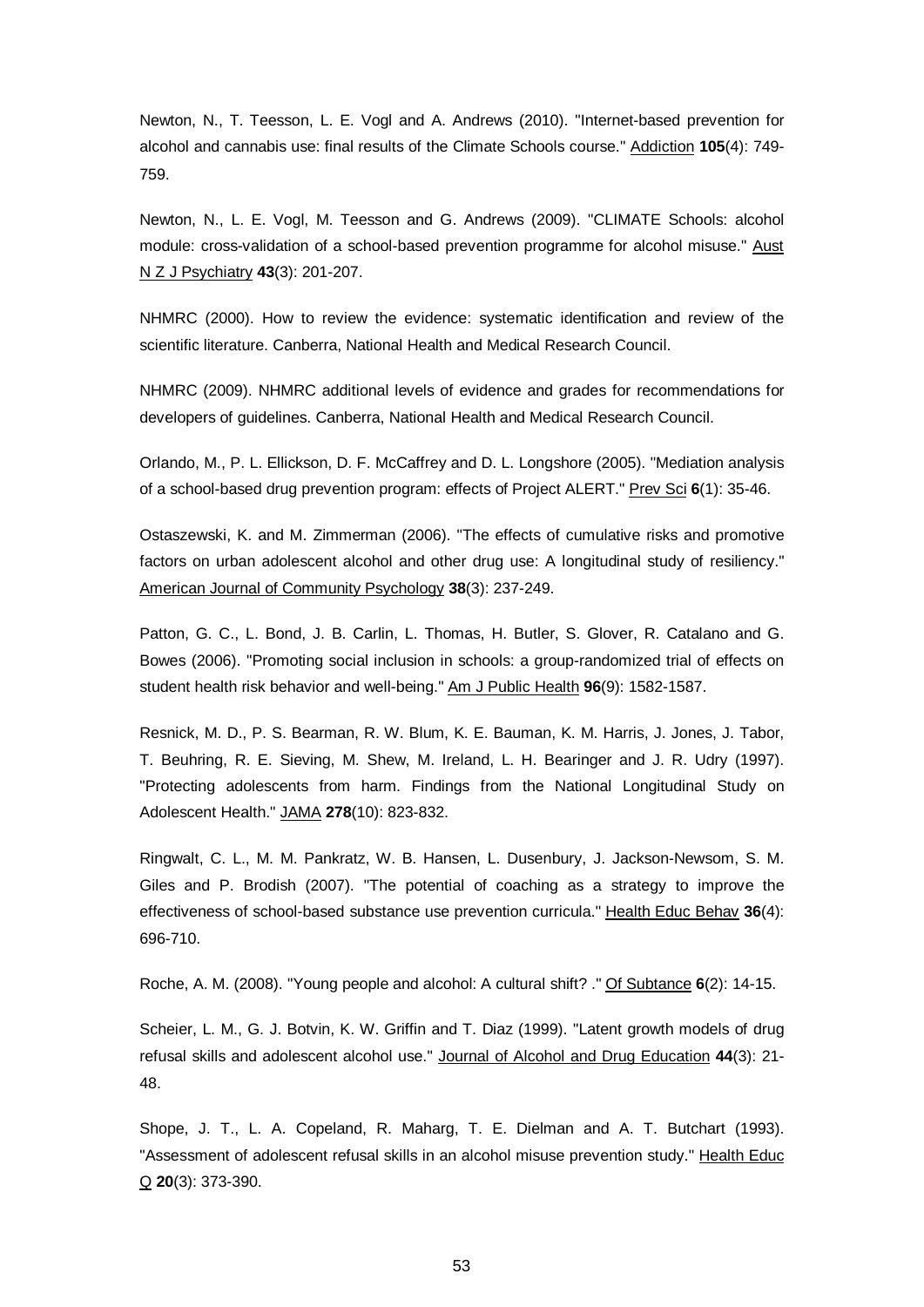Shope, J. T., M. R. Elliott, T. E. Raghunathan and P. F. Waller (2001). "Long-term follow-up of a high school alcohol misuse prevention program's effect on students' subsequent driving." Alcohol Clin Exp Res **25**(3): 403-410.

<span id="page-61-1"></span>Sloboda, Z., R. C. Stephens, P. C. Stephens, S. Grey, B. Teasdale, R. D. Hawthorne, J. Williams and J. F. Marquette (2009). "The Adolescent Substance Abuse Prevention Study: A randomized field trial of a universal substance abuse prevention program." Drug Alcohol Depend **102**(1-3): 1-10.

Spaeth, M., K. Weichold, R. K. Silbereisen and M. Wiesner (2010). "Examining the differential effectiveness of a life skills program (IPSY) on alcohol use trajectories in early adolescence." Journal of Consulting & Clinical Psychology **78**(3): 334-348.

<span id="page-61-3"></span>St Pierre, T. L., D. W. Osgood, S. E. Siennick, T. J. Kauh and F. F. Burden (2007). "Project ALERT with outside leaders: what leader characteristics are important for success?" Prev Sci **8**(1): 51-64.

Sun, P., S. Sussman, C. W. Dent and L. A. Rohrbach (2008). "One-year follow-up evaluation of Project Towards No Drug Abuse (TND-4)." Prev Med **47**(4): 438-442.

Sun, W., S. Skara, P. Sun, C. W. Dent and S. Sussman (2006). "Project Towards No Drug Abuse: long-term substance use outcomes evaluation." Prev Med **42**(3): 188-192.

Sussman, S., P. Sun, W. J. McCuller and C. W. Dent (2003). "Project Towards No Drug Abuse: two-year outcomes of a trial that compares health educator delivery to selfinstruction." Prev Med **37**(2): 155-162.

Taylor, B. J., J. W. Graham, P. Cumsille and W. B. Hansen (2000). "Modeling prevention program effects on growth in substance use: analysis of five years of data from the Adolescent Alcohol Prevention Trial." Prev Sci **1**(4): 183-197.

<span id="page-61-2"></span>Teasdale, B., P. C. Stephens, Z. Sloboda, S. F. Grey and R. C. Stephens (2009). "The influence of program mediators on eleventh grade outcomes for seventh grade substance users and nonusers." Drug Alcohol Depend **102**(1-3): 11-18.

<span id="page-61-0"></span>Tebes, J. K., R. Feinn, J. J. Vanderploeg, M. J. Chinman, J. Shepard, T. Brabham, M. Genovese and C. Connell (2007). "Impact of a positive youth development program in urban after-school settings on the prevention of adolescent substance use." J Adolesc Health **41**(3): 239-247.

Teesson, M., N. Newton and E. L. Barrett (2012). "Australian school-based prevention programs for alcohol and other drugs: a systematic review." Drug Alcohol Rev **31**(6): 731-736.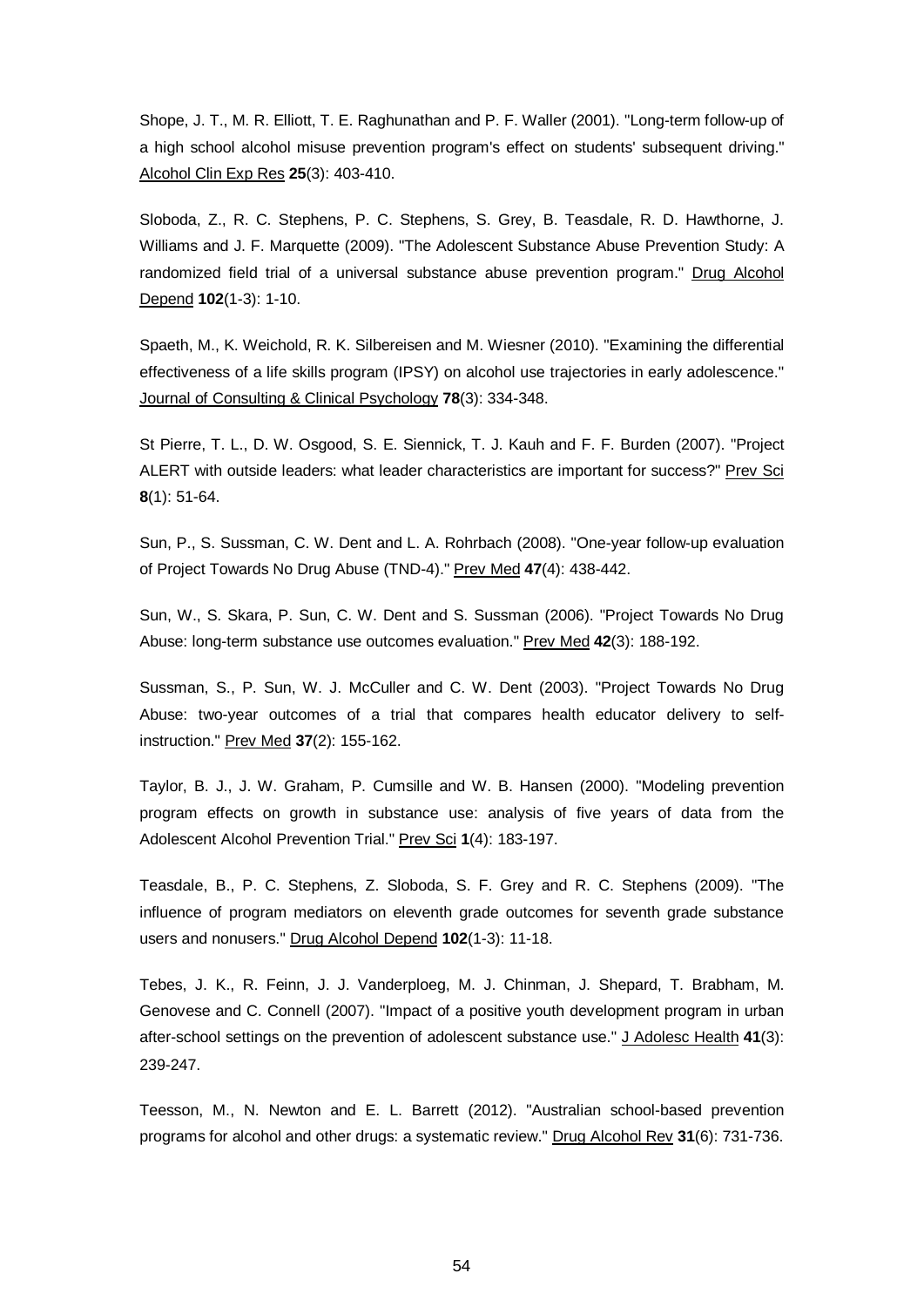<span id="page-62-8"></span>Tobler, N. S. (1997). "Meta-analysis of adolescent drug prevention programs: results of the 1993 meta-analysis." NIDA Res Monogr **170**: 5-68.

<span id="page-62-10"></span>Tobler, N. S., M. R. Roona, P. Ochshorn, D. G. Marshall, A. V. Streke and K. M. Stackpole (2000). "School-based adolescent drug prevention programs: 1998 meta-analysis." Journal of Primary Prevention **20**(4): 275.

Tuttle, J., N. Campbell-Heider and T. M. David (2006). "Positive adolescent life skills training for high-risk teens: results of a group intervention study." J Pediatr Health Care **20**(3): 184- 191.

<span id="page-62-3"></span>Valente, T. W., A. Ritt-Olson, A. Stacy, J. B. Unger, J. Okamoto and S. Sussman (2007). "Peer acceleration: effects of a social network tailored substance abuse prevention program among high-risk adolescents." Addiction **102**(11): 1804-1815.

<span id="page-62-4"></span>Vogl, L. E., M. Teesson, G. Andrews, K. Bird, B. Steadman and P. Dillon (2009). "A computerized harm minimization prevention program for alcohol misuse and related harms: randomized controlled trial." Addiction **104**(4): 564-575.

<span id="page-62-7"></span>Wagner, E. F., J. G. Tubman and A. G. Gil (2004). "Implementing school-based substance abuse interventions: methodological dilemmas and recommended solutions." Addiction **99 Suppl 2**: 106-119.

<span id="page-62-1"></span>Webster, R. A., M. Hunter and J. A. Keats (2002). "Evaluating the effects of a peer support programme on adolescents' knowledge, attitudes and use of alcohol and tobacco." Drug Alcohol Rev **21**(1): 7-16.

<span id="page-62-5"></span>Wenzel, V., K. Weichold and R. K. Silbereisen (2009). "The life skills program IPSY: Positive influences on school bonding and prevention of substance misuse." Journal of Adolescence **32**(6): 1391-1401.

<span id="page-62-6"></span>West, S. L. and K. K. O'Neal (2004). "Project D.A.R.E. outcome effectiveness revisited." Am J Public Health **94**(6): 1027-1029.

<span id="page-62-9"></span>White, D. and M. Pitts (1998). "Educating young people about drugs: a systematic review." Addiction **93**(10): 1475-1487.

<span id="page-62-2"></span>Will, K. E. and C. S. Sabo (2010). "Reinforcing Alcohol Prevention (RAP) Program: A Secondary School Curriculum to Combat Underage Drinking and Impaired Driving." Journal of Alcohol and Drug Education **54**(1): 14-36.

<span id="page-62-0"></span>Wright, L. S. (2007). "A norm changing approach to drug prevention." J Drug Educ 37(2): 191-215.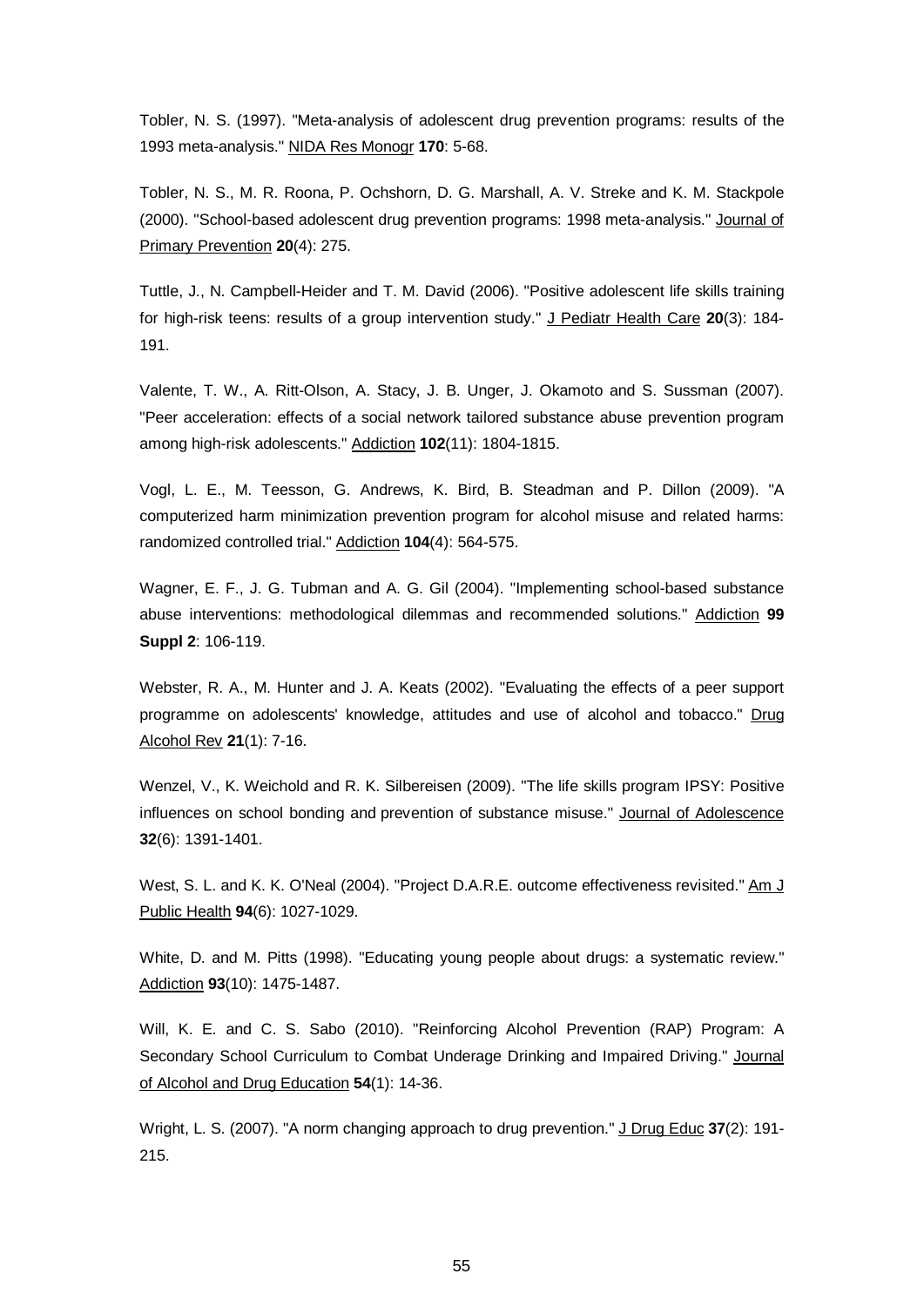Yabiku, S., S. Kulis, F. F. Marsiglia, B. Lewin, T. Nieri and S. Hussaini (2007). "Neighborhood effects on the efficacy of a program to prevent youth alcohol use." Subst Use Misuse **42**(1): 65-87.

<span id="page-63-0"></span>Zask, A., E. van Beurden, L. O. Brooks and R. Dight (2006). "Is it worth the RRISK? Evaluation of the RRISK (Reduce Risk Increase Student Knowledge) program for adolescents in rural Australia." J Adolesc Health **38**(5): 495-503.

<span id="page-63-1"></span>Zavela, K. J., V. Battistich, B. J. Dean, R. Flores, R. Barton and R. J. Delaney (1997). "Say Yes First: A longitudinal, school-based alcohol and drug prevention project for rural youth and families." The Journal of Early Adolescence **17**(1): 67-96.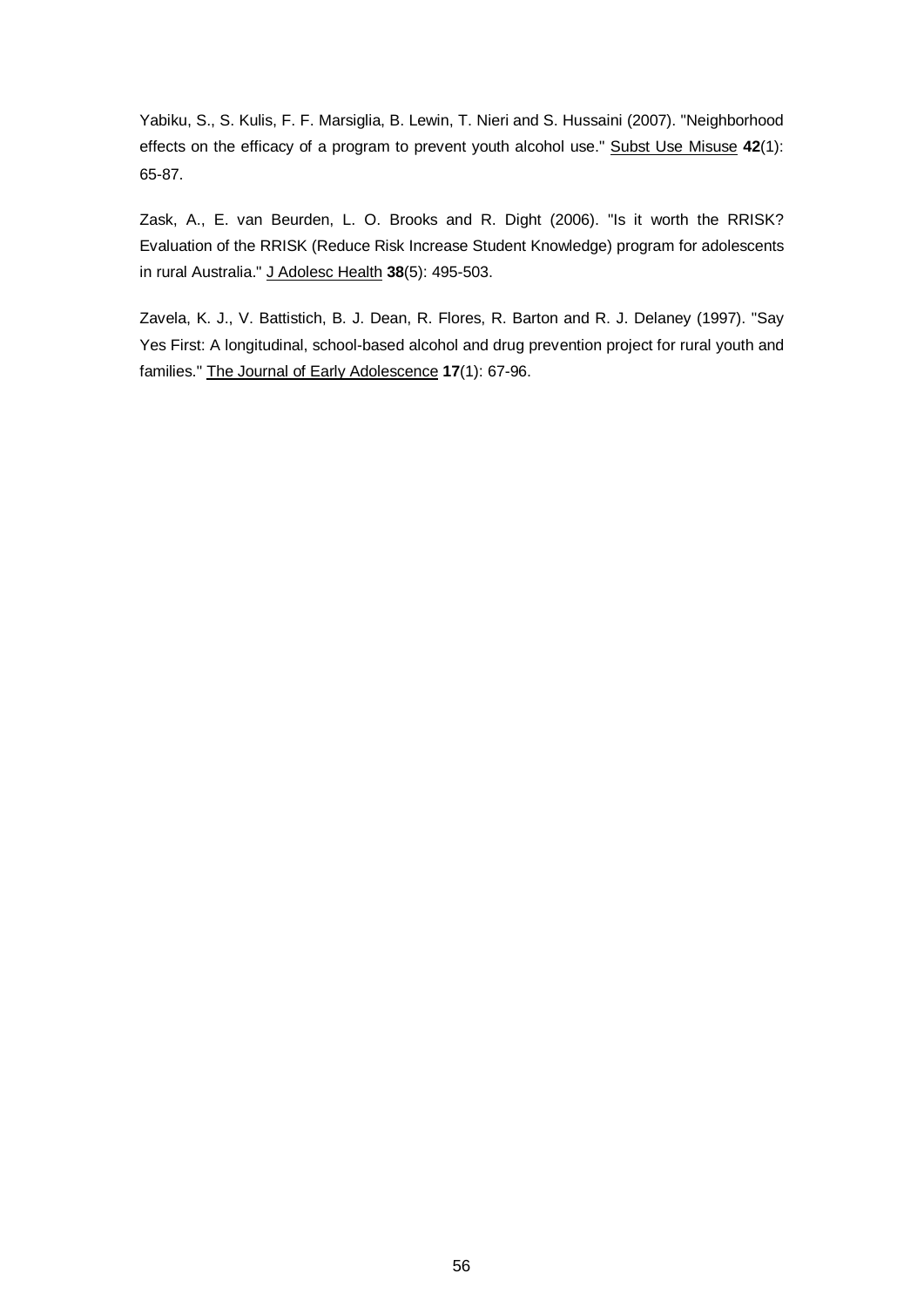# **SCHOOL ALCOHOL PROGRAMS: EVIDENCE TABLE**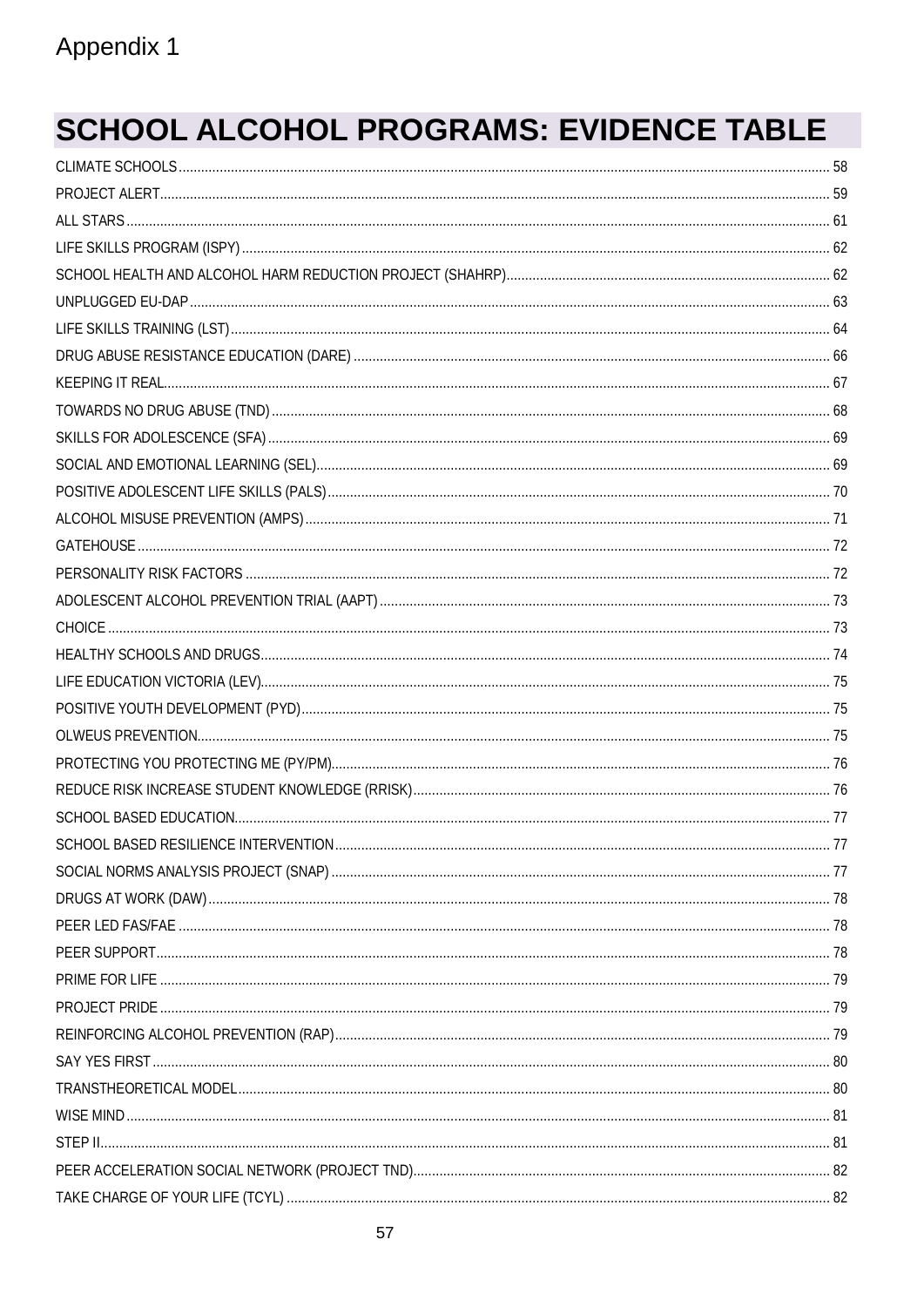| PROGRAMS WITH GOOD EVIDENCE OF EFFECT ON ALCOHOL OUTCOMES                                                                                                                                                                                                                                                                                                                                                                                                                                                                                                                                                                                                                                             |                                                      |                          |                                                                                                                                                       |                                                                                                                                                                                                                                                                                                                                                     |                                                                                                                                                                                         |                                                                                                                                                                                                                                                                                                                                                                                                                                                                                                                                    |                                                                                                                                                                                                                                        |                                       |  |  |
|-------------------------------------------------------------------------------------------------------------------------------------------------------------------------------------------------------------------------------------------------------------------------------------------------------------------------------------------------------------------------------------------------------------------------------------------------------------------------------------------------------------------------------------------------------------------------------------------------------------------------------------------------------------------------------------------------------|------------------------------------------------------|--------------------------|-------------------------------------------------------------------------------------------------------------------------------------------------------|-----------------------------------------------------------------------------------------------------------------------------------------------------------------------------------------------------------------------------------------------------------------------------------------------------------------------------------------------------|-----------------------------------------------------------------------------------------------------------------------------------------------------------------------------------------|------------------------------------------------------------------------------------------------------------------------------------------------------------------------------------------------------------------------------------------------------------------------------------------------------------------------------------------------------------------------------------------------------------------------------------------------------------------------------------------------------------------------------------|----------------------------------------------------------------------------------------------------------------------------------------------------------------------------------------------------------------------------------------|---------------------------------------|--|--|
| Program Description                                                                                                                                                                                                                                                                                                                                                                                                                                                                                                                                                                                                                                                                                   | Reference                                            | N                        | <b>Measures</b>                                                                                                                                       |                                                                                                                                                                                                                                                                                                                                                     |                                                                                                                                                                                         |                                                                                                                                                                                                                                                                                                                                                                                                                                                                                                                                    |                                                                                                                                                                                                                                        |                                       |  |  |
|                                                                                                                                                                                                                                                                                                                                                                                                                                                                                                                                                                                                                                                                                                       |                                                      |                          |                                                                                                                                                       | <b>Alcohol Behaviour</b>                                                                                                                                                                                                                                                                                                                            | <b>Alcohol Knowledge/Attitudes</b>                                                                                                                                                      | <b>Other Outcomes</b>                                                                                                                                                                                                                                                                                                                                                                                                                                                                                                              | Summary                                                                                                                                                                                                                                | Strength                              |  |  |
| <b>CLIMATE SCHOOLS</b><br>CLIMATE is computer-<br>driven alcohol prevention<br>program based on a harm<br>minimisation approach. The<br>Climate Schools: Alcohol<br>and Cannabis course<br>comprises two sets of six<br>40-minute lessons aimed at<br>decreasing alcohol misuse<br>and cannabis use. Each<br>session includes a 15-20<br>minute internet based<br>lesson completed<br>individually. Students follow<br>a cartoon storyline of<br>teenagers experiencing real<br>life situations and problems<br>with alcohol and cannabis.<br>The second part of each<br>lesson is a predetermined<br>activity delivered by the<br>teacher to reinforce the<br>information learnt in the<br>cartoons. | Vogl et al.,<br>(2009).<br><b>AUS</b>                | 1466:<br>1:611<br>C: 855 | • Alcohol knowledge<br>• Alcohol consumption<br>• Alcohol-related<br>harms<br>• Alcohol-related<br>expectancies                                       | Among females, weekly alcohol<br>consumption at follow-up increased<br>in the control group but remained<br>steady in the intervention group.<br>Increases in binge-drinking and<br>alcohol-related harms were also<br>smaller in the intervention<br>compared to the control group. No<br>significant differences were<br>apparent amongst males.  | The program was more effective<br>than usual classes in increasing<br>knowledge of facts that would<br>inform safer drinking choices and<br>decreasing positive social<br>expectations. | <b>NA</b>                                                                                                                                                                                                                                                                                                                                                                                                                                                                                                                          | CLIMATE is effective in<br>reducing alcohol<br>consumption and related<br>harms among females,<br>and in increasing<br>knowledge and<br>decreasing positive<br>expectancies among<br>males and females.                                | Evidence<br>Level: II<br>Quality: $+$ |  |  |
|                                                                                                                                                                                                                                                                                                                                                                                                                                                                                                                                                                                                                                                                                                       | Newton &<br>Vogl et al.,<br>$(2009)$ .<br><b>AUS</b> | 764:<br>1:397<br>C: 367  | • Alcohol knowledge<br>• Alcohol consumption<br>• Alcohol-related<br>expectancies<br>• Alcohol-related<br>harms                                       | Average weekly consumption at<br>immediate follow-up increased in<br>the control group, but decreased in<br>the intervention group. At 6 month<br>follow-up the difference was no<br>longer significant. No significant<br>differences between groups were<br>found for binge-drinking or alcohol-<br>related harms.                                | Students who undertook the<br>CLIMATE program scored<br>significantly higher on the<br>knowledge scale than students in<br>the control group.                                           | <b>NA</b>                                                                                                                                                                                                                                                                                                                                                                                                                                                                                                                          | Students who participated<br>in the CLIMATE program<br>had lower levels of weekly<br>alcohol consumption and<br>higher levels of alcohol-<br>related knowledge.<br>However, behavioural<br>changes were not<br>maintained at 6 months. | Evidence<br>Level: II<br>Quality: +   |  |  |
|                                                                                                                                                                                                                                                                                                                                                                                                                                                                                                                                                                                                                                                                                                       | Newton &<br>Andrews et<br>al., (2009).<br><b>AUS</b> | 764                      | • Alcohol knowledge<br>• Alcohol consumption<br>• Alcohol-related<br>harms<br>• Alcohol expectancies<br>• Cannabis use<br>• Cannabis-related<br>harms | No significant differences between<br>groups in weekly consumption<br>were apparent at immediate follow-<br>up. However, at 6 month follow-up<br>the control group increased their<br>consumption significantly more<br>than the intervention group. No<br>significant differences were<br>observed for binge-drinking or<br>alcohol-related harms. | Students in the intervention group<br>scored significantly higher on the<br>alcohol knowledge scale than<br>students in the control group.                                              | Students in the intervention<br>group scored significantly<br>higher on the cannabis<br>knowledge scale than<br>students in the control<br>group. No significant<br>differences between groups<br>in frequency of cannabis use<br>were apparent at immediate<br>follow-up. However, at 6<br>month follow-up the<br>intervention group<br>significantly decreased their<br>use compared to the control<br>group. No significant<br>differences were found<br>between groups for cannabis<br>attitudes or cannabis-related<br>harms. | CLIMATE was effective in<br>increasing alcohol- and<br>cannabis-related<br>knowledge, and<br>decreasing alcohol and<br>cannabis use.                                                                                                   | Evidence<br>Level: II<br>Quality: +   |  |  |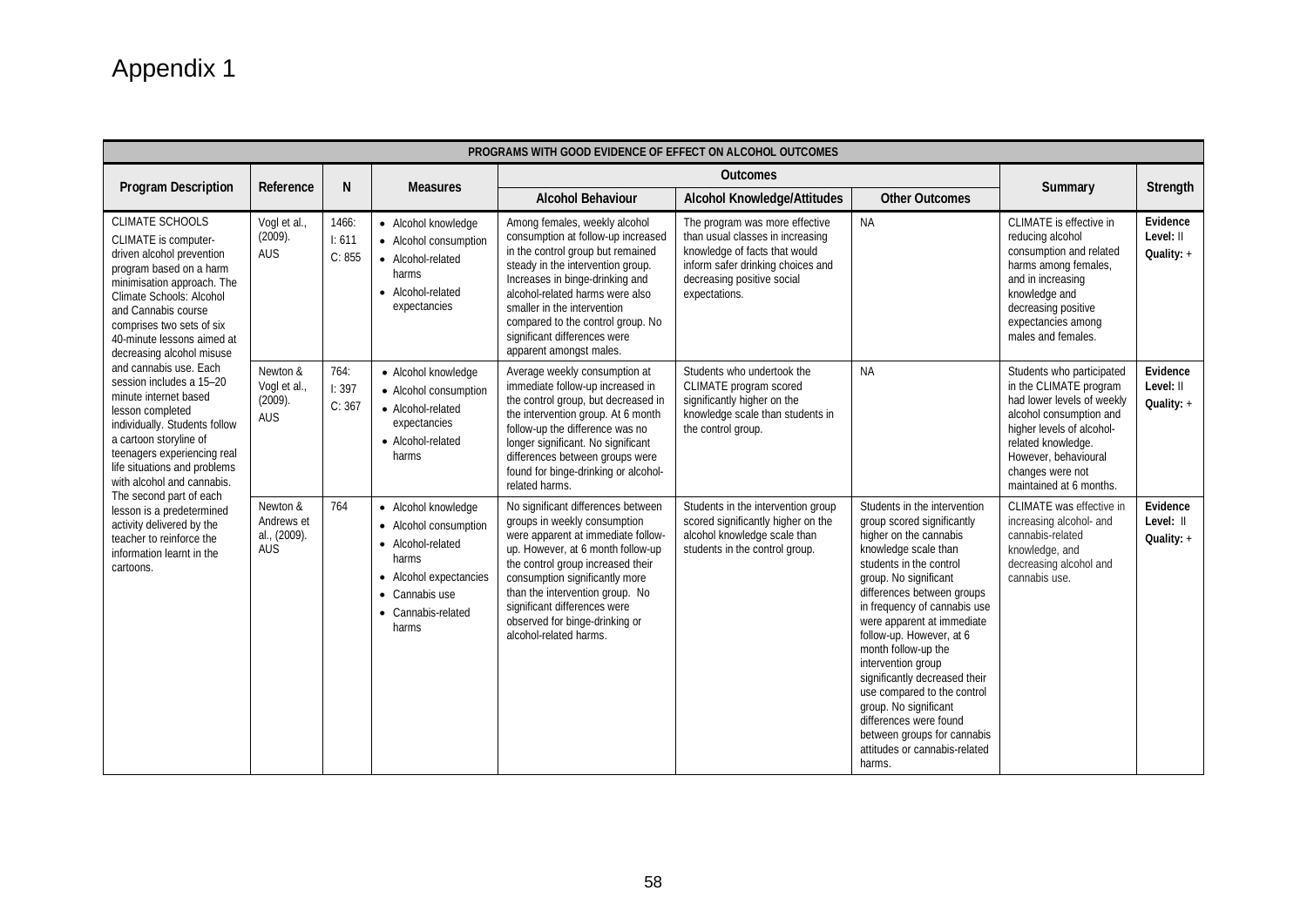|                                                                                                                                                                                                                                                                                                                                                                                                                                                                                                                                                                                                                                          | Newton et<br>al., (2010).<br><b>AUS</b>              | 764<br>1:397<br>C: 367 | • Alcohol and<br>cannabis knowledge<br>• Alcohol and<br>cannabis use<br>• Alcohol and<br>cannabis harms<br>• Alcohol and<br>cannabis<br>expectancies and<br>attitudes | No significant differences between<br>groups in weekly consumption<br>were apparent at immediate follow-<br>up. However, at 6 and 12 month<br>follow-ups the control group<br>increased their consumption<br>significantly more than the<br>intervention group. No significant<br>differences were observed for<br>binge-drinking at immediate or 6<br>month follow-ups, but at 12 month<br>follow-up frequency of drinking to<br>excess increased more in the<br>control group than in the<br>intervention group.<br>Intervention was not a predictor of<br>alcohol-related harms. | Students in the intervention group<br>scored significantly higher on the<br>alcohol knowledge scale than<br>students in the control group.<br>Intervention was not a predictor of<br>alcohol-related expectancies.                                         | Students in the intervention<br>group scored significantly<br>higher on the cannabis<br>knowledge scale than<br>students in the control<br>group. No significant<br>differences between groups<br>in frequency of cannabis use<br>were apparent at immediate<br>follow-up. However, at 6<br>month follow-up the<br>intervention group<br>significantly decreased their<br>use compared to the control<br>group. This difference was<br>no longer significant at 12<br>months.<br>Intervention was not a<br>predictor of cannabis<br>attitudes or cannabis-related<br>harms. | CLIMATE was effective in<br>increasing alcohol- and<br>cannabis-related<br>knowledge, and<br>decreasing alcohol and<br>cannabis use. Decreased<br>alcohol consumption was<br>maintained at 12 months.<br>but decreased cannabis<br>use was not. | Evidence<br>Level: II<br>Quality: +               |
|------------------------------------------------------------------------------------------------------------------------------------------------------------------------------------------------------------------------------------------------------------------------------------------------------------------------------------------------------------------------------------------------------------------------------------------------------------------------------------------------------------------------------------------------------------------------------------------------------------------------------------------|------------------------------------------------------|------------------------|-----------------------------------------------------------------------------------------------------------------------------------------------------------------------|-------------------------------------------------------------------------------------------------------------------------------------------------------------------------------------------------------------------------------------------------------------------------------------------------------------------------------------------------------------------------------------------------------------------------------------------------------------------------------------------------------------------------------------------------------------------------------------|------------------------------------------------------------------------------------------------------------------------------------------------------------------------------------------------------------------------------------------------------------|-----------------------------------------------------------------------------------------------------------------------------------------------------------------------------------------------------------------------------------------------------------------------------------------------------------------------------------------------------------------------------------------------------------------------------------------------------------------------------------------------------------------------------------------------------------------------------|-------------------------------------------------------------------------------------------------------------------------------------------------------------------------------------------------------------------------------------------------|---------------------------------------------------|
| PROJECT ALERT<br>Project ALERT uses a social<br>influence model, and seeks<br>to motivate young people to<br>resist pro-drug pressures<br>and to help them identify<br>and combat those<br>pressures. Project ALERT<br>aims to help adolescents<br>recognise that most people<br>do not use drugs or approve<br>of doing so, understand the<br>benefits of not using,<br>develop reasons not to use,<br>and understand the<br>immediate and long-term<br>consequences of drug use.<br>It also seeks to build<br>resistance self-efficacy by<br>helping adolescents identify<br>and resist both internal and<br>external pressures to use | Ellickson et<br>al., (2003).<br><b>USA</b><br>Ghosh- | 4276<br>4276           | • Alcohol use<br>• Tobacco use<br>· Marijuana use                                                                                                                     | Compared to the control schools,<br>students in ALERT schools had<br>significantly lower overall alcohol<br>misuse scores and were less likely<br>to engage in drinking that resulted<br>in negative consequences. The<br>program was most successful with<br>the highest-risk students.<br><b>NA</b>                                                                                                                                                                                                                                                                               | <b>NA</b><br>Project ALERT reduced students'                                                                                                                                                                                                               | The intervention decreased<br>the proportion of new<br>smokers and reduced rates<br>of current and regular<br>smoking. Positive effects<br>were seen for low, moderate<br>and high risk students. The<br>intervention decreased the<br>proportion of new marijuana<br>users, but had no significant<br>effect on current or regular<br>marijuana use. Positive<br>effects were seen for low-<br>and moderate-risk students.<br><b>NA</b>                                                                                                                                    | Project ALERT was<br>effective in reducing<br>substance use. For<br>alcohol consumption, the<br>effect was strongest in<br>high-risk students.                                                                                                  | Evidence<br>Level: II<br>Quality: $+$<br>Evidence |
|                                                                                                                                                                                                                                                                                                                                                                                                                                                                                                                                                                                                                                          | Dastidar et<br>al., (2004).<br><b>USA</b>            |                        | • Beliefs about drug<br>use consequences<br>• Normative beliefs<br>• Resistance self-<br>efficacy<br>• Expectations about<br>future use                               |                                                                                                                                                                                                                                                                                                                                                                                                                                                                                                                                                                                     | estimates of how many students<br>used each target drug, modified<br>their beliefs that refusing alcohol,<br>cigarettes, and marijuana can bring<br>greater respect from one's friends,<br>and changed beliefs about the<br>consequences of substance use. |                                                                                                                                                                                                                                                                                                                                                                                                                                                                                                                                                                             | Project ALERT had<br>considerable success in<br>reducing risk factors for<br>drug use across four<br>cognitive domains.                                                                                                                         | Level: II<br>Quality:<br>$++$                     |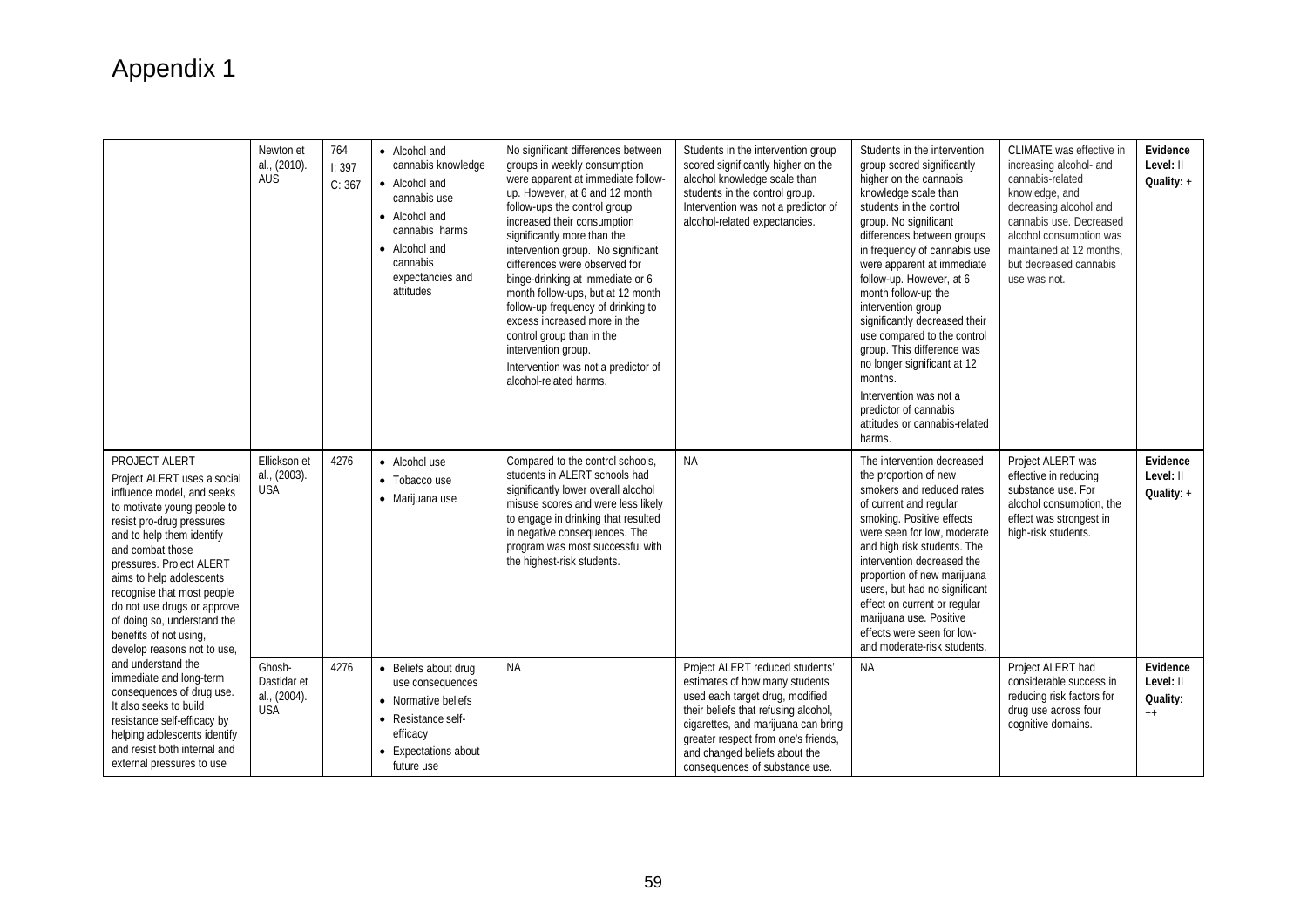| drugs, and by providing role<br>models for non-use.<br>Project ALERT can be<br>supplemented by booster<br>lessons in high school<br>("ALERT Plus"). |                                               |                               |                                                                                                                                                                                      |                                                                                                                                                                                                                                                                               | Perceptions about peer tolerance<br>of use were significantly modified<br>for cigarettes and marijuana, with a<br>smaller change for alcohol.<br>Program effects on resistance self-<br>efficacy and expectations of future<br>use were higher for cigarettes and<br>marijuana than alcohol. Effects<br>were typically greater for low- and<br>moderate-risk students, but some<br>effects were also seen for those at<br>high-risk. |                                                                                                                                                                                                                                                                                                                                                                                            |                                                                                                                                                          |                                              |
|-----------------------------------------------------------------------------------------------------------------------------------------------------|-----------------------------------------------|-------------------------------|--------------------------------------------------------------------------------------------------------------------------------------------------------------------------------------|-------------------------------------------------------------------------------------------------------------------------------------------------------------------------------------------------------------------------------------------------------------------------------|--------------------------------------------------------------------------------------------------------------------------------------------------------------------------------------------------------------------------------------------------------------------------------------------------------------------------------------------------------------------------------------------------------------------------------------|--------------------------------------------------------------------------------------------------------------------------------------------------------------------------------------------------------------------------------------------------------------------------------------------------------------------------------------------------------------------------------------------|----------------------------------------------------------------------------------------------------------------------------------------------------------|----------------------------------------------|
|                                                                                                                                                     | Orlando et<br>al., (2005).<br><b>USA</b>      | 5412<br>I: 2554<br>C:<br>1723 | • Alcohol misuse<br>• Cigarette use<br>• Resistance self-<br>efficacy<br>• Beliefs about<br>consequences of use<br>• Perceived peer<br>influence                                     | The intervention had a significant<br>effect on alcohol misuse. The effect<br>was mediated by positive beliefs<br>about alcohol and perceived peer<br>influence. The intervention did not<br>have a significant effect on alcohol<br>intentions or past month alcohol<br>use. | <b>NA</b>                                                                                                                                                                                                                                                                                                                                                                                                                            | The intervention had a<br>significant positive effect on<br>cigarette use. The effect was<br>mediated by perceived peer<br>influence, beliefs about<br>consequences of use and<br>resistance self-efficacy.                                                                                                                                                                                | Beliefs about drug use,<br>perceived peer influence,<br>and resistance self-<br>efficacy are important<br>mediators of Project<br>ALERT's effectiveness. | Evidence<br>Level: II<br>Quality: +          |
|                                                                                                                                                     | St Pierre et<br>al., (2007).<br><b>USA</b>    | 1649                          | • Leader<br>characteristics<br>• Substance use                                                                                                                                       | <b>NA</b>                                                                                                                                                                                                                                                                     | <b>NA</b>                                                                                                                                                                                                                                                                                                                                                                                                                            | Leader conscientiousness<br>and sociability were<br>associated with beneficial<br>program effects. There was<br>a weaker but still fairly<br>consistent effect of leader<br>individuation, but leader<br>altruism did not influence<br>program effectiveness.                                                                                                                              | The personal<br>characteristics of program<br>facilitators may influence<br>Project ALERT's<br>effectiveness.                                            | Evidence<br>Level: IV<br>Quality:<br>$_{++}$ |
|                                                                                                                                                     | Longshore<br>et al.,<br>(2007).<br><b>USA</b> | 1383                          | • Substance use<br>• Use intentions<br>• Resistance self-<br>efficacy<br>• Beliefs about<br>consequences of use<br>• Friends' approval of<br>use<br>• Perceived<br>prevalence of use | Compared to controls, at-risk girls<br>in ALERT Plus schools reported<br>significantly lower rates of weekly<br>alcohol use and lower scores on<br>alcohol consequences and high-<br>risk alcohol use.                                                                        | ALERT Plus had a beneficial effect<br>on girls' cognitive outcomes for<br>marijuana and alcohol. There were<br>no statistically significant effects for<br>boys in any of the cognitive<br>outcomes. All cognitions mediated<br>the effects of ALERT Plus on drug<br>use.                                                                                                                                                            | Compared to controls, at-risk<br>girls in ALERT Plus schools<br>reported significantly lower<br>rates of weekly marijuana<br>use. Differences between<br>groups in tobacco use and<br>marijuana consequences<br>were not significant. There<br>were no significant effects<br>for at-risk boys, and no<br>significant differences<br>between students in the<br>control group and students | Extending the time of<br>exposure to the ALERT<br>program (via ALERT Plus)<br>can have beneficial effects<br>for at-risk girls.                          | Evidence<br>Level: II<br>Quality:<br>$^{++}$ |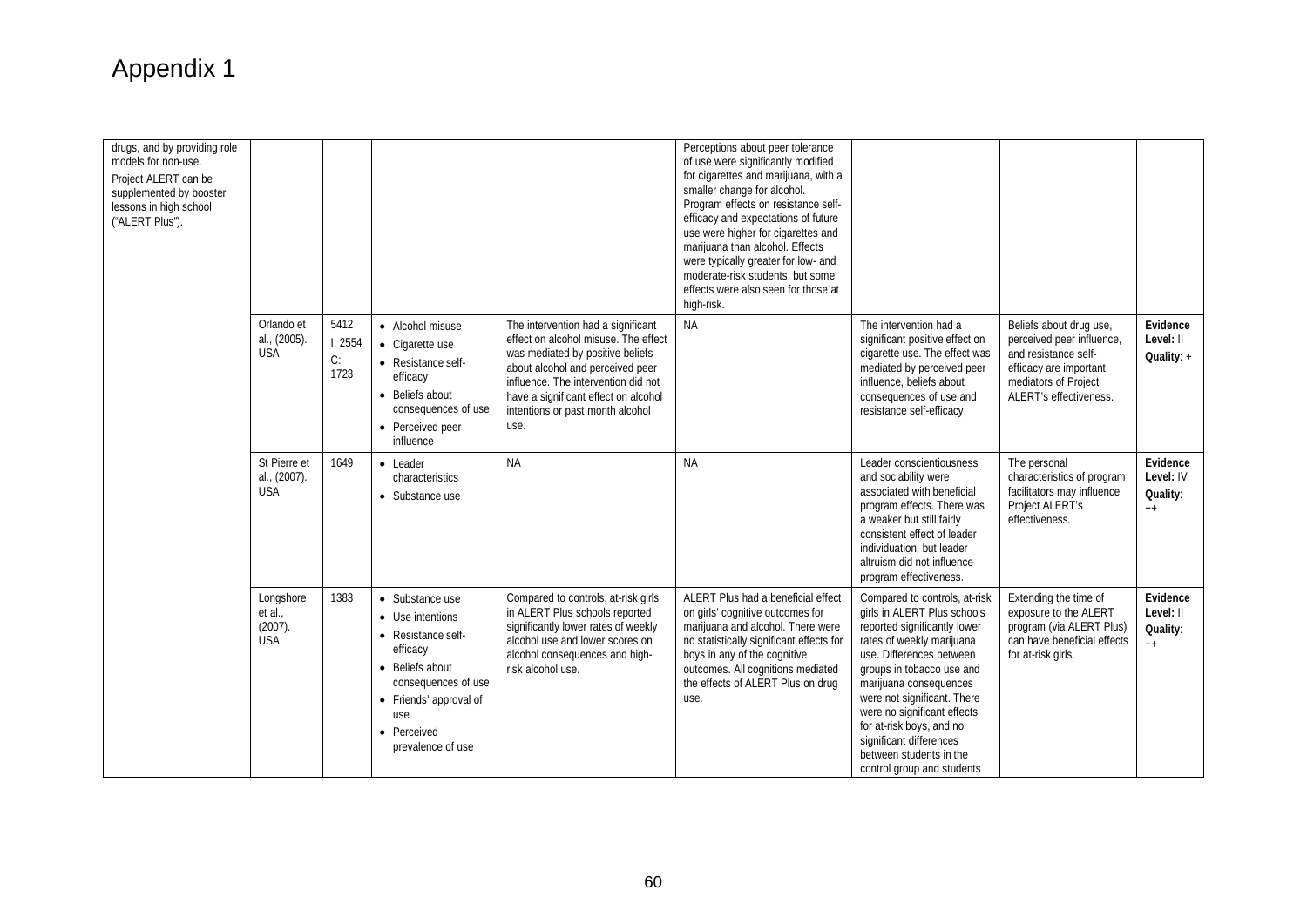|                                                                                                                                                                                                                                                                                                                                                                                                                                                                                                                                                                 |                                           |      |                                                                                                                                                                                                                                                                                                      |                                                                                                                                                                                                                                                                                                                                               |                                                                                                                                                                                                                                                                                                                                | in the ALERT group.                                                                                                                                                                                                                                                                                                                                                                                                                                      |                                                                                                                                                                                                     |                                       |
|-----------------------------------------------------------------------------------------------------------------------------------------------------------------------------------------------------------------------------------------------------------------------------------------------------------------------------------------------------------------------------------------------------------------------------------------------------------------------------------------------------------------------------------------------------------------|-------------------------------------------|------|------------------------------------------------------------------------------------------------------------------------------------------------------------------------------------------------------------------------------------------------------------------------------------------------------|-----------------------------------------------------------------------------------------------------------------------------------------------------------------------------------------------------------------------------------------------------------------------------------------------------------------------------------------------|--------------------------------------------------------------------------------------------------------------------------------------------------------------------------------------------------------------------------------------------------------------------------------------------------------------------------------|----------------------------------------------------------------------------------------------------------------------------------------------------------------------------------------------------------------------------------------------------------------------------------------------------------------------------------------------------------------------------------------------------------------------------------------------------------|-----------------------------------------------------------------------------------------------------------------------------------------------------------------------------------------------------|---------------------------------------|
| <b>ALL STARS</b><br>All Stars' primary focus is on<br>reducing adolescent risk<br>behaviour, particularly<br>tobacco, alcohol, marijuana<br>and inhalant use, and sexual<br>activity. The program's goal<br>is to delay the erosion of<br>four key mediators that<br>previous research has<br>shown to be strongly linked<br>to adolescent risk behaviour:<br>• normative beliefs<br>• perceived incongruence<br>between substance use<br>and desired lifestyle<br>• personal commitment not                                                                    | McNeal et<br>al., (2004).<br><b>USA</b>   | 1822 | • Normative beliefs<br>about risky<br>behaviours<br>• Lifestyle<br>incongruence<br>• Manifest commitment<br>to avoid risky<br>behaviours<br>• Bonding to school<br>• Self esteem<br>• Impulsive decision<br>making<br>• Sensation seeking<br>• Use of cigarettes/<br>alcohol/marijuana/<br>inhalants | The prevalence of alcohol<br>consumption increased from<br>baseline to follow-up in the control<br>group, and to a lesser extent in the<br>treatment groups. Post-test rates of<br>alcohol use were lower in the group<br>which received All Stars delivered<br>by teachers, compared to delivery<br>by specialists and the control<br>group. | Manifest commitment was the<br>strongest predictor of alcohol use.<br>Lifestyle incongruence was the<br>strongest mediator between<br>program exposure and behavioural<br>outcomes. When teachers<br>delivered the program, it had a<br>significant effect on lifestyle<br>incongruence, commitment, and<br>sensation seeking. | The prevalence of marijuana<br>and cigarette use and sexual<br>activity increased from<br>baseline to follow-up in all<br>groups. Inhalant use<br>declined in all groups. Post-<br>test cigarette and inhalant<br>use were lower in the group<br>which received All Stars<br>delivered by teachers,<br>compared to delivery by<br>specialists and the control<br>group. Effects were not<br>significant for marijuana use<br>or sexual activity.         | All Stars modestly slowed<br>the onset of substance<br>use when delivered by<br>teachers. It was less<br>effective when delivered<br>by specialists.                                                | Evidence<br>Level: II<br>Quality: $+$ |
| to use substances<br>• bonding to school<br>The All Stars curriculum<br>includes 24 sessions, 14 of<br>which are mandatory and<br>administered during class<br>time. The rest are<br>supplemental and<br>implemented through<br>additional class lessons.<br>small group meetings with<br>peer opinion leaders, and<br>one to one meetings with<br>students. Sessions may be<br>administered by specialists<br>or teachers. They include<br>interactive and cooperative<br>learning strategies, such as<br>debates, games, general<br>discussion, and homework. | Ringwalt et<br>al., (2007).<br><b>USA</b> | 961  | • Lifestyle<br>incongruence<br>• Normative beliefs<br>• Commitment<br>• School bonding<br>• Positive parental<br>attentiveness<br>• Key substances<br>scale                                                                                                                                          | The prevalence of alcohol<br>consumption increased from<br>baseline to follow-up. Delivery by a<br>coached vs non-coached teacher<br>did not influence rates of alcohol<br>use.                                                                                                                                                               | The intervention had no significant<br>effect on lifestyle incongruence,<br>normative beliefs, commitment.<br>school bonding or parental<br>attentiveness.                                                                                                                                                                     | The prevalence of cigarette<br>and marijuana use increased<br>from baseline to follow-up.<br>Students receiving the<br>program from a coached<br>teacher had a lower rate of<br>escalation of cigarette use,<br>compared to those receiving<br>the program from a non-<br>coached teacher. There was<br>no difference for marijuana<br>use. Teachers who delivered<br>the program as visitors had<br>greater success than regular<br>classroom teachers. | Students who received the<br>program from coached<br>teachers had lower rates<br>of cigarette use, however<br>no other differences<br>between coached and<br>non-coached teachers<br>were apparent. | Evidence<br>Level: II<br>Quality: $+$ |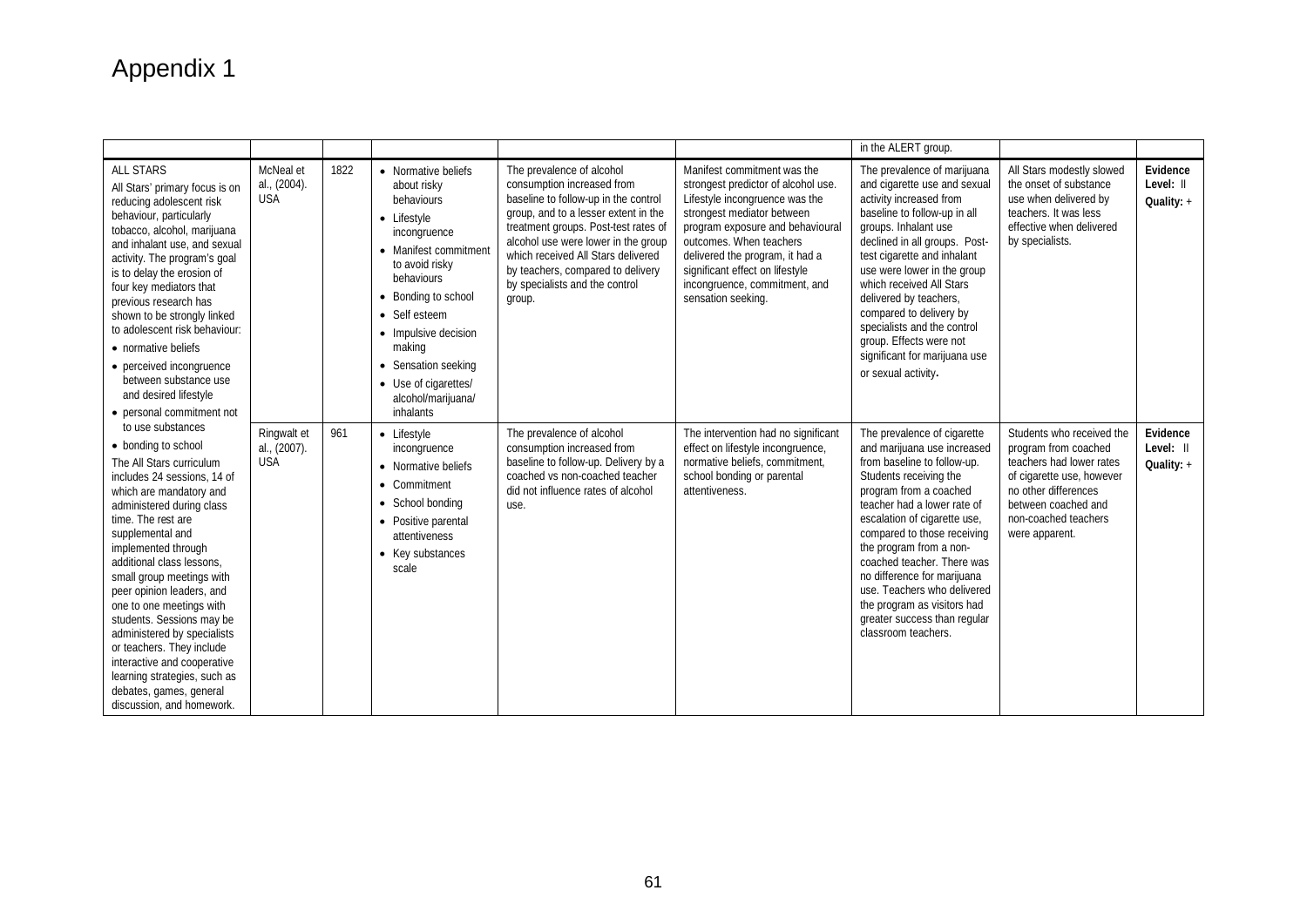| PROGRAMS WITH SOME EVIDENCE OF POSITIVE EFFECT ON ALCOHOL OUTCOMES                                                                                                                                                                                                                                                                                                                                                                        |                                          |                               |                                                                                                                                                                 |                                                                                                                                                                                                                                                                                                                                                                                                                                                                               |                                                                                                                                                                                                                                                                                                                                                                                                                                         |                                                                                                                                                                                                                                                                 |                                                                                                                                                                                                                                                                  |                                              |  |  |
|-------------------------------------------------------------------------------------------------------------------------------------------------------------------------------------------------------------------------------------------------------------------------------------------------------------------------------------------------------------------------------------------------------------------------------------------|------------------------------------------|-------------------------------|-----------------------------------------------------------------------------------------------------------------------------------------------------------------|-------------------------------------------------------------------------------------------------------------------------------------------------------------------------------------------------------------------------------------------------------------------------------------------------------------------------------------------------------------------------------------------------------------------------------------------------------------------------------|-----------------------------------------------------------------------------------------------------------------------------------------------------------------------------------------------------------------------------------------------------------------------------------------------------------------------------------------------------------------------------------------------------------------------------------------|-----------------------------------------------------------------------------------------------------------------------------------------------------------------------------------------------------------------------------------------------------------------|------------------------------------------------------------------------------------------------------------------------------------------------------------------------------------------------------------------------------------------------------------------|----------------------------------------------|--|--|
| <b>Program Description</b>                                                                                                                                                                                                                                                                                                                                                                                                                | Reference                                | N                             | <b>Measures</b>                                                                                                                                                 |                                                                                                                                                                                                                                                                                                                                                                                                                                                                               |                                                                                                                                                                                                                                                                                                                                                                                                                                         | Summary                                                                                                                                                                                                                                                         | Strength                                                                                                                                                                                                                                                         |                                              |  |  |
|                                                                                                                                                                                                                                                                                                                                                                                                                                           |                                          |                               |                                                                                                                                                                 | <b>Alcohol Behaviour</b>                                                                                                                                                                                                                                                                                                                                                                                                                                                      | <b>Alcohol Knowledge/Attitudes</b>                                                                                                                                                                                                                                                                                                                                                                                                      | <b>Other Outcomes</b>                                                                                                                                                                                                                                           |                                                                                                                                                                                                                                                                  |                                              |  |  |
| LIFE SKILLS PROGRAM<br>(ISPY)<br>The life skills program IPSY<br>is a comprehensive program<br>for the prevention of<br>adolescent misuse of legal<br>substances like alcohol and<br>tobacco. It combines training<br>in life skills with substance<br>specific skills and knowledge<br>about alcohol and tobacco<br>use. ISPY consists of 15<br>basic lessons in grade five,<br>and seven booster lessons<br>in sixth and seventh grade. | Wenzel et<br>al., (2009).<br>Germany     | 952                           | • Substance use<br>• School bonding                                                                                                                             | Compared to the intervention<br>group, the control group had higher<br>levels of alcohol consumption in<br>the past month and higher<br>expectations of future alcohol<br>consumption.                                                                                                                                                                                                                                                                                        | <b>NA</b>                                                                                                                                                                                                                                                                                                                                                                                                                               | The intervention group had<br>greater school bonding and<br>a smaller decrease in<br>bonding over time,<br>compared to the control<br>group. School bonding<br>partially mediated the<br>relationship between<br>intervention participation and<br>alcohol use. | ISPY was associated with<br>lower rates of alcohol<br>consumption, but this was<br>partially mediated by<br>school bonding.                                                                                                                                      | Evidence<br>Level: II<br>Quality:<br>$^{++}$ |  |  |
|                                                                                                                                                                                                                                                                                                                                                                                                                                           | Spaeth et<br>al., (2010).<br>Germany     | 1484                          | • Alcohol use<br>• Temperament<br>• Problems with peers<br>• Self-worth                                                                                         | Being a member of the control<br>group was associated with a<br>greater likelihood of alcohol use,<br>greater quantity of alcohol use, and<br>greater likelihood of following a<br>problematic trajectory of drinking<br>behaviour. Among those who<br>followed a normative drinking<br>trajectory, ISPY buffered the<br>increase in alcohol use on a typical<br>occasion. Among those who<br>followed a problematic trajectory,<br>IPSY did not have significant<br>effects. | <b>NA</b>                                                                                                                                                                                                                                                                                                                                                                                                                               | <b>NA</b>                                                                                                                                                                                                                                                       | ISPY had a positive<br>overall effect, decreasing<br>the likelihood of<br>consumption and the<br>quantity of consumption.                                                                                                                                        | Evidence<br>Level: III-I<br>Quality:<br>$++$ |  |  |
| <b>SCHOOL HEALTH AND</b><br>ALCOHOL HARM<br><b>REDUCTION PROJECT</b><br>(SHAHRP)<br>SHAHRP is a classroom-<br>based program that aims to<br>reduce alcohol related harm<br>by enhancing students'<br>abilities to identify and deal<br>with high-risk drinking<br>situations and issues. It                                                                                                                                               | McBride et<br>al., (2003).<br><b>AUS</b> | 2343<br>1: 1111<br>C:<br>1232 | • Knowledge about<br>alcohol<br>• Attitudes towards<br>alcohol<br>• Total alcohol<br>consumption<br>• Patterns of alcohol<br>use<br>• Context of alcohol<br>use | Intervention students who were<br>non-drinkers at baseline were<br>significantly less likely to consume<br>alcohol in a risky manner at 8, 20<br>and 32 month follow-ups.<br>Intervention students who were<br>unsupervised drinkers at baseline<br>were significantly less likely to<br>drink in a risky pattern at first<br>follow-up, but this effect was not<br>maintained. They were also less<br>likely to experience harm                                              | Among intervention students, those<br>who were non-drinkers and those<br>who were supervised drinkers at<br>baseline had greater alcohol-<br>related knowledge than control<br>students at 20 month follow-up, but<br>not at 32 months. Intervention<br>students who were unsupervised<br>drinkers at baseline had greater<br>alcohol-related knowledge than the<br>control group at both 20 and 32-<br>month follow-ups. Baseline non- | <b>NA</b>                                                                                                                                                                                                                                                       | The intervention had<br>differential effectiveness<br>according to students'<br>drinking histories.<br>However, it showed some<br>positive effects on alcohol-<br>related knowledge and<br>attitudes, and to a lesser<br>extent on risky/harmful<br>consumption. | Evidence<br>Level: II<br>Quality:<br>$++$    |  |  |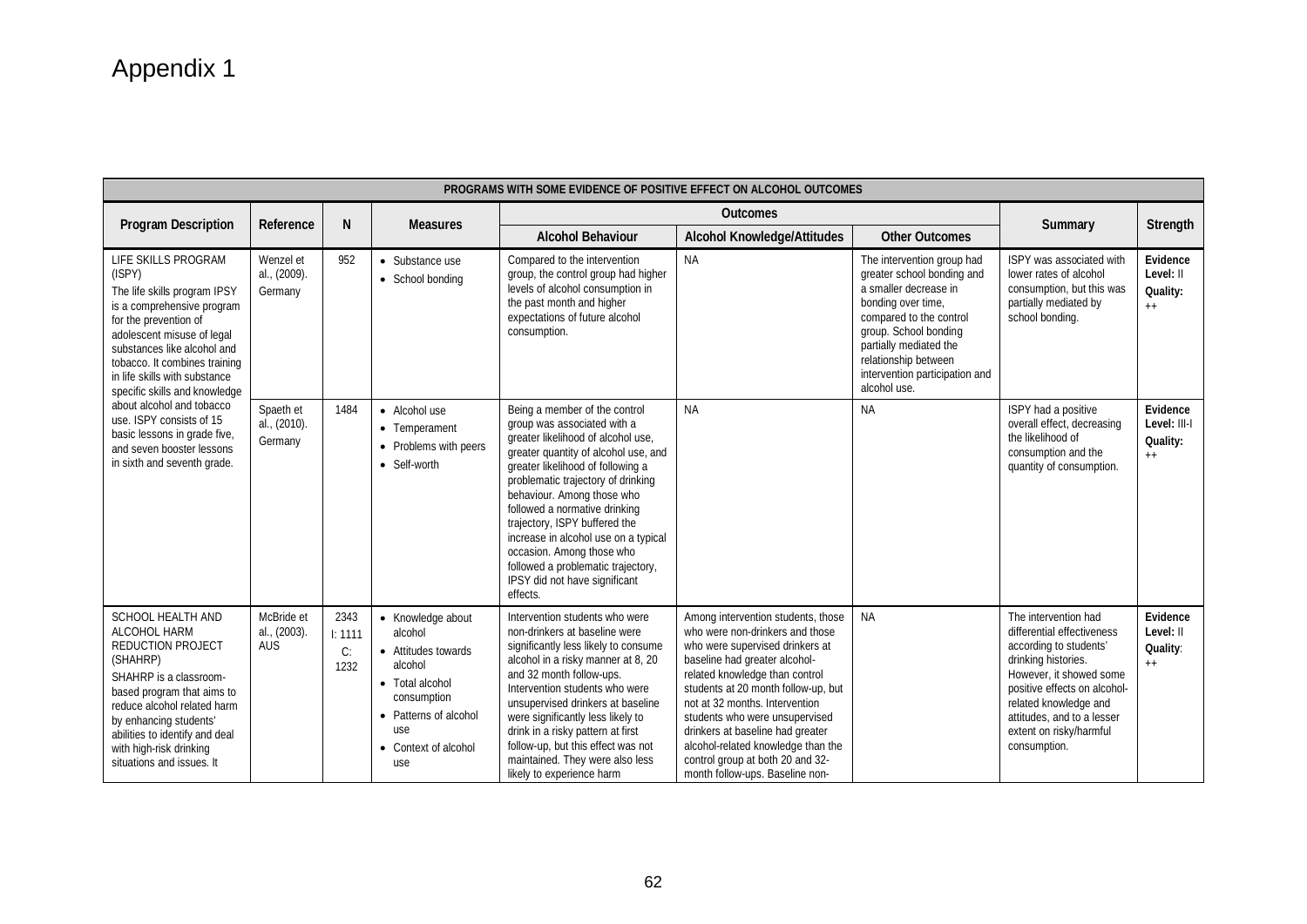| comprises eight activity-<br>based lessons in the first<br>year of high school, followed<br>by five booster lessons in<br>the second year. SHAHRP<br>incorporates research<br>evidence to ensure that the<br>opportunity to impact on<br>behaviours is optimised. |                                          |                        | • Harm/risk associated<br>with personal alcohol<br>consumption<br>• Harm/risk associated<br>with others' alcohol<br>consumption                                                                                                                                  | associated with the own use of<br>alcohol for the duration of the<br>study. There was no significant<br>effect on the behaviour of<br>intervention students who were<br>supervised drinkers at baseline.                                                                                                                                                                                                                                                                                                                                                                                                                        | drinkers and baseline<br>unsupervised drinkers had<br>significantly safer alcohol-related<br>attitudes for the duration of the<br>study. Among baseline supervised<br>drinkers, the effect dissipated after<br>phase one of the intervention.                                                   |                                                                                                                                                                                                                                                                                              |                                                                                                                                                                                                                                                                                |                                           |
|-------------------------------------------------------------------------------------------------------------------------------------------------------------------------------------------------------------------------------------------------------------------|------------------------------------------|------------------------|------------------------------------------------------------------------------------------------------------------------------------------------------------------------------------------------------------------------------------------------------------------|---------------------------------------------------------------------------------------------------------------------------------------------------------------------------------------------------------------------------------------------------------------------------------------------------------------------------------------------------------------------------------------------------------------------------------------------------------------------------------------------------------------------------------------------------------------------------------------------------------------------------------|-------------------------------------------------------------------------------------------------------------------------------------------------------------------------------------------------------------------------------------------------------------------------------------------------|----------------------------------------------------------------------------------------------------------------------------------------------------------------------------------------------------------------------------------------------------------------------------------------------|--------------------------------------------------------------------------------------------------------------------------------------------------------------------------------------------------------------------------------------------------------------------------------|-------------------------------------------|
|                                                                                                                                                                                                                                                                   | McBride et<br>al., (2004).<br><b>AUS</b> | 2300                   | • Alcohol-related<br>knowledge<br>• Alcohol-related<br>attitudes<br>$\bullet$ Harms/risks<br>associated with<br>personal use of<br>alcohol<br>• Harms/risks<br>associated with<br>others' use of alcohol<br>• Alcohol consumption<br>• Context of alcohol<br>use | The intervention group consumed<br>significantly less alcohol than<br>control students at 20 month<br>follow-up, but groups were<br>beginning to converge at 32<br>months. Intervention students were<br>less likely than controls to<br>consume alcohol at risky levels<br>once per month or more at 20<br>month follow-up. The difference<br>between groups was still significant<br>at 32 months, but groups were<br>beginning to converge. Intervention<br>students reported experiencing<br>less harm associated with their<br>own use of alcohol than control<br>students, which was maintained at<br>32 month follow-up. | The intervention group had<br>significantly greater alcohol-related<br>knowledge than control students at<br>20 follow-up, but not at 32 month<br>follow-up. The intervention group<br>had significantly safer alcohol-<br>related attitudes, and this was<br>maintained at 32 month follow-up. | The intervention group<br>reported a smaller increase<br>in both supervised and<br>unsupervised drinkers<br>compared to the control<br>group.                                                                                                                                                | The intervention had<br>beneficial effects on<br>students' alcohol-related<br>knowledge, attitudes, and<br>harms, and on<br>consumption.                                                                                                                                       | Evidence<br>Level: II<br>Quality:<br>$++$ |
|                                                                                                                                                                                                                                                                   | Midford<br>(2012).<br><b>AUS</b>         | 318<br>I: 225<br>C: 93 | • Alcohol and drug<br>knowledge<br>• Alcohol and drug<br>attitudes<br>• Communication with<br>parents about alcohol<br>• Alcohol consumption<br>• Alcohol-related<br>harms                                                                                       | There was no significant difference<br>between groups in current drinking<br>or risky drinking. Annual alcohol<br>consumption, drinking to get drunk<br>and alcohol-related harms in the<br>control group had increased<br>significantly more than in the<br>intervention group at follow-up.                                                                                                                                                                                                                                                                                                                                   | Knowledge increased in both the<br>intervention and control groups:<br>however, the increase was<br>significantly greater in the<br>intervention group. There were no<br>significant differences between<br>groups in alcohol and drug<br>attitudes.                                            | There was a significant<br>difference between groups<br>in the number of times<br>students talked to their<br>parents about alcohol.<br>Students in the intervention<br>group demonstrated an<br>increase in communication<br>at follow-up, while the<br>control group showed a<br>decrease. | The intervention students<br>were more knowledgeable<br>about alcohol and drugs,<br>and communicated more<br>with their parents about<br>them. They also had<br>smaller increases in<br>annual alcohol<br>consumption, drinking to<br>get drunk and alcohol-<br>related harms. | Evidence<br>Level: III-3<br>Quality: -    |
| UNPLUGGED EU-DAP<br>Unplugged is designed to<br>tackle both experimental and<br>regular use of alcohol,<br>tobacco and illicit drugs.<br>This revised curriculum is                                                                                               | Faggiano et<br>al., (2008).<br>Europe    | 6604                   | • Alcohol use<br>• Tobacco use<br>• Drug use                                                                                                                                                                                                                     | The intervention group had a lower<br>increase in the frequency of recent<br>drunkenness episodes, compared<br>to controls.                                                                                                                                                                                                                                                                                                                                                                                                                                                                                                     | <b>NA</b>                                                                                                                                                                                                                                                                                       | The intervention group had a<br>lower increase in the<br>prevalence of use of tobacco<br>and (marginally) cannabis,<br>compared to controls.<br>Control students progressed<br>across stages of intensity of                                                                                 | Unplugged had a<br>beneficial effect on<br>alcohol, tobacco and<br>cannabis use.                                                                                                                                                                                               | Evidence<br>Level: II<br>Quality: $+$     |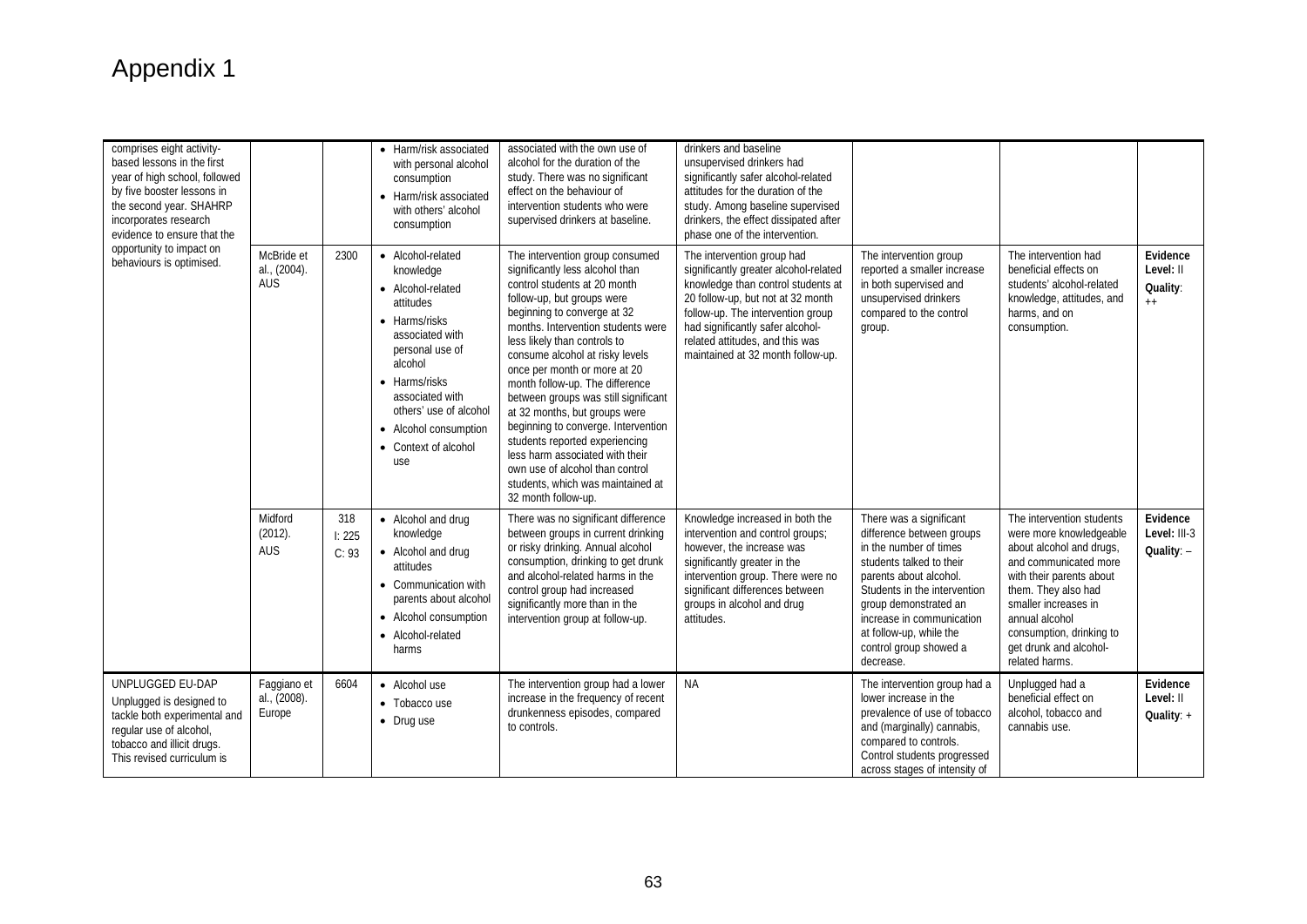| based on a comprehensive<br>social-influence approach,<br>incorporating components of<br>critical thinking, decision-<br>making, problem solving,<br>creative thinking, effective                                                                                                               |                                         |      |                                                          |                                                                                                                                                                                                                                                                                                                                                                                                                                                                                                                                                                                                                                                                                                                                                                                                                                                                                                                                                                                                                                                                 |           | cigarette use more often<br>than intervention students.<br>Controls showed a lower<br>tendency to regress from the<br>intermediate stages to non-<br>smoking status.                                |                                                                                                                                                                             |                                       |
|-------------------------------------------------------------------------------------------------------------------------------------------------------------------------------------------------------------------------------------------------------------------------------------------------|-----------------------------------------|------|----------------------------------------------------------|-----------------------------------------------------------------------------------------------------------------------------------------------------------------------------------------------------------------------------------------------------------------------------------------------------------------------------------------------------------------------------------------------------------------------------------------------------------------------------------------------------------------------------------------------------------------------------------------------------------------------------------------------------------------------------------------------------------------------------------------------------------------------------------------------------------------------------------------------------------------------------------------------------------------------------------------------------------------------------------------------------------------------------------------------------------------|-----------|-----------------------------------------------------------------------------------------------------------------------------------------------------------------------------------------------------|-----------------------------------------------------------------------------------------------------------------------------------------------------------------------------|---------------------------------------|
| communication.<br>interpersonal relationship<br>skills, self-awareness,<br>empathy, coping with<br>emotions and stress,<br>normative beliefs, and<br>knowledge about the<br>harmful health effects of<br>drugs. It consists of 12 one-<br>hour units taught once per<br>week by class teachers. | Caria et al.,<br>(2011).<br>Europe      | 5541 | • Alcohol use<br>• Alcohol-related<br>problem behaviours | Participation in the program did not<br>modify the overall risk of being a<br>current drinker or a frequent<br>current drinker. Program<br>participation was associated with<br>lower prevalence of alcohol-related<br>behavioural problems at follow-up.<br>However, this was significant only<br>among non-drinkers at baseline<br>and students who perceived<br>parents' tolerance concerning<br>alcohol consumption. Among non-<br>drinkers at baseline, intervention<br>students were more likely to<br>remain non-drinkers and less likely<br>to progress toward frequent<br>drinking compared to controls.<br>Among occasional drinkers at<br>baseline, intervention students<br>showed a lower progression<br>toward frequent drinking compared<br>to controls. Among those who did<br>not report alcohol-related problems<br>at baseline, a higher proportion of<br>intervention students remained at<br>the same stage, and a lower<br>proportion reported frequent<br>alcohol-related behavioural<br>problems at follow-up, compared to<br>controls. |           | The program effect on<br>alcohol-related problem<br>behaviours was stronger<br>among boys (but was also<br>significant among girls).                                                                | Overall frequency of<br>alcohol consumption was<br>not influenced by the<br>intervention. Some<br>beneficial effects were<br>observed among sub-<br>groups of participants. | Evidence<br>Level: II<br>Quality: $+$ |
| LIFE SKILLS TRAINING<br>(LST)<br>LST was designed to teach<br>students cognitive-<br>behavioural skills for building<br>self-esteem, resisting                                                                                                                                                  | Botvin et<br>al., (1995).<br><b>USA</b> | 3597 | • Alcohol use<br>• Marijuana use<br>• Cigarette use      | The prevalence of problem drinking<br>was significantly lower for<br>adolescents in the intervention<br>groups compared to the control<br>group.                                                                                                                                                                                                                                                                                                                                                                                                                                                                                                                                                                                                                                                                                                                                                                                                                                                                                                                | <b>NA</b> | Smoking prevalence was<br>significantly lower in the<br>intervention groups than in<br>the control group. The<br>prevalence of smoking +<br>alcohol use, smoking +<br>marijuana use, and use of all | LST can produce<br>reductions in tobacco,<br>alcohol and marijuana use<br>that are maintained at 6<br>year follow-up.                                                       | Evidence<br>Level: II<br>Quality: -   |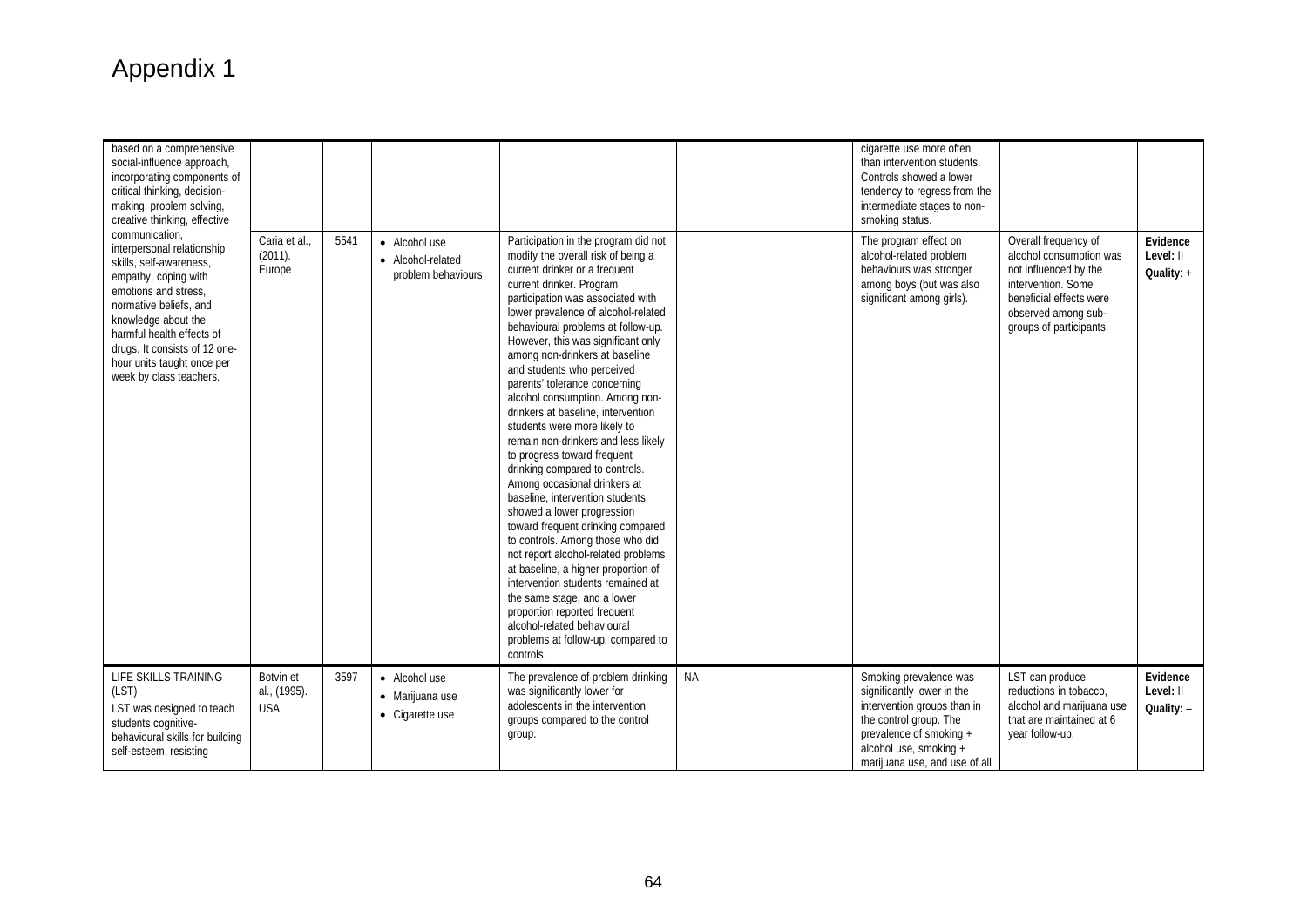| advertising pressure,<br>managing anxiety,<br>communicating effectively,<br>developing personal<br>relationships, and asserting<br>rights. It also aims to prevent<br>adolescent substance use<br>by increasing adolescents'<br>knowledge about substance<br>use, correcting cognitive<br>misperceptions that<br>contribute to substance use.<br>and providing coping skills to<br>reduce the need likelihood of<br>using to drugs manage<br>stress or anxiety. LST<br>consists of 15 educational<br>sessions. |                                               |      |                                                                                                      |                                                                                                                               |                                                                                                                                                                                                                                                                                                                                                                                                           | three drugs was lower in the<br>intervention groups. |                                                                                                                              |                                     |
|----------------------------------------------------------------------------------------------------------------------------------------------------------------------------------------------------------------------------------------------------------------------------------------------------------------------------------------------------------------------------------------------------------------------------------------------------------------------------------------------------------------|-----------------------------------------------|------|------------------------------------------------------------------------------------------------------|-------------------------------------------------------------------------------------------------------------------------------|-----------------------------------------------------------------------------------------------------------------------------------------------------------------------------------------------------------------------------------------------------------------------------------------------------------------------------------------------------------------------------------------------------------|------------------------------------------------------|------------------------------------------------------------------------------------------------------------------------------|-------------------------------------|
|                                                                                                                                                                                                                                                                                                                                                                                                                                                                                                                | Botvin et<br>al., (2001).<br><b>USA</b>       | 3041 | • Alcohol use<br>• Drinking knowledge<br>• Pro-drinking attitudes<br>• Perceived peer<br>alcohol use | LST produced a 57% reduction in<br>binge drinking at the one year<br>follow-up. This was maintained at<br>two year follow-up. | At one year follow-up, the<br>intervention group scored higher<br>than the control group on drinking<br>knowledge, and lower on pro-<br>drinking attitudes and perceived<br>peer consumption. At two year<br>follow-up, effects on perceived<br>peer consumption remained<br>significant, but there was no longer<br>a difference between groups on<br>drinking knowledge and pro-<br>drinking attitudes. | <b>NA</b>                                            | LST produces reductions<br>in binge drinking and<br>perceived peer drinking<br>that are maintained at two<br>year follow-up. | Evidence<br>Level: II<br>Quality: - |
|                                                                                                                                                                                                                                                                                                                                                                                                                                                                                                                | MacKillop<br>et al.,<br>(2006).<br><b>USA</b> | 263  | • Life Skills Training<br>Questionnaire<br>• Alcohol expectancies<br>• Self-competence               | <b>NA</b>                                                                                                                     | Positive program effects were seen<br>for overall knowledge, life skills<br>knowledge, drug knowledge,<br>perceived adult substance use,<br>and assertiveness skills. There<br>was no significant effect on self-<br>competence.<br>Small differences were observed<br>between the schools delivering<br>LST once per week for 15 weeks,<br>and those delivering it once per<br>day for 15 days.          | <b>NA</b>                                            |                                                                                                                              | Evidence<br>Level: IV<br>Quality: - |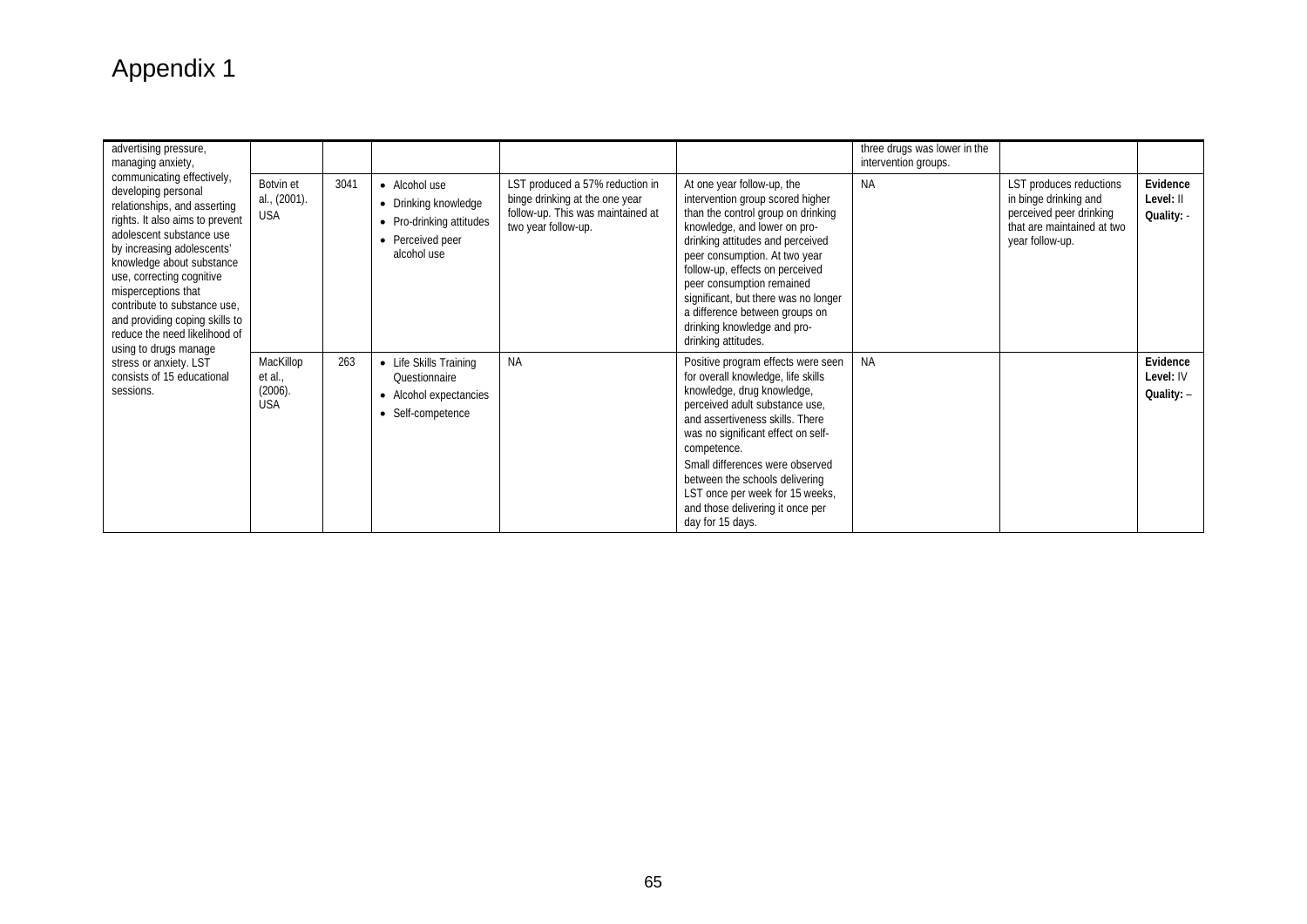| Program Description                                                                                                                                                                                                                                                                                                                                                                                                                         | Reference                                  | N             | <b>Measures</b>                                                                                                                              |                                                                                                                                                             | <b>Outcomes</b>                                                                                                                                                |                                                                                                                                                                                                                                                                                                                                                                                                                           | Summary                                                                                                                                                                 | Strength                                 |
|---------------------------------------------------------------------------------------------------------------------------------------------------------------------------------------------------------------------------------------------------------------------------------------------------------------------------------------------------------------------------------------------------------------------------------------------|--------------------------------------------|---------------|----------------------------------------------------------------------------------------------------------------------------------------------|-------------------------------------------------------------------------------------------------------------------------------------------------------------|----------------------------------------------------------------------------------------------------------------------------------------------------------------|---------------------------------------------------------------------------------------------------------------------------------------------------------------------------------------------------------------------------------------------------------------------------------------------------------------------------------------------------------------------------------------------------------------------------|-------------------------------------------------------------------------------------------------------------------------------------------------------------------------|------------------------------------------|
|                                                                                                                                                                                                                                                                                                                                                                                                                                             |                                            |               |                                                                                                                                              | <b>Alcohol Behaviour</b>                                                                                                                                    | <b>Alcohol Knowledge/Attitudes</b>                                                                                                                             | <b>Other Outcomes</b>                                                                                                                                                                                                                                                                                                                                                                                                     |                                                                                                                                                                         |                                          |
| <b>DRUG ABUSE</b><br><b>RESISTANCE EDUCATION</b><br>(DARE)<br>DARE comprises 17 lessons<br>of 45 - 60 minutes duration.<br>usually offered once per<br>week. It focuses on teaching<br>students the skills needed to<br>recognise and resist social<br>pressures to use drugs.<br>DARE also provides<br>information on drugs,<br>teaches decision-making<br>skills, builds self-esteem and<br>promotes healthy<br>alternatives to drug use. | Ennett et<br>al., (1994).<br><b>USA</b>    | 8<br>studies  | • Knowledge about<br>drugs<br>• Attitudes about drug<br>use<br>• Social skills<br>• Self-esteem<br>• Attitude toward<br>police<br>• Drug use | The effect size for drug use was<br>not statistically significant. When<br>drugs were considered individually,<br>alcohol use remained non-<br>significant. | The effect sizes for knowledge,<br>social skills, attitude towheads<br>police, attitudes about drug use,<br>and self-esteem were statistically<br>significant. | Mean effect size for<br>marijuana use was not<br>statistically significant.<br>However, mean effect size<br>for tobacco use was<br>significant. In general, the<br>effect of DARE was smaller<br>than the effect of other<br>similar interactive programs.<br>For non-interactive<br>programs, DARE had a<br>slightly smaller effect on<br>drug use, but a larger effect<br>on knowledge, attitudes and<br>social skills. | DARE's impact relative to<br>other drug information<br>provided in schools is<br>slight and (with the<br>exception of tobacco use)<br>not statistically significant.    | Evidence<br>Level: I<br>Quality:<br>$++$ |
|                                                                                                                                                                                                                                                                                                                                                                                                                                             | Lynam et<br>al., (1999).<br><b>USA</b>     | 1002          | $\bullet$ Drug use<br>• Drug expectancies<br>• Peer pressure<br>resistance<br>• Self esteem                                                  | Lifetime alcohol use at age 20 was<br>not significantly associated with<br>exposure to DARE.                                                                | Alcohol expectancies at age 20<br>were not significantly associated<br>with exposure to DARE.                                                                  | There was no significant<br>association between<br>exposure to DARE and<br>cigarette or marijuana use<br>and expectancies at age 20.<br>DARE also had no impact<br>on the variety of illicit drugs<br>used or on peer-pressure<br>resistance at age 20.<br>Students exposed to DARE<br>had lower levels of self-<br>esteem at the follow-up, but<br>this is likely to be a chance<br>finding.                             | There appear to be no<br>reliable short term, long<br>term, early adolescent or<br>young adult positive<br>outcomes associated with<br>DARE.                            | Evidence<br>Level: IV<br>Quality: -      |
|                                                                                                                                                                                                                                                                                                                                                                                                                                             | West &<br>O'Neal.<br>(2004).<br><b>USA</b> | 11<br>studies | Meta-analytic measures<br>to create an overall<br>effect size for DARE.                                                                      | <b>NA</b>                                                                                                                                                   | <b>NA</b>                                                                                                                                                      | The overall weighted effect<br>size for the included studies<br>was extremely small and<br>non-significant.                                                                                                                                                                                                                                                                                                               | Project DARE is<br>ineffective. The<br>behaviours of students<br>exposed to DARE are no<br>different to those of an<br>expected development<br>path for this age group. | Evidence<br>Level: I<br>Quality:<br>$++$ |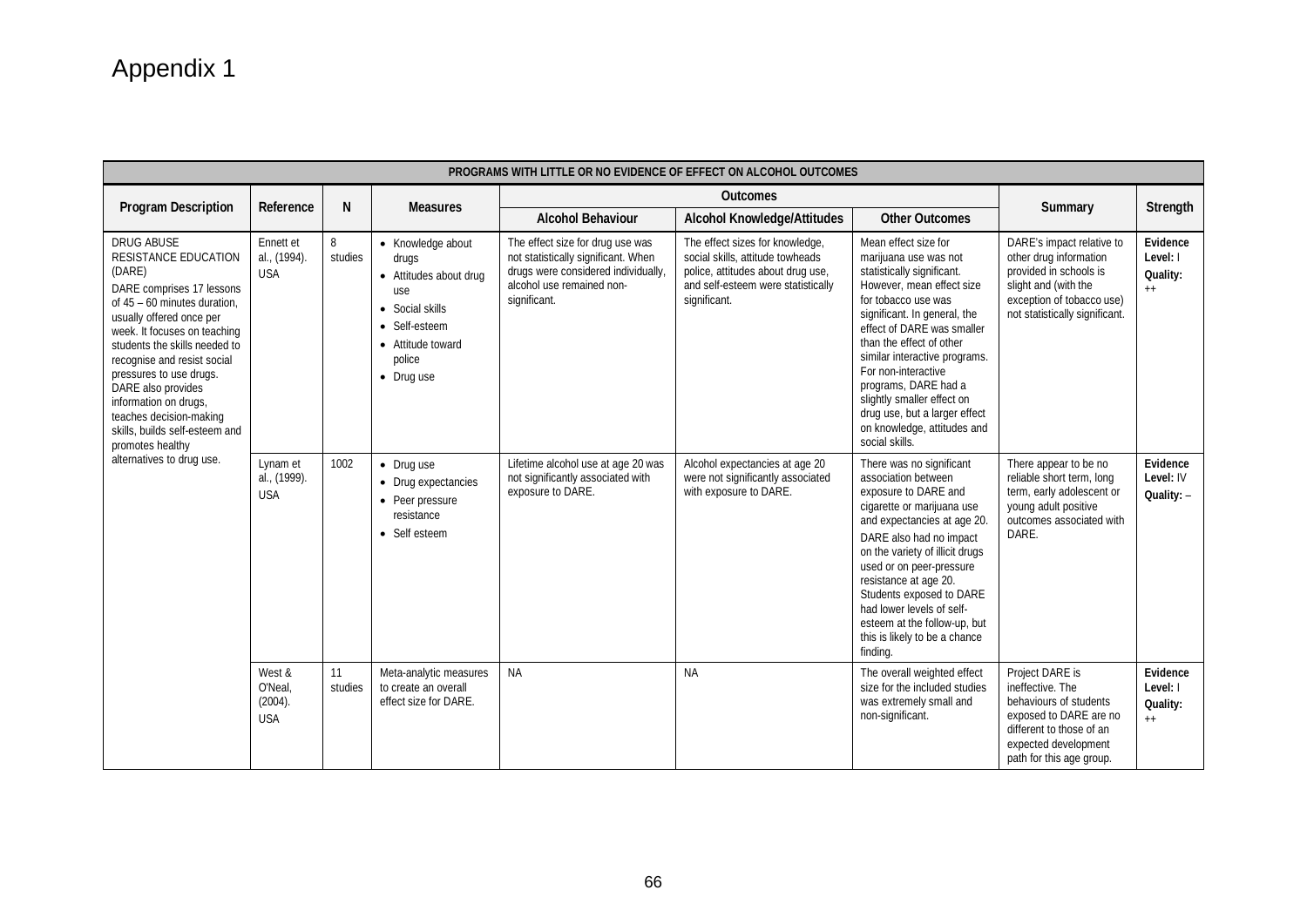|                                                                                                                                                                                                                                                                                                                                                                                                                                                                                                                                                                                                                                   | PROGRAMS WITH INCONCLUSIVE EVIDENCE ON ALCOHOL OUTCOMES |      |                                                                                                                                                                                              |                                                                                                                                                                                                                                                                               |                                |                                                                                                                                                                                                                                                                                                                                                                                                                                                                                                  |                                                                                                                                                                               |                                        |  |  |  |  |
|-----------------------------------------------------------------------------------------------------------------------------------------------------------------------------------------------------------------------------------------------------------------------------------------------------------------------------------------------------------------------------------------------------------------------------------------------------------------------------------------------------------------------------------------------------------------------------------------------------------------------------------|---------------------------------------------------------|------|----------------------------------------------------------------------------------------------------------------------------------------------------------------------------------------------|-------------------------------------------------------------------------------------------------------------------------------------------------------------------------------------------------------------------------------------------------------------------------------|--------------------------------|--------------------------------------------------------------------------------------------------------------------------------------------------------------------------------------------------------------------------------------------------------------------------------------------------------------------------------------------------------------------------------------------------------------------------------------------------------------------------------------------------|-------------------------------------------------------------------------------------------------------------------------------------------------------------------------------|----------------------------------------|--|--|--|--|
|                                                                                                                                                                                                                                                                                                                                                                                                                                                                                                                                                                                                                                   |                                                         |      |                                                                                                                                                                                              |                                                                                                                                                                                                                                                                               | <b>Outcomes</b>                |                                                                                                                                                                                                                                                                                                                                                                                                                                                                                                  |                                                                                                                                                                               |                                        |  |  |  |  |
| Program Description                                                                                                                                                                                                                                                                                                                                                                                                                                                                                                                                                                                                               | Reference                                               | N    | <b>Measures</b>                                                                                                                                                                              | <b>Alcohol Behaviour</b>                                                                                                                                                                                                                                                      | Alcohol<br>Knowledge/Attitudes | <b>Other Outcomes</b>                                                                                                                                                                                                                                                                                                                                                                                                                                                                            | Summary                                                                                                                                                                       | Strength                               |  |  |  |  |
| <b>KEEPING IT REAL</b><br>Keeping it Real consists of<br>10 lessons taught by the<br>classroom teacher which<br>impart the knowledge,<br>motivation, and skills<br>needed to resist drug offers.<br>The prevention program was<br>developed as a culturally<br>appropriate intervention,<br>incorporating traditional<br>ethnic values and practices<br>that promote protection<br>against drug use. It is<br>grounded in Communication<br>Theory and the Ecological<br>Risk and Resiliency<br>Perspective, and teaches<br>students four different<br>strategies for resisting drug<br>use: Refuse, Explain, Avoid,<br>and Leave. | Hecht et al.<br>(2006).<br><b>USA</b>                   | 6298 | • Recent alcohol use<br>• Recent cigarette use<br>• Recent cannabis use                                                                                                                      | Recent alcohol use was lower in<br>the intervention group compared<br>to the control group, with the<br>strongest effect within the<br>multicultural or Mexican American<br>curriculum versions.                                                                              | <b>NA</b>                      | The White and African<br>American versions of the<br>program were not<br>significantly related to<br>composite substance use.<br>However, the Mexican and<br><b>Mexican American versions</b><br>had a significant effect on<br>substance use compared to<br>the control. Minimal<br>intervention effects were<br>apparent for cigarette use<br>(particularly within the<br>multicultural or Mexican<br>American versions), and for<br>marijuana use (only within<br>the multicultural version). | The multicultural version<br>of Keeping it Real may<br>slow the naturally<br>occurring developmental<br>increases in students'<br>substance use.<br>particularly alcohol use. | Evidence<br>Level: III-I<br>Quality: + |  |  |  |  |
|                                                                                                                                                                                                                                                                                                                                                                                                                                                                                                                                                                                                                                   | Kulis et al.<br>(2007).<br><b>USA</b>                   | 1364 | • Reduced or recently<br>discontinued<br>substance use<br>$\bullet$ Time to<br>reduction/recent<br>discontinuation or<br>censoring<br>• Program participation<br>• Substance use<br>severity | Alcohol reduction and<br>discontinuation rates were higher<br>in the intervention group than in<br>the control group. Rates of<br>reduced/discontinued alcohol use<br>were significantly associated with<br>program participation.                                            | <b>NA</b>                      | The rate of discontinuing all<br>substance use was higher<br>for program participants<br>than for control students. No<br>significant differences were<br>found between groups in<br>rates of marijuana or<br>cigarette reduction/<br>discontinuation.                                                                                                                                                                                                                                           | Program participation<br>influenced rates of<br>reduced/recently<br>discontinued use of<br>alcohol, but not<br>cigarettes/marijuana.                                          | Evidence<br>Level: III-I<br>Quality: + |  |  |  |  |
|                                                                                                                                                                                                                                                                                                                                                                                                                                                                                                                                                                                                                                   | Yabiku et<br>al., (2007).<br><b>USA</b>                 | 3986 | • Recent alcohol use<br>• Neighbourhood<br>characteristics                                                                                                                                   | Among less linguistically-<br>acculturated Latinos, the<br>intervention significantly reduced<br>alcohol use among participants<br>who came from neighbourhoods<br>with fewer single-mother families,<br>high rates of recent immigrants,<br>high crime, and low poverty. For | <b>NA</b>                      | <b>NA</b>                                                                                                                                                                                                                                                                                                                                                                                                                                                                                        | Keeping it Real has<br>differential effectiveness<br>for different ethnic groups<br>from varying<br>neighbourhood conditions.                                                 | Evidence<br>Level: III-I<br>Quality: + |  |  |  |  |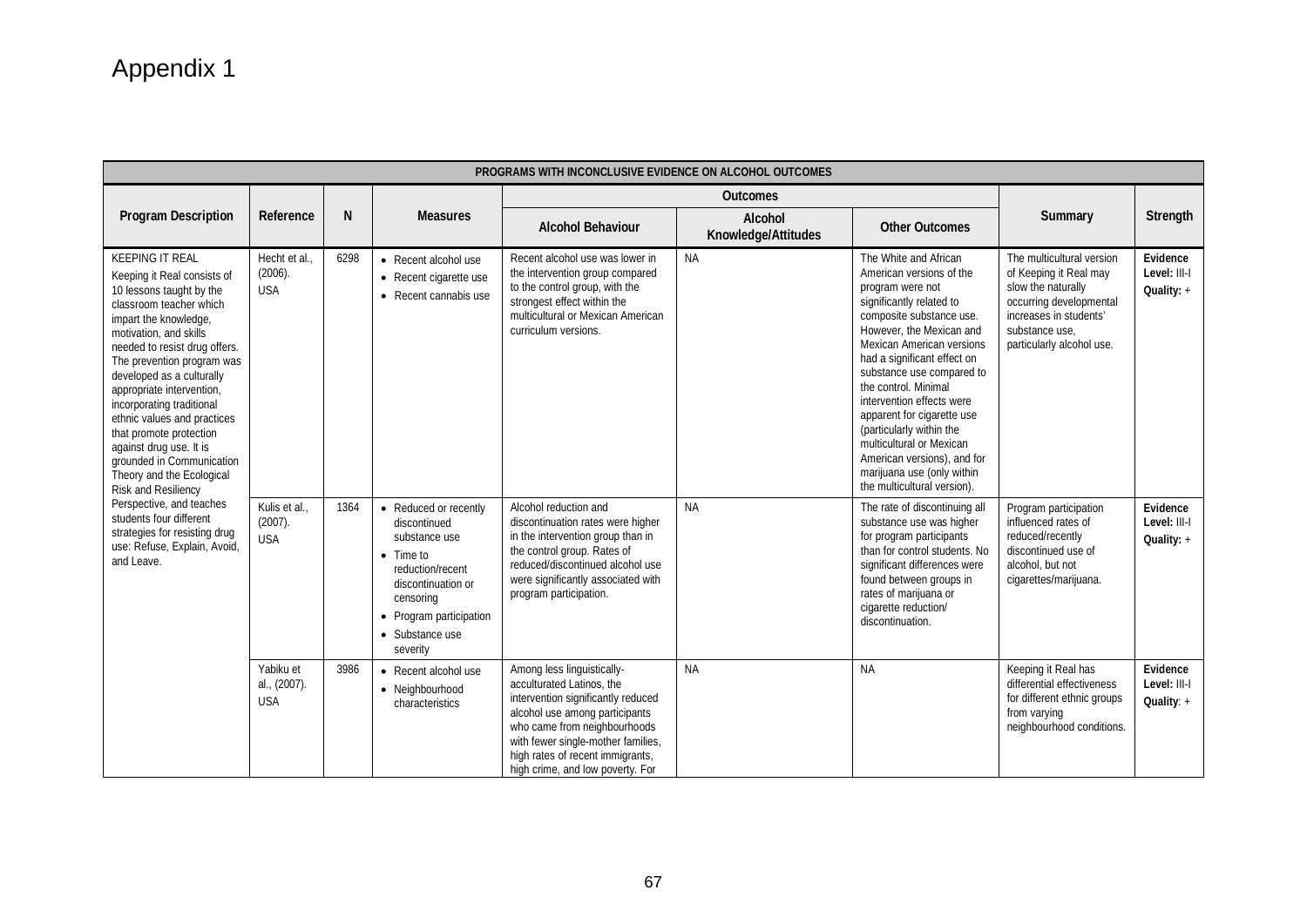|                                                                                                                                                                                                                                                                                                                                                                                                                                                                                                                                                                                                                                                                                                                                                                                                                            |                                               |      |                                                                        | neighbourhoods with more single-<br>mother families and fewer<br>immigrants, the intervention had<br>no effect. Among more<br>linguistically-acculturated Latinos<br>and White students.<br>neighbourhood condition was not<br>associated with program efficacy. |           |                                                                                                                                                                                                                                                                                                                                   |                                                                                                                                 |                                          |
|----------------------------------------------------------------------------------------------------------------------------------------------------------------------------------------------------------------------------------------------------------------------------------------------------------------------------------------------------------------------------------------------------------------------------------------------------------------------------------------------------------------------------------------------------------------------------------------------------------------------------------------------------------------------------------------------------------------------------------------------------------------------------------------------------------------------------|-----------------------------------------------|------|------------------------------------------------------------------------|------------------------------------------------------------------------------------------------------------------------------------------------------------------------------------------------------------------------------------------------------------------|-----------|-----------------------------------------------------------------------------------------------------------------------------------------------------------------------------------------------------------------------------------------------------------------------------------------------------------------------------------|---------------------------------------------------------------------------------------------------------------------------------|------------------------------------------|
|                                                                                                                                                                                                                                                                                                                                                                                                                                                                                                                                                                                                                                                                                                                                                                                                                            | Hopson &<br>Holleran<br>(2010).<br><b>USA</b> | 41   | • Alcohol use<br>• Intentions to accept<br>alcohol                     | Among younger students exposed<br>to the intervention, there was a<br>significant decrease in intentions<br>to accept alcohol and alcohol use.<br>However, no difference was<br>observed among older students.                                                   | <b>NA</b> | <b>NA</b>                                                                                                                                                                                                                                                                                                                         | Keeping it Real has<br>differential effectiveness<br>for different age groups.                                                  | Evidence<br>Level: III-I<br>Quality: $-$ |
| <b>TOWARDS NO DRUG</b><br>ABUSE (TND)<br>TND was developed as a<br>finite session classroom<br>program to provide<br>preventive intervention on<br>drug use among<br>continuation (alternative)<br>high school youth.<br>It is comprised of two<br>theory-based thematic<br>content components:<br>cognitive misperception<br>correction and behavioural<br>skills instruction. The former<br>is used to change youths'<br>attitudes or beliefs regarding<br>their drug use. The latter<br>provides instruction in social<br>skills and behavioural self-<br>management, which can<br>facilitate the ability of youth<br>to bond flexibly with a<br>variety of peer groups, seek<br>out social support when<br>needed, and minimise<br>stressful, conflict-type<br>interactions. TND may be<br>delivered by trained health | Sussman et<br>al., (2003).<br><b>USA</b>      | 575  | • Cigarette use<br>• Alcohol use<br>· Marijuana use<br>• Hard drug use | Neither the health educator-led nor<br>the self-instruction condition had a<br>significant effect on alcohol use.                                                                                                                                                | <b>NA</b> | The health educator-led<br>condition significant lowered<br>the probability of 20-day<br>tobacco and hard drug use<br>at 2-year follow-up. It was<br>also effective in reducing<br>marijuana use among male<br>non-users at baseline. The<br>self-instruction condition did<br>not have a significant effect<br>on substance use. | When delivered by health<br>educators, TND reduced<br>tobacco and hard drug<br>use at 2-year follow-up,<br>but not alcohol use. | Evidence<br>Level: II<br>Quality: -      |
|                                                                                                                                                                                                                                                                                                                                                                                                                                                                                                                                                                                                                                                                                                                                                                                                                            | Sun et al.,<br>(2006). USA                    | 725  | • Cigarette use<br>• Alcohol use<br>• Marijuana use<br>• Hard drug use | <b>NA</b>                                                                                                                                                                                                                                                        | <b>NA</b> | No significant program<br>effects for substance use<br>were observed at middle-<br>term follow-up. At long-term<br>follow-up, there was a<br>significant beneficial<br>program effect for hard drug<br>use only.                                                                                                                  | TND had positive effects<br>on hard drug use only at<br>long-term follow up. No<br>other positive effects were<br>observed.     | Evidence<br>Level: II<br>Quality: $-$    |
|                                                                                                                                                                                                                                                                                                                                                                                                                                                                                                                                                                                                                                                                                                                                                                                                                            | Sun et al.,<br>(2008). USA                    | 2064 | • Cigarette use<br>• Alcohol use<br>· Marijuana use<br>• Hard drug use | <b>NA</b>                                                                                                                                                                                                                                                        | <b>NA</b> | Compared to the control<br>group, the intervention failed<br>to significantly reduce the<br>prevalence of all four-<br>substance use outcomes.<br>Compared to the control<br>group, the intervention<br>significantly reduced the<br>frequency of hard drug use.                                                                  | TND had no impact on the<br>prevalence of substance<br>use, but did reduce<br>frequency of hard drug<br>use.                    | Evidence<br>Level: II<br>Quality: -      |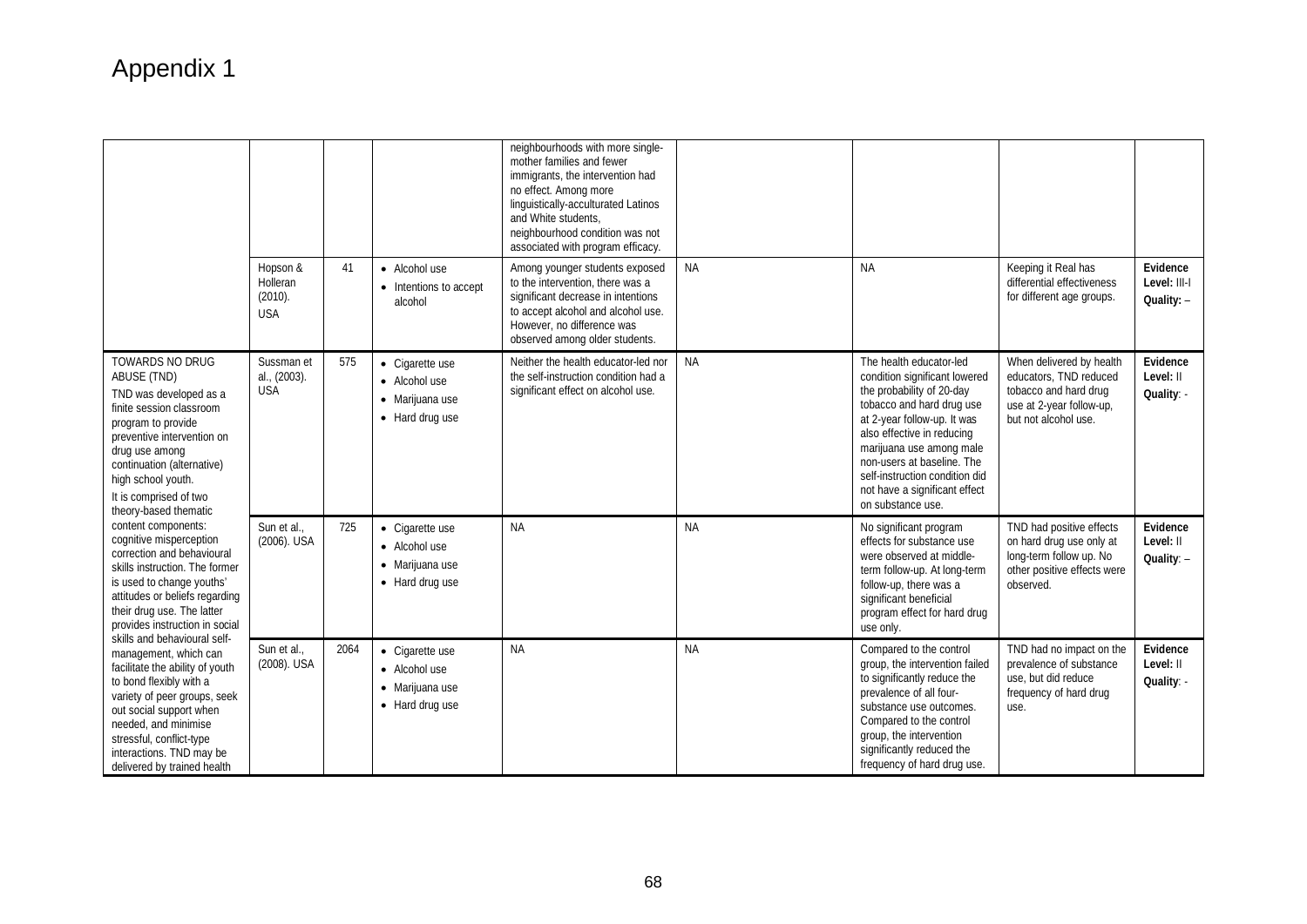| educators, or via self-<br>instruction.                                                                                                                                                                                                                                                                                                                                                                                                                                                                                                              |                                           |      |                                                                                                                                                                                                                                                                                    |                                                                                                                                                                                                                                                                 |                                                                                                                 |                                                                                                                                                                                                                                                                                                                                                                                                                                     |                                                                                                                                                                                                                                  |                                           |
|------------------------------------------------------------------------------------------------------------------------------------------------------------------------------------------------------------------------------------------------------------------------------------------------------------------------------------------------------------------------------------------------------------------------------------------------------------------------------------------------------------------------------------------------------|-------------------------------------------|------|------------------------------------------------------------------------------------------------------------------------------------------------------------------------------------------------------------------------------------------------------------------------------------|-----------------------------------------------------------------------------------------------------------------------------------------------------------------------------------------------------------------------------------------------------------------|-----------------------------------------------------------------------------------------------------------------|-------------------------------------------------------------------------------------------------------------------------------------------------------------------------------------------------------------------------------------------------------------------------------------------------------------------------------------------------------------------------------------------------------------------------------------|----------------------------------------------------------------------------------------------------------------------------------------------------------------------------------------------------------------------------------|-------------------------------------------|
| SKILLS FOR<br>ADOLESCENCE (SFA)<br>SFA program elements and<br>processes utilise social<br>influence and social<br>cognitive approaches to<br>teach cognitive behavioural<br>skills. SFA seeks to assist<br>students to build self-esteem<br>and personal responsibility,<br>enhance communication<br>strategies, make better<br>decisions, resist social<br>influences and assert rights,<br>and increase drug use<br>knowledge and<br>consequences. It comprises<br>40 sessions of 35-40 minute<br>duration, of which eight are<br>"key sessions". | Eisen et al.,<br>$(2002)$ .<br><b>USA</b> | 6239 | • Tobacco use<br>• Alcohol use<br>• Illegal drug use                                                                                                                                                                                                                               | There were no main intervention<br>effects on alcohol use. However,<br>fewer Hispanic students in SFA<br>schools engaged in lifetime, recent<br>and binge drinking than Hispanic<br>students in control schools.                                                | <b>NA</b>                                                                                                       | Recent cigarette smoking<br>was significantly lower in<br>SFA schools than control<br>schools, while lifetime<br>marijuana use reached<br>borderline significance.<br>There were no significant<br>differences between groups<br>for illicit drug use. However,<br>baseline drug users in SFA<br>schools relative to those in<br>control schools showed<br>significantly less<br>progression to use of more<br>advanced substances. | SFA can help deter the<br>initiation of regular<br>cigarette smoking and<br>experimental marijuana<br>use among all ethic<br>groups, and alcohol use<br>among Hispanic students.                                                 | Evidence<br>Level: II<br>Quality:<br>$++$ |
|                                                                                                                                                                                                                                                                                                                                                                                                                                                                                                                                                      | Eisen et al.,<br>(2003).<br><b>USA</b>    | 5694 | • Tobacco use<br>• Alcohol use<br>• Illegal drug use<br>• Behavioural intention<br>• Perceived harm<br>• Refusal self-efficacy<br>• Perceived peer use                                                                                                                             | No main intervention effects were<br>found for lifetime or recent use of<br>alcohol. However, baseline binge<br>drinkers in SFA schools were less<br>likely to report recent binge<br>drinking at follow-up than baseline<br>binge drinkers in control schools. | Students in SFA schools had<br>better refusal self-efficacy for<br>alcohol than students in control<br>schools. | Lifetime and recent<br>marijuana use were lower in<br>SFA schools than in control<br>schools. No intervention<br>effects were found for<br>cigarette or illicit drug use.<br>Students in SFA schools<br>had better refusal self-<br>efficacy for marijuana than<br>students in control schools.                                                                                                                                     | SFA can decrease the<br>prevalence of lifetime and<br>recent marijuana use<br>among all students, and<br>the prevalence of binge<br>drinking among students<br>who were binge drinkers<br>at baseline.                           | Evidence<br>Level: II<br>Quality:<br>$++$ |
| SOCIAL AND EMOTIONAL<br>LEARNING (SEL)<br>SEL is delivered in grades<br>1-6 and includes classroom<br>instruction and management<br>and child skill development<br>and parent workshops.<br>Teachers receive training in<br>proactive classroom<br>management, interactive<br>teaching, cooperative<br>learning, and the use of a<br>cognitive and social skills<br>training curriculum. Training<br>classes including child                                                                                                                         | Hawkins et<br>al., (1999).<br><b>USA</b>  | 598  | • Violent and non-<br>violent crime<br>• Substance use<br>• Sexual activity<br>• Pregnancy<br>• Bonding to school<br>• School achievement<br>• Grade repetition and<br>school dropout<br>• Suspension/expulsion<br>• School misbehaviour<br>• Delinquency<br>• Grade point average | No significant effects were found<br>for any of the lifetime measures of<br>drug use. However, fewer<br>intervention students than control<br>students drank heavily within the<br>past year.                                                                   | <b>NA</b>                                                                                                       | Students in the intervention<br>group showed significantly<br>stronger commitment and<br>attachment to school, less<br>school misbehaviour and<br>violent delinquency, and a<br>significant improvement in<br>self-report achievement.<br>Significantly more controls<br>than intervention students<br>engaged in sexual<br>intercourse and had multiple<br>sex partners.                                                           | Participation in the<br>intervention was<br>predictive of enduring<br>positive effects on<br>students' bonds to school.<br>achievement, school<br>behaviour, lifetime<br>violence, sexual<br>behaviour and frequent<br>drinking. | Evidence<br>Level: III-3<br>Quality: $+$  |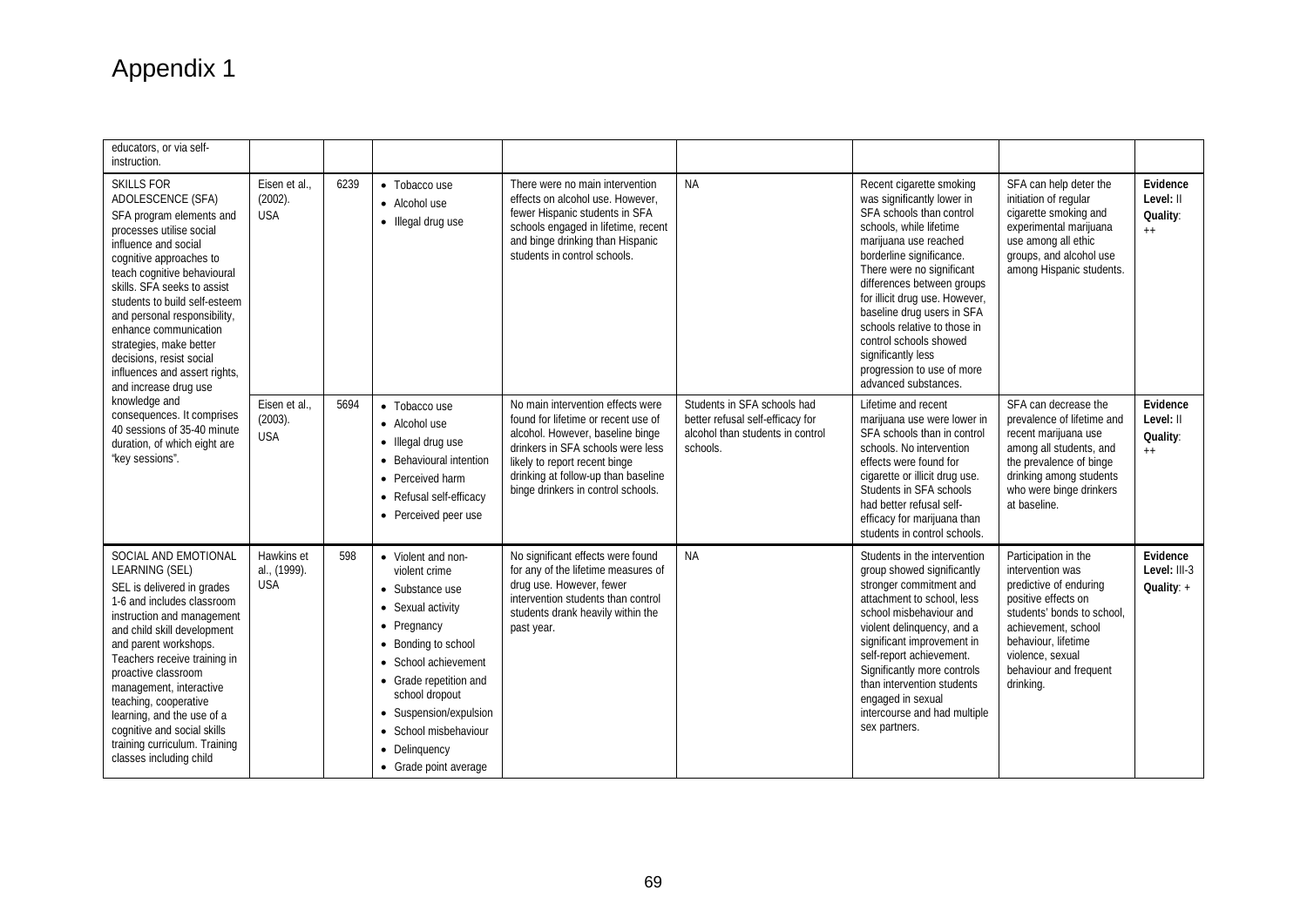| behavioural management<br>skills, helping children<br>succeed in school, and drug<br>education are offered on a<br>voluntary basis to parents.                                                                                                                                                                                                                                                                                | Hawkins et<br>al., (2008).<br><b>USA</b>             | 598 | • School functioning<br>• Work functioning<br>• Mental health<br>• Sexual behaviour<br>• Substance use<br>• Crime                                                                                                                                          | No effects on substance abuse<br>and dependence were found in<br>young adulthood, and no<br>significant effects were observed<br>for specific measures of substance<br>use. | <b>NA</b> | Across all 22 mental health<br>outcomes examined.<br>reported problems were<br>lower in magnitude in the<br>intervention group<br>compared to the control<br>group. Participants in the<br>intervention group were<br>significantly more likely than<br>those in the control group to<br>be at or above the median<br>socioeconomic status, and<br>to participate in community<br>groups. The intervention<br>group also had significantly<br>lower rates of having ever<br>been diagnosed with a<br>sexually transmitted<br>disease. | The intervention group<br>demonstrated better<br>socioeconomic status.<br>mental health and sexual<br>health at 12-15 year<br>follow-up. However, there<br>was no intervention effect<br>on substance use. | Evidence<br>Level: III-3<br>Quality: $+$ |
|-------------------------------------------------------------------------------------------------------------------------------------------------------------------------------------------------------------------------------------------------------------------------------------------------------------------------------------------------------------------------------------------------------------------------------|------------------------------------------------------|-----|------------------------------------------------------------------------------------------------------------------------------------------------------------------------------------------------------------------------------------------------------------|-----------------------------------------------------------------------------------------------------------------------------------------------------------------------------|-----------|---------------------------------------------------------------------------------------------------------------------------------------------------------------------------------------------------------------------------------------------------------------------------------------------------------------------------------------------------------------------------------------------------------------------------------------------------------------------------------------------------------------------------------------|------------------------------------------------------------------------------------------------------------------------------------------------------------------------------------------------------------|------------------------------------------|
| POSITIVE ADOLESCENT<br>LIFE SKILLS (PALS)<br>The PALS training program<br>is a cognitive behavioural,<br>skill-building intervention<br>containing 25 sessions that<br>are divided into five<br>modules. The cognitive-<br>behavioural theory that<br>underlies PALS suggests<br>that health risk behaviour<br>can be modified by teaching<br>skills for reducing substance<br>use and initiating<br>behavioural change. PALS | Tuttle et al.,<br>$(2006)$ .<br><b>USA</b>           | 16  | • Substance abuse<br>• Physical health<br>• Mental health<br>• Family relationships<br>• Peer relationships<br>• Educational status<br>• Vocational status<br>$\bullet$ Social skills<br>• Leisure/recreation<br>• Aggressive<br>behaviour/<br>delinquency | <b>NA</b>                                                                                                                                                                   | <b>NA</b> | No statistically significant<br>differences were found<br>between groups, possibly<br>because of the small sample<br>size.                                                                                                                                                                                                                                                                                                                                                                                                            | Sample size was too<br>small to detect significant<br>differences between<br>groups.                                                                                                                       | Evidence<br>Level: III-2<br>Quality: -   |
| training is intended to<br>augment the acquisition of<br>behavioural skills that<br>support adolescents' ability<br>to make positive<br>connections with their social<br>environments and avoid<br>risky behaviours such as<br>substance abuse.                                                                                                                                                                               | Campbell-<br>Heider et<br>al., (2009).<br><b>USA</b> | 14  | • Substance abuse<br>• Physical health<br>• Mental health<br>• Family relationships<br>• Peer relationships<br>• Educational status<br>• Vocational status                                                                                                 | N                                                                                                                                                                           | <b>NA</b> | From baseline to 1 year<br>follow-up, there was a trend<br>for boys who participated in<br>the intervention to have<br>fewer problems with<br>physical health, mental<br>health, peer relations and<br>aggression, and more<br>problems with substance<br>use, family relationships,                                                                                                                                                                                                                                                  | Sample size was too<br>small to perform<br>inferential tests to confirm<br>trends.                                                                                                                         | Evidence<br>Level: III-2<br>Quality: -   |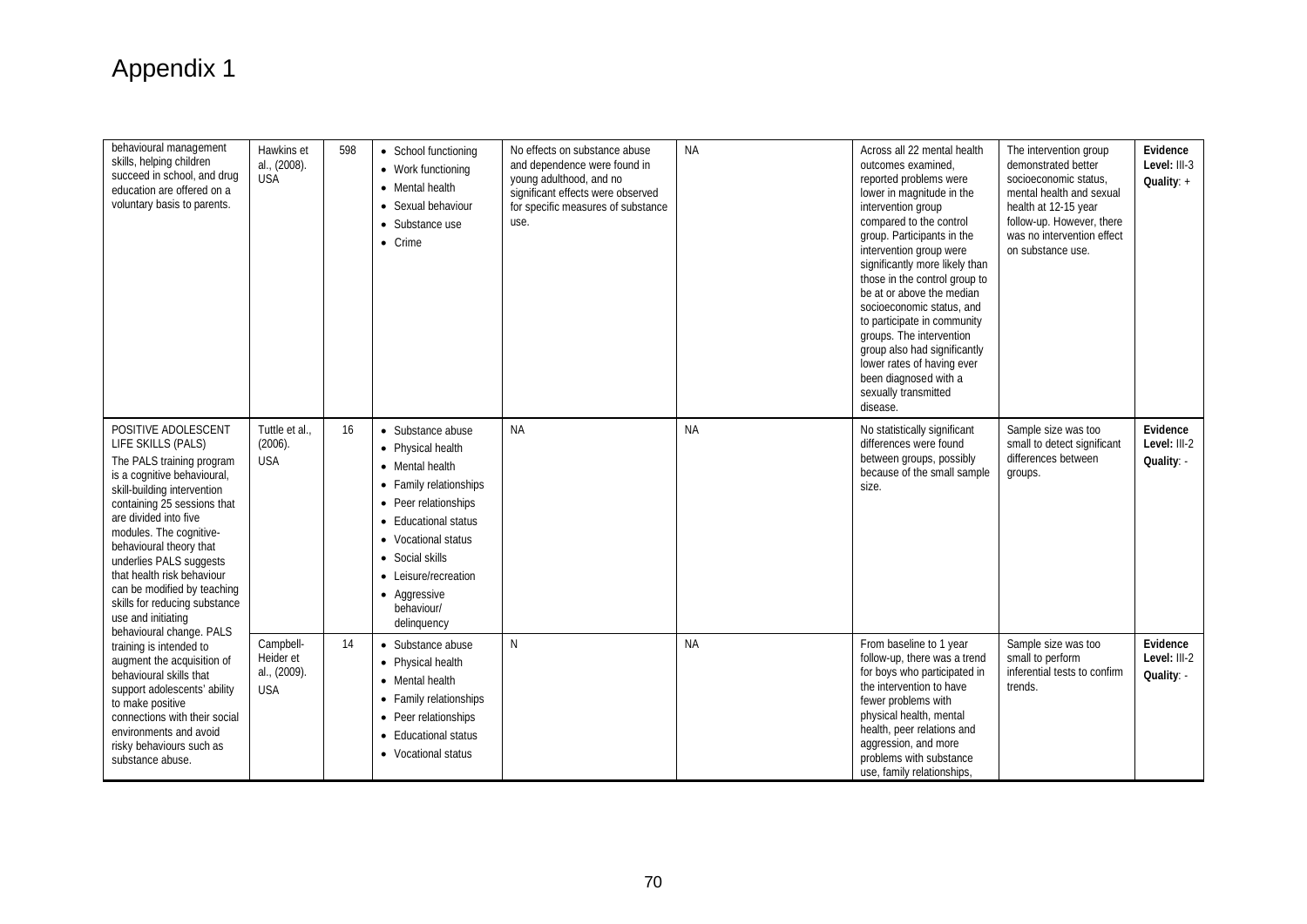|                                                                                                                                                                                                                                                                                                                                                             |                                                |                           | • Social skills<br>• Leisure/recreation<br>• Aggressive<br>behaviour/<br>delinquency                                                                                                                                                   |                                                                                                                                                                                                                                                                                                                                                                     |                                                                                                                                                                                                                                                    | vocational status, social<br>skills, and leisure. There<br>was a trend for girls who<br>participated in the<br>intervention to have fewer<br>problems in peer<br>relationship and social skills,<br>and more problems in<br>substance use, mental<br>health, family relationships,<br>education status, vocational<br>status, and aggression. |                                                                                                                                                                                                                                |                                           |
|-------------------------------------------------------------------------------------------------------------------------------------------------------------------------------------------------------------------------------------------------------------------------------------------------------------------------------------------------------------|------------------------------------------------|---------------------------|----------------------------------------------------------------------------------------------------------------------------------------------------------------------------------------------------------------------------------------|---------------------------------------------------------------------------------------------------------------------------------------------------------------------------------------------------------------------------------------------------------------------------------------------------------------------------------------------------------------------|----------------------------------------------------------------------------------------------------------------------------------------------------------------------------------------------------------------------------------------------------|-----------------------------------------------------------------------------------------------------------------------------------------------------------------------------------------------------------------------------------------------------------------------------------------------------------------------------------------------|--------------------------------------------------------------------------------------------------------------------------------------------------------------------------------------------------------------------------------|-------------------------------------------|
| ALCOHOL MISUSE<br>PREVENTION (AMPS)<br>AMPS consists of four<br>sessions focusing on the<br>immediate effects of alcohol,<br>risks of alcohol misuse, and<br>social pressures to misuse<br>alcohol. The AMPS<br>curriculum is based on the<br>social influences approach<br>with an emphasis on<br>teaching social skills to<br>resist peer pressure to use | Dielman et<br>al., (1986).<br>USA.             | 5635:<br>1:1407<br>C: 640 | • Frequency of alcohol<br>use<br>• Alcohol misuse<br>(overindulgence)<br>• Alcohol misuse<br>(resulting in trouble<br>with peers)<br>• Alcohol misuse<br>(resulting in trouble<br>with adults)<br>• Awareness of<br>curriculum content | Alcohol use and misuse were not<br>significantly different between<br>intervention and control groups.<br>There were significant main effects<br>of occasions of use for both the<br>alcohol use and the<br>overindulgence index. All groups<br>significantly improved on a<br>measure of 'trouble with adults' but<br>there were no differences between<br>groups. | The intervention group showed<br>significantly greater awareness of<br>the curriculum content than the<br>control group.                                                                                                                           | <b>NA</b>                                                                                                                                                                                                                                                                                                                                     | The intervention group<br>showed improvements in<br>knowledge but this did not<br>appear to translate into<br>behaviour change.                                                                                                | Evidence<br>Level: II<br>Quality:<br>$++$ |
| or misuse alcohol. The goals<br>of AMPS are to reduce<br>susceptibility to peer<br>pressure, increase internal<br>health locus of control and<br>self-esteem, and teach<br>young people the social<br>skills needed to resist peer<br>pressure to use alcohol.                                                                                              | Shope et al.,<br>$(1993)$ .<br><b>USA</b>      | 3207                      | • Refusal skills<br>• Alcohol misuse<br>prevention knowledge<br>• Susceptibility to peer<br>pressure<br>• Self esteem<br>• Internal health locus<br>of control<br>• Quantity and<br>frequency of alcohol<br>use<br>• Alcohol misuse    | Adolescents with better refusal<br>skills reported less alcohol use<br>and misuse.                                                                                                                                                                                                                                                                                  | Adolescents with better refusal<br>skills had higher levels of alcohol<br>misuse prevention knowledge,<br>especially regarding resisting<br>pressures to use alcohol and the<br>application of knowledge to typical<br>alcohol-related situations. | Adolescents with better<br>refusal skills reported less<br>susceptibility to peer<br>pressure, greater internal<br>health locus of control and<br>self-esteem.                                                                                                                                                                                | Teaching refusal skills in<br>substance abuse<br>prevention programs may<br>be useful, but further<br>research is required to<br>understand whether<br>refusal skills can be<br>manipulated to reduce<br>alcohol use outcomes. | Evidence<br>Level: IV<br>Quality: $-$     |
|                                                                                                                                                                                                                                                                                                                                                             | Maggs &<br>Schulenberg<br>(1998)<br><b>USA</b> | 971                       | • Alcohol misuse<br>• Frequency of<br>consumption<br>• Reasons not to drink                                                                                                                                                            | A positive association was found<br>between frequency of alcohol<br>consumption and alcohol misuse,<br>which strengthened with age.                                                                                                                                                                                                                                 | RTD and RND were inversely<br>related, but became increasingly<br>independent as adolescents<br>became older. Among prior                                                                                                                          | The significant main effect<br>of the AMPS curriculum was<br>moderated by prior drinking<br>experience.                                                                                                                                                                                                                                       | The long-term<br>effectiveness of AMPS<br>was differential. Among<br>prior unsupervised                                                                                                                                        | Evidence<br>Level: II<br>Quality: $+$     |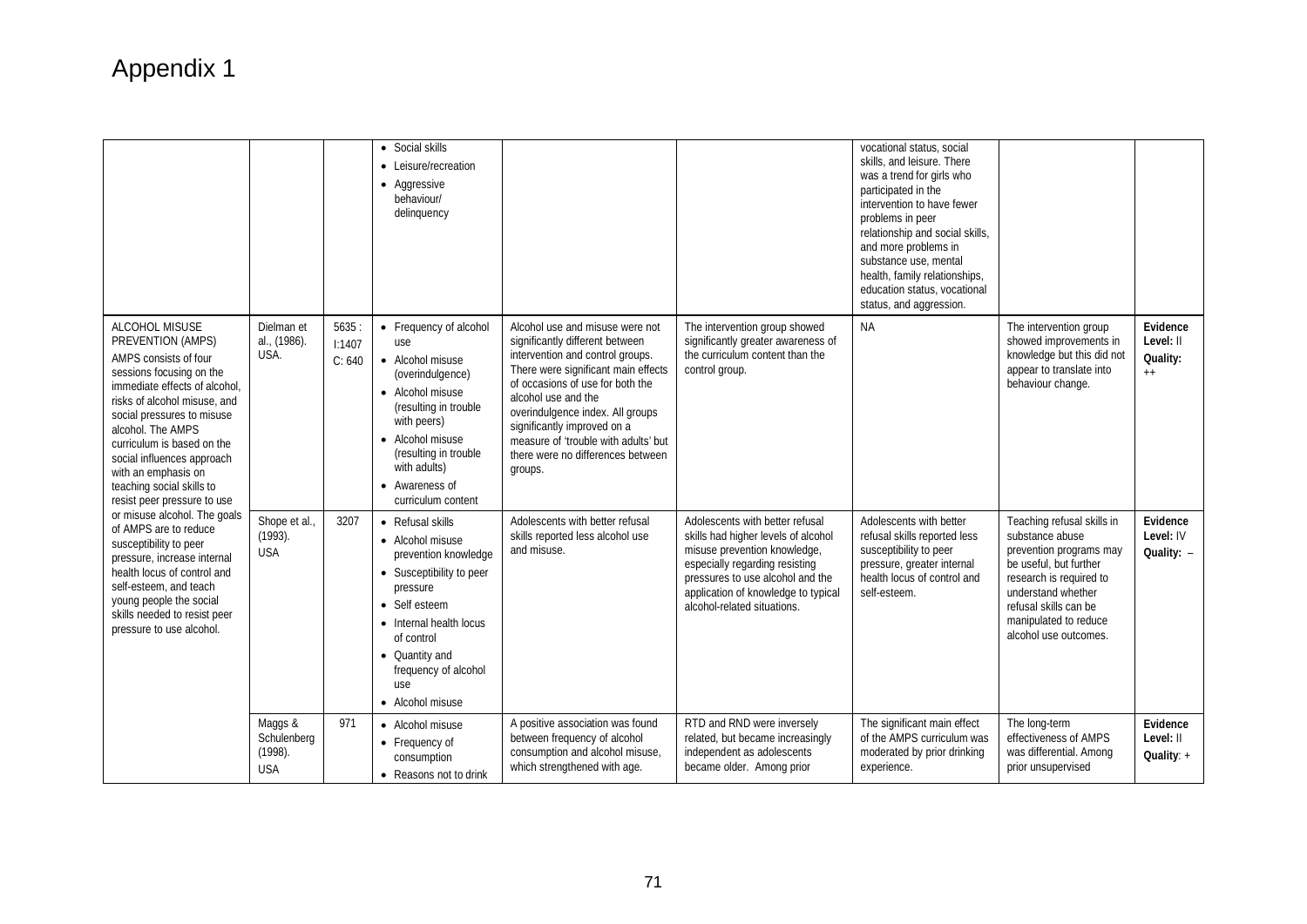|                                                                                                                                                                                                                                                                                         |                                        |                               | (RND)<br>• Reasons to drink<br>(RTD)                                                                                                                                 | Frequency of alcohol consumption<br>and alcohol misuse were positively<br>associated with RTD and<br>negatively associated with RND.<br>Among prior unsupervised<br>drinkers, exposure to AMPS was<br>associated with a smaller increase<br>in alcohol misuse. | unsupervised drinkers, exposure to<br>AMPS was associated with a<br>smaller decrease in RND. |                                                                                                                                                                                                                                      | drinkers. AMPS had a<br>significant indirect effect<br>on alcohol misuse via<br>RND.                                                                                                                                                                                            |                                              |
|-----------------------------------------------------------------------------------------------------------------------------------------------------------------------------------------------------------------------------------------------------------------------------------------|----------------------------------------|-------------------------------|----------------------------------------------------------------------------------------------------------------------------------------------------------------------|----------------------------------------------------------------------------------------------------------------------------------------------------------------------------------------------------------------------------------------------------------------|----------------------------------------------------------------------------------------------|--------------------------------------------------------------------------------------------------------------------------------------------------------------------------------------------------------------------------------------|---------------------------------------------------------------------------------------------------------------------------------------------------------------------------------------------------------------------------------------------------------------------------------|----------------------------------------------|
|                                                                                                                                                                                                                                                                                         | Shope et al.,<br>(2001).<br><b>USA</b> | 4635:<br>1:1820<br>C:<br>2815 | • Alcohol use and<br>misuse<br>• Frequency of<br>consumption<br>• Driver history (incl.<br>offences and<br>crashes)<br>• Family<br>• Parental attitude to<br>alcohol | AMPS was (marginally)<br>significantly associated with a<br>reduced risk of serious offences.<br>However, this effect only lasted for<br>one year. No significant effects<br>were found for crash outcomes.                                                    | <b>NA</b>                                                                                    | The program was less<br>beneficial among students<br>whose parents expressed<br>disapproval of young<br>people's drinking. The<br>program was more<br>beneficial among those who<br>drank less than one drink<br>per week.           | AMPS reduced the risk of<br>serious offenses during<br>the first year of licensure<br>by an estimated 20%,<br>adjusting for sex, race,<br>alcohol use/misuse, age<br>at time of licensure, family<br>structure, and parental<br>attitudes toward young<br>people's alcohol use. | Evidence<br>Level: II<br>Quality:<br>$^{++}$ |
| <b>GATEHOUSE</b><br>The Gatehouse Project<br>includes both institutional<br>and individual components<br>to promote emotional and<br>behavioural wellbeing, and<br>reduce rates of substance<br>use. The conceptual                                                                     | Bond et al.<br>(2004).<br><b>AUS</b>   | 2678<br>I: 1335<br>C:<br>1343 | • Anxiety/depressive<br>symptoms<br>• Social relations<br>• Victimisation<br>• School engagement<br>• Substance use<br>• Family                                      | The intervention group displayed<br>lower levels of any drinking and<br>friends' drinking than the control<br>group.                                                                                                                                           | <b>NA</b>                                                                                    | The intervention group had<br>lower levels of smoking and<br>friends' smoking than the<br>control group. There was no<br>significant effect of the<br>intervention on depressive<br>symptoms and social and<br>school relationships. | Gatehouse may decrease<br>substance use, but does<br>not appear to influence<br>depression symptoms or<br>social and school<br>relationships.                                                                                                                                   | Evidence<br>Level: II<br>Quality:<br>$++$    |
| framework identifies three<br>priority areas for action:<br>• building a sense of<br>security and trust<br>• increasing skills and<br>opportunities for good<br>communication<br>• building a sense of<br>positive regard through<br>valued participation in<br>aspects of school life. | Patton et al<br>(2006).<br><b>AUS</b>  | 2545                          | • Substance use<br>• Antisocial behaviour<br>• Initiation of sexual<br>intercourse<br>• Emotional problems<br>• School commitment                                    | No differences in health risk<br>behaviours were found between<br>groups in the 1999 cohort.<br>However, in the 2001 cohort.<br>students exposed to the<br>intervention displayed fewer risk<br>behaviours than those in the<br>control group.                 | <b>NA</b>                                                                                    | No differences were found<br>in emotional problems or<br>commitment between<br>groups at baseline, in 1999,<br>or in 2001.                                                                                                           | Gatehouse showed some<br>success in reducing rates<br>of substance use,<br>antisocial behaviour, and<br>early initiation of sexual<br>intercourse.                                                                                                                              | Evidence<br>Level: II<br>Quality:<br>$++$    |
| PERSONALITY RISK<br><b>FACTORS</b><br>This manualised intervention                                                                                                                                                                                                                      | Conrod et<br>al., (2006).<br>Canada    | 266<br>1:151<br>C: 115        | • Fear of anxiety<br>symptoms<br>• Intensity seeking                                                                                                                 | The intervention group had higher<br>rates of abstinence and lower<br>rates of alcohol consumption and<br>binge drinking at follow-up than                                                                                                                     | <b>NA</b>                                                                                    | <b>NA</b>                                                                                                                                                                                                                            | The intervention showed<br>promising effects on binge<br>drinking, quantity of<br>consumption, abstinence                                                                                                                                                                       | Evidence<br>Level: II<br>Quality:            |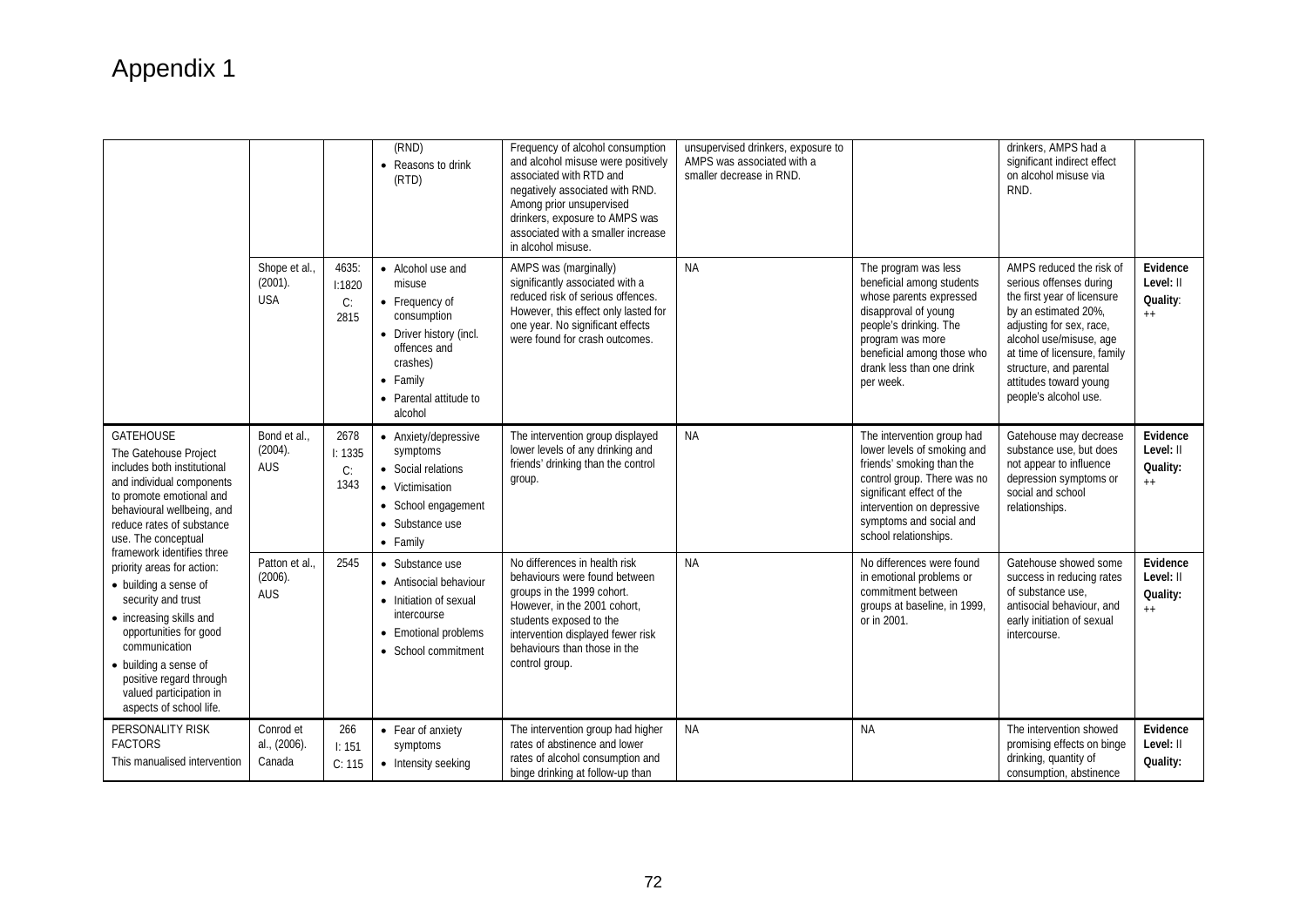| was designed to intervene at<br>the level of personality risk<br>and associated maladaptive<br>coping strategies, including<br>alcohol misuse. The three<br>main components of the<br>intervention are psycho-<br>education: behavioural<br>coping skills training; and<br>cognitive coping skills<br>training. The intervention is<br>delivered in 2, 90 minute<br>sessions conducted by a<br>masters-level counsellor and<br>a co-facilitator. |                                          |      | • Personality risk<br>factors for substance<br>abuse and<br>dependence<br>• Behavioural<br>symptoms of<br>adolescent problem<br>drinking     | the control group. An absence of<br>drinking-related problems was<br>reported more frequently within the<br>intervention group than the control<br>group.                                                                                                                                                                                                                                                                                                                                           |                                                                                                                                                                                                                                                                            |                                                                                                                                  | and drinking problems.                                                                                                                                                        | $++$                                |
|--------------------------------------------------------------------------------------------------------------------------------------------------------------------------------------------------------------------------------------------------------------------------------------------------------------------------------------------------------------------------------------------------------------------------------------------------|------------------------------------------|------|----------------------------------------------------------------------------------------------------------------------------------------------|-----------------------------------------------------------------------------------------------------------------------------------------------------------------------------------------------------------------------------------------------------------------------------------------------------------------------------------------------------------------------------------------------------------------------------------------------------------------------------------------------------|----------------------------------------------------------------------------------------------------------------------------------------------------------------------------------------------------------------------------------------------------------------------------|----------------------------------------------------------------------------------------------------------------------------------|-------------------------------------------------------------------------------------------------------------------------------------------------------------------------------|-------------------------------------|
| ADOLESCENT ALCOHOL<br>PREVENTION TRIAL<br>(AAPT)<br>Four groups were included<br>in the evaluation of the<br>Adolescent Alcohol<br><b>Prevention Trial. Students</b><br>received either educational<br>information only (control);<br>education plus resistance<br>training (RT); education plus<br>normative information<br>(norm); or a combination of<br>all three components<br>(COMB).                                                      | Taylor et al.,<br>(2000).<br><b>USA</b>  | 3027 | • Alcohol use<br>• Cigarette use                                                                                                             | Compared to the control group,<br>the norm intervention had a<br>beneficial effect on lifetime alcohol<br>use, recent alcohol use and<br>lifetime drunkenness. The norm<br>intervention had a beneficial effect<br>on the rate of growth of substance<br>use over the follow-up period. The<br>norm group also maintained a<br>lower, more stable rate of change<br>in alcohol use (compared to a rate<br>of change which was initially high<br>and decelerated over time in the<br>control group). | <b>NA</b>                                                                                                                                                                                                                                                                  | Compared to the control<br>group, the norm intervention<br>had a beneficial effect on<br>lifetime smoking and recent<br>smoking. | Providing normative<br>information in addition to<br>educational information is<br>beneficial in reducing drug<br>use.                                                        | Evidence<br>Level: II<br>Quality: - |
| CHOICE<br>CHOICE involves five 30-<br>minute sessions throughout<br>the school year. It is based<br>on social learning theory,<br>decision making theory and<br>self-efficacy theory.<br><b>CHOICE</b> includes<br>components utilised in other<br>successful programs. For<br>example:<br>• enhancing protective                                                                                                                                | D'Amico et<br>al., (2012).<br><b>USA</b> | 9528 | • Lifetime and past<br>month alcohol use<br>• Intention to drink<br>• Resistance self-<br>efficacy<br>• Perceived alcohol<br>use among peers | Follow-up rates of lifetime alcohol<br>consumption were lower for<br>intervention schools compared to<br>control schools (after controlling<br>for covariates). Past month alcohol<br>use was also lower in CHOICE<br>schools, but did not reach<br>statistical significance.                                                                                                                                                                                                                       | No school or individual-level<br>changes were observed in<br>resistance self-efficacy, perceived<br>prevalence of drinking, or<br>intentions to drink. However,<br>attending a higher number of<br>CHOICE sessions was associated<br>with higher resistance self-efficacy. | <b>NA</b>                                                                                                                        | CHOICE schools had<br>lower rates of lifetime<br>alcohol consumption at<br>follow-up, but no<br>differences in past month<br>use or alcohol-related<br>beliefs were observed. | Evidence<br>Level: II<br>Quality: + |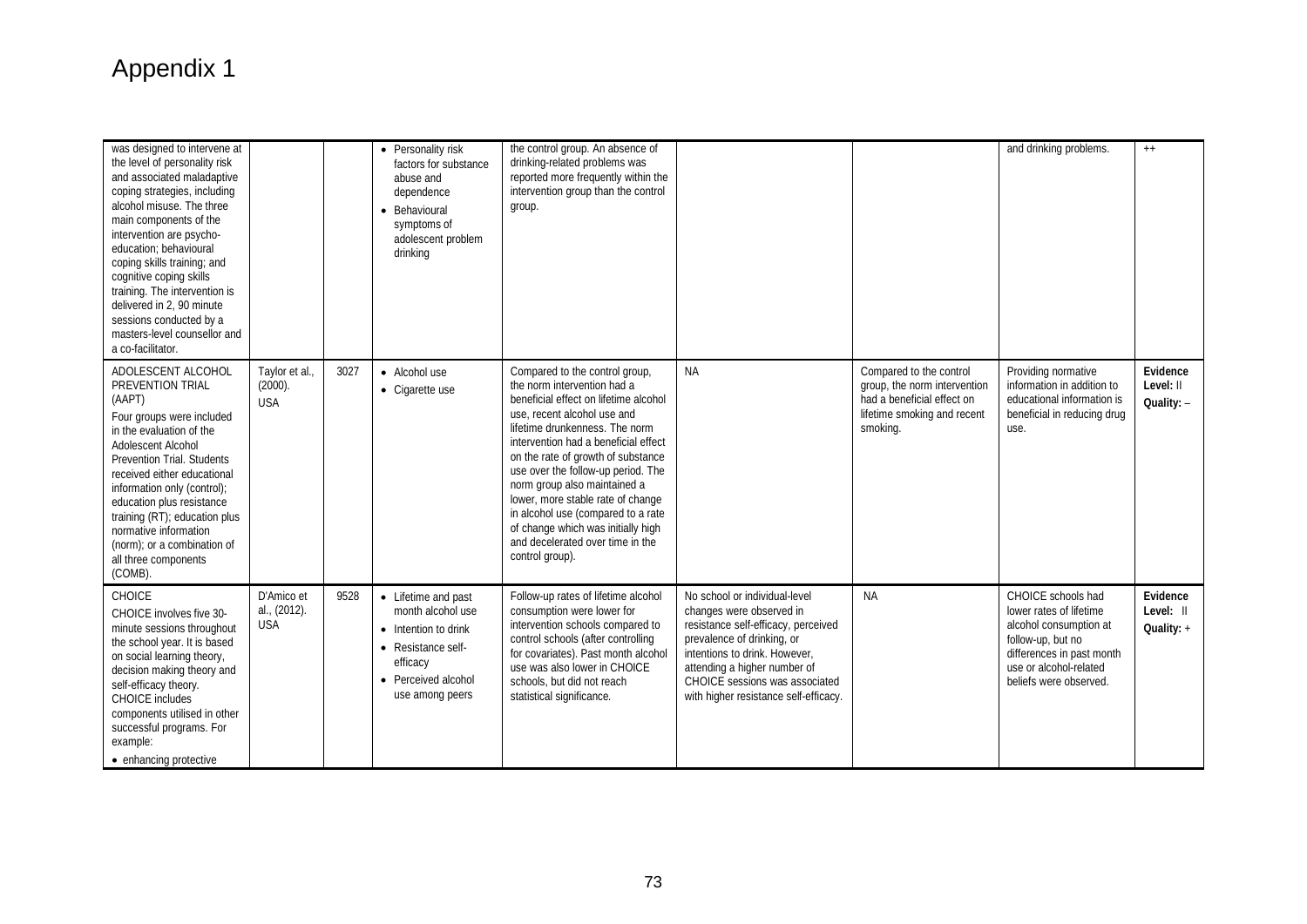| factors                                                                                                                                                                                                                                                                                                                                                                                                                                                                                                                                                                                                                                                                                                                   |                                            |                           |                                                                                                              |                                                                                                                                                                                             |                                                                                                                                                                                                                                           |                                                                                                                                                                                                                                                                                                                                                                                                                                                                         |                                                                                                                                                 |                                        |
|---------------------------------------------------------------------------------------------------------------------------------------------------------------------------------------------------------------------------------------------------------------------------------------------------------------------------------------------------------------------------------------------------------------------------------------------------------------------------------------------------------------------------------------------------------------------------------------------------------------------------------------------------------------------------------------------------------------------------|--------------------------------------------|---------------------------|--------------------------------------------------------------------------------------------------------------|---------------------------------------------------------------------------------------------------------------------------------------------------------------------------------------------|-------------------------------------------------------------------------------------------------------------------------------------------------------------------------------------------------------------------------------------------|-------------------------------------------------------------------------------------------------------------------------------------------------------------------------------------------------------------------------------------------------------------------------------------------------------------------------------------------------------------------------------------------------------------------------------------------------------------------------|-------------------------------------------------------------------------------------------------------------------------------------------------|----------------------------------------|
| • reducing risk factors                                                                                                                                                                                                                                                                                                                                                                                                                                                                                                                                                                                                                                                                                                   |                                            |                           |                                                                                                              |                                                                                                                                                                                             |                                                                                                                                                                                                                                           |                                                                                                                                                                                                                                                                                                                                                                                                                                                                         |                                                                                                                                                 |                                        |
| • targeting multiple<br>substances                                                                                                                                                                                                                                                                                                                                                                                                                                                                                                                                                                                                                                                                                        |                                            |                           |                                                                                                              |                                                                                                                                                                                             |                                                                                                                                                                                                                                           |                                                                                                                                                                                                                                                                                                                                                                                                                                                                         |                                                                                                                                                 |                                        |
| • interactive techniques that<br>allow active involvement<br>in learning                                                                                                                                                                                                                                                                                                                                                                                                                                                                                                                                                                                                                                                  |                                            |                           |                                                                                                              |                                                                                                                                                                                             |                                                                                                                                                                                                                                           |                                                                                                                                                                                                                                                                                                                                                                                                                                                                         |                                                                                                                                                 |                                        |
| • normative feedback                                                                                                                                                                                                                                                                                                                                                                                                                                                                                                                                                                                                                                                                                                      |                                            |                           |                                                                                                              |                                                                                                                                                                                             |                                                                                                                                                                                                                                           |                                                                                                                                                                                                                                                                                                                                                                                                                                                                         |                                                                                                                                                 |                                        |
| • role plays                                                                                                                                                                                                                                                                                                                                                                                                                                                                                                                                                                                                                                                                                                              |                                            |                           |                                                                                                              |                                                                                                                                                                                             |                                                                                                                                                                                                                                           |                                                                                                                                                                                                                                                                                                                                                                                                                                                                         |                                                                                                                                                 |                                        |
| • reinforcing skills                                                                                                                                                                                                                                                                                                                                                                                                                                                                                                                                                                                                                                                                                                      |                                            |                           |                                                                                                              |                                                                                                                                                                                             |                                                                                                                                                                                                                                           |                                                                                                                                                                                                                                                                                                                                                                                                                                                                         |                                                                                                                                                 |                                        |
| • providing information in a<br>nonjudgmental and non-<br>confrontational manner.                                                                                                                                                                                                                                                                                                                                                                                                                                                                                                                                                                                                                                         |                                            |                           |                                                                                                              |                                                                                                                                                                                             |                                                                                                                                                                                                                                           |                                                                                                                                                                                                                                                                                                                                                                                                                                                                         |                                                                                                                                                 |                                        |
| HEALTHY SCHOOLS AND<br><b>DRUGS</b><br>The Healthy School and<br>Drugs project is a<br>multicomponent, school-<br>based prevention program<br>for high school students.<br>The theoretical framework is<br>based on the theory of<br>planned behaviour, social<br>cognitive theory, and the<br>model of behavioural<br>change. The program<br>consists of five components<br>which are adopted and<br>implemented over three<br>years:<br>• developing a coordinating<br>committee<br>· delivering 9 educational<br>lessons over 3 years<br>• formulating school<br>regulations on drug use<br>• implementing an early<br>detection system for<br>identifying students with<br>drug problems and<br>providing support and | Cuijpers et<br>al., (2002).<br>Netherlands | 1930<br>1: 1156<br>C: 774 | • Substance use<br>• Attitude towards<br>substance use<br>• Knowledge about<br>substances<br>• Self-efficacy | The intervention had a significant<br>effect on frequency of alcohol use,<br>number of alcoholic drinks per<br>peek, and number of alcoholic<br>drinks per instance at 3 year<br>follow-up. | The intervention had a significant<br>effect on knowledge about alcohol<br>at 2 and 3 year follow-ups. A<br>significant effect on self-efficacy<br>towards alcohol was found at 1<br>year follow-up, but not at<br>subsequent follow-ups. | The intervention had a<br>significant effect on<br>frequency of smoking at 3<br>year follow-up and<br>marijuana use at 2 year<br>follow-up. The intervention<br>group had better knowledge<br>of tobacco and marijuana at<br>3 year follow-up. The<br>intervention had a significant<br>effect on attitude towards<br>use of marijuana at 3 year<br>follow-up. No effects of the<br>intervention were found on<br>self-efficacy towards use of<br>tobacco or marijuana. | The Healthy School and<br>Drugs project may have<br>beneficial effects of<br>substance use and<br>knowledge, particularly<br>regarding alcohol. | Evidence<br>Level: III-2<br>Quality: - |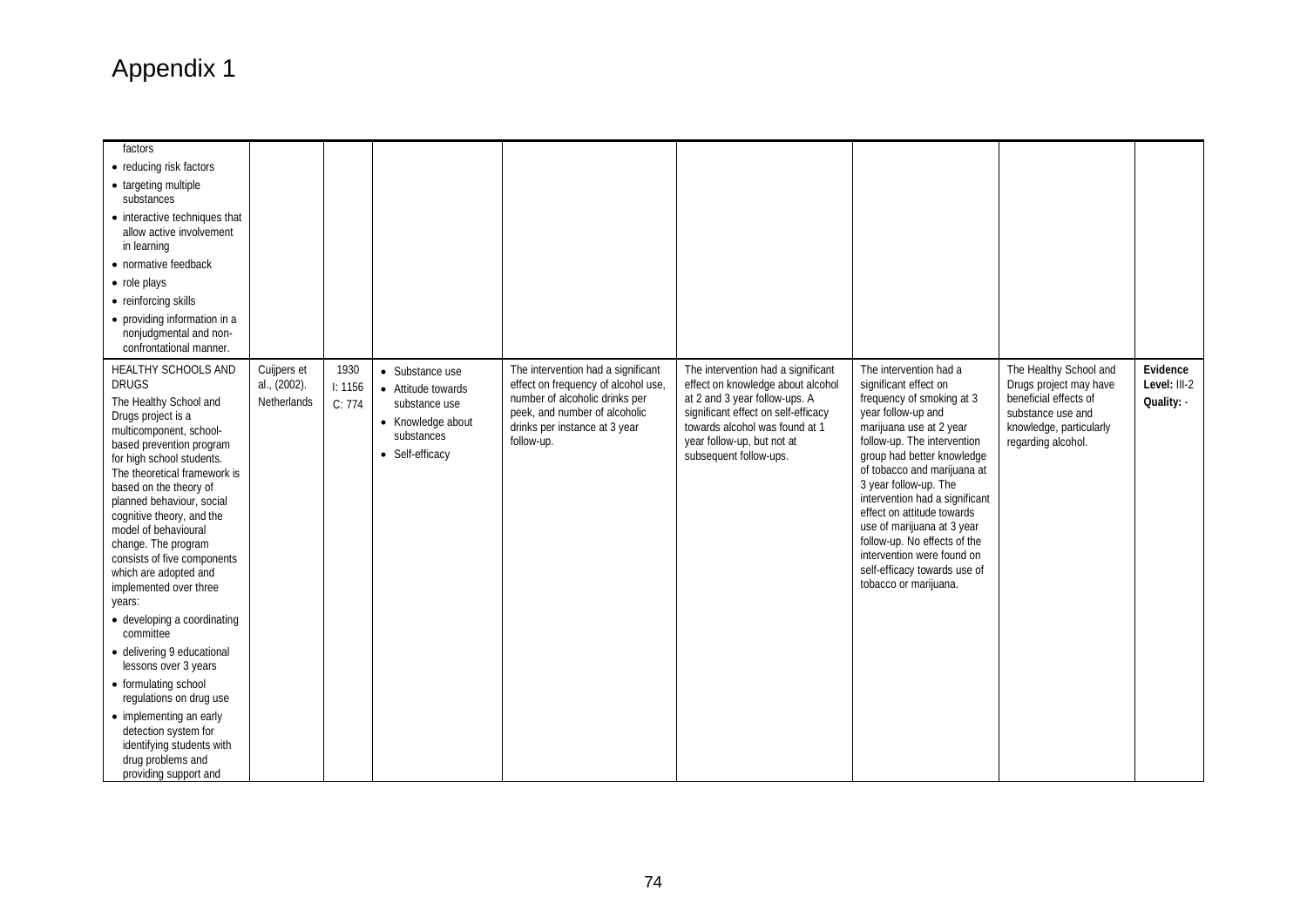| counselling<br>• involving parents in drug<br>abuse prevention                                                                                                                                                                                                                                                                                                                                                                                                                                                       |                                                 |                        |                                                                                                                                                                                         |                                                                                                                                                                                                                                                                                                   |                                                                                                                                                                                                                                                                                                                                                                               |                                                                                                                                                                                                           |                                                                                                                                                                                                                                                                                                                                   |                                              |
|----------------------------------------------------------------------------------------------------------------------------------------------------------------------------------------------------------------------------------------------------------------------------------------------------------------------------------------------------------------------------------------------------------------------------------------------------------------------------------------------------------------------|-------------------------------------------------|------------------------|-----------------------------------------------------------------------------------------------------------------------------------------------------------------------------------------|---------------------------------------------------------------------------------------------------------------------------------------------------------------------------------------------------------------------------------------------------------------------------------------------------|-------------------------------------------------------------------------------------------------------------------------------------------------------------------------------------------------------------------------------------------------------------------------------------------------------------------------------------------------------------------------------|-----------------------------------------------------------------------------------------------------------------------------------------------------------------------------------------------------------|-----------------------------------------------------------------------------------------------------------------------------------------------------------------------------------------------------------------------------------------------------------------------------------------------------------------------------------|----------------------------------------------|
| LIFE EDUCATION<br>VICTORIA (LEV)<br>LEV aims to delay student<br>experimentation with or<br>initiation into smoking,<br>discourage underage<br>drinking, encourage<br>students to avoid drinking<br>during the adolescent years,<br>and advocate that students<br>avoid analgesics unless for<br>legitimate health reasons. It<br>is presented in seven<br>modules throughout the<br>seven years of primary<br>school.                                                                                               | Hawthorne<br>et al.<br>$(1992)$ .<br><b>AUS</b> | 3019                   | • Attitudes towards<br>drug use and health<br>• Attitudes towards<br>drug use reward-<br>association<br>• Attitudes towards<br>drug users<br>• Alcohol, cigarette,<br>and analgesic use | Participation in LEV was<br>marginally positively associated<br>with having ever drunk an<br>alcoholic beverage, and usually<br>consuming two or more drinks on<br>a drinking occasion. No<br>association was found between<br>participation in LEV and alcohol<br>consumption in the past month. | Participation in LEV was<br>associated with higher scores in<br>health knowledge, and slightly<br>higher scores in attitudes towards<br>drug use and health. Participation<br>was also associated with lower<br>scores on attitudes towards drug<br>users. No association was found<br>between participation in LEV and<br>attitudes towards drugs use<br>reward-association. | Participation in LEV was<br>marginally positively<br>associated with smoking in<br>the past four weeks, having<br>ever used analgesics, and<br>having used three or more<br>analgesics in the last month. | Although participation in<br>LEV was associated with<br>greater health knowledge,<br>there was no evidence<br>that participation positively<br>affected students'<br>attitudes, or reduced<br>substance use. Indeed.<br>there was some evidence<br>that students who<br>participated in LEV had<br>marginally higher drug<br>use. | Evidence<br>Level: III-3<br>Quality:<br>$++$ |
| POSITIVE YOUTH<br>DEVELOPMENT (PYD)<br>PYD is a comprehensive<br>program to promote well-<br>being and prevent<br>substance use among<br>adolescents. The program<br>teaches substance use<br>prevention skills along with<br>participation in health<br>education and cultural<br>heritage activities. The core<br>substance use prevention<br>component of the program is<br>an 18-session curriculum<br>known as Adolescent<br>Decision-Making for the<br>Positive Youth Development<br>Collaborative (ADM-PYDC). | Tebes et al.,<br>$(2007)$ .<br><b>USA</b>       | 304<br>1:149<br>C: 155 | • Perceived risk of<br>harm<br>• Drug beliefs<br>• Substance use<br>behaviour                                                                                                           | There was no significant difference<br>in alcohol use from pre-test to exit,<br>but at follow-up the intervention<br>group was significantly less likely<br>to use alcohol than the control<br>group.                                                                                             | Perceived risk of harm significantly<br>increased in the intervention group<br>compared to the control group.<br>There was no significant difference<br>between groups in drug beliefs.                                                                                                                                                                                       | The use of other drugs did<br>not differ between groups at<br>exit. However, at follow-up<br>the intervention group was<br>significantly less likely to<br>use other drugs than the<br>control group.     | PYD was effective in<br>decreasing the rate of<br>alcohol and other drug<br>use at follow-up.                                                                                                                                                                                                                                     | Evidence<br>Level: III-2<br>Quality: +       |
| <b>OLWEUS PREVENTION</b><br>Olweus aims to create a<br>school and home<br>environment characterised                                                                                                                                                                                                                                                                                                                                                                                                                  | Amundsen<br>& Ravndal<br>(2008).<br>Norway      | 1146                   | • Alcohol use<br>• Tobacco use<br>• Illegal drug use                                                                                                                                    | There were no significant<br>differences in the frequency of<br>alcohol use between the<br>experimental schools and the                                                                                                                                                                           | <b>NA</b>                                                                                                                                                                                                                                                                                                                                                                     | There was a stronger rise in<br>cannabis use with<br>increasing grades in the<br>control vs. intervention                                                                                                 | The Olweus bullying-<br>prevention program may<br>be effective in reducing<br>excessive alcohol                                                                                                                                                                                                                                   | Evidence<br>Level: III-2<br>Quality: -       |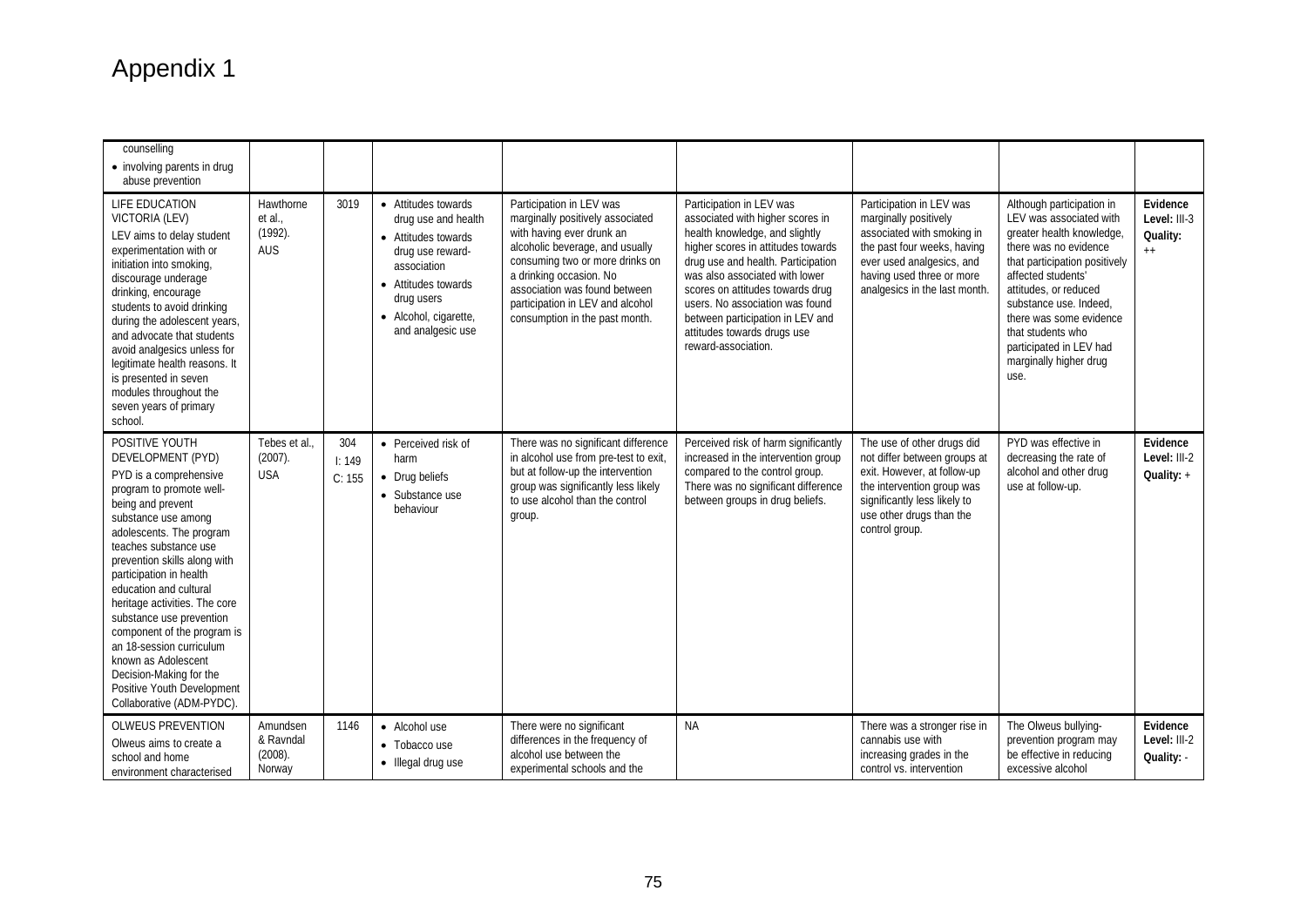| by positive interest and<br>engagement on the part of<br>adults and firm boundaries<br>between acceptable and<br>unacceptable behaviour. It<br>seeks primarily to reduce<br>bullying among students.<br>The program involves<br>teachers learning about<br>bullying and implementing<br>strategies to reduce bullying<br>behaviours. Olweus is<br>integrated within the<br>school's ordinary routine. |                                          |      |                                                                                                                                                                                                                                           | control schools. Alcohol<br>intoxication and drunkenness were<br>higher in the control schools than<br>the intervention schools. |                                                                                                                                                                                                                                                                                                                                                                                           | schools.                                                                                                 | consumption and<br>cannabis use.                                                        |                                          |
|-------------------------------------------------------------------------------------------------------------------------------------------------------------------------------------------------------------------------------------------------------------------------------------------------------------------------------------------------------------------------------------------------------|------------------------------------------|------|-------------------------------------------------------------------------------------------------------------------------------------------------------------------------------------------------------------------------------------------|----------------------------------------------------------------------------------------------------------------------------------|-------------------------------------------------------------------------------------------------------------------------------------------------------------------------------------------------------------------------------------------------------------------------------------------------------------------------------------------------------------------------------------------|----------------------------------------------------------------------------------------------------------|-----------------------------------------------------------------------------------------|------------------------------------------|
| PROTECTING YOU<br>PROTECTING ME (PY/PM)<br>Protecting You/Protecting<br>Me (PY/PM), developed by<br>Mothers Against Drunk<br>Driving, targets children in<br>school, beginning in first<br>grade. The goal of the<br>classroom-based program is<br>to prevent the injury and<br>death of children and youth<br>from underage alcohol use<br>and riding in vehicles with<br>impaired drivers.          | Bell et al.,<br>$(2005)$ .<br><b>USA</b> | 722  | • Perceived harm of<br>alcohol<br>• Drinking and safety<br>intentions<br>• Stress-management<br>skills<br>• Decision-making<br>skills<br>• Underage drinking<br>attitudes<br>• Media literacy<br>• Vehicle safety skills<br>• Development | <b>NA</b>                                                                                                                        | Students who undertook PY/PM<br>demonstrated improvement in all<br>outcome areas except drinking and<br>safety intentions (although media<br>literacy was only marginally<br>significant).                                                                                                                                                                                                | More years of exposure to<br>PY/PM was associated with<br>better outcomes at post-test<br>and follow-up. | PY/PM had positive<br>effects on students'<br>knowledge and attitudes.                  | Evidence<br>Level: III-3<br>Quality: $+$ |
| <b>REDUCE RISK INCREASE</b><br>STUDENT KNOWLEDGE<br>(RRISK)<br>RRISK aims to give students<br>the skills to make informed<br>decisions about risk-taking<br>associated with drug and<br>alcohol use, driving and<br>celebrating. The RRISK<br>program is a combination of<br>a seminar day preceded and<br>followed by complementary<br>in-school activities.                                         | Zask et al.,<br>$(2006)$ .<br><b>AUS</b> | 1996 | • Knowledge about<br>alcohol and risks<br>• Attitudes about<br>alcohol and risks<br>• Risky behaviours                                                                                                                                    | Intervention students reported<br>significant improvements in<br>behaviour compared to the control<br>group.                     | Intervention students had<br>significantly higher levels of<br>knowledge about the safety<br>features of a used car than<br>comparison or control students.<br>Older intervention students had<br>higher levels of knowledge<br>regarding assessing whether<br>someone is too drunk to drive.<br>Younger intervention students<br>demonstrated improved attitudes<br>towards risk-taking. | <b>NA</b>                                                                                                | RRISK had some success<br>in improving risky<br>attitudes, knowledge and<br>behaviours. | Evidence<br>Level: III-2<br>Quality: $+$ |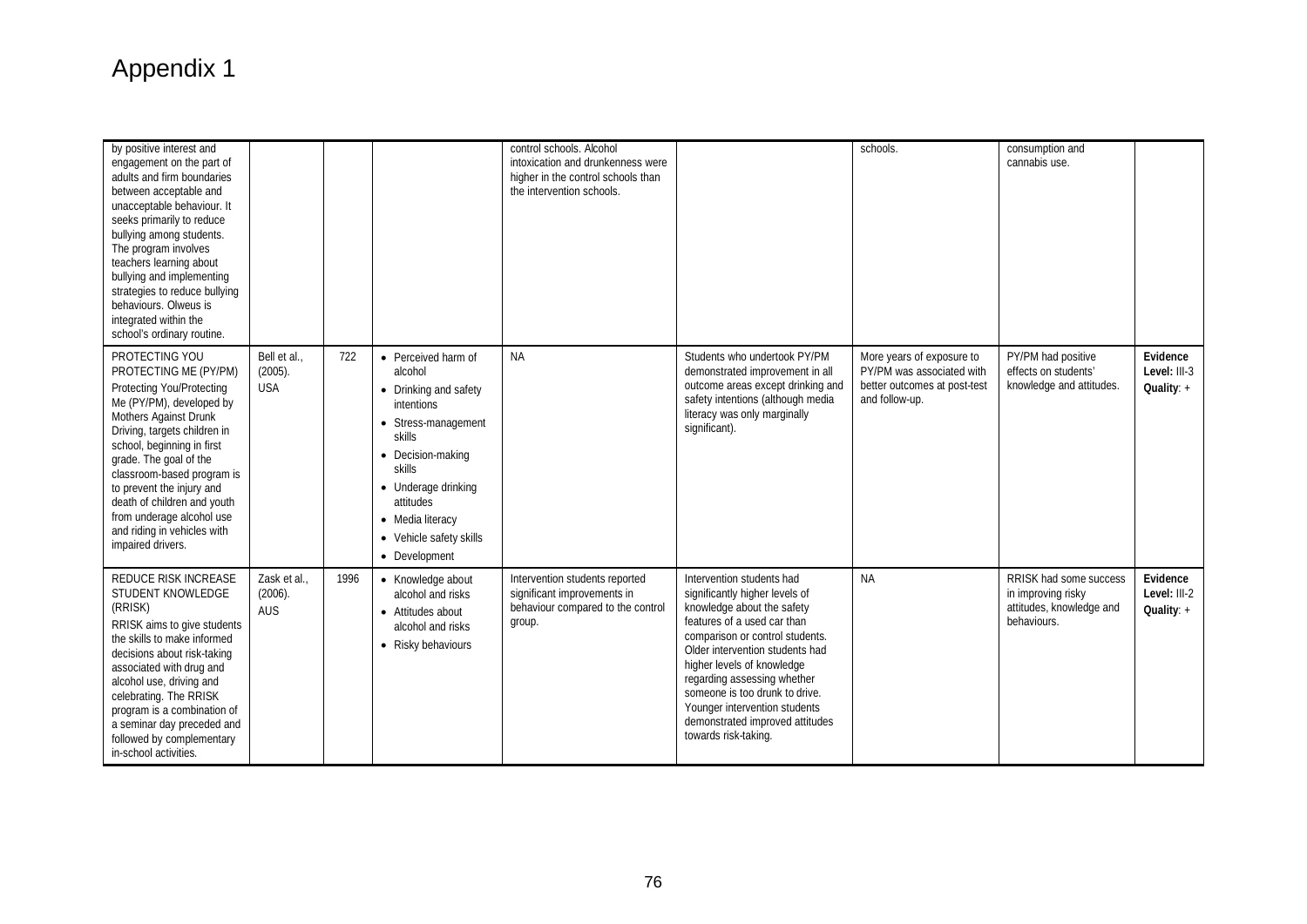| <b>SCHOOL BASED</b><br>EDUCATION<br>The focus of this<br>intervention is on addressing<br>social influences, beliefs<br>about consequences of<br>alcohol use,<br>media/advertising literacy,<br>resistance skills and alcohol-<br>related normative beliefs.<br>The central message is "no<br>alcohol for minors". The<br>program consists of four<br>specified class units, a<br>booklet for students and a<br>parent booklet.                                          | Morgenstern<br>et al.<br>(2009).<br>Germany | 1433 | • Alcohol use<br>• Alcohol-related<br>knowledge<br>• Alcohol attitudes<br>• Alcohol intentions        | There was no statistically<br>significant intervention effect for<br>any of the alcohol use outcomes<br>except for lifetime binge drinking;<br>intervention students were<br>significantly less likely to report<br>lifetime binge drinking at post-test<br>and 12 month follow-up.     | Students in the intervention group<br>had higher alcohol-related<br>knowledge than students in the<br>control group. This difference was<br>maintained at 12 month follow-up.<br>There was no significant difference<br>between groups on alcohol-related<br>attitudes or intentions. | <b>NA</b>                                                                                                                                                                                                                                                                                                                                                                                                                             | The intervention had<br>positive effects on<br>alcohol-related knowledge<br>and lifetime binge<br>drinking. Alcohol-related<br>attitudes, expectancies,<br>and other alcohol-use<br>measures were not<br>impacted by the program. | Evidence<br>Level: II<br>Quality:<br>$++$ |
|--------------------------------------------------------------------------------------------------------------------------------------------------------------------------------------------------------------------------------------------------------------------------------------------------------------------------------------------------------------------------------------------------------------------------------------------------------------------------|---------------------------------------------|------|-------------------------------------------------------------------------------------------------------|-----------------------------------------------------------------------------------------------------------------------------------------------------------------------------------------------------------------------------------------------------------------------------------------|---------------------------------------------------------------------------------------------------------------------------------------------------------------------------------------------------------------------------------------------------------------------------------------|---------------------------------------------------------------------------------------------------------------------------------------------------------------------------------------------------------------------------------------------------------------------------------------------------------------------------------------------------------------------------------------------------------------------------------------|-----------------------------------------------------------------------------------------------------------------------------------------------------------------------------------------------------------------------------------|-------------------------------------------|
| <b>SCHOOL BASED</b><br><b>RESILIENCE</b><br><b>INTERVENTION</b><br>A multi-strategic intervention<br>based upon an existing<br>student resilience and<br>protective factors program. It<br>targets three domains:<br>• curriculum, teaching and<br>learning (e.g.<br>implementing materials<br>and programs)<br>• ethos and environment<br>(e.g. increasing school<br>connectedness)<br>• partnerships and services<br>(e.g. formal partnerships<br>with local services) | Hodder et<br>al., (2011).<br><b>AUS</b>     | 1205 | • Resilience and<br>protective factors<br>• Tobacco, alcohol and<br>marijuana use                     | At follow-up, the proportion of<br>students who reported drinking<br>one or more alcoholic drinks in the<br>last three months was 19% less<br>than at baseline, and the<br>proportion that reported drinking<br>five or more alcoholic drinks in the<br>last three months was 16% less. | <b>NA</b>                                                                                                                                                                                                                                                                             | Resilience and protective<br>factors were significantly<br>greater at follow-up than at<br>baseline. The proportion of<br>students who reported ever<br>smoking, smoking in the last<br>three months, and being a<br>current smoker was lower at<br>follow-up than at baseline.<br>The proportion of students<br>who reported marijuana use<br>in the last three months was<br>significantly lower at follow-<br>up than at baseline. | The intervention<br>increased resliance and<br>protective factors, and<br>reduced alcohol, tobacco<br>and marijuana use.                                                                                                          | Evidence<br>Level: IV<br>Quality: -       |
| <b>SOCIAL NORMS</b><br>ANALYSIS PROJECT<br>(SNAP)<br>Using social norms theory<br>the focus of the intervention<br>is the extent to which young<br>peoples' perceptions of their<br>peers' behaviour and                                                                                                                                                                                                                                                                 | Hughes et<br>al., (2008).<br><b>AUS</b>     | 509  | • Alcohol-related<br>attitudes<br>• Alcohol-related<br>perceptions<br>• Alcohol-related<br>behaviours | There was little change in the<br>frequency of drinking at the trial<br>schools over the period of the<br>intervention. Frequency of<br>drunkenness had declined in the<br>intervention schools at Time 2, but<br>returned to baseline levels at Time<br>3.                             | For intervention students.<br>perceived peer-drinking had<br>declined at Time 2, but in most<br>cased returned to baseline levels<br>by Time 3.                                                                                                                                       | There was no significant<br>effect of the intervention on<br>use of harm-minimisation<br>strategies.                                                                                                                                                                                                                                                                                                                                  | SNAP schools showed<br>some improvement in<br>alcohol-related<br>perceptions and<br>frequency of<br>drunkenness, but changes<br>were not enduring.                                                                                | Evidence<br>Level: III-3<br>Quality: -    |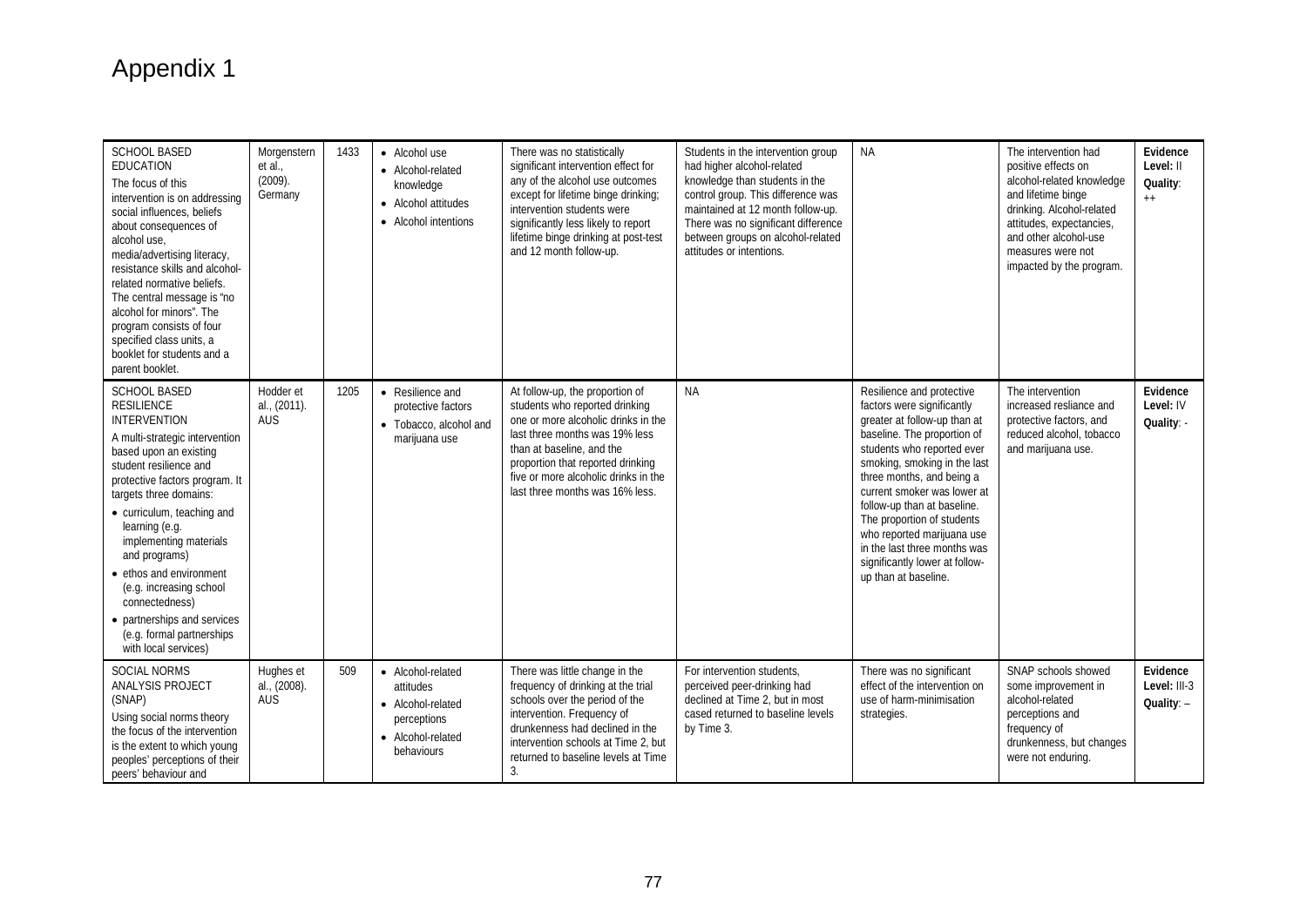| attitudes influences their<br>own drinking behaviours.<br>"Key messages" were<br>disseminated during school-<br>based campaigns which<br>were positive and affirming,<br>with no "scare tactics".                                                                                                                                                                                                                                                         |                                          |                        |                                                                                                                                                                               |                                                                                                                                                                                                                        |                                                                                                                                                |                                                                                                                                                                                                                                                                                                                                                                                                                                                                                  |                                                                                                                         |                                          |
|-----------------------------------------------------------------------------------------------------------------------------------------------------------------------------------------------------------------------------------------------------------------------------------------------------------------------------------------------------------------------------------------------------------------------------------------------------------|------------------------------------------|------------------------|-------------------------------------------------------------------------------------------------------------------------------------------------------------------------------|------------------------------------------------------------------------------------------------------------------------------------------------------------------------------------------------------------------------|------------------------------------------------------------------------------------------------------------------------------------------------|----------------------------------------------------------------------------------------------------------------------------------------------------------------------------------------------------------------------------------------------------------------------------------------------------------------------------------------------------------------------------------------------------------------------------------------------------------------------------------|-------------------------------------------------------------------------------------------------------------------------|------------------------------------------|
| DRUGS AT WORK (DAW)<br>Drugs at Work aims to delay<br>the age of first use of<br>alcohol, tobacco and other<br>drugs by reducing peer<br>pressure and changing local<br>peer group norms. It<br>particularly targets Mexican-<br>American children. DAW<br>comprises seven sessions in<br>grade five and one session<br>in grade six. Sessions are<br>designed to be delivered in<br>a high-energy, multi-media<br>format with interactive<br>activities. | Wright<br>$(2007)$ .<br><b>USA</b>       | 2691                   | • Use of alcohol.<br>tobacco, and other<br>drugs (ATOD)<br>• Perceived ATOD use<br>by peers<br>• Knowledge of<br>dangers of ATOD use<br>• Peer pressure to use<br><b>ATOD</b> | Students who participated in DAW<br>were significantly less likely to<br>drink enough alcohol to feel drunk,<br>compared to the control group.<br>However, reductions in use were<br>not maintained after grade seven. | <b>NA</b>                                                                                                                                      | Students who participated in<br>DAW were significantly less<br>likely to smoke cigarettes,<br>smoke marijuana, or use<br>other drugs, compared to<br>the control group. They also<br>reported lower perceived<br>ATOD use by peers, and<br>reduced peer pressure.<br>Classmates of those who<br>participated in DAW (but did<br>not themselves participate)<br>had similar reductions in<br>ATOD use. However.<br>reductions in use were not<br>maintained after grade<br>seven. | DAW showed some<br>efficacy in reducing rates<br>of ATOD use, but effects<br>were not maintained at<br>follow-up.       | Evidence<br>Level: III-3<br>Quality: -   |
| PEER LED FAS/FAE<br>Peer led FAS prevention<br>emphasises the role of<br>peers in teaching and role<br>modelling. It consists of<br>multimedia presentations by<br>peers and college students<br>about Fetal Alcohol<br>Syndrome and other drug<br>effects on the child during<br>pregnancy.                                                                                                                                                              | Boulter.<br>(2007).<br><b>USA</b>        | 339                    | • Knowledge of FAS                                                                                                                                                            | <b>NA</b>                                                                                                                                                                                                              | In general, students' overall<br>knowledge of presentation content<br>increased from pre-test to post-test<br>and from post-test to follow up. | <b>NA</b>                                                                                                                                                                                                                                                                                                                                                                                                                                                                        | Multimedia presentations<br>can increase knowledge<br>of Fetal Alcohol<br>Syndrome.                                     | Evidence<br>Level: IV<br>Quality: -      |
| PEER SUPPORT<br>The peer support<br>programme aims to<br>positively influence students'<br>knowledge, attitudes and<br>use of drugs. It involves 10<br>to 16 sessions, most of                                                                                                                                                                                                                                                                            | Webster et<br>al., (2002).<br><b>AUS</b> | 428<br>1:169<br>C: 157 | • Attitudes towards<br>alcohol and drugs<br>• Knowledge of alcohol<br>and drugs<br>• Alcohol and drug use                                                                     | In general, the peer support<br>program had no effect on<br>participants' drug use behaviour.                                                                                                                          | The program had no effect on<br>participants' drug-related<br>knowledge or attitudes.                                                          | <b>NA</b>                                                                                                                                                                                                                                                                                                                                                                                                                                                                        | The peer support program<br>was ineffective in<br>changing rates of drug<br>use or drug-related<br>knowledge/attitudes. | Evidence<br>Level: III-2<br>Quality: $+$ |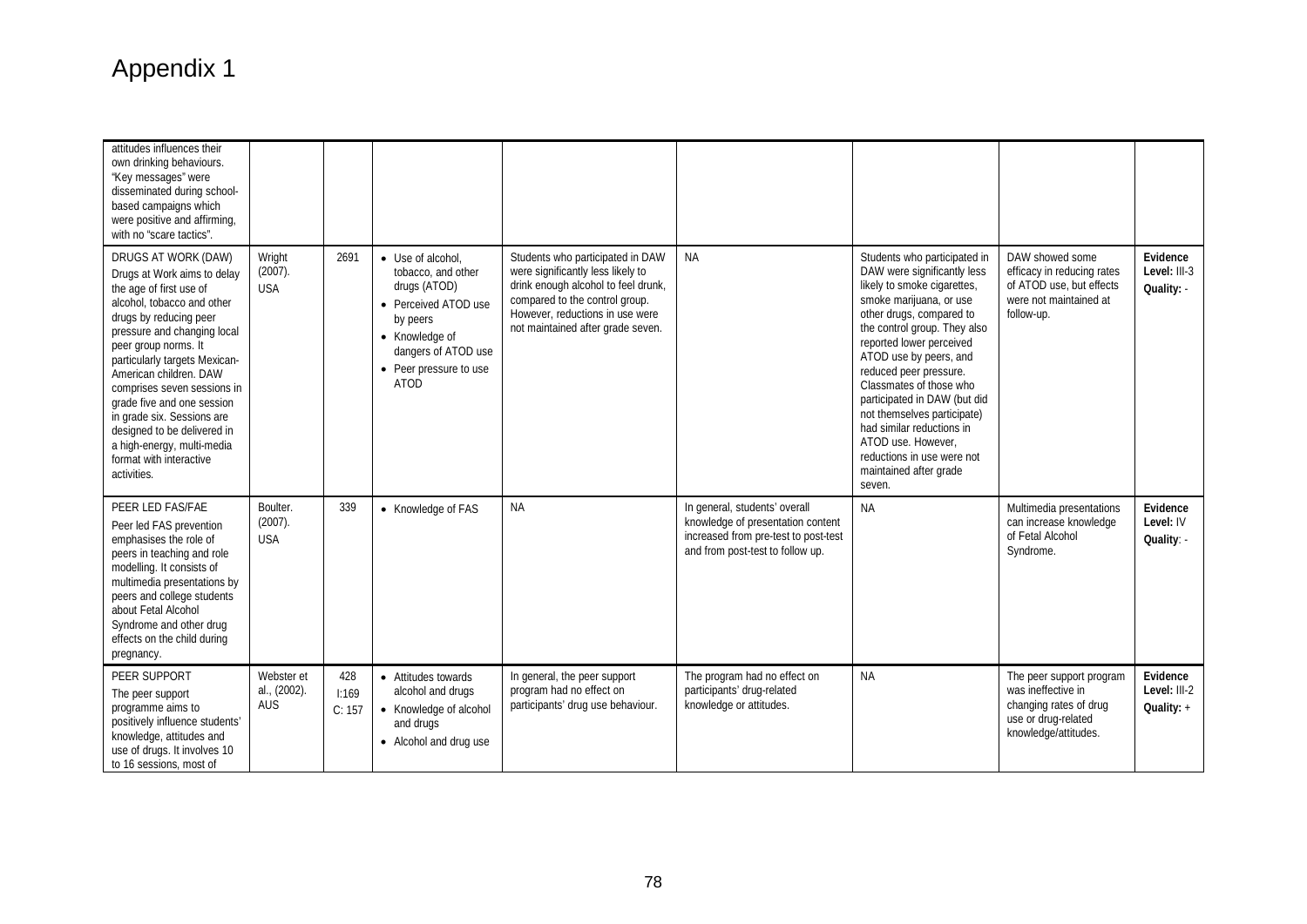| which focus on personal<br>skills training. Two sessions<br>explore alcohol and tobacco<br>use.                                                                                                                                                                                                                                                                                                                                              |                                                 |     |                                                                                                                                                                      |                                                                                |                                                                                                                                                                                                                                                                                                                                                          |           |                                                                                                                                                                          |                                       |
|----------------------------------------------------------------------------------------------------------------------------------------------------------------------------------------------------------------------------------------------------------------------------------------------------------------------------------------------------------------------------------------------------------------------------------------------|-------------------------------------------------|-----|----------------------------------------------------------------------------------------------------------------------------------------------------------------------|--------------------------------------------------------------------------------|----------------------------------------------------------------------------------------------------------------------------------------------------------------------------------------------------------------------------------------------------------------------------------------------------------------------------------------------------------|-----------|--------------------------------------------------------------------------------------------------------------------------------------------------------------------------|---------------------------------------|
| PRIME FOR LIFE<br>PRIME for Life is an alcohol<br>risk reduction program that<br>has been used in the USA<br>for over 20 years. A<br>Swedish version of the<br>program has recently been<br>adapted for use among<br>Swedish high-school<br>students. This program<br>version is of 10 hours<br>duration and targets at-risk<br>youth and/or subjects<br>charged with alcohol and/or<br>drug violations.                                     | Hallgren et<br>al., (2011).<br>Sweden           | 926 | • Alcohol use<br>• Knowledge about<br>alcohol<br>• Attitudes towards<br>alcohol<br>• Intentions regarding<br>alcohol use<br>• Perceived risk for<br>alcohol problems | No significant differences between<br>groups were observed for alcohol<br>use. | Alcohol knowledge and perception<br>of risk for developing alcohol<br>problems increased significantly in<br>the intervention group at 5 month<br>follow-up. Increases in alcohol<br>knowledge (but not perception of<br>risk) remained significant at 20<br>month follow-up. There was no<br>significant change in alcohol<br>attitudes and intentions. | <b>NA</b> | PRIME for Life had a<br>positive short-term impact<br>on knowledge about<br>alcohol and risks<br>concerning heavy<br>consumption, but did not<br>reduce drinking levels. | Evidence<br>Level: II<br>Quality: +   |
| PROJECT PRIDE<br>Project Pride is a primary<br>prevention program<br>intended to intervene at or<br>before the early stages of<br>drug and alcohol abuse. It<br>consists of 12 modules.<br>administered during one<br>class per week over a 12-<br>week period. The modules<br>deal with social<br>competence; resistance<br>skills; drug education;<br>normative education:<br>advertising pressure<br>education; and stress<br>management. | LoSciuto &<br>Steinman<br>(2004).<br><b>USA</b> | 270 | • Social image and<br>drug use<br>• Advertising influence<br>• Comfort saying no<br>• Ways to say no<br>• Drug facts<br>• Estimation of peer<br>drug use             | <b>NA</b>                                                                      | Compared to the controls, the<br>intervention students showed<br>positive knowledge and attitudinal<br>changes in advertising influence<br>and drug facts. Smaller (non-<br>significant) effects were found for<br>estimation of peer drug use,<br>resistance skills, ways to say no,<br>and the social status of smokers.                               | <b>NA</b> | Project PRIDE appears to<br>have some positive<br>effects on student<br>attitudes and knowledge<br>about drug use.                                                       | Evidence<br>Level: II<br>Quality: $-$ |
| REINFORCING ALCOHOL<br>PREVENTION (RAP)<br>The RAP program was<br>developed in accordance<br>with evidence-based<br>quidelines for effective                                                                                                                                                                                                                                                                                                 | Will & Sabo<br>(2010).<br><b>USA</b>            | 668 | • Alcohol-related<br>knowledge                                                                                                                                       | <b>NA</b>                                                                      | Students' knowledge and<br>awareness of alcohol risks<br>increased significantly from pre-<br>test to post-test. Misapprehensions<br>regarding alcohol and alcohol use<br>had declined at post-test.                                                                                                                                                     | <b>NA</b> | RAP successfully<br>educated teens about<br>alcohol laws and<br>penalties.                                                                                               | Evidence<br>Level: V<br>Quality: -    |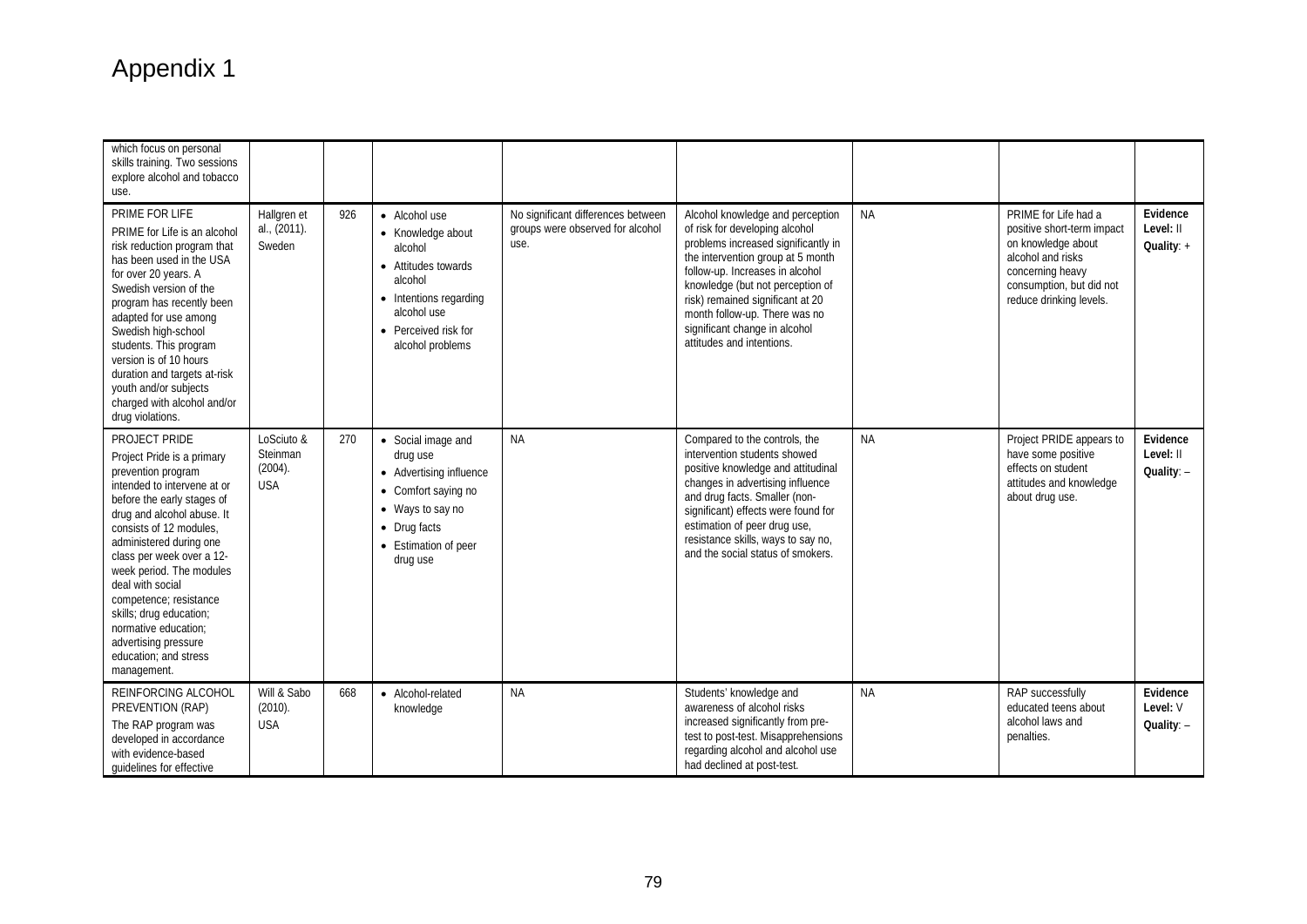| school-based programming<br>to combat underage drinking<br>and impaired driving. Social<br>cognitive therapy provided<br>the theory and constructs<br>that shaped the intervention.<br>RAP includes an<br>educational lesson, video.<br>and interactive activities<br>during a 90-minute period.                                                                                        |                                         |      |                                                                                            |                                                                                                                                                                                                                                                                                                      |           |                                                                                                                                                                                                                                                                                                                                                                                                                                                                                                                                                                |                                                                                                                                                                                                                    |                                        |
|-----------------------------------------------------------------------------------------------------------------------------------------------------------------------------------------------------------------------------------------------------------------------------------------------------------------------------------------------------------------------------------------|-----------------------------------------|------|--------------------------------------------------------------------------------------------|------------------------------------------------------------------------------------------------------------------------------------------------------------------------------------------------------------------------------------------------------------------------------------------------------|-----------|----------------------------------------------------------------------------------------------------------------------------------------------------------------------------------------------------------------------------------------------------------------------------------------------------------------------------------------------------------------------------------------------------------------------------------------------------------------------------------------------------------------------------------------------------------------|--------------------------------------------------------------------------------------------------------------------------------------------------------------------------------------------------------------------|----------------------------------------|
| SAY YES FIRST<br>A comprehensive,<br>multicomponent approach<br>for the prevention of ATOD<br>use in high risk youth in rural<br>areas. Say Yes First<br>includes prevention,<br>parental education, case<br>management and family<br>involvement.                                                                                                                                      | Zavela et<br>al., (1997).<br><b>USA</b> | 859  | • Substance use<br>• Academic<br>performance<br>• Level of risk                            | Program participation was<br>associated with the amount of<br>alcohol typically consumed when<br>drinking, with high participation<br>students reporting less of an<br>increase over time. Recent use of<br>alcohol was higher in preceding<br>(control) cohorts than in the<br>intervention cohort. | <b>NA</b> | Program participation was<br>positively associated with<br>achievement test scores in<br>reading and mathematics,<br>and negatively associated<br>with drug use. Recent use of<br>chewing tobacco,<br>crack/cocaine, steroids,<br>prescription drugs, and<br>over-the-counter<br>medications was higher in<br>preceding (control) cohorts<br>than in the intervention<br>cohort.                                                                                                                                                                               | Greater involvement in the<br>program was associated<br>with reductions in drug-<br>use prevalence over time.                                                                                                      | Evidence<br>Level: III-2<br>Quality: - |
| TRANSTHEORETICAL<br><b>MODEL</b><br>This is an internet-based.<br>tailored intervention based<br>on the Transtheoretical<br>Model of Behaviour Change,<br>which aims to reduce<br>alcohol, tobacco, and other<br>drug use. This internet-<br>based approach requires<br>very little faculty and staff<br>time, and comprises three<br>30-minute computer<br>sessions over three months. | Evers et al.,<br>(2012).<br><b>USA</b>  | 1590 | • Alcohol use<br>• Tobacco use<br>• Marijuana use<br>• Other drug use<br>• Stage of change | <b>NA</b>                                                                                                                                                                                                                                                                                            | <b>NA</b> | Among baseline ever users,<br>there was an increase in the<br>proportion of TTM<br>participants who were in the<br>Action/Maintenance stages<br>at 3 month follow-up,<br>compared to a decline in the<br>control group. However, the<br>difference between groups<br>was no longer significant at<br>14 month follow-up. Among<br>baseline current users,<br>significantly more students<br>stopped using drugs (i.e.<br>moved into the action or<br>maintenance stage) in the<br>intervention group<br>compared to the control. At<br>14 month follow-up this | At the initial 3 month<br>follow-up, TTM produced<br>reductions in drug use<br>among baseline ever<br>users and baseline<br>current users. However,<br>these changes did not<br>persist at 14 month follow-<br>up. | Evidence<br>Level: II<br>Quality: -    |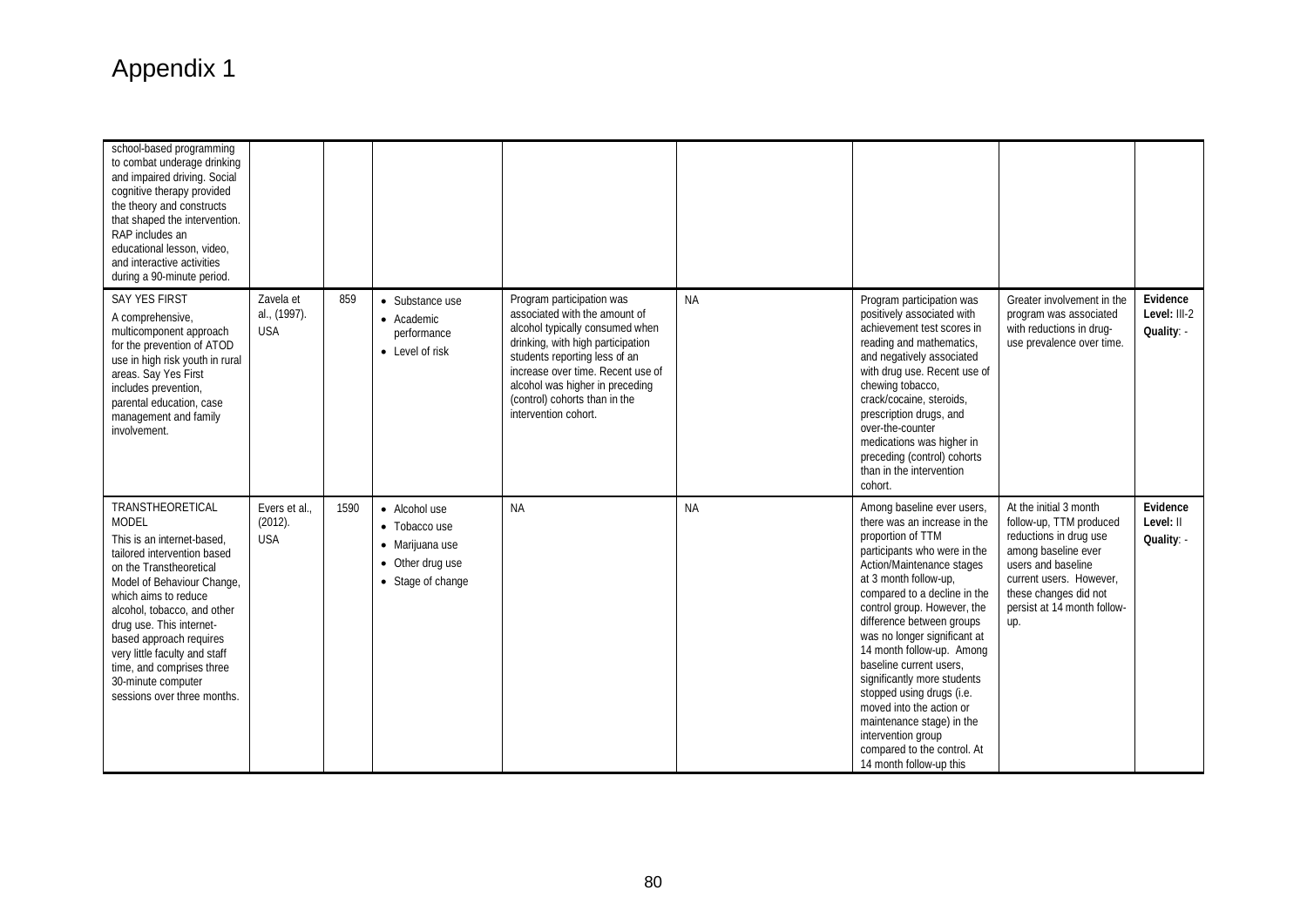|                                                                                                                                                                                                                                                                                                                                                                                                                                                                                                                                                                           |                                           |      |                                                                                                                                                  |                                                                                                             |                                                                                                                                                                                                      | difference was no longer<br>significant.                                                                                                                                                                                                                                                                                                                                                                                                                                                                                                                                                                                                                                             |                                                                                                                                                                                                                                     |                                                         |
|---------------------------------------------------------------------------------------------------------------------------------------------------------------------------------------------------------------------------------------------------------------------------------------------------------------------------------------------------------------------------------------------------------------------------------------------------------------------------------------------------------------------------------------------------------------------------|-------------------------------------------|------|--------------------------------------------------------------------------------------------------------------------------------------------------|-------------------------------------------------------------------------------------------------------------|------------------------------------------------------------------------------------------------------------------------------------------------------------------------------------------------------|--------------------------------------------------------------------------------------------------------------------------------------------------------------------------------------------------------------------------------------------------------------------------------------------------------------------------------------------------------------------------------------------------------------------------------------------------------------------------------------------------------------------------------------------------------------------------------------------------------------------------------------------------------------------------------------|-------------------------------------------------------------------------------------------------------------------------------------------------------------------------------------------------------------------------------------|---------------------------------------------------------|
| WISE MIND<br>The "Wise Mind" concept<br>represents the idea that with<br>knowledge and<br>environmental changes,<br>students could make "wise"<br>decisions about substance<br>use/abuse, nutrition, and<br>physical activity. The study<br>goal was to modify young<br>children's beliefs and<br>attitudes regarding the use<br>and abuse of alcohol and<br>tobacco so that they<br>reflected healthier values.<br>An alcohol/tobacco/drug use<br>prevention program (ATD)<br>was compared to an active<br>control condition focussed<br>on obesity prevention<br>(HEE). | Copeland et<br>al., (2010).<br><b>USA</b> | 578  | • Tobacco outcome<br>expectancies<br>• Alcohol outcome<br>expectancies<br>• Tobacco use<br>• Alcohol use<br>• Illicit drug use                   | The ATD and HEE conditions did<br>not significantly differ in 18-month<br>reported use of alcohol.          | Students in the HEE condition<br>reported increased expectancies<br>that alcohol reduces tension.<br>whereas students in the ATD<br>condition reported a non-significant<br>increase in this belief. | Students in the ATD<br>condition reported a<br>significant decrease in the<br>perception of positive<br>consequences associated<br>with smoking. No changes<br>were observed for the HEE<br>condition. Students in both<br>conditions reported<br>increased perception of the<br>negative consequences of<br>smoking, with a greater<br>increase in the ATD<br>condition. Students in the<br>ATD condition reported<br>increased expectancy that<br>smoking aids control of<br>appetite and body weight;<br>no changes were observed<br>in HEE condition. The ATD<br>and HEE conditions did not<br>significantly differ in 18-<br>month reported use of<br>tobacco or illicit drugs. | Students in the ATD<br>condition had fewer<br>positive beliefs about<br>smoking and alcohol use,<br>and more negative beliefs<br>about smoking. However,<br>there were no significant<br>differences in levels of<br>substance use. | Evidence<br>Level: III-<br>$\overline{2}$<br>Quality: - |
| STEP II<br>STEP was initially designed<br>and implemented as a pilot<br>initiative for use in 25<br>schools in Mumbai and was<br>further expanded by adding<br>an alcohol abuse education<br>component and denoted as<br>STEP II. Based on social<br>learning theory, STEP II<br>provides culturally and<br>developmentally appropriate<br>information about alcohol<br>use/abuse and HIV/AIDS in<br>multiple sessions.                                                                                                                                                   | Chhabra et<br>al., (2010).<br>India       | 1256 | • Knowledge of<br><b>HIV/AIDS</b><br>• Self-efficacy<br>• Confidence<br>• Risk-taking<br>• Communication skills<br>• Substance use<br>intentions | No significant intervention effects<br>were found for intention to use<br>alcohol in the next three months. | <b>NA</b>                                                                                                                                                                                            | The intervention group<br>showed greater mean<br>changes in self-efficacy,<br>communication skills and<br>risk-taking behaviour than<br>the control group. The<br>control group had greater<br>mean changes in knowledge<br>and confidence. Results<br>were stronger for girls in the<br>program. No significant<br>intervention effects were<br>found for intention to use<br>drugs, steroids and<br>cigarettes in the next three<br>months.                                                                                                                                                                                                                                        | STEP II may have some<br>efficacy in improving self-<br>efficacy, communication<br>and risk-taking<br>behaviours, particularly for<br>girls. However, there was<br>no impact on substance<br>use intentions.                        | Evidence<br>Level: III-I<br>Quality: $-$                |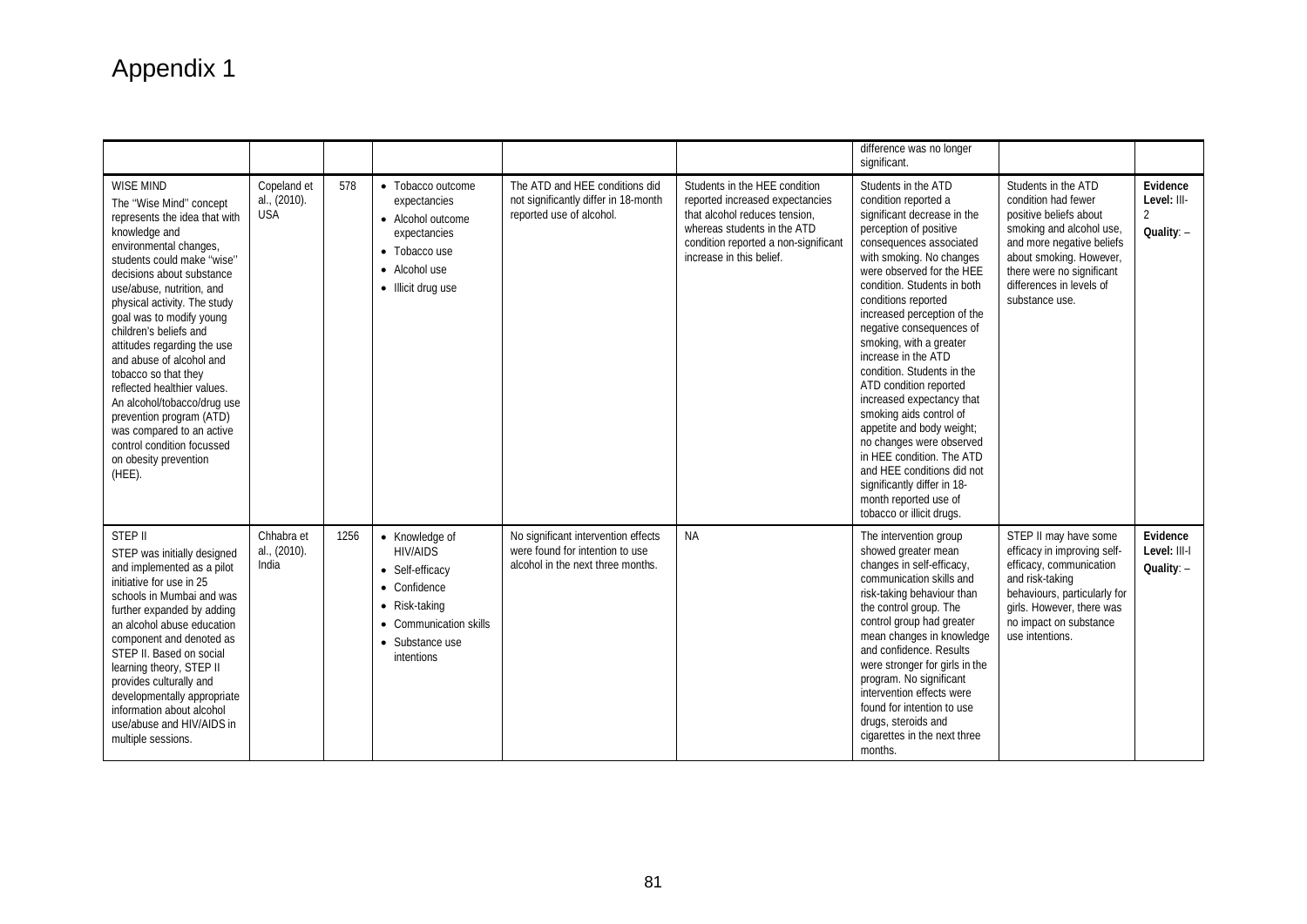|                                                                                                                                                                                                                                                                                                                                                                                                                                                                                                                                                                                                 | PROGRAMS WITH EVIDENCE OF NEGATIVE EFFECT ON ALCOHOL OUTCOMES |                |                                                                     |                                                                                                                                                                                                                                                                                                                                                                                                                       |                                                                                                                                       |                                                                                                                                                                                                                                                                               |                                                                                                                                                                                                                                                  |                                                    |
|-------------------------------------------------------------------------------------------------------------------------------------------------------------------------------------------------------------------------------------------------------------------------------------------------------------------------------------------------------------------------------------------------------------------------------------------------------------------------------------------------------------------------------------------------------------------------------------------------|---------------------------------------------------------------|----------------|---------------------------------------------------------------------|-----------------------------------------------------------------------------------------------------------------------------------------------------------------------------------------------------------------------------------------------------------------------------------------------------------------------------------------------------------------------------------------------------------------------|---------------------------------------------------------------------------------------------------------------------------------------|-------------------------------------------------------------------------------------------------------------------------------------------------------------------------------------------------------------------------------------------------------------------------------|--------------------------------------------------------------------------------------------------------------------------------------------------------------------------------------------------------------------------------------------------|----------------------------------------------------|
| <b>Program Description</b>                                                                                                                                                                                                                                                                                                                                                                                                                                                                                                                                                                      | Referenc                                                      | N              | <b>Measures</b>                                                     | <b>Outcomes</b>                                                                                                                                                                                                                                                                                                                                                                                                       |                                                                                                                                       |                                                                                                                                                                                                                                                                               |                                                                                                                                                                                                                                                  |                                                    |
|                                                                                                                                                                                                                                                                                                                                                                                                                                                                                                                                                                                                 | e                                                             |                |                                                                     | <b>Alcohol Behaviour</b>                                                                                                                                                                                                                                                                                                                                                                                              | <b>Alcohol Knowledge/Attitudes</b>                                                                                                    | <b>Other Outcomes</b>                                                                                                                                                                                                                                                         | Summary                                                                                                                                                                                                                                          | Strength                                           |
| PEER ACCELERATION<br><b>SOCIAL NETWORK</b><br>(PROJECT TND)<br>This program is a modified<br>version of Towards No Drug<br>Abuse, and focuses on<br>motivation, skills and<br>decision making to reduce<br>substance use. It is delivered<br>in 12 sessions over a 3-4<br>week period. TND was<br>conducted at classroom level<br>and led by a classroom<br>teacher or trained facilitator.<br>By contrast, Peer<br><b>Acceleration Social Network</b><br>encourages small group<br>discussion in groups created<br>from naturally occurring<br>friendships led by a student-<br>chosen leader. | Valente et<br>al., (2007).<br><b>USA</b>                      | 541            | • Substance Use<br>• Network size<br>• Social support               | Receiving the intervention was<br>associated with decreased use of<br>marijuana, cocaine, and composite<br>substance use relative to control.                                                                                                                                                                                                                                                                         | <b>NA</b>                                                                                                                             | For those receiving the<br>intervention, as peer<br>substance use increased,<br>changes in substance use<br>increased. For those in the<br>control group, as peer use<br>increased, changes in<br>substance use declined.                                                     | The intervention was most<br>effective for students who<br>nominated as friends other<br>students who reported low<br>levels of substance use. It<br>increased use among<br>some students with<br>existing networks of<br>substance-using peers. | Evidence<br>Level: II<br>Quality: -                |
| TAKE CHARGE OF YOUR<br>LIFE (TCYL)<br><b>TCYL</b> focuses on<br>demonstrating to students<br>that there are personal,<br>social, and legal risks and<br>consequences involved in<br>tobacco, alcohol, and illicit<br>drug use. In addition, the<br>program provides life skills<br>such as communication,<br>decision-making,                                                                                                                                                                                                                                                                   | Sloboda et<br>al., (2009).<br><b>USA</b><br>Teasdale          | 10434<br>10434 | • Alcohol use<br>• Cannabis use<br>• Cigarette use<br>• Alcohol use | Students in intervention schools<br>reported significantly higher 30-day<br>alcohol use and 14-day binge<br>drinking compared to controls.<br>These effects were stronger in<br>white students and those who did<br>not drink at baseline. No<br>statistically significant differences<br>were found for alcohol use in the<br>past year, or getting drunk within<br>the past month.<br>For baseline non-user groups, | <b>NA</b><br>Among baseline alcohol users in                                                                                          | Students in intervention<br>schools reported significantly<br>higher 30-day cigarette use<br>compared to controls. Those<br>who used marijuana at<br>baseline showed positive<br>treatment effects for recent<br>marijuana use at follow-up.<br>For baseline non-users, there | The program was not<br>successful, resulting in<br>increased alcohol<br>consumption, particularly<br>among white students and<br>those who did not drink at<br>baseline.<br>The findings suggest that                                            | Evidence<br>Level: II<br>Quality: $++$<br>Evidence |
| assertiveness and refusal<br>skills, which students need in<br>order to act on their desire<br>not to use substances.                                                                                                                                                                                                                                                                                                                                                                                                                                                                           | et al.,<br>$(2009)$ .<br><b>USA</b>                           |                | • Cannabis use<br>• Cigarette use<br>• Normative use                | there was a negative treatment<br>effect on alcohol use.                                                                                                                                                                                                                                                                                                                                                              | the treatment group, normative<br>beliefs about alcohol use and<br>perceptions of harm for using<br>alcohol were significantly higher | was a negative treatment<br>effect on cigarette use.<br>However, for baseline users<br>of marijuana, there was a                                                                                                                                                              | <b>TCYL</b> needs significant<br>revision if it is to be<br>delivered as a universal<br>substance abuse                                                                                                                                          | Level: II<br>Quality: $++$                         |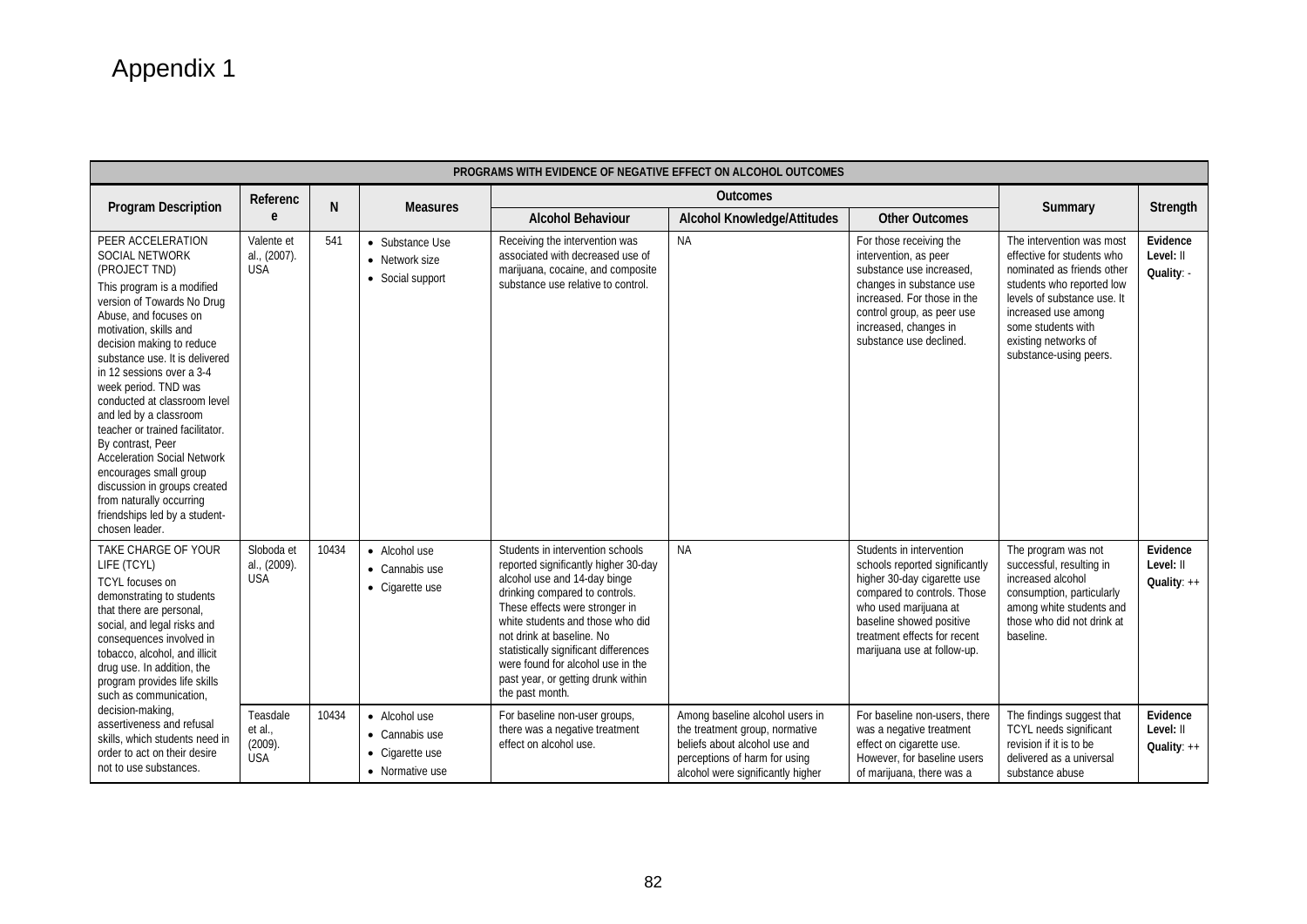| • Perceptions of harm<br>• Intentions to use | than those in the control group. | positive treatment effect. In<br>the treatment group, baseline<br>non-users had better<br>marijuana refusal skills and<br>marijuana normative beliefs;<br>baseline cigarette users had<br>higher perceptions of harm<br>for cigarette use; and<br>baseline marijuana users had<br>higher intentions not to use<br>marijuana, marijuana refusal<br>skills, and normative beliefs<br>about marijuana use. | prevention program.<br>Specifically, the negative<br>effects of the program on<br>baseline nonusers need to<br>be addressed. |  |
|----------------------------------------------|----------------------------------|---------------------------------------------------------------------------------------------------------------------------------------------------------------------------------------------------------------------------------------------------------------------------------------------------------------------------------------------------------------------------------------------------------|------------------------------------------------------------------------------------------------------------------------------|--|
|----------------------------------------------|----------------------------------|---------------------------------------------------------------------------------------------------------------------------------------------------------------------------------------------------------------------------------------------------------------------------------------------------------------------------------------------------------------------------------------------------------|------------------------------------------------------------------------------------------------------------------------------|--|